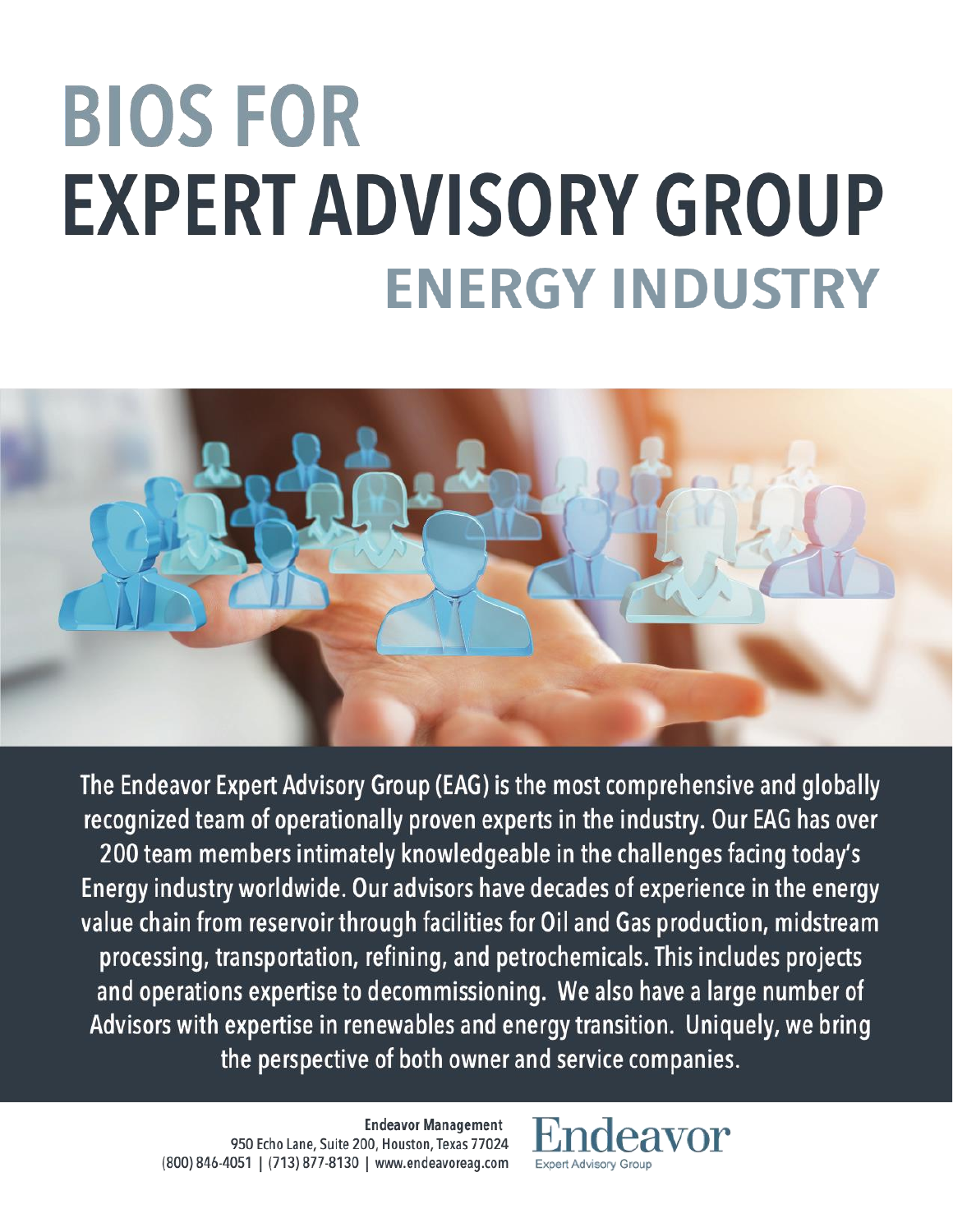# **CONTENTS**

| E. KURT ALBAUGHT, PE  4                |  |
|----------------------------------------|--|
|                                        |  |
|                                        |  |
|                                        |  |
|                                        |  |
|                                        |  |
| RAGHU BABU BANGURA  5                  |  |
|                                        |  |
|                                        |  |
| FREDERICK E. (GENE) BECK 6             |  |
|                                        |  |
|                                        |  |
|                                        |  |
|                                        |  |
|                                        |  |
|                                        |  |
|                                        |  |
|                                        |  |
|                                        |  |
|                                        |  |
| MURRAY W. BURNS, PE9                   |  |
| WILLARD C. (BILL) CAPDEVIELLE, P.E.  9 |  |
| LEIGH JONATHAN CARLESS 10              |  |
|                                        |  |
|                                        |  |
|                                        |  |
| KEITH CAULFIELD, PE  11                |  |
| MIKE CHERRY, PMP  11                   |  |
| MARK A. CHILDERS  11                   |  |
|                                        |  |
|                                        |  |
|                                        |  |
| ROBERT COLWELL, PE 13                  |  |
| DR. H. HOWARD COOK  13                 |  |
| THOMAS COOL, PhD 13                    |  |
|                                        |  |
|                                        |  |
| JAMES R. (JIM) CRENSHAW  14            |  |
| JOHN CROWSON  14                       |  |
| PAULO SERGIO CRUZ 15                   |  |
| CHRISTOPHER CURRAN  15                 |  |
| MARK A. DANACZKO  15                   |  |
| KENNETH DANIEL  15                     |  |
|                                        |  |

| DEXTER D. DECKER 17<br>FELIX F. DE LA VEGA, P.E.  17<br>WILLEM A. DE MEYER  17<br>FLAVIO de MORAES, PhD, PE  18<br>JEFF DICE, PE, PMP 18<br>MARK K. DURKEE  19<br>RICHARD A. ELDRIDGE  20<br>MCHUKS (PAULY) ENWERE, PH.D.  21<br>LARRY FORSTER, PhD  23<br>LAWRENCE FORTUNÉ 23<br>BERNARDO FRANCO  23<br>CATHERINE FUSILIER 24<br>JEFFREY M. GARRETT  24<br><b>BRUCE GARTHWAITE  24</b><br>RICARDO GIAMATTEY  25<br>DAVID GRAY, MBA  26<br>WALT GREENE, PE 26<br>Z. GEORGE GU, Ph.D.  27<br>JAMES E. HACHEN, JR. (JAY)  27<br>D. RONALD (RON) HARRELL, PE  28 | NICHOLAS PAUL de BLOCQ (NICK)  16 |  |
|---------------------------------------------------------------------------------------------------------------------------------------------------------------------------------------------------------------------------------------------------------------------------------------------------------------------------------------------------------------------------------------------------------------------------------------------------------------------------------------------------------------------------------------------------------------|-----------------------------------|--|
|                                                                                                                                                                                                                                                                                                                                                                                                                                                                                                                                                               |                                   |  |
|                                                                                                                                                                                                                                                                                                                                                                                                                                                                                                                                                               |                                   |  |
|                                                                                                                                                                                                                                                                                                                                                                                                                                                                                                                                                               |                                   |  |
|                                                                                                                                                                                                                                                                                                                                                                                                                                                                                                                                                               |                                   |  |
|                                                                                                                                                                                                                                                                                                                                                                                                                                                                                                                                                               |                                   |  |
|                                                                                                                                                                                                                                                                                                                                                                                                                                                                                                                                                               |                                   |  |
|                                                                                                                                                                                                                                                                                                                                                                                                                                                                                                                                                               |                                   |  |
|                                                                                                                                                                                                                                                                                                                                                                                                                                                                                                                                                               |                                   |  |
|                                                                                                                                                                                                                                                                                                                                                                                                                                                                                                                                                               |                                   |  |
|                                                                                                                                                                                                                                                                                                                                                                                                                                                                                                                                                               |                                   |  |
|                                                                                                                                                                                                                                                                                                                                                                                                                                                                                                                                                               |                                   |  |
|                                                                                                                                                                                                                                                                                                                                                                                                                                                                                                                                                               |                                   |  |
|                                                                                                                                                                                                                                                                                                                                                                                                                                                                                                                                                               |                                   |  |
|                                                                                                                                                                                                                                                                                                                                                                                                                                                                                                                                                               |                                   |  |
|                                                                                                                                                                                                                                                                                                                                                                                                                                                                                                                                                               |                                   |  |
|                                                                                                                                                                                                                                                                                                                                                                                                                                                                                                                                                               |                                   |  |
|                                                                                                                                                                                                                                                                                                                                                                                                                                                                                                                                                               |                                   |  |
|                                                                                                                                                                                                                                                                                                                                                                                                                                                                                                                                                               |                                   |  |
|                                                                                                                                                                                                                                                                                                                                                                                                                                                                                                                                                               |                                   |  |
|                                                                                                                                                                                                                                                                                                                                                                                                                                                                                                                                                               |                                   |  |
|                                                                                                                                                                                                                                                                                                                                                                                                                                                                                                                                                               |                                   |  |
|                                                                                                                                                                                                                                                                                                                                                                                                                                                                                                                                                               |                                   |  |
|                                                                                                                                                                                                                                                                                                                                                                                                                                                                                                                                                               |                                   |  |
|                                                                                                                                                                                                                                                                                                                                                                                                                                                                                                                                                               |                                   |  |
|                                                                                                                                                                                                                                                                                                                                                                                                                                                                                                                                                               |                                   |  |
|                                                                                                                                                                                                                                                                                                                                                                                                                                                                                                                                                               |                                   |  |
|                                                                                                                                                                                                                                                                                                                                                                                                                                                                                                                                                               |                                   |  |
|                                                                                                                                                                                                                                                                                                                                                                                                                                                                                                                                                               |                                   |  |
|                                                                                                                                                                                                                                                                                                                                                                                                                                                                                                                                                               |                                   |  |
|                                                                                                                                                                                                                                                                                                                                                                                                                                                                                                                                                               |                                   |  |
|                                                                                                                                                                                                                                                                                                                                                                                                                                                                                                                                                               |                                   |  |
|                                                                                                                                                                                                                                                                                                                                                                                                                                                                                                                                                               |                                   |  |
|                                                                                                                                                                                                                                                                                                                                                                                                                                                                                                                                                               |                                   |  |
|                                                                                                                                                                                                                                                                                                                                                                                                                                                                                                                                                               |                                   |  |
|                                                                                                                                                                                                                                                                                                                                                                                                                                                                                                                                                               |                                   |  |
|                                                                                                                                                                                                                                                                                                                                                                                                                                                                                                                                                               |                                   |  |
|                                                                                                                                                                                                                                                                                                                                                                                                                                                                                                                                                               |                                   |  |
|                                                                                                                                                                                                                                                                                                                                                                                                                                                                                                                                                               |                                   |  |
|                                                                                                                                                                                                                                                                                                                                                                                                                                                                                                                                                               |                                   |  |
|                                                                                                                                                                                                                                                                                                                                                                                                                                                                                                                                                               |                                   |  |
|                                                                                                                                                                                                                                                                                                                                                                                                                                                                                                                                                               |                                   |  |
|                                                                                                                                                                                                                                                                                                                                                                                                                                                                                                                                                               |                                   |  |
|                                                                                                                                                                                                                                                                                                                                                                                                                                                                                                                                                               | JAMES C. HARRIS, JD  29           |  |

| RICHARD C. HAUPTMANN, JR. 30       |  |
|------------------------------------|--|
| EMILY HAZELWOOD30                  |  |
| ROBERT HEILMAN, CEng30             |  |
| BOB HELMKAMP, PE30                 |  |
|                                    |  |
|                                    |  |
| EDWARD A. HIRS, III31              |  |
| JEFF HOCKE, PE, PMP, MBA31         |  |
|                                    |  |
| W. T. (BILL) HUGHES 32             |  |
|                                    |  |
| WILLIAM DOUGLAS JOHNSON33          |  |
|                                    |  |
|                                    |  |
| JAMES R. (BOB) JONES33             |  |
| SHARON JORDAN34                    |  |
|                                    |  |
|                                    |  |
|                                    |  |
| JOSEPH E. KENNEDY 35               |  |
| ANTHONY J. KING 35                 |  |
|                                    |  |
| ALP A. KOCAMAN, PE 35              |  |
| ANASTASIS (IAN) KOKKINOS 36        |  |
| G. GRAHAM LANCASTER III36          |  |
| JOHN A. LANE, CENG 36              |  |
|                                    |  |
| W. RON LEDBETTER37                 |  |
|                                    |  |
| ROGER E. LEWIS, PE38               |  |
| JERRY LIEBERMAN, PhD38             |  |
| IBSEN FLORES LIMA 38               |  |
| TERRY A. LINDSEY, PMP39            |  |
|                                    |  |
| STEVE LOUIS, PE, MBA39             |  |
| JESUS RODOLFO RODRÍGUEZ MACIAS39   |  |
| ANDREA MANGIAVACCHI40              |  |
|                                    |  |
|                                    |  |
|                                    |  |
|                                    |  |
| J.R. (RIC) MASSIE, JR., PE, PMP 41 |  |
|                                    |  |
| JEFFREY MEASAMER 42                |  |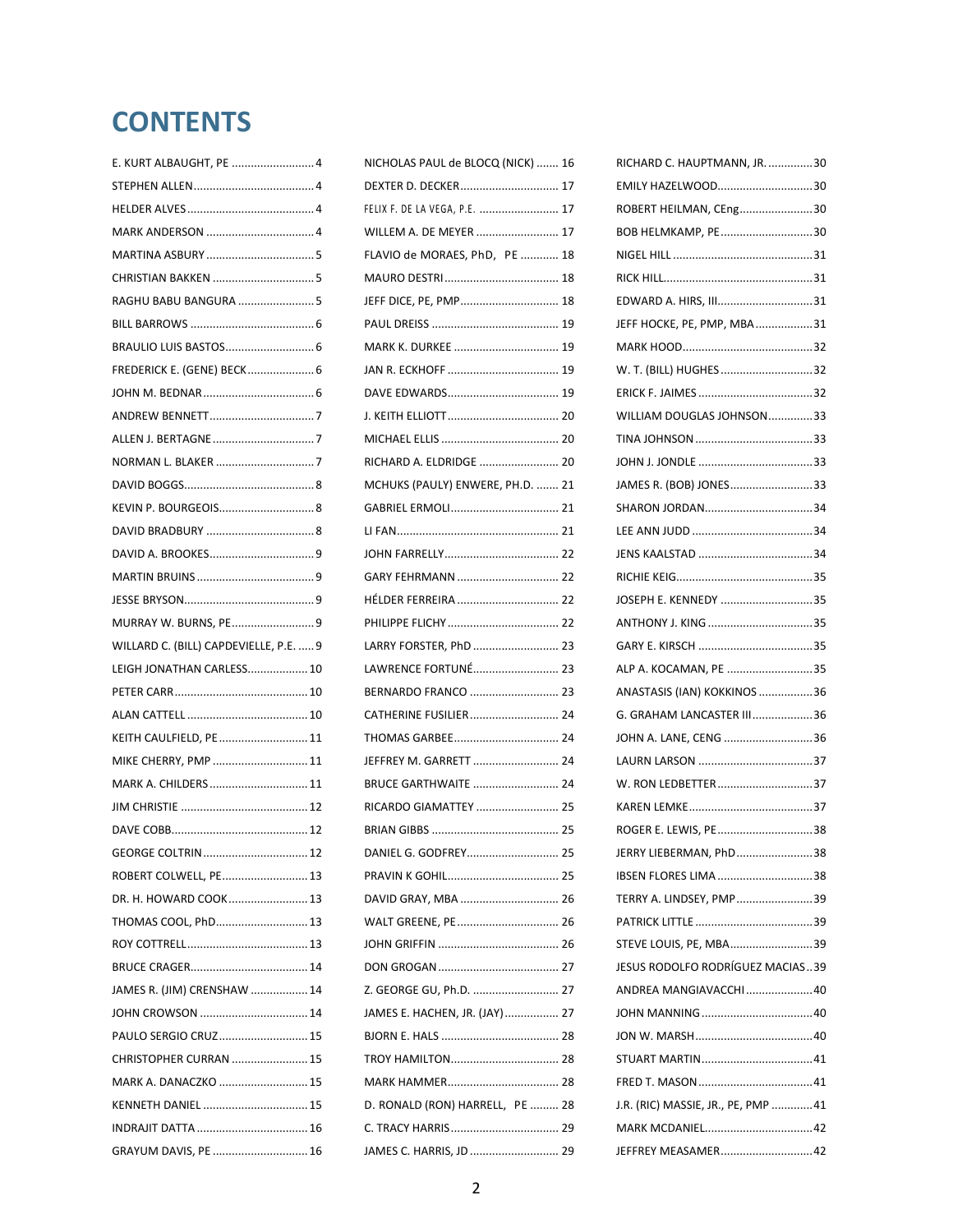| RONALD C. MERRICK  42        |
|------------------------------|
|                              |
|                              |
|                              |
|                              |
| LEE N. MORGENTHALER, PHD  43 |
| THANOS A. MOROS, PHD  44     |
|                              |
| JEFFREY L. MUELLER 44        |
|                              |
| KARSTEN H. O. MUNDT 45       |
| EUGENE J. MURRAY 45          |
| NELSON NARCISO  45           |
|                              |
|                              |
| AMERICO OLIVEIRA  46         |
| DANIEL K. OLIVER  47         |
| WENDELL G. OLIVIER 47        |
|                              |
| JAMES G. OSBORN, PE 47       |
| FRANK M. PASKEWICH, PE  48   |
| STADIS "STAN" PATNIYOT  48   |
| ROBERT L. PATRICK 48         |
|                              |
| REGINALD P. PICOU  49        |
| MORRISON (MOE) PLAISANCE 49  |
| DONALD C. PORTEOUS, JR.  50  |
| JITENDRA PRASAD  50          |
|                              |
|                              |

| R. DAVID RHODES  51           |
|-------------------------------|
| ORLANDO J.S. RIBERIO  52      |
| TIMOTHY E. RITZ  52           |
| R. DAVID RHODES  52           |
| GEORGE RODENBUSCH, PhD, PE 53 |
|                               |
| LAWRENCE ROGERS 53            |
|                               |
| ARTIE RUDERMAN  54            |
| FRANCESCO SANTORO 54          |
|                               |
|                               |
| <b>GORDON SHAHIN JR.  55</b>  |
| MALCOLM SHARPLES, PHD  55     |
| MICKEY W. SHAW, PE  55        |
|                               |
|                               |
|                               |
|                               |
| JEFFEREY G. SOUTHWICK  57     |
|                               |
| GLEN L. STAGGS, PE  57        |
| BARBARA STEWART  57           |
|                               |
| DR P. SUNDARARAMAN, PhD 58    |
|                               |
| SIAVASH TARKHAN 58            |
| LAWRENCE TEBBOTH 59           |

| DANNIE R. TEEL, PE59                 |  |
|--------------------------------------|--|
| ADRIEN TERRANY 59                    |  |
|                                      |  |
|                                      |  |
|                                      |  |
|                                      |  |
| CHARLES (CHARLIE) R. URSELL, III  61 |  |
|                                      |  |
| ANDRÉ BAREND VAN NIEKERK 61          |  |
|                                      |  |
|                                      |  |
|                                      |  |
|                                      |  |
|                                      |  |
|                                      |  |
|                                      |  |
| ELIZABETH ANN WATKINS  64            |  |
|                                      |  |
|                                      |  |
|                                      |  |
|                                      |  |
|                                      |  |
| DR. ANDREW J. WOLFORD 65             |  |
|                                      |  |
|                                      |  |
|                                      |  |
|                                      |  |
|                                      |  |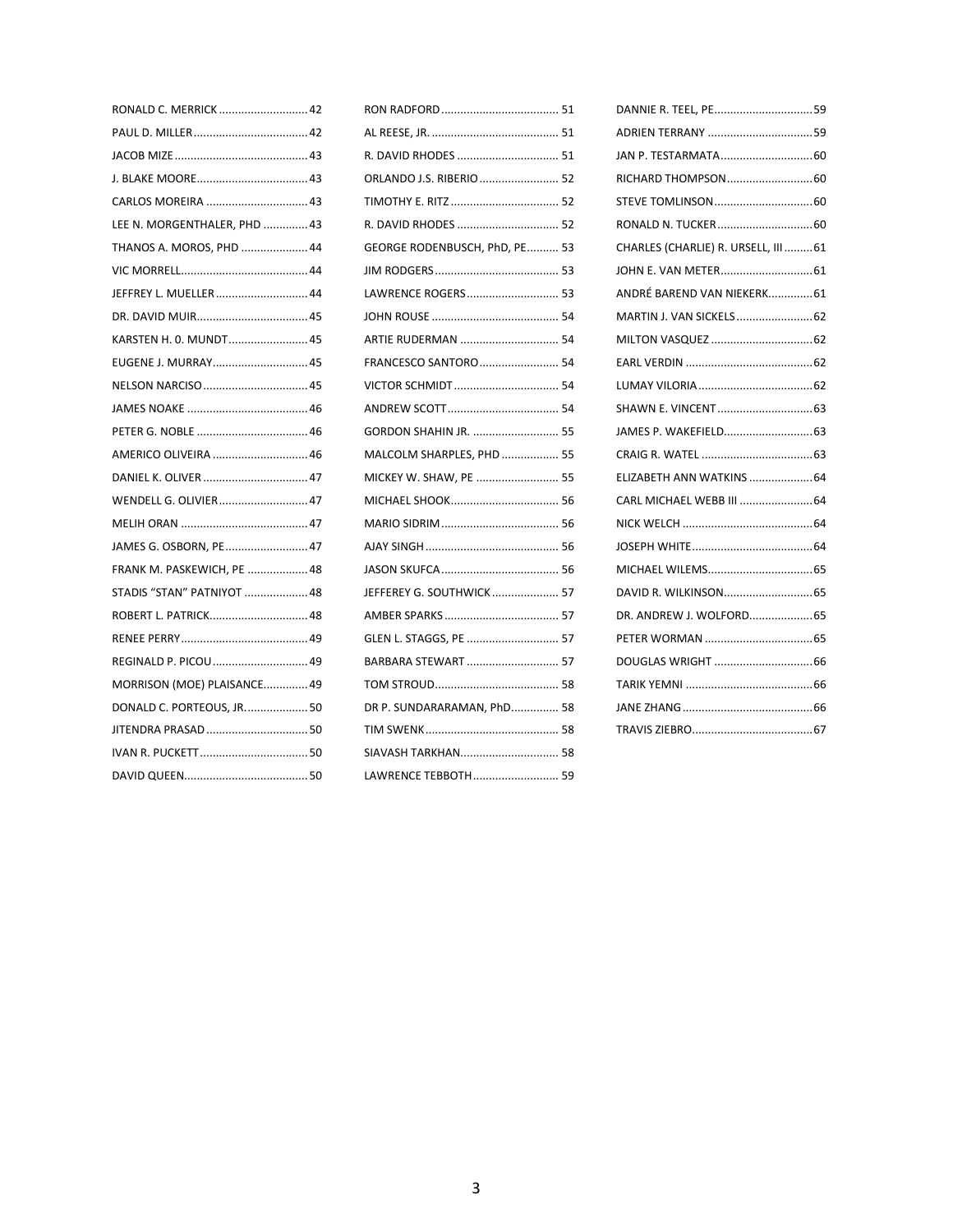# <span id="page-3-0"></span>**E. KURT ALBAUGHT, PE**

### **CONSULTANT**

Kurt Albaugh is a project and operations oriented professional with international and domestic Oil & Gas experience in upstream and midstream areas. Over 15+ years of experience working directly for Operators in various roles as a Manager, Project Manager, Team Lead and Sr. Engineer. Recognized as a Manager who can build teams to provide a Project Management approach to the project in order to help deliver the project on time and under budget. Passionate about developing a strong team with efficient processes that can produce high quality reports and other deliverables that will enable the project to be successful using a collaborative approach. Mr. Albaugh holds a Masters of Civil Engineering from Rice University, Houston Texas and a Bachelor of Civil Engineering from Youngstown State University in Youngstown, Ohio.

### <span id="page-3-1"></span>**STEPHEN ALLEN**

### **PROJECT ADVISOR**

Stephen Allen is an experienced engineering and operations professional within the upstream oil and gas industry. He has over 20 years of experience in offshore drilling with a focus on mobile offshore drilling units and drilling processes. This includes significant experience in the development of new drilling technologies and processes, rig design, project development and execution, and project economic analysis. Stephen has been the rig systems technical lead for two industry technology development projects, Chevron's Dual Gradient Drilling Project and BP's Project 20KTM. He has an MBA from the University of Houston and a BS in Maritime Systems Engineering from Texas A&M University.

# <span id="page-3-2"></span>**HELDER ALVES**

### **SENIOR CONSULTANT**

Helder Alves has strong multicultural experience in the Petrochemical, Oil & Gas and Chemical industries, primarily in management positions. He has extensive background on: Project, Contract & Engineering Management; EPCM; P&L Management; Business; Claims Arbitration; Process Plant Management; Risk Management; HAZOP, always ensuring strict HSE patterns. He is a certified Expert Witness for the Rio de Janeiro State Justice Department (TJRJ) and for the Rio de Janeiro Federal Justice Department (JFRJ). He has worked for companies like WorleyParsons, Jacobs, SNC Lavalin, Cameron [Schlumberger], Weir, Praxair, Sulzer and Dow Chemical, and with clients such as Petrobras, Wintershall, BP, Equinor [Statoil], Shell, Valero, Odebrecht, Brasken, Pequiven, COMPERJ, Keppel Fels, Technip, Jurong and Essar Steel. On Projects with budgets ranging from US\$ 2 Million up to US\$ 2.6 Billion, with strict HSE patterns, and both on Greenfield and Brownfield (in operation plants with minimum plant disruption), he has exposure since Technology definition, Management and Execution of Engineering (basic/ FEED/ detailed), going through all the steps: SCM (Contracts, Procurement and Expediting), Construction, Commissioning, up to the Plant Start Up and Performance Improvements. He has International Multicultural exposure in 22 countries, including: Brazil, Canada, Singapore, US, Germany, Switzerland, Italy, Scotland, Liechtenstein, and others. Helder holds Bachelor of Chemical Engineering (UFRJ - Federal University of Rio de Janeiro, Brazil), and MBA in Management (FGV - Fundação Getúlio Vargas, Brazil).

### <span id="page-3-3"></span>**MARK ANDERSON**

### **SENIOR CONSULTANT**

Mark Anderson has extensive onshore and offshore drilling experience and also technology management experience. Mark's last position as GM Drilling Mechanics Technologies capped off a 37 career with Shell. Now he provides consultancy services and also sits on the board of advisors of several start-ups. Mark oversaw front-line Well Delivery as a Rig Superintendent in Gabon, held role of Team Leader of Drilling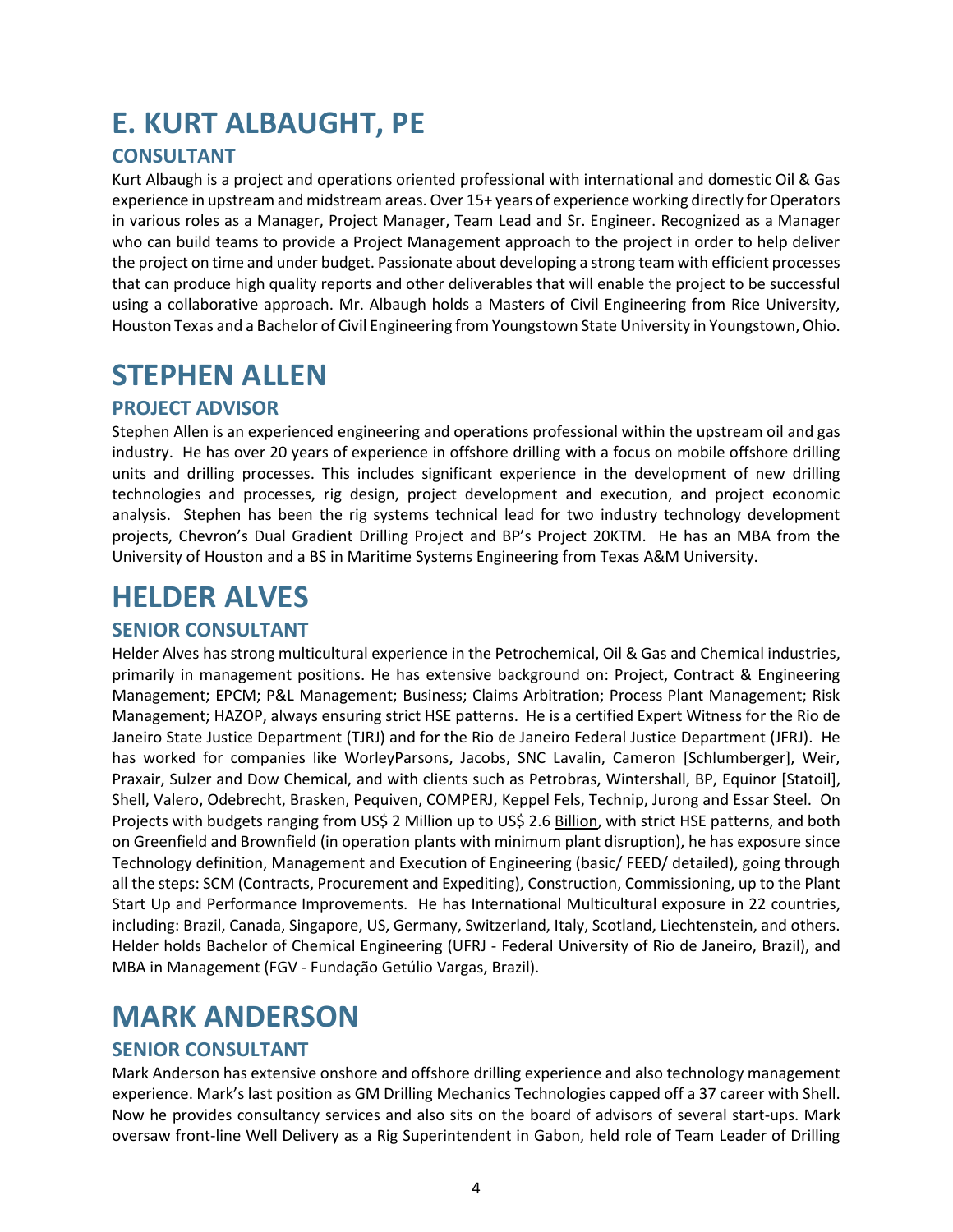Engineers in the UK sector of the North Sea and Drilling Engineering roles in Syria, Portugal, Brazil and New Orleans. He has respected strengths in technology development, deployment and commercialization. Known as a thought leader, Anderson serves as chairman of the SPE Drilling Systems Automation Technical Section and has presented on drilling mechanics and automation at over 10 Society of Petroleum Engineers conferences and meetings, as well as securing 6 patents on well construction and drilling mechanics technologies. He holds a Bachelor of Science – Mechanical Engineering, cum laude from University of Michigan, Ann Arbor, Michigan.

### <span id="page-4-0"></span>**MARTINA ASBURY**

### **SENIOR ADVISOR**

Martina Asbury works with business, operations and project teams to support the planning, execution and control of large capital projects to achieve business objectives and best in class cost, schedule and safety performance. With a degree in Chemical Engineering, she has over 35 years' experience in oil and gas upstream, refining, petrochemicals and pipeline industry segments in project management, project portfolio efficiency improvements, project team integration, stakeholder engagement, and change management. Leveraging her extensive experience, she supports business leaders, owners and contractors in building and improving organizations/teams through building strong leadership teams that deliver. Martina has performed interventions that have driven alignment and reduced risk in over 200 major capital projects and portfolios ranging from USD 500 Million to USD 25 Billion. Martina's strength lies in her ability to rapidly assess and discern technical and work process root causes of issues, conflict and communication breakdowns and engage leaders in solutions that mitigate negative impact to business results. She utilizes her unique combination of experience with both successful and troubled projects and her interpersonal skills to generate desired outcomes in individual and team performance.

### <span id="page-4-1"></span>**CHRISTIAN BAKKEN**

#### **SENIOR ADVISOR**

Christian Bakken has 45 years of experience from the the Oil & Gas industry. This includes leading positions in subsea developments for Statoil and Hydro in the North Sea and for ABB in Houston and Rio (topside) .He has been involved in all phases of offshore developments from conceptual phase to delivery ready for operations. Christian has through the years gained experience of project management, contract management, business development and working with different cultures. He is now working as a consultant.

### <span id="page-4-2"></span>**RAGHU BABU BANGURA**

### **ADVISOR**

Babu Bangura provides strategy and portfolio management advisory services at Executive and Board level to identify investment choices / decisions in-line with the overall strategic intent that ensures business success. Effective in leading multi‐disciplinary teams by leveraging strong points of integration and interface management, he is delivery focused with a deep sense of purpose. He has demonstrated ability to work with NOC / IOC partners, stakeholder relationships and networking. Mr. Bangaru has sound appreciation of commercial value, contractual chains and acumen for structuring and negotiating large integrated deals. He has lead roles with major projects in exploration and production, LNG, well services (drilling), contracts and procurement in USA, UK, China, Brunei, Australia, Nigeria, Arctic, and Brazil. He earned a Master in International Commercial Law LLM from City University of London, a Master in Technology Management and Policy Program from Massachusetts Institute of Technology, and a Master in Electrical Engineering from State University of New York.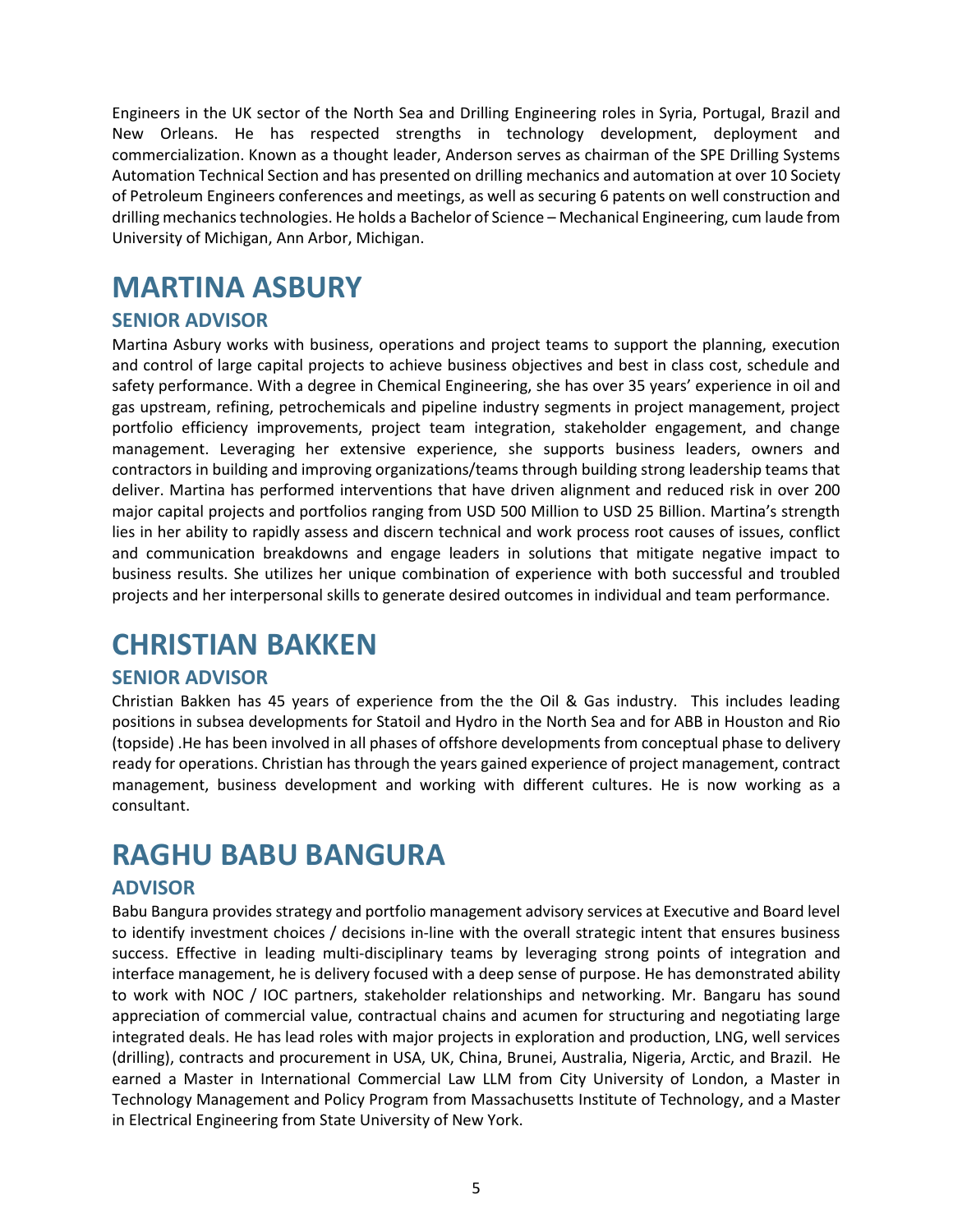### <span id="page-5-0"></span>**BILL BARROWS**

#### **SENIOR ADVISOR**

Bill Barrows is an EPCI Business Development Executive and Sr. Project Manager for international and U.S. projects. He has extensive experience in sales strategy development and implementation, and capture management from negotiation through contract award. He is a proven leader at planning and directing large capital ventures (\$1BB+) from inception through completion. His specialized expertise includes: Uncovering New Business Prospects; Establishing Excellent Client Relationships; Large Complex Proposal Development; MSAs; Major Contracts Negotiation; Large Multicultural/Multi‐discipline Team Management and Interface Management. Bill has consulted for Chiyoda Corporation, Weatherford, Daewoo Shipbuilding & Marine Engineering, MODEC, and the American Somoa Government. He worked directly for Heerema Fabrication Group, Alliance Woodgroup Engineering, Thyssen, and ARAMCO. Bill holds a MBA in Finance and Accounting from California State University and a Bachelor of Science in Mechanical Engineering from Purdue University.

### <span id="page-5-1"></span>**BRAULIO LUIS BASTOS**

#### **SENIOR ADVISOR**

Braulio Bastos has over 30 years of broad E&P background, engaged in field/asset management, field development projects, drilling/production operations and offshore/subsea construction projects, with hands on experience on E&P assets valuation and acquisition. Executive board member experience, participating in the company governance/decision making processes, shareholder and council meeting reporting/advising. In addition to Portuguese, his native language, Braulio is proficient in English and can read Spanish. Braulio holds an MBA in Strategic Management and a MBA in Corporate Finance from the Federal University in Rio de Janeiro, Brazil. He received a Petroleum Engineering Specialization from Petrobras University in Salvador, Brazil and his Bachelor degree in Mechanical Engineering from the Pontifical Catholic University of Rio de Janeiro, Brazil.

# <span id="page-5-2"></span>**FREDERICK E. (GENE) BECK**

#### **SENIOR ADVISOR**

Gene Beck is an oil and gas industry veteran, having 35+ years of leadership and operations experience. Gene has worked with some of the most complex wells and basins around the world, including conventional, unconventional, and HPHT operations. He is recognized for delivering asset level profitability by improving well productivity while consistently reducing breakeven costs through process improvement, standardization, and fit-for-purpose governance. Gene is a highly respected advisor, lecturer, and award-winning professor. He holds Master of Science and Doctor of Philosophy degrees in Petroleum Engineering from Louisiana State University

# <span id="page-5-3"></span>**JOHN M. BEDNAR**

#### **SENIOR ADVISOR**

John Bednar, with 44 years' experience in the oil and gas industry, is an Expert Advisor in development planning, assistance in resolving technical performance issues, and assistance in identification, development, and implementation of technologies supporting offshore production systems, with a particular focus on subsea production systems. He has project management expertise in engineering, fabrication, installation, commissioning, operations, and decommissioning of offshore production systems, again with a particular focus on subsea production systems, and an emphasis on the associated HSSE and Quality Assurance requirements. He is an expert in the application of industry standards and compliance with regulatory requirements, and he has given frequent industry presentations, published numerous technical papers, and authored various related patents.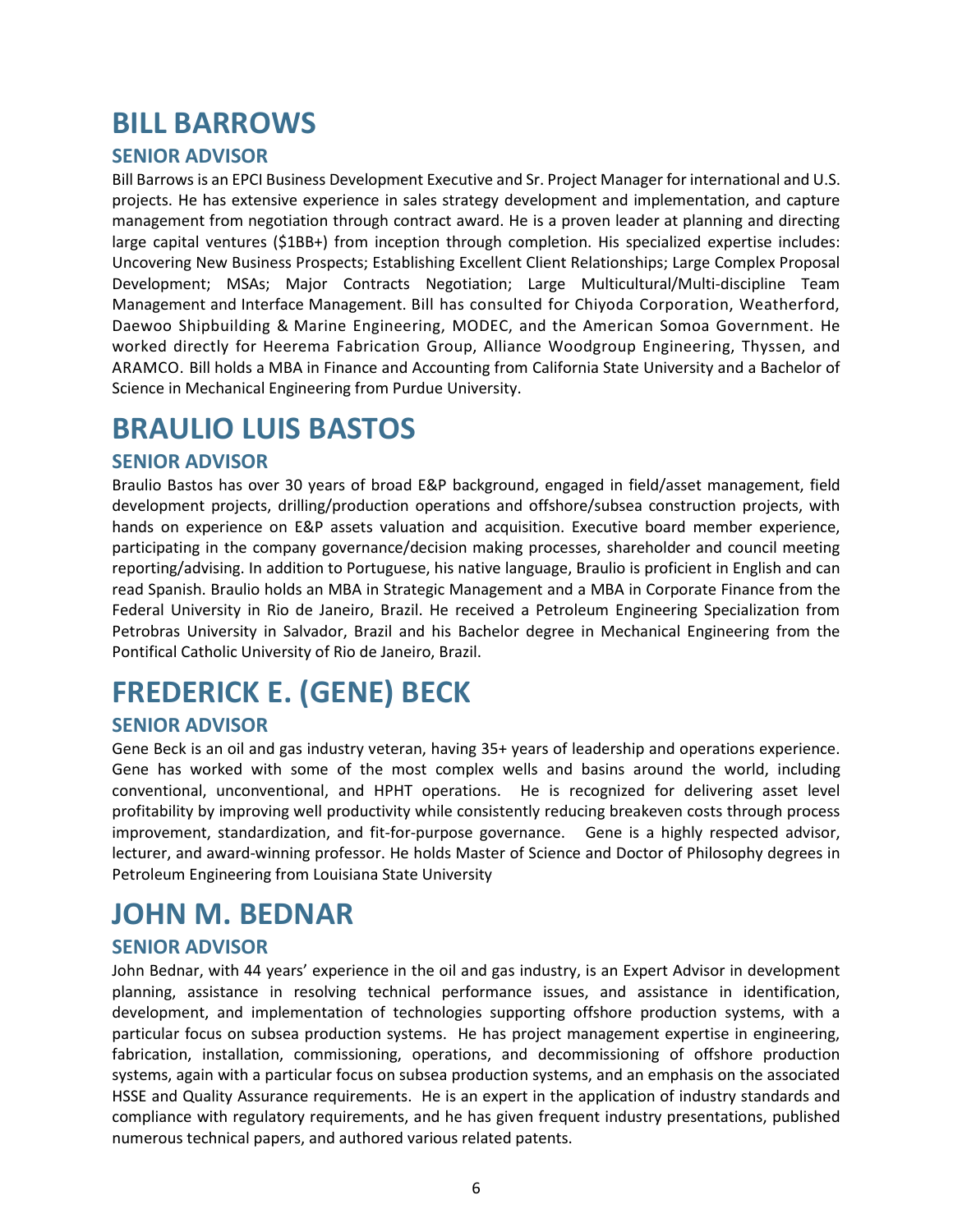### <span id="page-6-0"></span>**ANDREW BENNETT**

### **PROJECT ADVISOR**

Andrew Bennett was employed by BP for 35 years, combining extensive experience on process technology R&D projects and engineering R&D management. Aspiration post-retirement from BP is to utilize the experience gained in technology qualification and R&D project leadership to provide part‐time consultancy support to technology development programs and technology deployment in field development projects.

# <span id="page-6-1"></span>**ALLEN J. BERTAGNE**

### **SR. ADVISOR**

Allen, is a hands-on explorationist with more than 35 years' experience, gained while working in numerous basins around the world. He is highly proficient in the use of Integrated Multi-Disciplinary E&P software and supporting tools (e.g., GIS, Analytics) but also brings a strong understanding of Geology and the ability to develop new insights and ideas. After school, he first worked for Exxon and was involved in exploration in the Wyoming Thrust Belt and other Rocky Mountain Basins. He then worked for service companies including CGG, PGS, CoreLab, and Fusion Geophysical, providing technical consulting to international oil companies and host countries, including Mexico, Venezuela and Algeria. The projects undertaken ranged from regional prospectivity evaluation to multi-disciplinary field studies and regularly included application of new geophysical technologies (e.g., spectral decomposition, spectral inversion, AVO). From 2006-2010 he was the lead Geoscientist in Shell's Gulf of Mexico Commercial Team and helped close business deals with a total value of more than \$500MM. This included identifying partners to farm-in to exploration prospects as well as the successful divestiture of the Bullwinkle Field and Bigfoot discovery. After raising funds to explore in the Aquitaine Basin, he was named Country Manager, in France, for the 4-company JV, and was responsible for activities ranging from Drilling, Testing and Production Operations to Government Relations. Upon completing the France project, he worked as a Geophysicist in the Deepwater Gulf of Mexico and offshore Colombia for 18 months at Shell, before joining a new GOM Deepwater exploration startup, Venari Resources. Since January 2015, he has been conducting hands-on seismic interpretation projects for a range of companies working primarily in West Africa, the Gulf Coast and the Permian Basin. He speaks fluent English and French as well as conversational Spanish. He works well in diverse Teams and is particularly effective in situations requiring cultural sensitivity.

### <span id="page-6-2"></span>**NORMAN L. BLAKER**

### **SENIOR ADVISOR**

Norman Blaker has 51 years' experience in managing and developing engineering studies and detailed engineering designs, including sales and client development. Extensive experience in planning, scheduling, and cost estimating. Department Manager of Mechanical Engineering for two years. Department Manager for the Project's Department, which included Project Managers and the Planning and Scheduling group. Environmental experience, primarily developing plans and detailed designs for incineration of solid wastes and hazardous wastes. The majority of experience has been in the oil and gas industry in developing designs for offshore (FPSO's and Fixed Facilities) and onshore production facilities. Typical facility designs have included gas processing using glycol dehydration, GOSP units, desalting, condensate stabilization, propane refrigeration, water injection and water treatment, steam flooding study, and handling wet gas with high CO2 content. Additional experience has been in the design of petrochemical revamps, fertilizer plants, and pollution abatement systems for air and water. Mr. Blaker holds a Bachelor of Science in Mechanical Engineering from Kansas University, Lawrence, Kansas.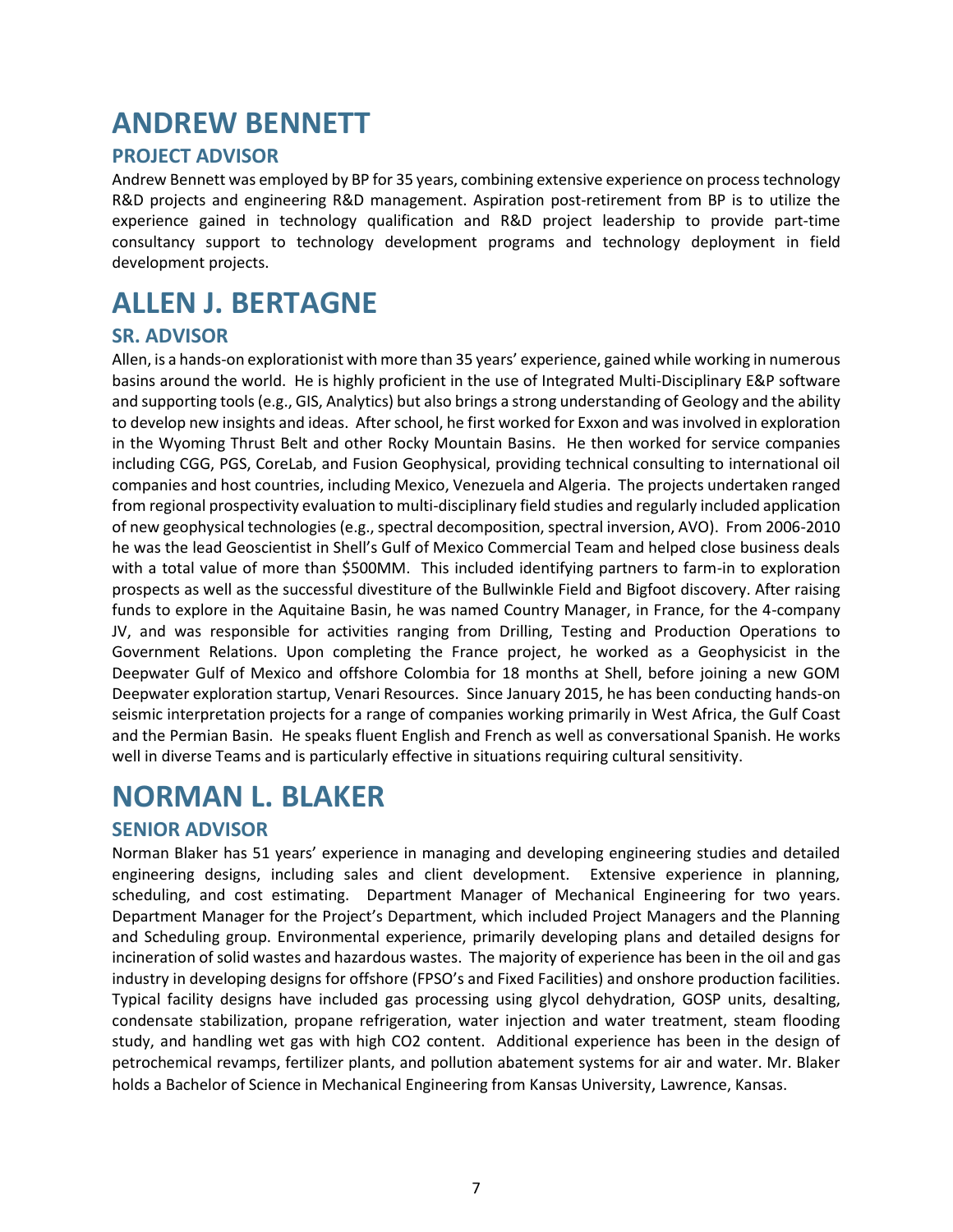# <span id="page-7-0"></span>**DAVID BOGGS**

### **TECHNICAL ADVISOR**

Mr. David Boggs is the founder and Managing Director of EMA and has the primary role in all projects that the company undertakes. David has over 15 years' experience in the Offshore Oil & Gas Industry including extensive involvement in numerous FSO and FPSO projects, including as project manager. He has performed market research, strategic planning, project execution support, and business development expertise to clients in the offshore energy sector. Mr. Boggs was previously General Manager - Commercial at Tanker Pacific Offshore Terminals in Singapore, responsible for all business development and commercial activities for a fleet of leased offshore units. David has been invited to speak at various industry conferences including: Marine Money Offshore, Offshore Asia, FSRU Asia Summit, Floating LNG 2015, FPSO/FLNG Asia, FPSO Congress, FPSO China, China Offshore Engineering Symposium, Harvard Project for Asian and International Relations, FPSO Design & Technology, and Offshore Southeast Asia. David has a BA with honors from Harvard University and an MBA with honors from the University of Texas at Austin, where he was President of the Energy Finance Group.

### <span id="page-7-1"></span>**KEVIN P. BOURGEOIS**

#### **SR. CONSULTANT**

Kevin has a distinguished global operations management track record including demanding challenges within developing countries in Europe, South America, Africa, Middle East and North America. He has a strong energy industry background that covers the executive suite, asset management, project management and marine systems. He has recent senior level roles with technical and commercial activities at both operators and contractors in all facets of the energy industry including deepwater, subsea, marine and floating production systems, asset management, operations and project delivery. Kevin is particularly experienced in all major phases of offshore and onshore oil and gas developments including front end design, field development planning, field optimization, detailed engineering, fabrication installation, commissioning, start-up, operations, brownfield upgrades, production extension, underwater maintenance and construction, pipelines and abandonment. He is a subject matter expert at brownfield project development and execution and asset integrity upgrade programs. He is a consummate leader proficient at performance improving initiatives.

### <span id="page-7-2"></span>**DAVID BRADBURY**

### **TECHNICAL ADVISOR**

David Bradbury has 35 plus years of technical and management experience in the upstream sector of the oil and gas industry working with major equipment manufacturers and an extensive client base of contractors and operators. He has been an independent business development and technical marketing consultant since 2012. This experience has been gained working on drilling and development projects in most of the world's offshore basins including North Sea, GOM, Brazil, West Africa and Asia regions including extensive Asian business travels inclusive of Hong Kong, China expat assignment. Strengths include P&L management, strategic planning, developing and executing technology strategy, business development, project management, technical sales, major global account management and contract creation and negotiation. Project responsibilities for costing and pricing of goods and services, developing project schedules, management of projects, preparation of proposals and operations manuals. He has experience with field service and project support training and implementation. His experience and consulting entity has provided recent upstream land drilling and production equipment and services marketing and product support. Mr. Bradbury earned his BS in Business Administration from the California Coast University in Santa Anna, California and minored in Engineering Technology at Ventura College in Ventura California. He is a veteran of the United State Army.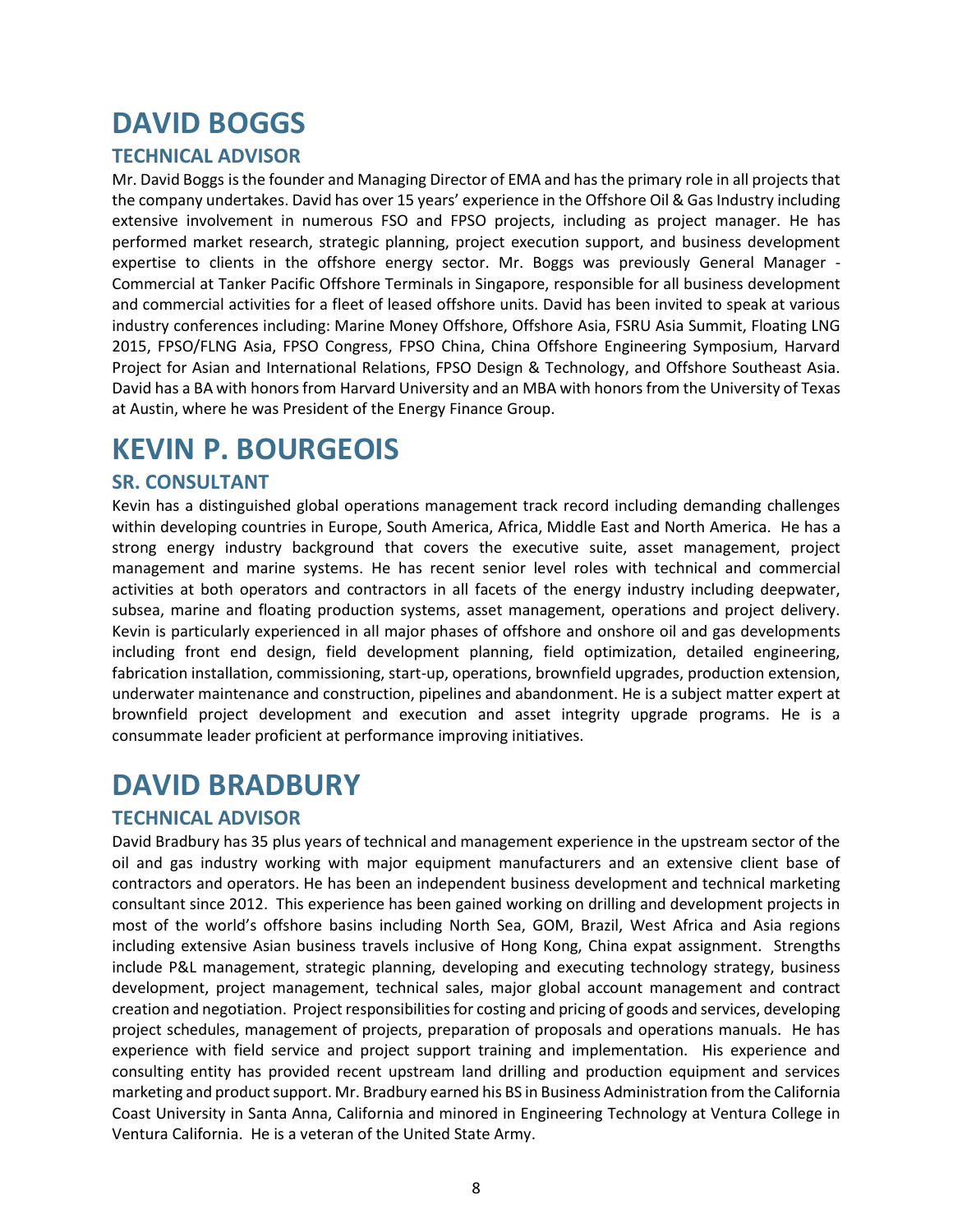### <span id="page-8-0"></span>**DAVID A. BROOKES**

### **SENIOR ADVISOR**

David Brookes has over 45 years' industry experience with over 30 years in Offshore Oil and Gas. David is an expert in Deepwater and Subsea Engineering with Project Engineering and Management of complex offshore and onshore projects. He champions leadership in Technology Development in Deepwater, Subsea and Fluid Flow Engineering. Through his professional affiliations and industry related network, he draws cooperation and sharing of Deepwater and Subsea Technology through leading of international organizations, conferences and technology exchange agreements. He is a Chartered Mechanical Engineer, Past President and Honorary Fellow of the SUT. He was Chairman of the DOT Conference in New Orleans and Co‐Chair of the OTC Brazil in 2011. He has a number of Industry awards in Subsea: UK 2009 Engineer of the Year Award and SUT Presidents award in 2013.

### <span id="page-8-1"></span>**MARTIN BRUINS**

#### **SENIOR ADVISOR**

Martin Bruins is a Senior Commercial / Business Development Executive with more than 30 years' experience across multiple disciplines in the offshore oil and gas industry, including FPSO's, oil and gas field developments, marine terminals, offshore pipelines, production engineering and operations, reservoir engineering, production engineering and operations, reservoir engineering, drilling and completions, and offshore facilities projects. He holds a Master of Science, Civil in Coastal Engineering from the Delft University of technology. He is fluent in English and Dutch, with moderate fluency in German and basic in French.

### <span id="page-8-2"></span>**JESSE BRYSON**

#### **SENIOR ADVISOR**

Jesse has over twenty years of experience leading product development, energy procurement, and corporate strategy. An expert in deal structuring, he has led negotiations for billions of dollars in energy contracts for renewable, conventional, and grid edge technologies. Jesse has also been a thought leader in the transformation of the electricity industry both as it relates to the utility business, when looking at it from within one of the nation's largest utilities, and from the perspective of an innovative technology start-up, where he drove product development, go-to-market strategies, and sales.

### <span id="page-8-3"></span>**MURRAY W. BURNS, PE**

#### **SENIOR ADVISOR**

Murray Burns has more than 44 years' experience in design and execution of facility projects for offshore and onshore oil and gas developments. He has seven years' experience with a major operating company including one-year offshore operations rotational assignment. Murray spent 17 years as a principle founder of an engineering company and 16 years with a major international EPCI contractor.

# <span id="page-8-4"></span>**WILLARD C. (BILL) CAPDEVIELLE, P.E.**

#### **OPERATIONS ADVISOR**

Mr. Capdevielle offers 44 years of diverse experience in both leadership and technical positions in the oil and gas exploration and production industry. His extensive experience in management and supervision includes business and operations planning, field development planning, new field feasibility studies, production operations, capital project support, facility operability, and new technology development. He holds a Master of Science in Systems Management from University of California and a Bachelor of Science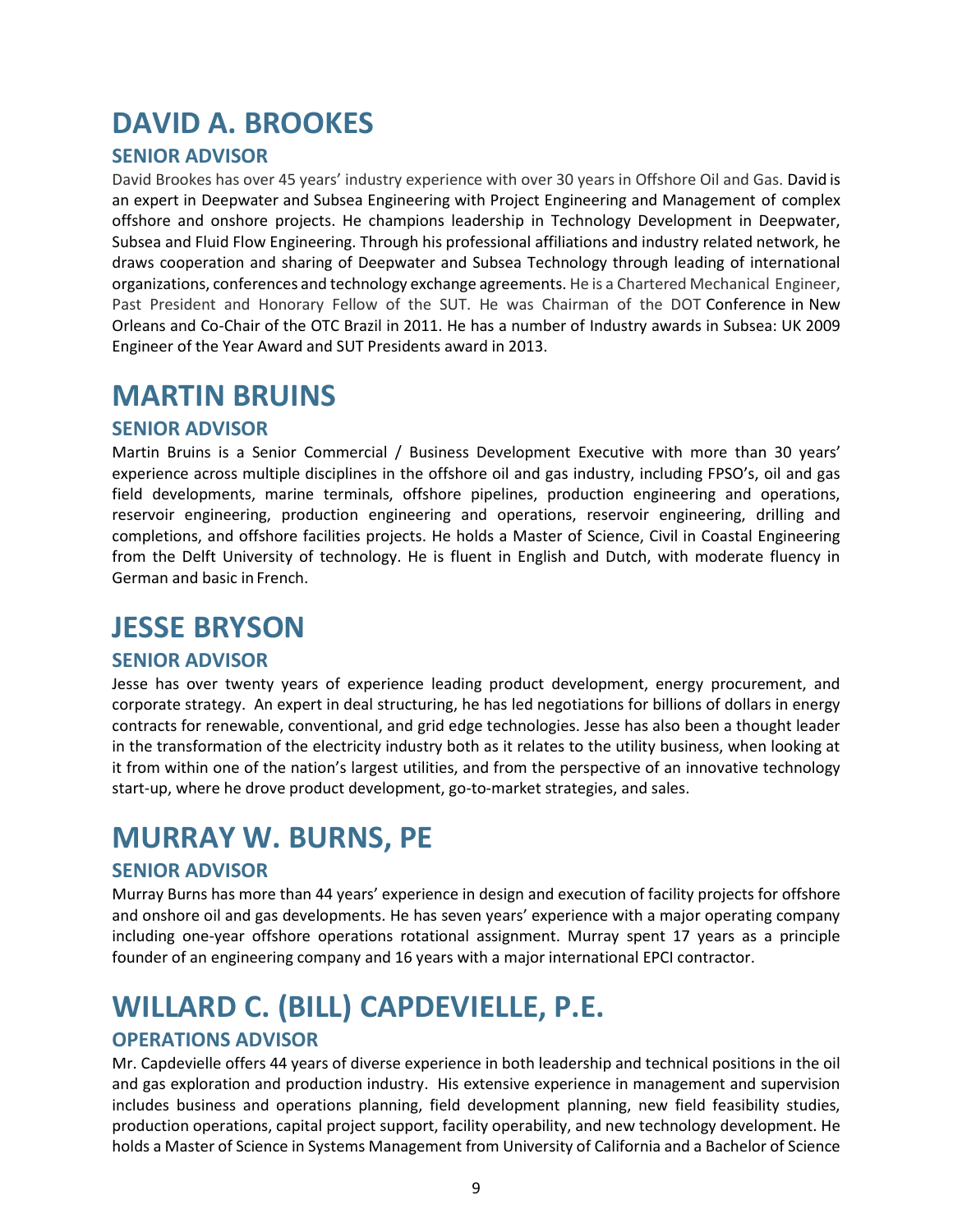in Petroleum Engineering from University of Louisiana, Lafayette, Louisiana.

# <span id="page-9-0"></span>**LEIGH JONATHAN CARLESS**

#### **ADVISOR**

Leigh Carless is a chartered chemical engineer and fellow of the Energy Institute, with over 30 years' experience in the oil & gas, refining, petrochemical and energy industries. His responsibilities have included: lead engineer and technical authority for feasibility, conceptual and detailed process design, processsafety assessment, processmodeling and plant debottlenecking on green and brown field projects both onshore and offshore. This work has been performed in offshore and onshore oil/ gas systems, FPSOs, ethylene, ethanol, NGLs and naphtha unitsfor: SBM, (Monaco and Houston); Shell (Brunei, Nigeria, Brazil, Mossmorran, Aberdeen, and Southern North Sea); Exxon, (Houston and UK); BP (Grangemouth, Coryton, Aberdeen, Abu Dhabi, and Houston). His experience includes platform and floating (FPSO, Spar, Semisub) topsides design, subsea systems and flow assurance, turret systems, pigging, slugcatchers, well tie-ins, water treatment, gas and water injection, hot & cold fractionation, gas compression, hydrogenation, refrigeration, gas dewpointing, condensate fractionation, hydrocarbon storage and transportation and flare/ blowdown, utility and waste treatment systems. This experience has required the ability to work independently and within/ directing small multinational and multidiscipline teams in order to achieve both technical and project objectives.

### <span id="page-9-1"></span>**PETER CARR**

#### **OPERATIONS ADVISOR**

Peter Carr has exceptionally strong experience in quantitative risk assessment and in the development of risk solutions based on custom simulations. His work involved numerous, qualitative and quantitative risk and reliability studies, and engineering optimization studies, for subsea, surface and onshore developments. In the 1980s, he pioneered risk‐based inspection and simulation techniques for risk‐based decision‐making. After the Piper Alpha disaster in 1988, Mr. Carr spent the next decade working in topsides process safety, helping develop and improve the then-new safety and risk analysis methodologies, including fire and explosion analysis, smoke and gas dispersion analysis, temporary refuge integrity studies, egress, evacuation, escape and rescue analysis, ship collision studies, emergency systems survivability assessment, and dropped object studies. In addition to performing numerous desktop studies, he has been Risk Manager on the design team for major projects including the Chevron Alba topsides, Elf Frøy platform, Kerr McGee Gryphon FPSO, BP Schïehallion FPSO, BP Magnus EOR pipelines, Shell Malampaya pipelines, and BP Mardi Gras deepwater pipelines. He was a member of the API 17N committee on reliability, technical risk and integrity management for subsea production systems as well as served as an expert witness on the subject of risk‐based inspection. He is a Chartered Civil and Structural Engineer.

### <span id="page-9-2"></span>**ALAN CATTELL**

### **CONSTRUCTION ADVISOR**

Alan Cattell is an Offshore Installation Advisor specializing in the management and execution of transportation and installation projects for fixed jackets, decks and floating production systems (Spars, Semi-submersible FPU and FPSO), which include the anchors, moorings lines (chain, wire, synthetic) steel catenary risers, umbilical's, seabed manifolds and jumper tie-ins. Alan has over 44 years' experience working with oil companies and mooring, saturation diving and offshore heavy lift contractors in the Gulf of Mexico, North Sea and Australia.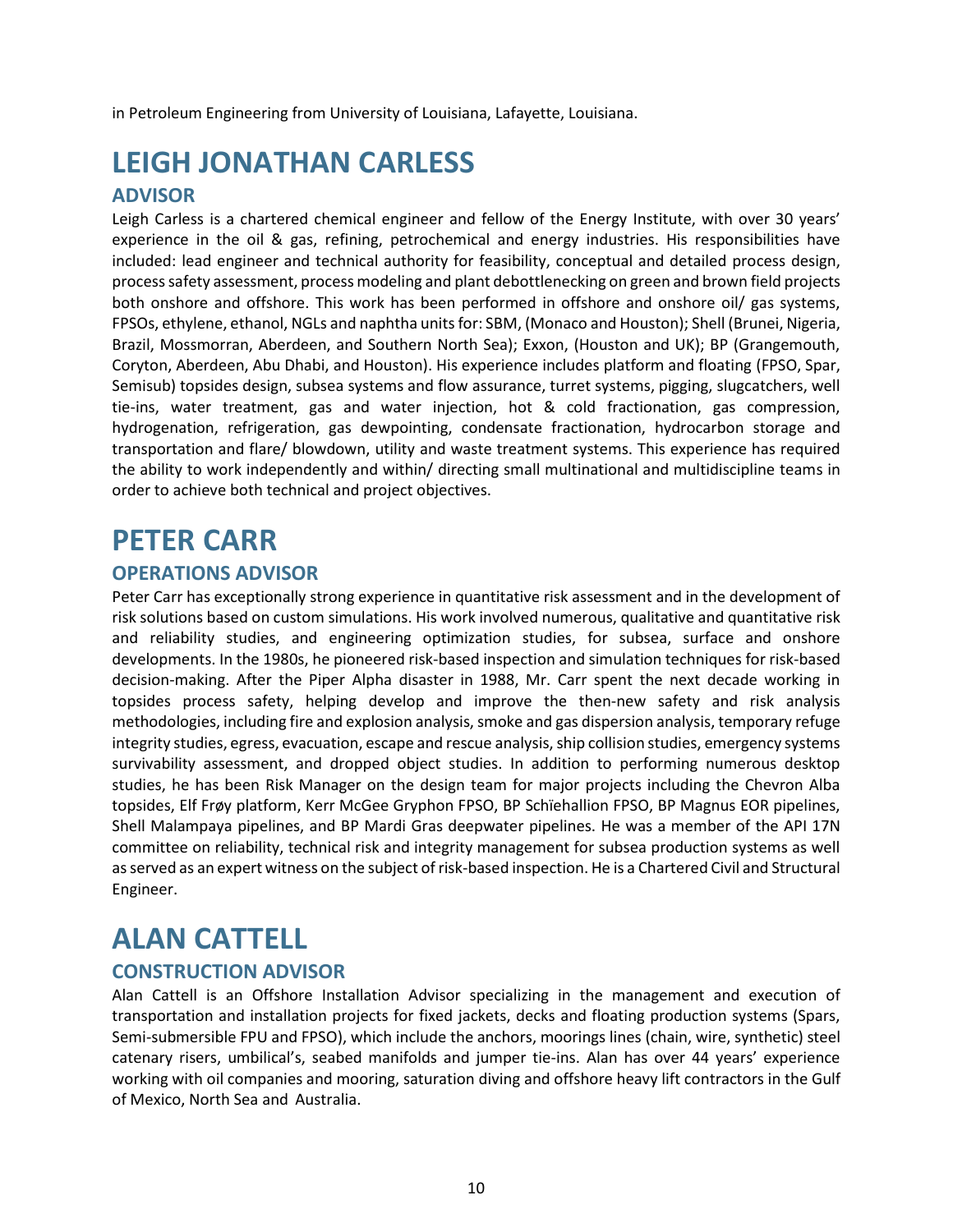# <span id="page-10-0"></span>**KEITH CAULFIELD, PE**

### **OPERATIONS MANAGER**

Keith Caulfield is known as "The Finisher" because he never misses a deadline. His career includes design experience in offshore and deepsea structures, pressure vessels, and oilfield mechanical engineering, such as subsea wellheads and subsea trees. He is named on four US patents or patents pending. He has project management experience in offshore field development, environmental processing, drilling tools, subsea equipment refurbishment, and subsea well intervention. He knows fabrication and manufacturing processes and systems and has set up three separate engineering departments in startup situations. He has run workshop operations for both manufacturing and rental tools. Schedule-driven and resultsoriented manager in both upstream and downstream fields. Great Project Team Leader who can get high productivity out of others. Utilized common-sense strengths in procedures and systems, combined with effective people skills, to get the projects successfully done at several different companies. Committed to the philosophy that adhering tightly to the schedule – meeting those deadlines - will tend to keep costs under control. Keith personally engineered, purchased, tested, and installed \$29,000,000 in subsea equipment including 2-off trees, flowlines, umbilicals, controls, risers, and FPSO modifications for VAALCO offshore Gabon, in 13 months from start to finish, meeting all budget and schedule goals for the project. At JP Kenn he, managed projects in scope from FEED up through offshore installation with values ranging from \$5,000,000 up to \$60,000,000, successfully executed these within budgets and schedules of all types. He managed refurbishment effort at FMC for Mobil Equatorial Guinea [MEGI] Riser System, developing brand-new systems and procedures – first time ever used - for effective refurbishment of used equipment. This project was worth approximately \$20,000,000 and was executed within 5 months. And he was project manager for the Decommissioning JIP "Stocking the Decommissioning Tool Kit" for Endeavor Management in which 12 major subjects of interest were examined, for 12 different client companies. Personally handled budget, schedule, project controls, and QA of the final deliverables.

# <span id="page-10-1"></span>**MIKE CHERRY, PMP**

### **CONSTRUCTION ADVISOR**

Mike Cherry has 40 years of experience in the Offshore Oil & Gas and Marine construction industries. A career that has become increasingly specialized in the management of complex, multi-cultural projects at an international level. The past 20 years' work, primarily in Africa, have provided in-depth experience in FPSO design, construction, operations and management as well as management of diving, subsea installation, intervention, maintenance and repair programs. A proven and successful international Project Management track record, working for a variety of major operators, utilizing the latest in planning, scheduling and Project Management systems.

### <span id="page-10-2"></span>**MARK A. CHILDERS**

#### **SENIOR ADVISOR**

Mark Childers has over 50 years' experience in the upstream oil and gas business mostly with offshore contract drilling centered on engineering, design, construction, operation, management of MODUs and expert witnessing. In his career he has specialized in subsea equipment and its operation, deep water drilling operations, mooring and station-keeping, deep water Tender Assist Drilling (TAD), and MODU design and construction. He has also been involved in MOPU and FPSO design, conversion and operation along with field development analysis. He has 12 patents on subsea equipment, mooring and pipe handling; published extensively in multiple industry publications(over 25 documents) and been a key note speaker many times. He has been a senior officer in 4 NY and AM stock exchange companies. After semiretiring in 2009 he has been very active as a technical consultant and traveled throughout the world working on design projects and operations assistance. He has also been an expert witness, including the BP Macondo incident, patent infringement, equipment failures, drilling operations, drilling cost analysis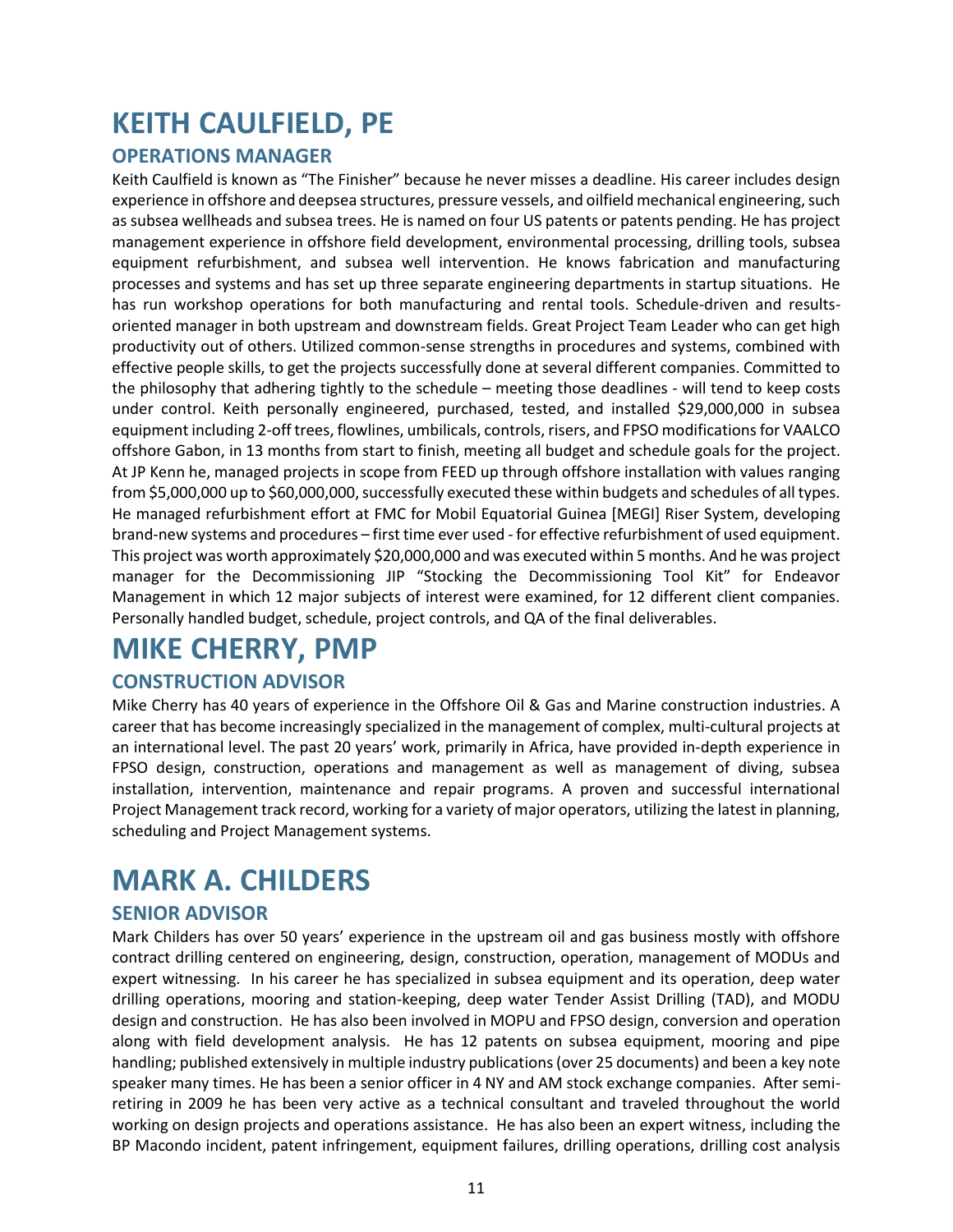and contract issues.

# <span id="page-11-0"></span>**JIM CHRISTIE**

#### **OPERATIONS ADVISOR**

Jim Christie is an experienced, professionally certified, and qualified project management professional/business manager with approximately 35 years practical experience in all phases from inception through decommissioning of energy, civil engineering, construction, refining, power, transportation and shipbuilding projects. Extensive experience in offshore oil and gas decommissioning in the UK and USA, working with owners, regulators and supply chain. Significant experience in the design, development and implementation business governance processes for project management, contract management and knowledge management. Significant experience in the preparation and delivery of project management and contract management training modules to project management and business professionals. Extensive and successful energy project involvement in all phases of the project life cycle, including pre‐project screenings and evaluations; preparation and presentation of investment decision support packages; investor, government, contractor and other stakeholder negotiations. Extensive exposure to large, complex projects, incorporating technical, environmental, political, financial and logistical challenges in Norway, Russia and Africa. Significant international and cultural exposure over a 30year period in Europe, the Middle East, SE Asia, Africa, India, Russia, Japan, Scandinavia, South America, Canada and the USA. Strong planning, organizational and communication skills; innovative with proven ability to develop practical solutions. Demonstrated ability to motivate, direct, lead and mentor others in team efforts. Experienced public speaker and advocate for organizations. Strong business focus, with Bachelor Degrees in Construction and Management, and Masters in Business Administration and Project Management.

### <span id="page-11-1"></span>**DAVE COBB**

#### **SENIOR ADVISOR**

Dave is a Petroleum Engineer Manager, with over 40 years of experience in Oil and Gas field appraisal and development. This experience has covered the full cycle of field development from exploration, appraisal, concept selection, detailed engineering, project execution and finally into Production. This experience has been grounded in field development activities in the Gulf of Mexico, North Slope of Alaska, North Sea (both UK and Norwegian waters), West Africa (Angola Deepwater) and the shallow waters of the Middle East. Dave's experience has been built on leading multi-discipline, multicultural teams in challenging environments to deliver robust projects with strong life of field risk mitigation strategies. He has experience in license acquisition, exploration and appraisal both in Norway and Angola, along with Corporate Governance from a variety of roles in Internal Audit within a large IOC. The experience in Internal Audit allowed the combination of strong technical skills to be linked to corporate governance procedures across a wide variety of technical audits (from reserves to abandonment), to deliver robust assurance in these key corporate governance processes. Mr. Cobb holds a Masters in Petroleum Engineering from Imperial College, London.

### <span id="page-11-2"></span>**GEORGE COLTRIN**

#### **SENIOR ADVISOR**

George has worked for several large oil companies over a period of 35 years. His overall experience includes a variety of technical and management roles on projects ranging from exploration through the production and abandonment phases of the oilfield lifecycle. George's primary expertise is in drilling and completions, with core skills in well engineering design and rig operations. He began working offshore projects 30 years ago and has broad knowledge of all matters associated with deepwater wells.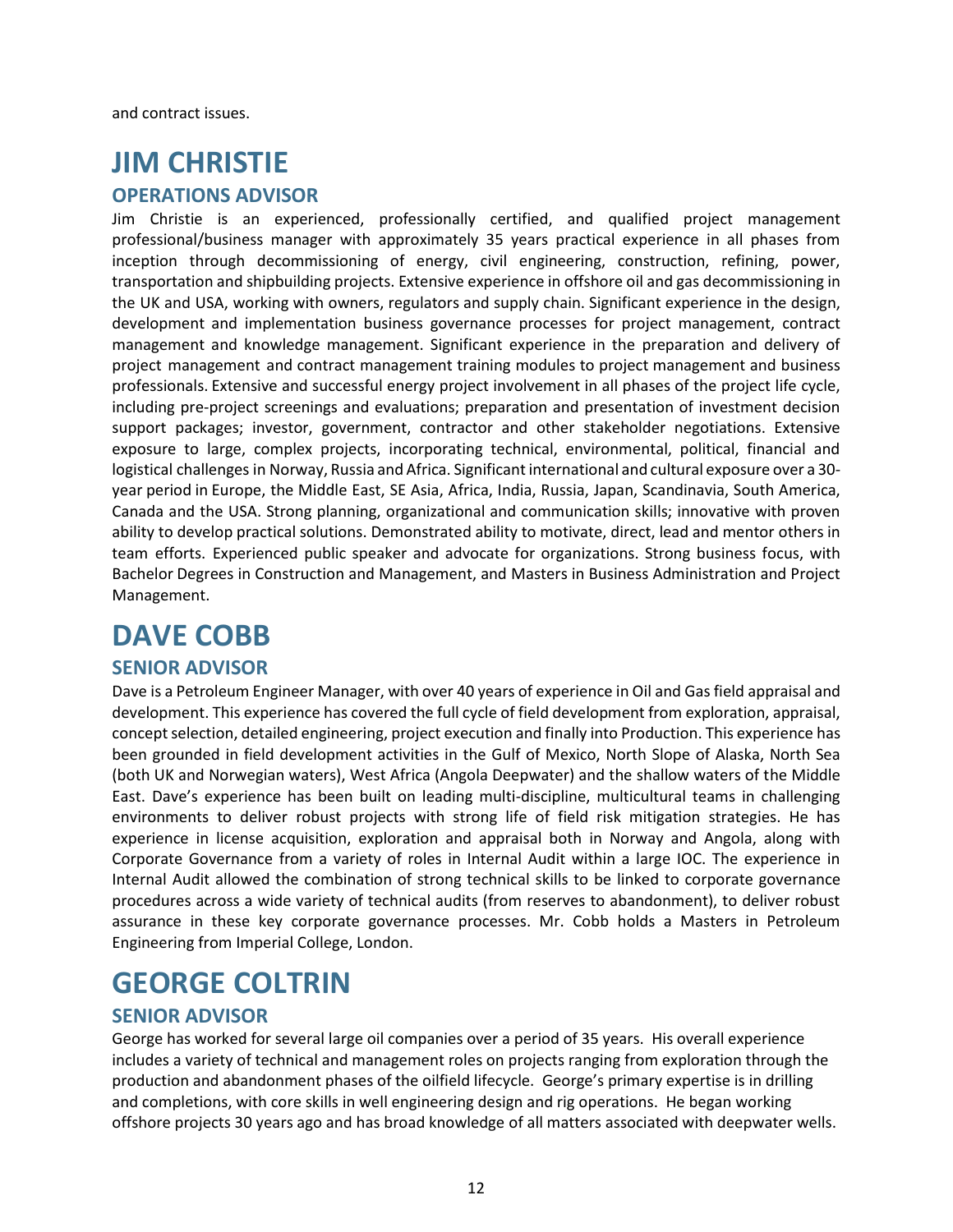Previous projects have been located in the Gulf of Mexico, Alaska, West Africa, the Caspian Sea, Indonesia, Guyana, and Mexico.

# <span id="page-12-0"></span>**ROBERT COLWELL, PE**

#### **SENIOR ADVISOR**

Robert Colwell has over 14 years of experience comprising of both engineering and operational management in drilling and completions and is a licensed professional engineer in the State of Texas. Robert has worked both conventional and unconventional projects as a supervising engineer and as a field engineer. Projects include those in deepwater (GOM and Angola, Africa), shelf GOM, Louisiana inland waters, Pinedale anticline in Wyoming, Haynesville shale in North Louisiana and the Eagleford shale around College Station, Texas. Robert holds a BS degree in Petroleum Engineering from Montana Tech of the University of Montana.

### <span id="page-12-1"></span>**DR. H. HOWARD COOK**

#### **SENIOR ADVISOR**

Dr. Howard Cook has over 30 years' experience and expert judgement through deep knowledge of deepwater subsea production systems applied to projects, operations and technology including risers and floating systems. As Chief Engineer Subsea & Floating Systems at BP, he led the subsea and floating systems discipline and managed a team of Upstream Segment Engineering Technical Authorities. Since leaving BP he has undertaken a number of consulting jobs, including a recent six-month project leading a major equipment failure investigation, concluding with a report and presentation to the Regulator.Key attributes to his career successes are: maintain discipline health through recruitment, development and learning; technology development – strategic steer on deepwater technology; operations and projects peer reviews, investigations and technical studies; external relationships - direct long term strategic relationships with key suppliers; learning & continuous improvement - capture of lessons learned in projects and operations and update of technical practices. Dr. Cook has authored or co-authored numerous publications on riser and subsea systems design and operation.

### <span id="page-12-2"></span>**THOMAS COOL, PHD**

### **ADVISOR**

Thomas Cool has more than 37 years focus as Geoscientist on Oil and Gas Exploration and Production Projects. Delivered and executed Field Development Plans for various properties. Identified, promoted, and executed successful Field Development wells and Exploration wells. As result, achieved increased production and increased STOOIP/Reserves in certain Fields. Supervised an interdisciplinary team that delivered significant improvements to Addax bottom line and influenced JV decisions. Team forged improved relationship and communication with JV Partners. Identified and promoted significant resources in un-tapped reservoirs that JV Partners eventually recognized and are now included in upcoming drill campaign. For the last 25 plus years his focus has been on Pre-Salt and Post-Salt projects in W Africa, N Africa, and Brazil. Executed Projects ranging from Deep water to shallow water Production, Exploitation and Exploration. Involved in New Ventures opportunities that established new Exploration and Production acreage. Tom holds a PhD and Masters in Geological Oceanography from Texas A&M University, College Station. He earned his Bachelors in Geology from Indiana University, Fort Wayne.

### <span id="page-12-3"></span>**ROY COTTRELL**

#### **CONSTRUCTION ADVISOR**

Roy Cottrell has 40 years of experience in senior positions in Engineering and Project Management with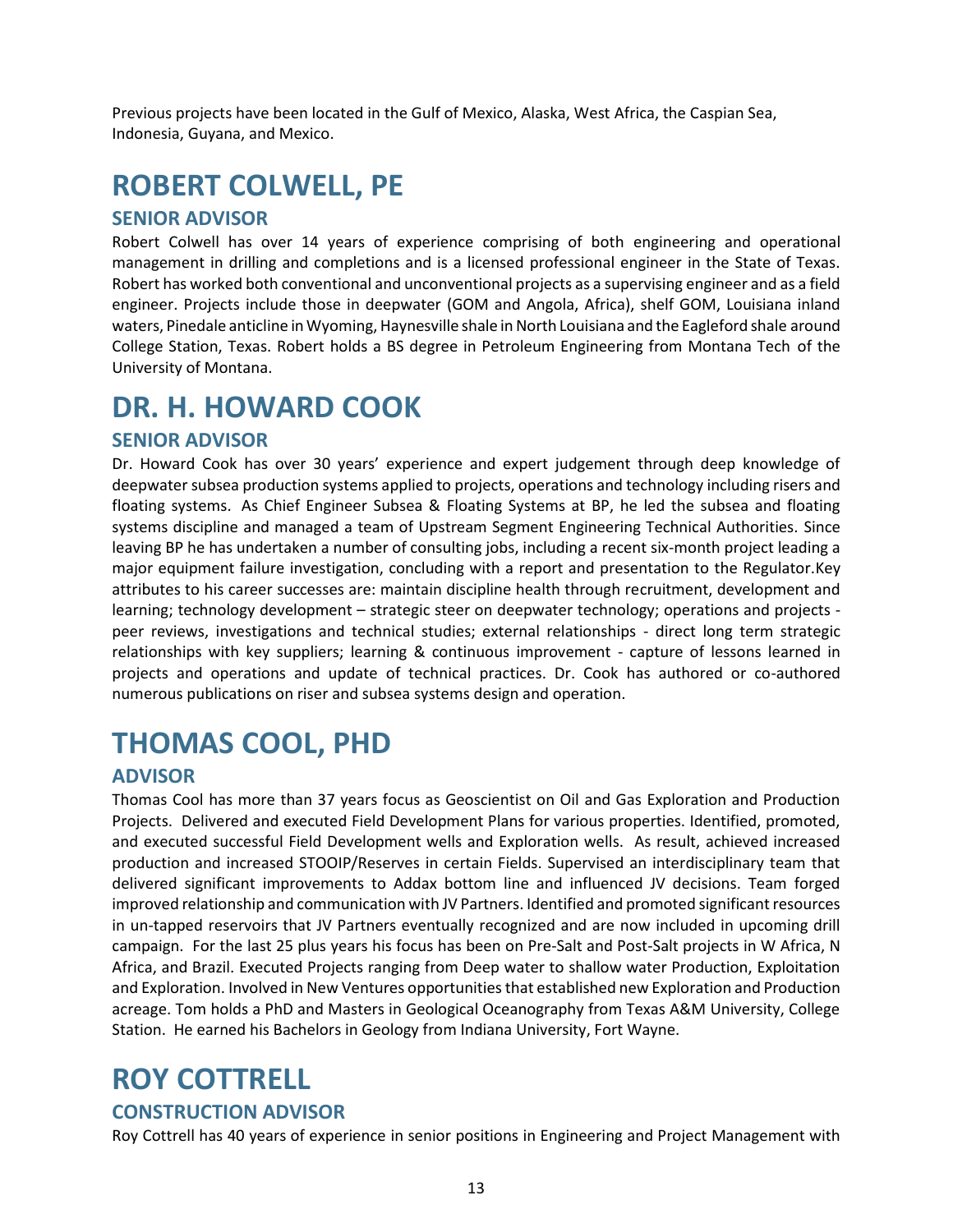extensive background in the related industries of shipbuilding, mono-hull design, single point mooring and offshore floating platforms. He is experienced in all facets of project based business. Responsibilities included FEED studies, engineering design, cost estimating, bids and proposals, critical path scheduling, contracting, negotiating, strategic planning, sales and marketing, engineering department creation and management, patent process management, relationship development with customers and subcontractors. Roy has a strong ability to proactively identify opportunities for development, through successful implementation utilizing practical business, technical strategies and innovative solutions. He holds six patents in the single point mooring field. He is fluent in Spanish, conversational French, and beginning Kiswahili and Mandarin. He holds a MBA, Finance and Strategy from Rice University and anMS, Mechanical Engineering from San Diego State University. He received his BS, Naval Architecture and Marine Engineering from the University of Michigan.

# <span id="page-13-0"></span>**BRUCE CRAGER**

#### **EXECUTIVE VICE PRESIDENT – EXPERT ADVISORY GROUP**

Bruce Crager is Executive Vice President of Endeavor Management and leads the firm's group of Expert Advisors which have a focus on energy activities worldwide. He has over 48 years of experience in offshore drilling and production, primarily in management positions. This has included significant experience evaluating and providing all types of field development solutions, particularly those based on floating production systems and subsea production equipment. Bruce joined Endeavor in 2010 and is responsible for the development of an experienced team to support clients in the areas of strategy development, organizational change/development, decision analysis, and in technical areas such as field development planning, operational improvement and energy transition. Bruce has co-authored 4 patents, and has written numerous technical and management articles.

### <span id="page-13-1"></span>**JAMES R. (JIM) CRENSHAW**

### **SENIOR ADVISOR**

Jim Crenshaw is a Petroleum Engineer and Senior Executive Leader, who brings a strong skill set combining technology innovation in drilling and completions products and services, enhanced by deep global experience in leadership, strategy development & operations engineering. These skills have been developed and proven through operational implementation challenges and successes throughout his career. Jim's experience and capabilities are key components in enabling the delivery of optimum solutions for your service challenges. He has consistently made strong contributions to corporate results within the Oil and Gas service sector. Mr. Crenshaw is fluent in Spanish and English. He holds a Bachelor of Science in Petroleum Engineering – Texas A&M University and is graduate of both Thunderbird University – Executive Leadership Program graduate as well as Executive Program for Growth Companies – Stanford University Business School.

### <span id="page-13-2"></span>**JOHN CROWSON**

### **PROJECT ADVISOR**

John Crowson has more than 23 years as a project strategist including control and innovation with major oilfield services and construction organizations. He has been an independent Offshore Construction and Installation consultant since 1997. John is an original thinker with a high level of business awareness and a true believer in technology as the thoroughfare to expansion, improvement, and success. He is adept at analyzing, providing insight, and developing suitable solutions for difficult situations. His previous work experience includes a quality/inspection strategist for ARAMCO, management systems development for Brown & Root, and a long track record of effective improvements in administrative, technical, and human resources roles.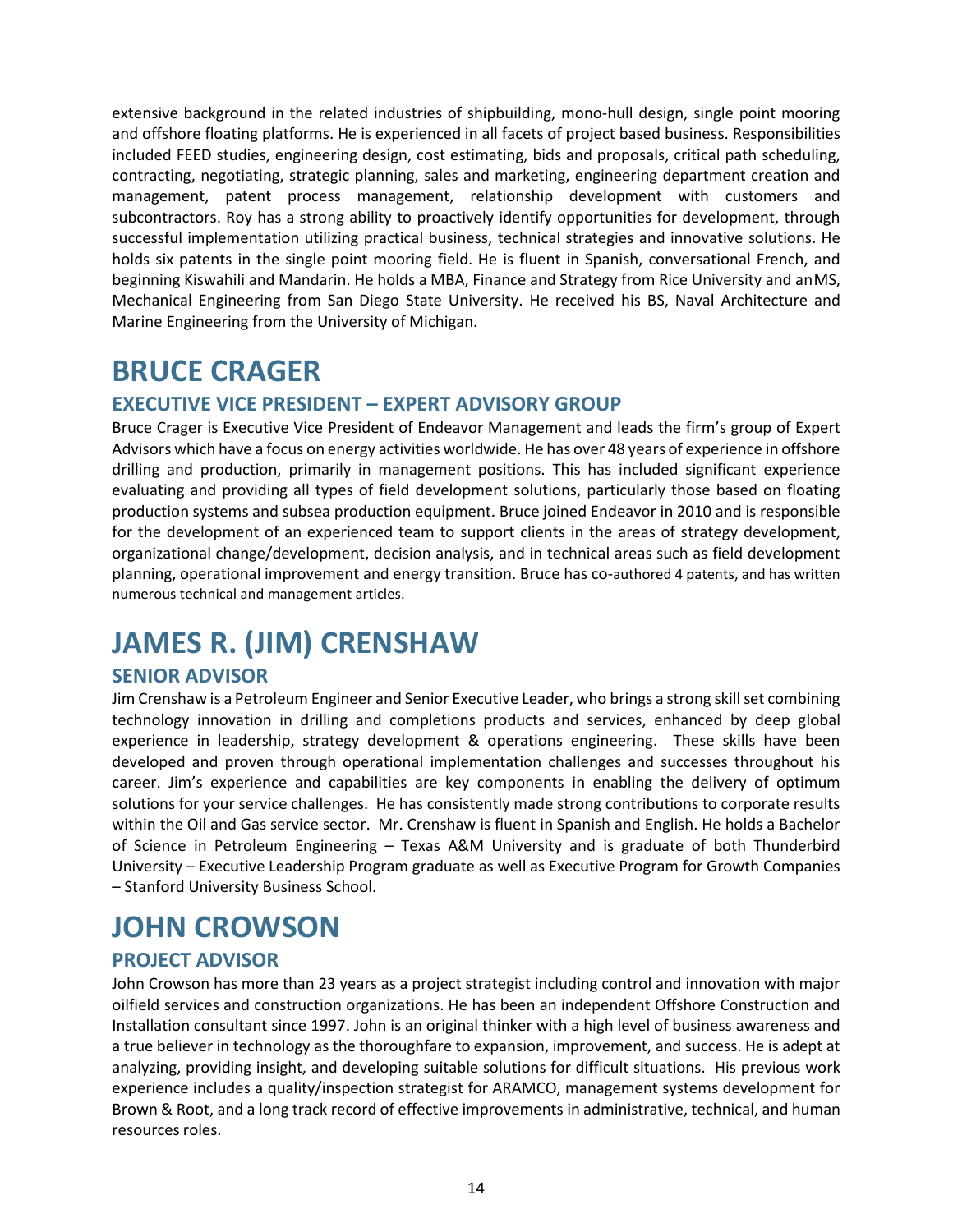# <span id="page-14-0"></span>**PAULO SERGIO CRUZ**

#### **TECHNICAL ADVISOR**

Paulo Cruz is a Senior Reservoir Engineer with a PhD in Petroleum Engineering and over 25 years of professional experience working on oil & gas projects in all phases (exploration, appraisal, design, development and production) in operated and non-operated fields. His main skills include: drainage plan optimization, field development, field and project evaluation, acquisition and divestiture, production optimization, offshore development and production, waterflood, uncertainty analysis, reserves evaluation, geological and flow modeling.

### <span id="page-14-1"></span>**CHRISTOPHER CURRAN**

#### **SENIOR CONSULTANT**

Christopher Curran is a Subsea Engineer with 38 years' experience of offshore production systems, concentrating primarily on subsea production systems including: FEED, specification, project management, manufacturing/ fabrication, offshore installation, commissioning, HIPPS and new technology development. Successfully managed production control systems, workover control systems, umbilical and xmas tree systems for fixed platform and floating production systems including buoys. Experience includes shallow water and deepwater systems for around the world. Excellent skills in forming and managing teams to achieve project goals. Managed the world's first 15ksi HPHT tree development with large elements of R & D. He is active in API committees as chairman for subsea controls, HIPPS and subsea safety systems. On the advisory board for Subsea Tiebacks. Published numerous papers and presented at conferences. Recognized industry expert on HIPPS and subsea control systems. Founding chairman of Society for Underwater Technology Houston Branch.

### <span id="page-14-2"></span>**MARK A. DANACZKO**

#### **SENIOR ADVISOR**

Mark Danaczko joined Exxon Production Research Company in 1978 and remained with Exxon and later ExxonMobil until his retirement in 2013. During this 35‐year span, Mark Danaczko held key technical, management and executive‐level leadership positions in ExxonMobil's Upstream Organizations, primarily focused on Offshore Engineering and field development projects. He was ExxonMobil's Senior Expert in Offshore Floating and Compliant Structures, including: Tension Leg Platforms (TLPs), Semisubmersible Floating Production Units (FPUs); Deep Draft Caisson Vessels (DDCV), Classic Spars / Truss Spars; Floating Production Storage and Offloading (FPSO) vessels; Floating Storage, Regasification Units (FSRUs); and Deepwater Compliant Platforms (Guyed Towers and Compliant Piled Towers). Mr. Danaczko held key leadership positions on several high visibility offshore and shipping-related projects, including the Lena Guyed Tower, Anasuria FPSO (Shell Exploration & Production, UK), Genesis Spar (Chevron USA), Kizomba A & B TLPs, and the Q‐Max LNG Carrier Development Project (Qatar Petroleum). Mr. Danaczko is a co‐ inventor on multiple U.S. and foreign patents related to Compliant Piled Towers (CPTs), novel Floating Production Systems and several LNG‐related technologies.

### <span id="page-14-3"></span>**KENNETH DANIEL**

### **SENIOR ADVISOR**

Project and Facilities Manager with over 40 years of experience in civil works design and construction and the offshore oil & gas industry, including 34 years of continuous service with ARCO Oil & Gas/Vastar Resources/BP Exploration & Production and 3 years with Hess Exploration and Production (as a consultant). Kenneth has a broad range of experience in offshore field development covering concept selection and definition, facility FEED and detailed design, project engineering, construction, commissioning, interface management and project management for fixed platforms, spars, and TLPs.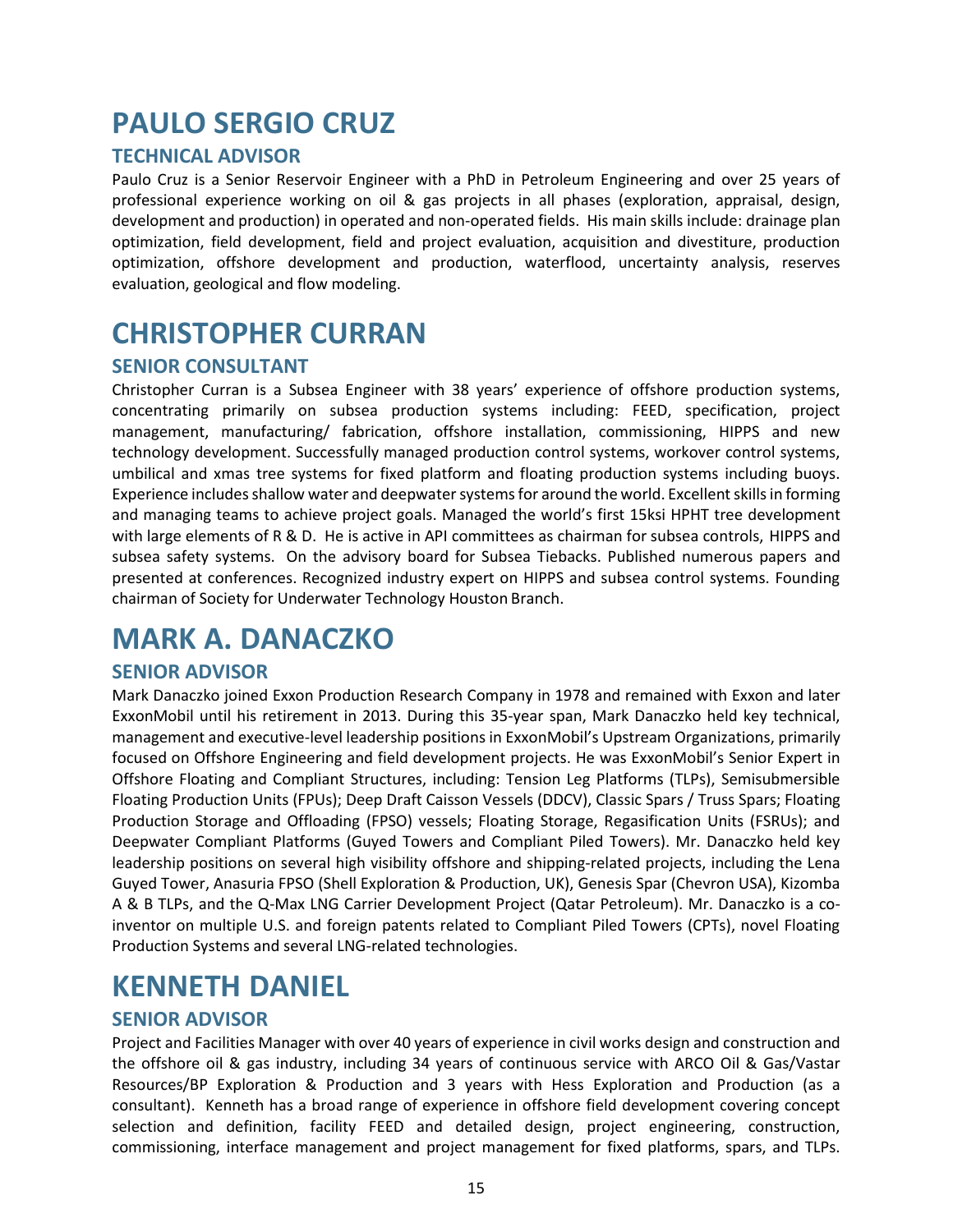Work locations have included home office and fabrication yards on the U.S Gulf Coast, however project regions covered from the home office included shallow and deepwaters of the U.S. Gulf of Mexico, deepwaters in the following regions: Brazil, Australia, India, West Africa; shallow water North Sea and onshore Canada.

### <span id="page-15-0"></span>**INDRAJIT DATTA**

#### **OPERATIONS ADVISOR**

Indrajit is an experienced oil & gas business development executive with a demonstrated history of strong sales and operations management. He fast-tracked through positions of increasing authority across operating regions in varied leadership, sales and operations roles with focus on P&L and profitability, turning around a mature sales organization, optimizing operational footprint and reducing engineering costs. Indrajit is experienced in strategic planning, managing multimillion-dollar P&L, and leading business process improvement initiatives. He has expanded markets and entered new ones, creating developing profitable business centers from the ground up in the US, Canada, South America and the Middle East. He drove growth by focusing on building strong teams and customer relationships, while simplifying business processes. He uses design thinking and value stream mapping to uncover latent needs to drive product development and technology road-mapping.

# <span id="page-15-1"></span>**GRAYUM DAVIS, PE**

#### **SENIOR ADVISOR**

Grayum Davis is a technically competent manager with outstanding project management, design, development, and troubleshooting experience. He is known as an analytical and systematic problem solver, who responds well to difficult challenges. Grayum is an excellent negotiator with good communication skills, who successfully coordinates various disciplines when managing projects. He has lived overseas and travelled extensively. His management background includes subsea production field development/expansion planning and execution, recruiting, motivation and supervision; vendor/client negotiations and relations; budgeting, forecasting, and cost control; purchasing and material control; and managing client / marketing / manufacturing interfaces. Grayum is experienced in subsea production systems design, original design pressure‐handling equipment, design analysis, design/project management, valve forensic analysis, product management (coordinating engineering, manufacturing, and sales), technical services, operations management, R & D management, field troubleshooting, and materials and coating technology research. He has worked with subsea trees, chokes, controls, ball valves, gate valves; hydraulic, pneumatic, and manual actuators; control systems, blowout preventers, drilling riser components, pipeline subsea repair systems, and subsea connection hardware. Products used in oil & gas production and refining, chemical, power, food processing, and mining industries with servicesfrom WOG to severe high pressure/temperature and abrasives.

# <span id="page-15-2"></span>**NICHOLAS PAUL DE BLOCQ (NICK)**

#### **PROJECT ADVISOR**

Nick de Blocq has 30 years of experience in the oil and gas industry. He has a broad overview of the entire drilling industry, with technical strengths in design, planning, programming, managing and supervision of well testing and supervision of completion and topside production jobs. Mr. de Blocq's experiential strengths are in: country management and multi-country operations management; resource planning; excellent people skills; team building; talent retention, negotiation; tender building; tender evaluation, technical, commercial and financial; vendor selection; supplier management; KPIs and auditing; technical auditing and compliance assurance and business development. He is strong in his use of language and communication skills and is fluent in English, Dutch, Afrikaans, and he speaks conversational Xhosa, Zulu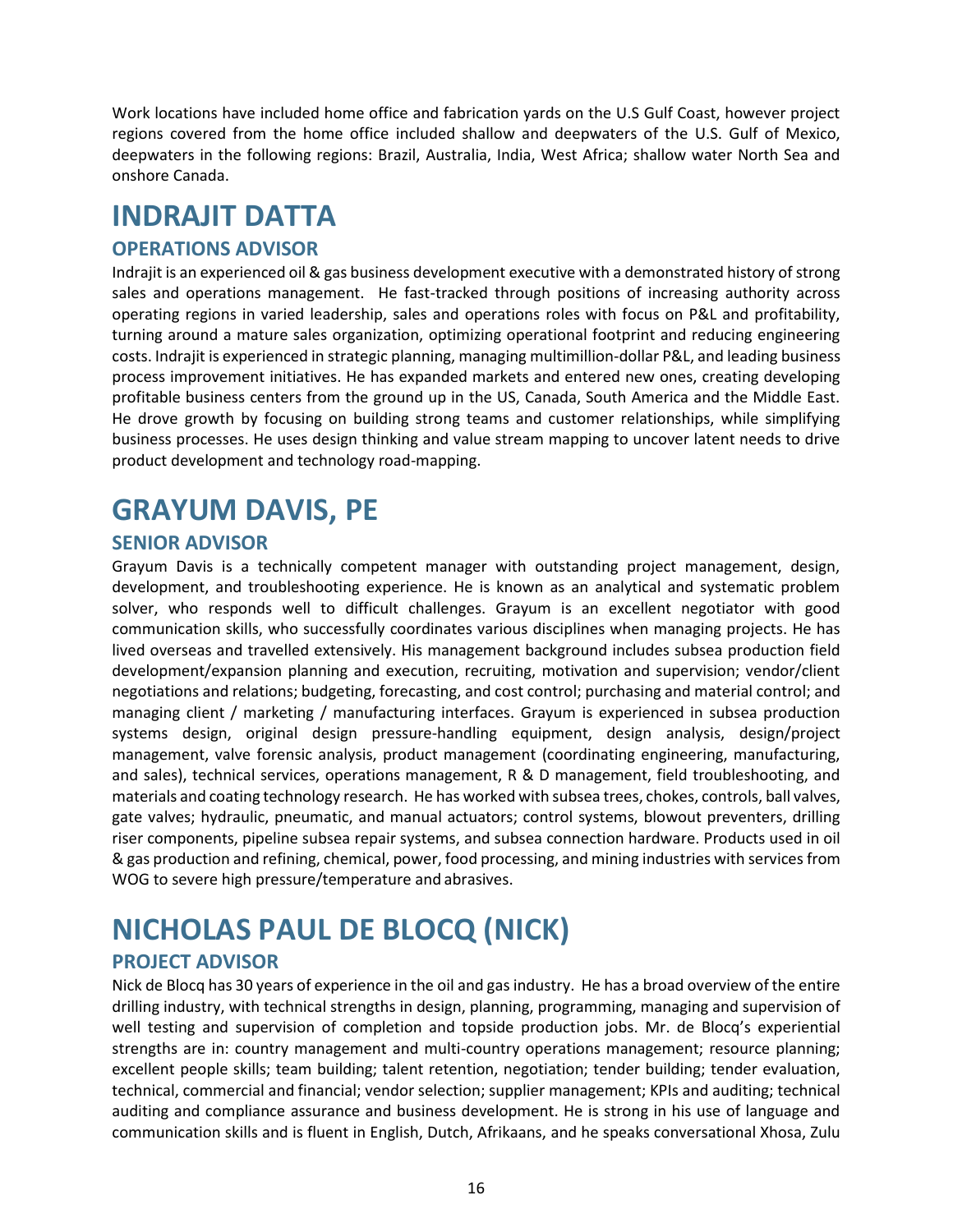and Fanagolo. Mr. de Blocq has lectured in Basic Oilfield Overview courses, as well as more technical and HSE courses, and presented shale gas perspectives at university level as a guest lecturer. Involvement in conference and congresses includes technical presentations and chairing Technical Sessions (Oil Africa 2008, Oil Africa 2010, NG Oil & Gas 2011, TMECC in Tanzania 2011, Shale Gas 2011, Oil & Gas Africa 2012, Western Cape Gas Symposium Aug 2013, Gas Africa 2014 and Africa Oil and Power 2017). He has addressed several member meetings of SAOGA (South African Oil and Gas Alliance). He has published numerous industry articles and is a member of prominent Oil and Gas Industry Alliances and Committees in South Africa. Mr. de Blocq holds both a National Diploma of Civil Engineering and a Higher National Diploma of Engineering from Cape Peninsula University of Technology – Cape Town, South Africa.

# <span id="page-16-0"></span>**DEXTER D. DECKER**

### **TECHNICAL ADVISOR**

Dexter Decker is a senior operation executive with extensive successes in profitable launch, rapid growth, turnaround, consolidation, divestiture, and integration of complex global EPC, FPSO, & LNG projects. Proven success includes strategic planning and management of engineering, operations, and maintenance resources and services, engineering design, construction, and commissioning of new and retrofit capital projects, EPC execution, and supply chain management in the US, Asian, and African markets. Drives transformational change across large global organizations that maximizes asset utilization and positively impacts profitability and growth. Mr. Decker holds a Bachelor of Science, Mechanical Engineering from Tulane University, New Orleans, Louisiana.

### <span id="page-16-1"></span>**FELIX F. DE LA VEGA, P.E.**

#### **SENIOR ADVISOR**

Felix has over 60 years of experience in process design and development including fifteen years with CryoGas Engineering LLC as Company Owner, 33 years with Kellogg Brown & Root (in different positions) and 4 years with Fluor Daniel as VP of LNG business worldwide. The majority of his career has been involved in process design and development of LNG and Gas Processing plants with experience in commissioning, startups, plant troubleshooting, risk analysis, and RAM Analysis. Besides experience in cryogenics gas processing plants (LNG, NGL, LPG, H2, N2, etc.), he also has experience in chemical and petrochemical units including olefins and polymer plants. Felix's scope of work has included managing worldwide LNG/Oil/Gas technology, feasibility and optimization studies, economic evaluations, steady state and dynamic computer simulations, process equipment specifications, control philosophy and review of output from general engineering. As an expert witness Felix has been retained by two Korean corporation, to provide an opinion on the root cause of the incidents on four in-ground LNG storage tanks at the Incheon LNG Regasification Terminal in South Korea between September 2005 and October 2006 for arbitration proceedings. Felix has foreign experience in the Netherlands, Japan and United Kingdom. He speaks Spanish and English.

### <span id="page-16-2"></span>**WILLEM A. DE MEYER**

### **OPERATIONS ADVISOR**

Willem de Meyer is a petroleum exploration and production professional, with a background in geophysics and petroleum economics and 36 years' experience working in the oil and gas industry. He participated in the transformation of South Africa's state-owned companies, SOEKOR E&P and Mossgas, into the creation of PetroSA. Teamed in the development of a new business plan for PetroSA, including the development of the vision, mission, organizational goals and strategies. Mr. de Meyer has held various senior managerial roles, including General Manager of E&P, Vice President: New Business and Chief Economist. He holds a Bachelor of Science (Hons) in Geophysics from the University of Pretoria, South Africa and and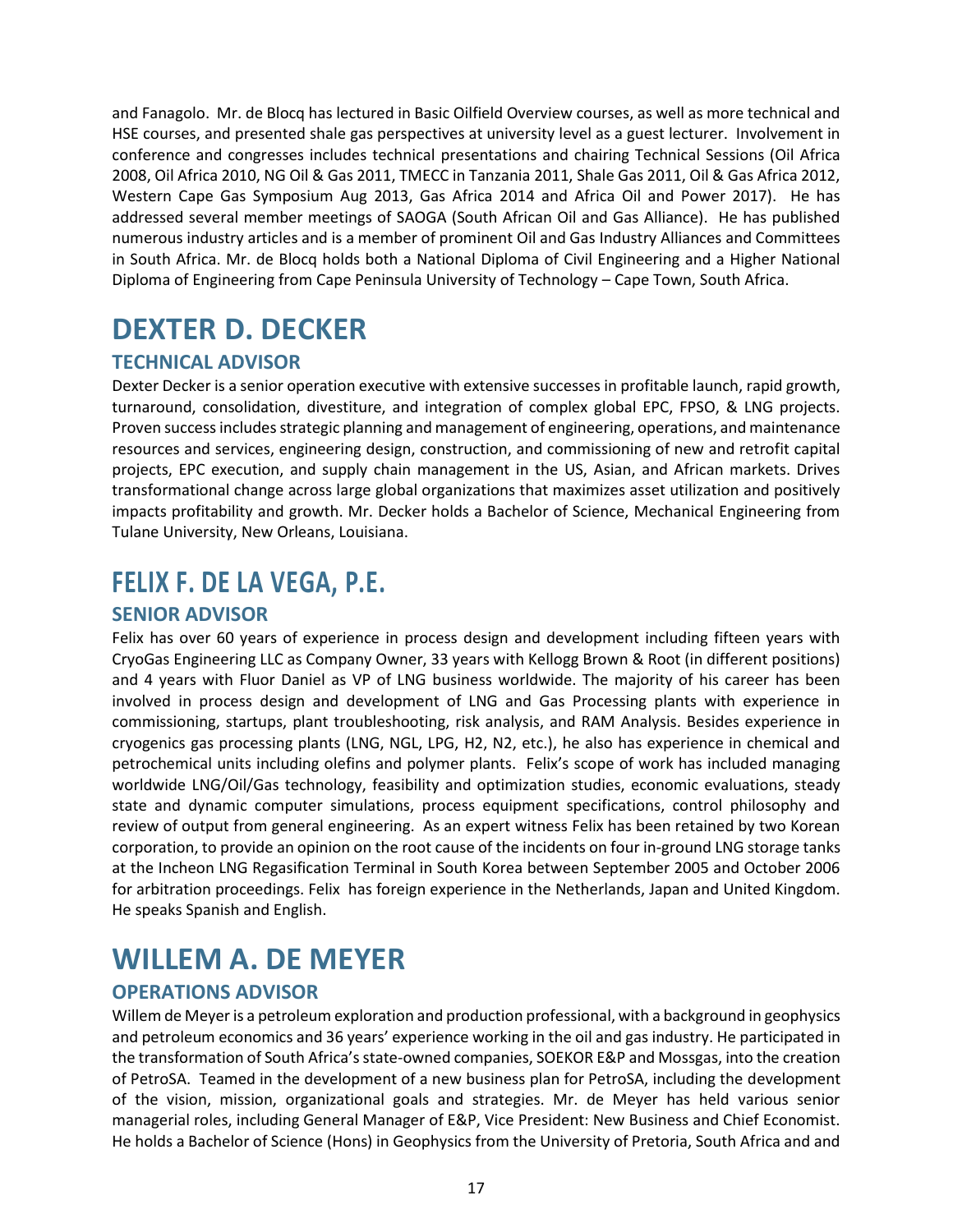Mineral Economics Degree from Rand Afrikaans University, South Africa.

# <span id="page-17-0"></span>**FLAVIO DE MORAES, PHD, PE**

#### **SENIOR ADVISOR**

Dr. Flavio de Moraes is a Petroleum Engineer with more than 30 years' experience in drilling and completion design and operations. He has more than 10 years' experience in several management assignments with proven team leadership. A big part of his experience was gathered in new well technology development and its introduction in routine operations. His expertise includes well design, well completion techniques, casing and production tubing design, material selection, corrosion science, well integrity, annular pressure build-up analysis, project management, risk mitigation and risk analysis. A key participant in the ultra‐deepwater technology development implemented by Petrobras (Brazil and Gulf of Mexico) in the last 25 years. He is a licensed Professional Engineer for the State of Texas, and holds 2 Patents as author and co-author, respectively. Presented over 20 articles and contributed as Section Chair or Board Member in several Technical Conferences and Forums in Brazil and in USA. He is fluent in Portuguese and English.

### <span id="page-17-1"></span>**MAURO DESTRI**

#### **PROJECT ADVISOR**

Mauro is an expert advisor in all stages of O&G production, including decommissioning, platforms, SURF, pipelines and environmental aspects. He has a deep knowledge of the O&G market in Brazil - current operations and M&A and decommissioning projects. He has almost 20 years of experience in managing teams and coordinating brownfield and greenfield projects involving high Capex.; and over 5 years of experience as manager of production assets in the Campos Basin, including 13 production platforms and 4 drilling platforms. In addition to Campos Basin, he was an asset manager in Amazonas, Rio Grande and Ceará. Lecturer at Faculdade Salesiana de Macaé for 8 years in the graduate program of production engineering courses. Full time professor of MBA in O&G at UFRJ / COPPE in the topics of petroleum engineering. Active member of SPE and co-author of 25+ international publications, also a keynote speaker in decommissioning events in Brazil. Active participation in regulatory discussion in topics like the recently revised decommissioning regulatory framework in Brazil interacting with diverse stakeholders as ANP, IBAMA, IBP and O&G operators.

### <span id="page-17-2"></span>**JEFF DICE, PE, PMP**

#### **PROJECT ADVISOR**

Jeff Dice has 30 years' experience as a structural engineer and project manager consistently exceeding customer expectations to deliver technically sound, risk managed, best value solutions. Jeff has extensive experience with fixed offshore structures, floating systems (FPSO, TLP, Spar, Semis), buildings, subsea structures, foundations, modules, pipelines, and drilling rig applications. Jeff has provided project management, design assurance, structural analysis and design, permitting, fabrication and refurbishment support, installation management, planning and scheduling, and cost estimation. Jeff spent 19 years with engineering contractors (Mustang, Atlas, Upstream, Hudson/McDermott) before 6 years with an operator. At BP, Jeff provided engineering management and discipline leadership across all project phases in concept development and brownfield topsides roles as project technical authority and engineering team lead. Jeff combines operator and contractor perspectives with decisive, analytical talents and approachable communication skills to positively impact group culture, provide visionary leadership and manage achievement. He has been an expert Witness and Strategic Consultant for an Oil & Gas Development/Fabrication Legal Dispute. Jeff holds both a Master of Science and a Bachelor of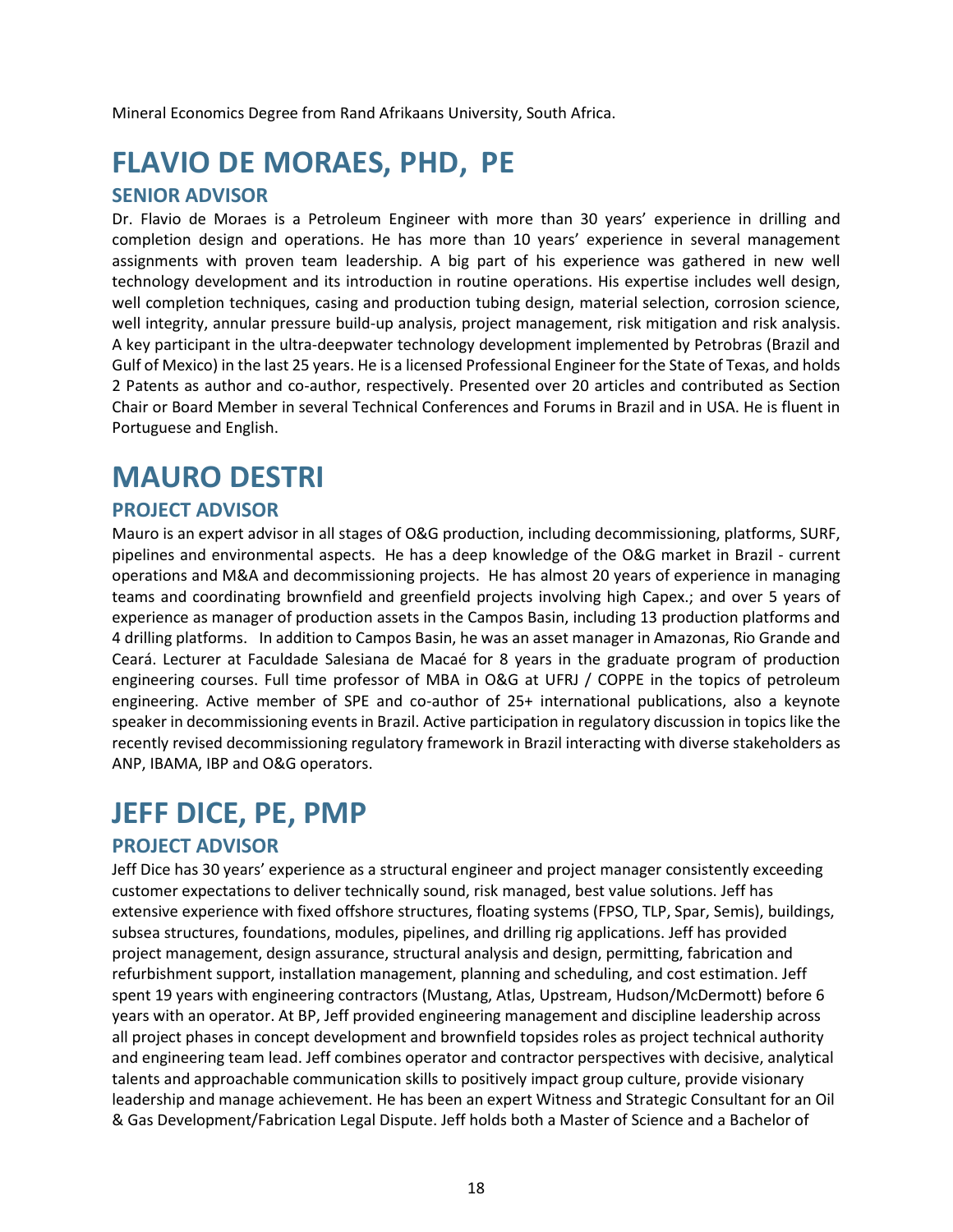Science in Civil Engineering from Texas A&M. Jeff is a licensed Professional Engineer in Texas and New Mexico and a certified Project Management Professional with PMI.

# <span id="page-18-0"></span>**PAUL DREISS**

### **QUALITY ADVISOR**

Paul has a proven track record of establishing and revitalizing organizational quality systems in multiple industries and service organizations. Two areas of focus include:

- Quality Management System Developed organizational policies, procedures and work instructions that a workforce will actually use to operate an organization. He has experience in systems designed to collaborate, build teams and integrate work groups.
- Performance Excellence Framework Twenty years of experience examining high performance organizations and developing unique insights into integration tools and process improvement.

### <span id="page-18-1"></span>**MARK K. DURKEE**

### **SENIOR ADVISOR**

Mark Durkee has over 40 years of managerial and technical experience in conventional and unconventional exploration and exploitation. His areas of expertise include: unconventional exploration and asset development; conventional exploration and development in multiple basins; deepwater Gulf of Mexico field appraisal and development; and asset acquisitions. Throughout his career, Mark has demonstrated the technical expertise and the people skills needed to lead multi-discipline subsurface teams in the development of both conventional and unconventional assets. He holds a Bachelor's of Science in Geology from Louisiana State University.

# <span id="page-18-2"></span>**JAN R. ECKHOFF**

### **ADVISOR**

Jan Eckhoff has 34 years of international experience including strategy development and implementation, business management, business development, sales, project management, product development, and product marketing for digital services, products and solutions predominantly for the upstream and midstream oil and gas industries. Jan has a background in software development and engineering, software product development and software product marketing. He has built up a subsidiary of a Norwegian technology and oil service company in Houston almost from scratch to a very profitable business with \$35 million in annual revenue and nearly 100 employees. He has experience with real‐time systems, supervisory control and data acquisition systems, control systems, operator training simulators, online simulators, design and engineering tools, dynamic modeling and simulation. As a multilingual communicator, he has a clear understanding of global business practices, has capacity to work in, and understand diverse cultures and their business practices; and well-traveled with fluency in English, German and Norwegian in addition to understanding of Spanish, Portuguese, French and Italian. Mr. Eckhoff earned a Master of Science in Electrical and Control Systems Engineering from the Norwegian Institute of Technology in Trondheim, Norway.

# <span id="page-18-3"></span>**DAVE EDWARDS**

### **SENIOR ADVISOR**

Dave Edwards is an accomplished technical advisor and project manager with diverse global experience delivering major upstream Oil and Gas projects. His technical and engineering backgrounds, and his ability to conceptualize and execute innovative concepts successfully, have repeatedly resulted in significant cost savings while maintaining high financial and safety performance records. Dave has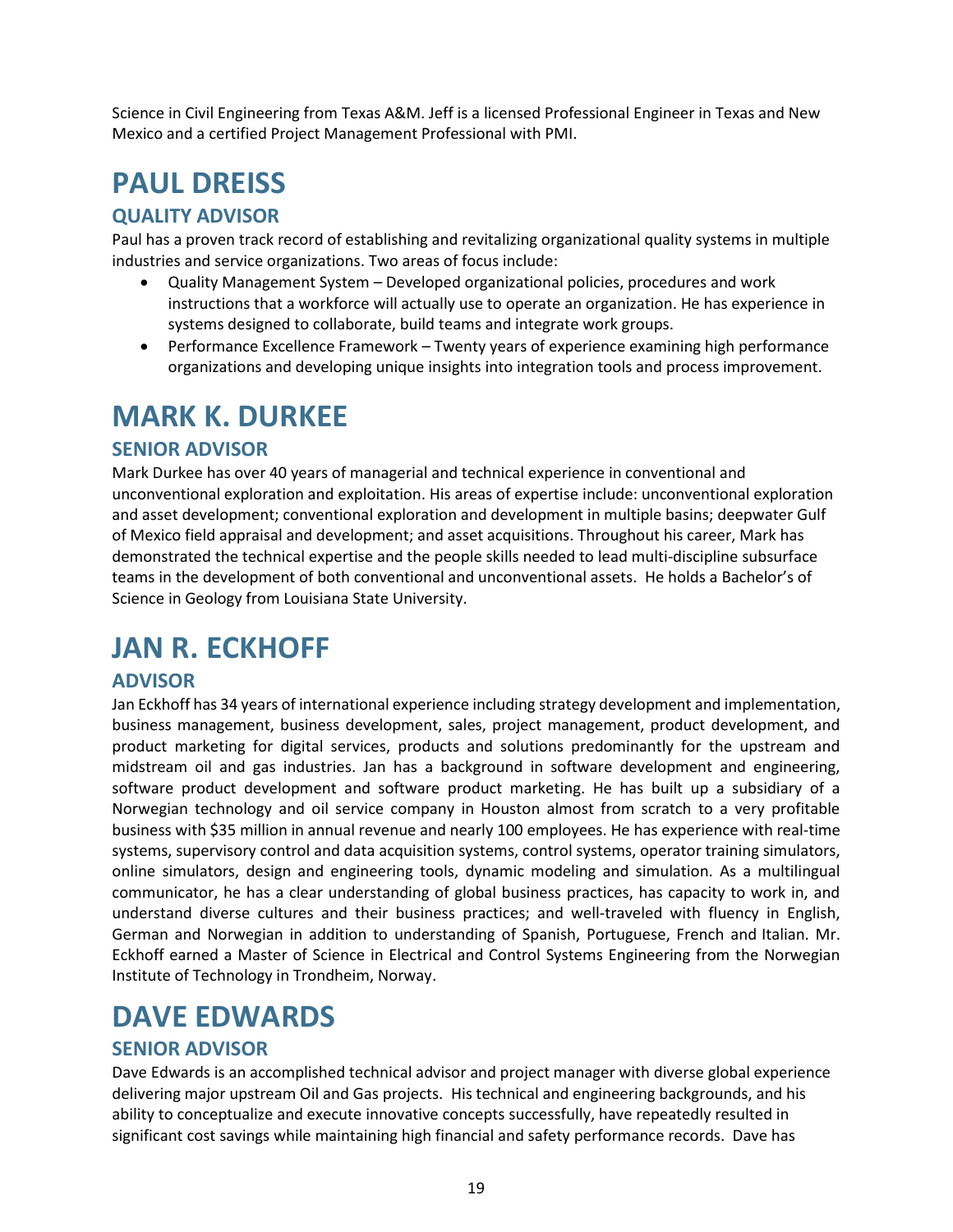extensive experience in deepwater field development and has served as the project manager on a number of \$1-5billion+ CAPEX projects in a variety of international environments, successfully managing key internal and external stakeholders. In his 33 years at Shell, and 8 years at Endeavor Management, Dave has continually developed new engineering concepts and processes that have resulted in significant cost savings from improved efficiency, competition, and safety. In addition, Dave successfully managed large and diverse owner teams and predominately local project teams, and improved relationships with government mandated contractors, while meeting project schedules in locations that can be politically and economically challenging.

# <span id="page-19-0"></span>**J. KEITH ELLIOTT**

### **EXECUTIVE CONSULTANT**

Keith has over 40 years' oil and gas industry experience, including 11 years with Noble Energy. He joined Noble in October 2009 as Vice President of Major Projects and was accountable for oversight of Noble's major projects portfolio, including the Tamar, Leviathan, Aseng and Alen projects. He was subsequently appointed Vice President of Operations and Engineering Services, with responsibility for development, Board of Directors engagement and implementation of Noble's strategies, policies, objectives, and capabilities related to major capital project planning and execution, as well as Noble's global Engineering, Drilling and Supply Chain Management activities. In April 2013 Keith was appointed Senior Vice President of Noble's Eastern Mediterranean Region, accountable for regional business strategy development and execution in Israel, Cyprus, Jordan and Egypt. In 2018 Keith assumed responsibility for the totality of Noble's global Offshore developments and operations portfolio as Senior Vice President, Offshore. He held that position through Noble's merger with Chevron Corporation in October 2020, retiring from Chevron in December 2020. Prior to joining Noble, Keith was employed by BP Exploration for 25 years. Over the course of that time he held a variety of US, international and worldwide technical and leadership positions in Drilling and Completions, Production Engineering and Operations, Major Development Project Management and General Asset Management.

### <span id="page-19-1"></span>**MICHAEL ELLIS**

#### **SENIOR ADVISOR**

Michael Ellis is Senior Advisor focusing on business development, commercial and operational improvement opportunities in offshore energy. He has over 20 years' experience in the construction, operation, maintenance and decommissioning of offshore marine and subsea systems. Michael was with Oceaneering International Inc. from 1997 to 2020 beginning his career as graduate engineer supporting the design of topside and subsea systems in Oil and Gas applications. Mr. Ellis has held progressively more responsible roles in engineering, commercial management, and general management during his career with his most recent role leading a worldwide vessel based projects business in offshore energy markets. Over the last 5 years Mr. Ellis has also been responsible for renewable projects in the European and US offshore wind markets with a focus on business development activities in the construction and O&M spaces including cable installation, route preparation and cable burial, transition piece installation, and Service Operation Vessel (SOV) services. Mr. Ellis graduated from Texas A&M with a Bachelor's degree in Ocean Engineering, he serves on the Industry Advisory Board for that department at Texas A&M and is currently pursuing an Executive MBA at the Rice University Jones School of Business.

### <span id="page-19-2"></span>**RICHARD A. ELDRIDGE**

#### **SENIOR ADVISOR**

Richard has over 50 years of international experience as an Engineer, Engineering Manager, and Project Director in the upstream and downstream oil & gas industry. He has expertise in major offshore and onshore oil and gas developments as well as petrochemical and chemical projects. He has an excellent understanding of major project challenges in foreign locations with joint venture partnerships through his involvement with assignments in Nigeria, Angola, Canada, Kazakhstan, Indonesia, Thailand, Australia, and Venezuela. Richard has held key roles in a significant number of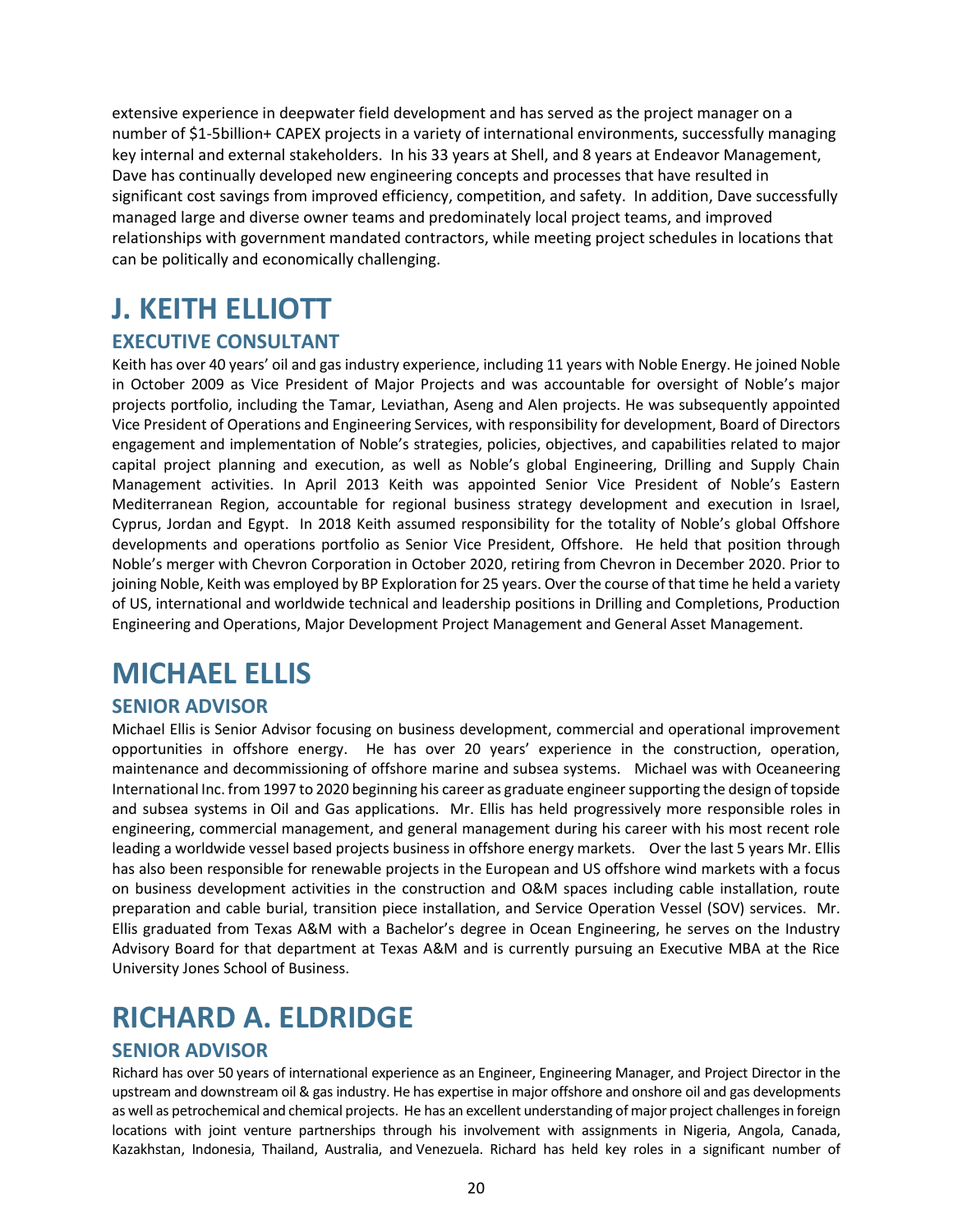major/mega projects during his career, including several LNG projects in Australia and Angola, major oil producing and sour gas injection projects in Kazakhstan, offshore oil & gas production projects in Canada, and major petrochemical projects in the United States.. In addition, he has participated in numerous risk assessments of major projects, facilitated mitigation of these risks during project execution, and resolved contractor claims during and after the completion of projects.

# <span id="page-20-0"></span>**MCHUKS (PAULY) ENWERE, PH.D.**

### **PROJECT ADVISOR**

Dr. Enwere earned both his first and doctorate degrees in petroleum engineering. He has over 25 years of worldwide oil and gas experience, with 20 years of his work focused in the discipline of Petrophysics, and the last 10 years focused exclusively on tight sands and unconventional shale plays and basins. He work in a multi-disciplinary team with geologists, geophysicists, and engineers to provide Petrophysical analyses of well logs of major fields located both onshore and offshore, including onshore US (including Permian and Eagleford plays), several offshore Deepwater Gulf of Mexico field developments, offshore Mexico Burgos Basin, Canada, Argentina, Venezuela, Ecuador, and the Middle East. He has proven success working on projects involving multi-well (1000s) Petrophysical analysis, integration of all borehole data relative to well-log interpretation; reservoir characterization, core-log data integration, and distribution of reservoir pressures and formation fluid properties. His experience includes carbonate reservoirs and work with service companies to establish desired logging, coring, and testing procedures; acquire cost estimates on logging programs. Dr. Enwere is computer proficient in many software applications including Geolog, Petroworks, Powerlog, Techlog, Petra and Microsoft Office. Dr. Enwere has co-authored numerous industry technical presentations for SPE, IAMG, SCA, JPSE, and JMRI. He holds a Ph.D. in Petroleum Engineering, University of London, Imperial College – London, United Kingdom, DIC, and a Master of Science and Bachelor of Science, Petroleum Engineering, Moscow Institute of Oil and Gas in Moscow, Russia.

### <span id="page-20-1"></span>**GABRIEL ERMOLI**

### **SENIOR ADVISOR**

Gabriel specializes in Well Engineering and its integration across the subsurface value chain. He has 20 years of experience in the O&G services sector, focused on developing relationships in the South American markets and its connections to the United States and European O&G industries. He is very experienced in the areas of technology commercialization, driving revenue growth, sales management and marketing strategy. Gabriel works with leaders in the energy space to transform their technical subsurface challenges into solutions. He helps them design and implement new strategies and find ways to improve their technical performance helping them optimize their operational models with special emphasis on developing practical, robust and implementable solutions. Gabriel holds a Mechanical Engineering degree from Simon Bolivar University, and a Master's in Economics and Corporate Management at the French Petroleum Institute (IFP).

# <span id="page-20-2"></span>**LI FAN**

#### **SENIOR ADVISOR**

Li is an experienced engineering advisor with a demonstrated history of working in the oil & energy industry. Skilled in Petroleum, Gas, Petroleum Geology, Petrophysics, and Reservoir Simulation. Strong operations professional with a Doctor of Philosophy (Ph.D.) focused in Petroleum Engineering from Texas A&M University.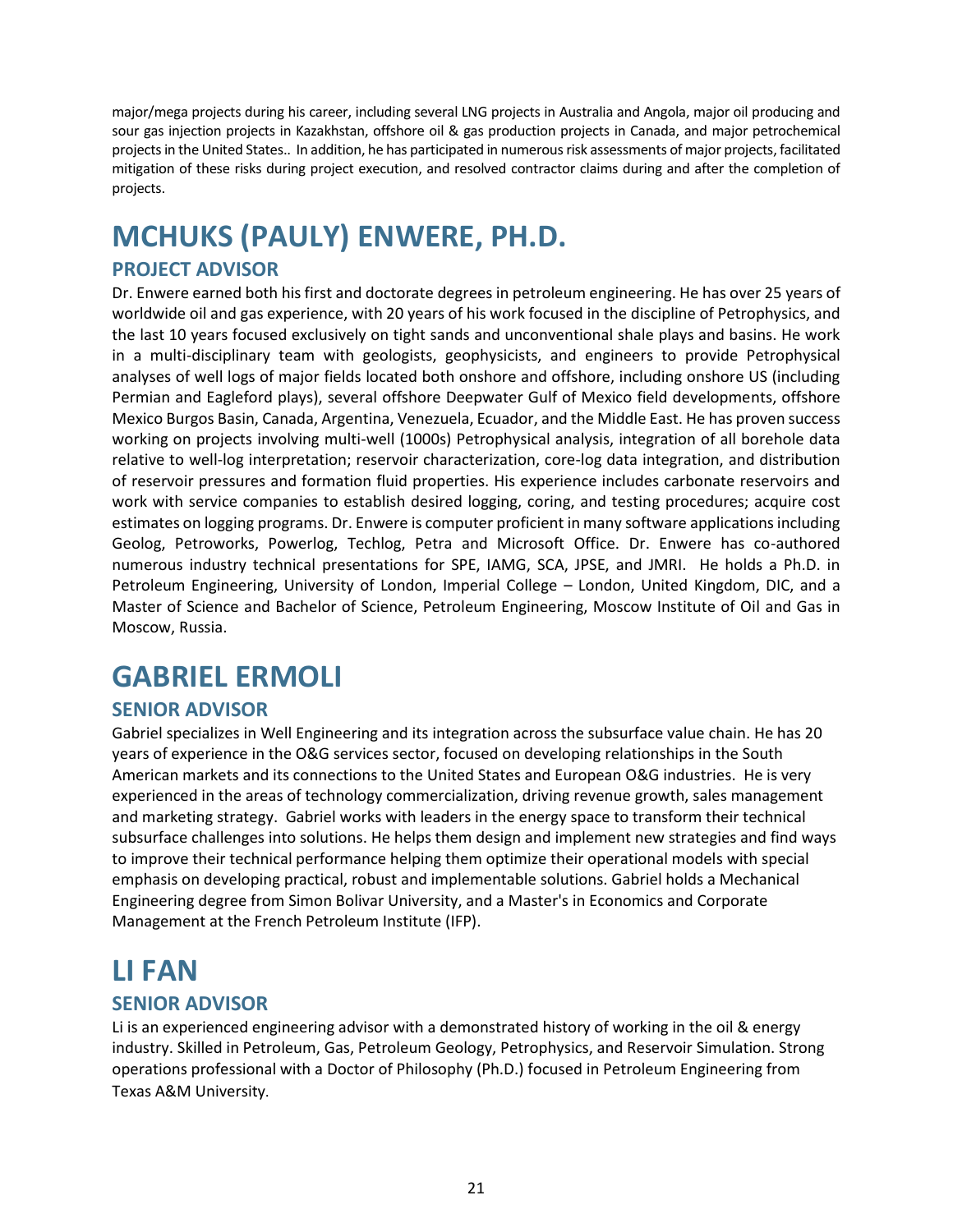# <span id="page-21-0"></span>**JOHN FARRELLY**

### **SENIOR ADVISOR**

John has 35 years of experience in geoscience and project management. Having a background in exploration, appraisal, and development in basins worldwide with a track record of significant acreage capture, discoveries and high NPV projects; he has delivered substantial value in positions with global dimensions, and particularly in the Gulf of Mexico. John is now available as an expert witness and consultant with experience in geoscience, field progression and development, arbitration, and an array of industry practice. John has been engaged in several dispute resolution cases in which he provided subsurface and field development technical expertise in support of potential litigation and in arbitration proceedings. These matters varied from oil and gas lease acquisition to field optimization and enhancement proposals where he represented the Operator in successful resolution. John has developed testimony, worked with outside council, been deposed, reviewed counter-party testimony to assist the legal team, testified in arbitration hearings, and been cross-examined/redirect.

### <span id="page-21-1"></span>**GARY FEHRMANN**

#### **OPERATIONS ADVISOR**

Gary Fehrmann has over 35 years of engineering and technical experience in Wellbore Abandonments, Well Interventions, Workover Operations, and Completions. His expertise includes: wellbore diagnostics, completion design, AFE and procedure development, regulatory submittals and all aspects of wellbore interventions including riser-less interventions and tie-backs on sub-sea wells. Primary emphasis in recent years has been Engineering for Rig‐Less Gulf of Mexico (GOM) Shelf & Deepwater Rig Plug & Abandonments (P&As), Thru‐Tubing Interventions, and Re‐Completions utilizing a Rig, HWO, Coiled Tubing, Slickline, and Electric Line Services. Experience includes: Engineering Staff Supervision, Project Management, Operations Management, Product and Service Development, Technical Sales, Quote & Tender Document Development, and Technical Sales Presentations. Geographic work experience includes United States Mid‐Continent Land, GOM Shelf, Inland Waters, and Deep Water, including exposure to international operationsthat were handled out of the U.S. Gary holds a Bachelor of Science in Engineering Technology – Mechanical from Texas A&M University, College Station, Texas.

# <span id="page-21-2"></span>**HÉLDER FERREIRA**

#### **HSE ADVISOR**

Hélder Ferreira has over 25 years of experience with international oil companies, performing HSE (upstream/downstream) and Operations (downstream), including participation in HSE forums in downstream (Sindicom) and upstream (IBP), working with IBAMA, Ministry of Environment, Environmental National Council, ANP and others. He has five years in Environment and Safety consulting for big companies and five years in environmental scientific research, including preparation and project execution, field surveys and publication of papers in coastal physical and geological oceanography. Hélder holds a Master of Science in Geosciences (Environmental Chemistry), MBA in Environmental Management, Post‐graduation in Safety applied to E&P Offshore Projects, Environmental and Safety Lead Assessor (ISO 14001, OHSAS 18001), attended many other complementary courses in Brazil and abroad. He is fluent in English and Portuguese.

### <span id="page-21-3"></span>**PHILIPPE FLICHY**

#### **EXECUTIVE CONSULTANT**

Philippe Flichy is a digital transformation executive/leader with a deep knowledge of the energy industry. He is recognized for conceiving and integrating profit-producing strategies for globally renowned organizations using business intelligence, technology platforms, and an entrepreneurial mindset. He has a considerable record of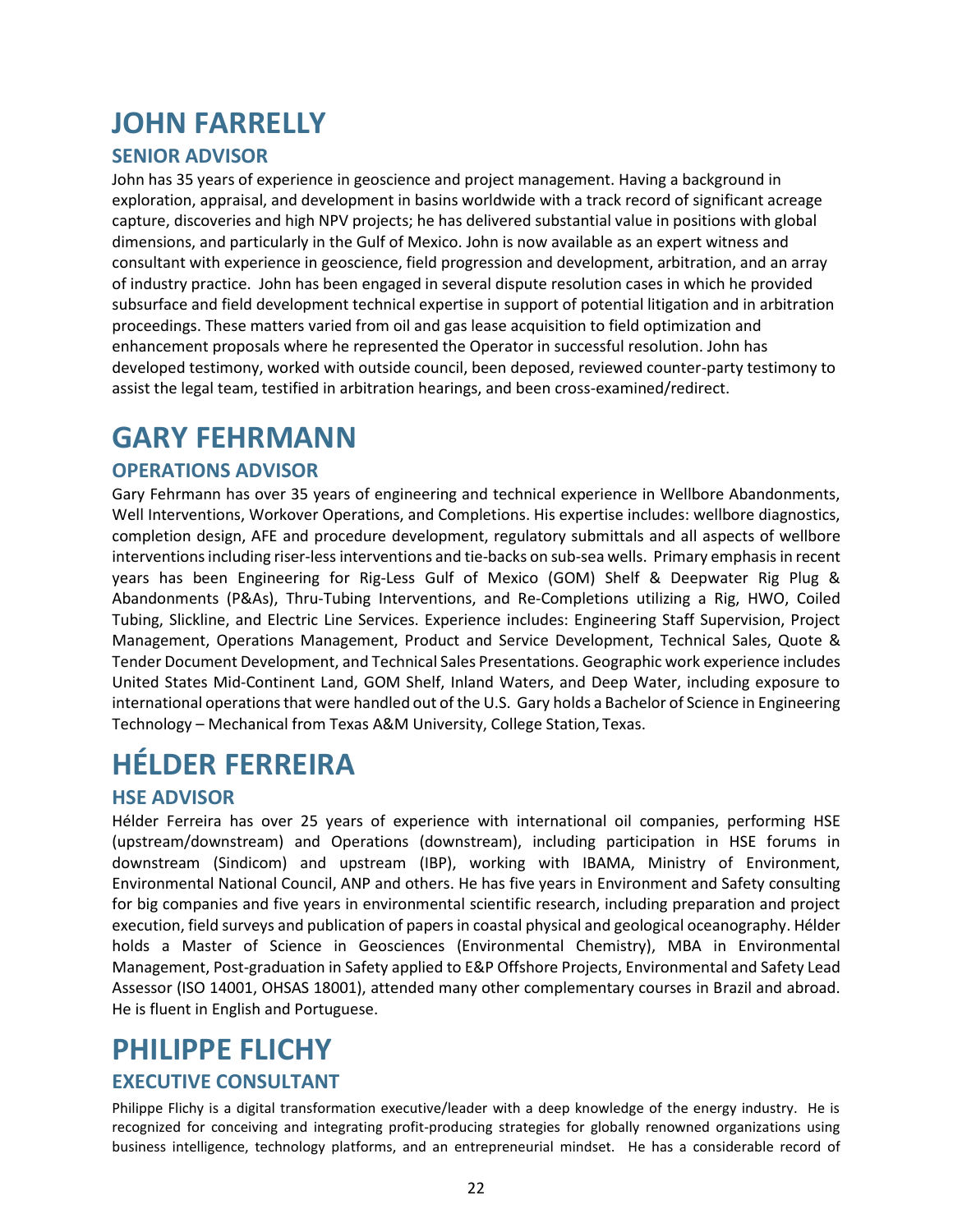achievement as an entrepreneur, conceiving and establishing successful businesses, as well as, driving significant change within established organizations. He is also an independent director and has held senior positions at Schlumberger, Baker Hughes and Weatherford. Philippe has a reputation for having a consultative approach in identifying strategic direction, analyzing current tools and pain points, and proposing creative technology-based solutions to achieve substantial ROI. A bilingual and bicultural dual US and French citizen, he has over two decades of experience in the USA.

### <span id="page-22-0"></span>**LARRY FORSTER, PHD**

### **PROJECT ADVISOR**

Larry Forster has 36 years' experience in the oil and gas industry, primarily bringing new technology through the final stages of development into practical use. Specific experience includes not only the full range of activities in an integrated oil company, but also the issues and processes associated with design, manufacturing and test of equipment. Noted for promoting collaboration and securing engagement and buy‐in in environments with diverse views. His experience is not only in manufacturing and the full range of activities in an integrated oil company, primarily deep water offshore, but also familiar with current challenges onshore in the emerging natural gas market. His vast knowledge includes the fundamental requirements for subsea drilling and production, including design aspects and operational considerations, particularly instrumentation and controls. He has experience in project management methodology and practices in support of project teams and field development teams. Larry holds a Ph.D. in Bio Medical Engineering from the University of Texas in Austin and both a M.S. and B.S. in Electrical Engineering from University of Houston, Houston, Texas.

# <span id="page-22-1"></span>**LAWRENCE FORTUNÉ**

### **CONSULTANT**

Lawrence Fortuné has 20 years of experience as a design and project management consultant in the upstream, midstream and downstream sectors of the oil and gas industry. His experience includes petrochemical and refinery piping, onshore and near shore pipelines, and offshore transmission pipeline system developments in shallow to deep water through all project phases, including technology development. Lawrence's versatility ranges from overall project setup, conceptual studies, FEED and detailed design consulting to manufacturing, installation, pre‐ commissioning and operations of installed facilities. He has international experience establishing new businesses as a senior manager in the energy sector. Lawrence has excellent skills in forming and managing teams to achieve project goals with emphasis on adhering to industry codes and mitigating environmental, health and safety issues. He earned his Bachelor of Science in Mechanical Engineering from Rice University in Houston, Texas.

### <span id="page-22-2"></span>**BERNARDO FRANCO**

#### **SENIOR ADVISOR**

Bernardo Franco has over 35 years' industry experience, of which 33 years were spent on Petroleum Industry, locally and abroad, from Planning, Production and construction Engineering up to offshore Project Implementations acting as Vice President of Projects. Held key influential roles to achieve high‐ level company objectives such as Development of Devon's Polvo Project in Campos basin offshore Rio de Janeiro, since the inception through its completion; BG Brasil Pre‐salt non‐operated offshore Projects in Santos Basin influencing the Operator to develop strategy, implement HSSE policies, programs, procedures, and organizational management to enable Project delivery within BG's objectives; and BG TT as Project VP for the implementation of Starfish offshore Project. His native language is Portuguese, and he is fluent in Spanish and English. Bernardo holds a Bachelor of Science in Electrical Engineering from the Universidade Gama Filho in Rio de Janeiro and a Post Graduate Petroleum Executive from the Universidade Federal do Rio de Janeiro (Coope).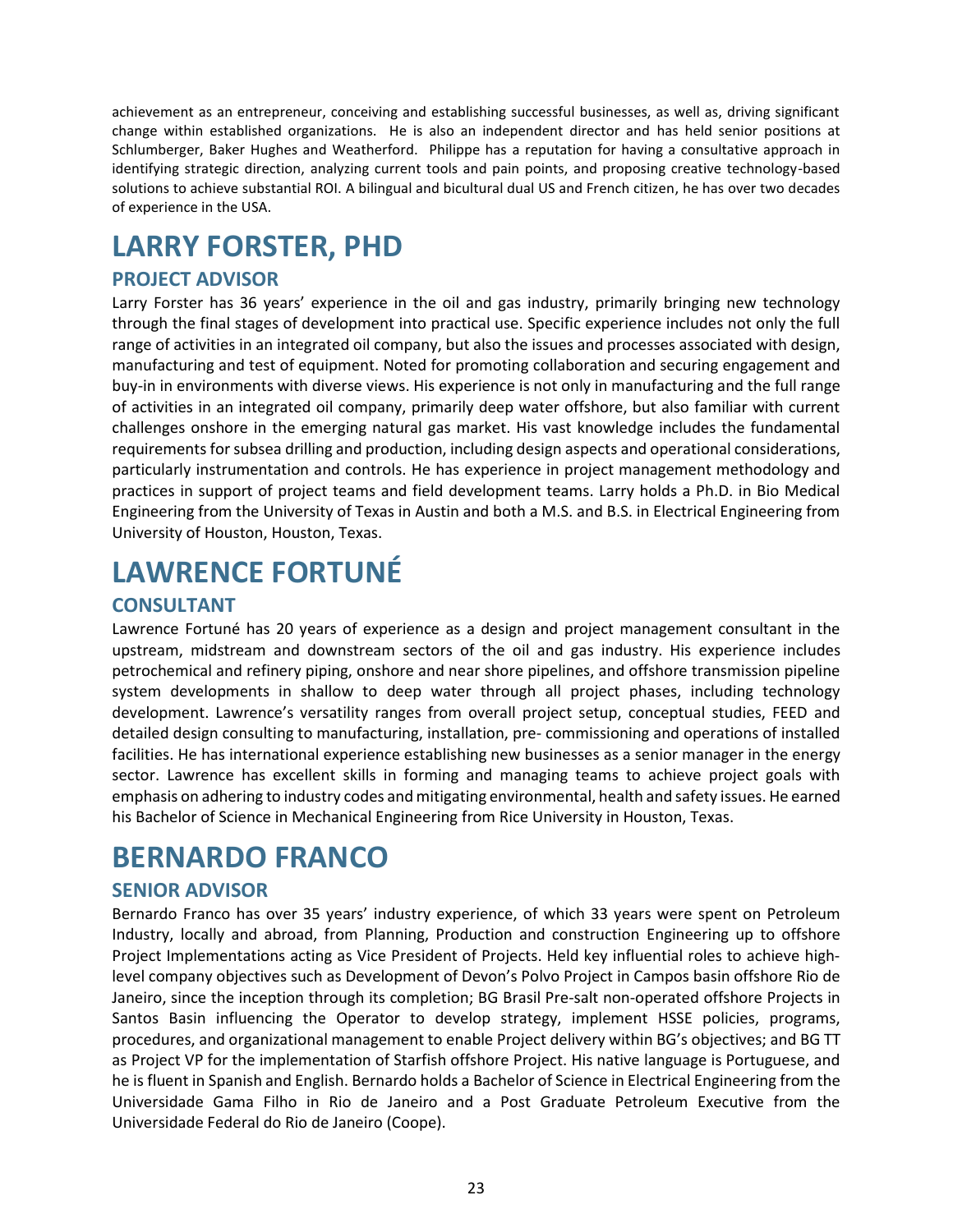# <span id="page-23-0"></span>**CATHERINE FUSILIER**

### **SENIOR CONSULTANT**

Catherine is recognized as a high performing, senior level, technical professional with a MBA/Engineering background. She was the successful director of an international US government program to promote clean energy and environmental technologies in Asia. She is a strategic advisor and team builder who integrates well with a variety of work cultures and organizational environments. She took the initiative to complete an Environmental, Social, and Governance (ESG) framework badge to combine her lifelong experience in clean energy and sustainable development. Her expertise includes operations integrity, well integrity management, risk assessment processes, ESG and sustainable development.

# <span id="page-23-1"></span>**THOMAS GARBEE**

### **PROJECT ADVISOR**

Thomas is a project executive with domestic and international experience and is an expert in directing, managing, and executing EPCI projects for offshore and onshore oil and gas developments. He is an astute operations manager with deep experience managing multimillion-dollar budgets and P&L in the U.S., Nigeria, and Singapore with businesses grossing \$500mm annually. He delivers unprecedented cost savings and bottom-line improvements and cultivates knowledgeable and productive multi-national teams to achieve and exceed project goals and expectations. Thomas builds organizations from inception to profitability, including multiple entities that rapidly capture market share and scalability by identifying industry drivers, target audiences, determining organizational needs, and implementing operations' initiatives focused on growth and sustainability. He recognizes and evaluates internal and external business issues, and capitalizes on improvements to drive profits while minimizing costs and mitigating risk. He has in-depth understanding and experience of oil and gas engineering, procurement/contracting, fabrication, installation and commissioning, and start-up operations.

# <span id="page-23-2"></span>**JEFFREY M. GARRETT**

#### **SENIOR ADVISOR**

Jeff Garrett has over 39 years of broad maritime experience, with 31 years as an officer in the U.S. Coast Guard. He has extensive experience in high latitude operations and support, both in the Coast Guardand as an independent maritime consultant. As the commanding officer of polar icebreakers, he was responsible for the conduct of research in the Arctic and Antarctic, logistics missions, and ship escorts through the ice. He held staff positions in vessel traffic control, operations management, planning, programming, and budgeting. Since retirement from active Coast Guard service at the rank of Rear Admiral, he has been involved in studies of Arctic requirements for the National Academy of Sciences, has consulted on Arctic operations and assets, and has served as a shipboard ice advisor in the Antarctic and Northwest Passage. He holds a Master of Science in Management from the U.S. Naval Postgraduate School and is a graduate of the Industrial College of the Armed Forces.

### <span id="page-23-3"></span>**BRUCE GARTHWAITE**

### **OPERATIONS ADVISOR**

Bruce is a corporate entrepreneur who unleashes growth through strategic planning, execution, and removal of impediments using process improvement. He forms teams to solve complex challenges when appropriate context, diversity of expertise, richer solution sets, and buy-in from peers is necessary. Bruce is a life-long learner and devotes time and resources to develop personnel.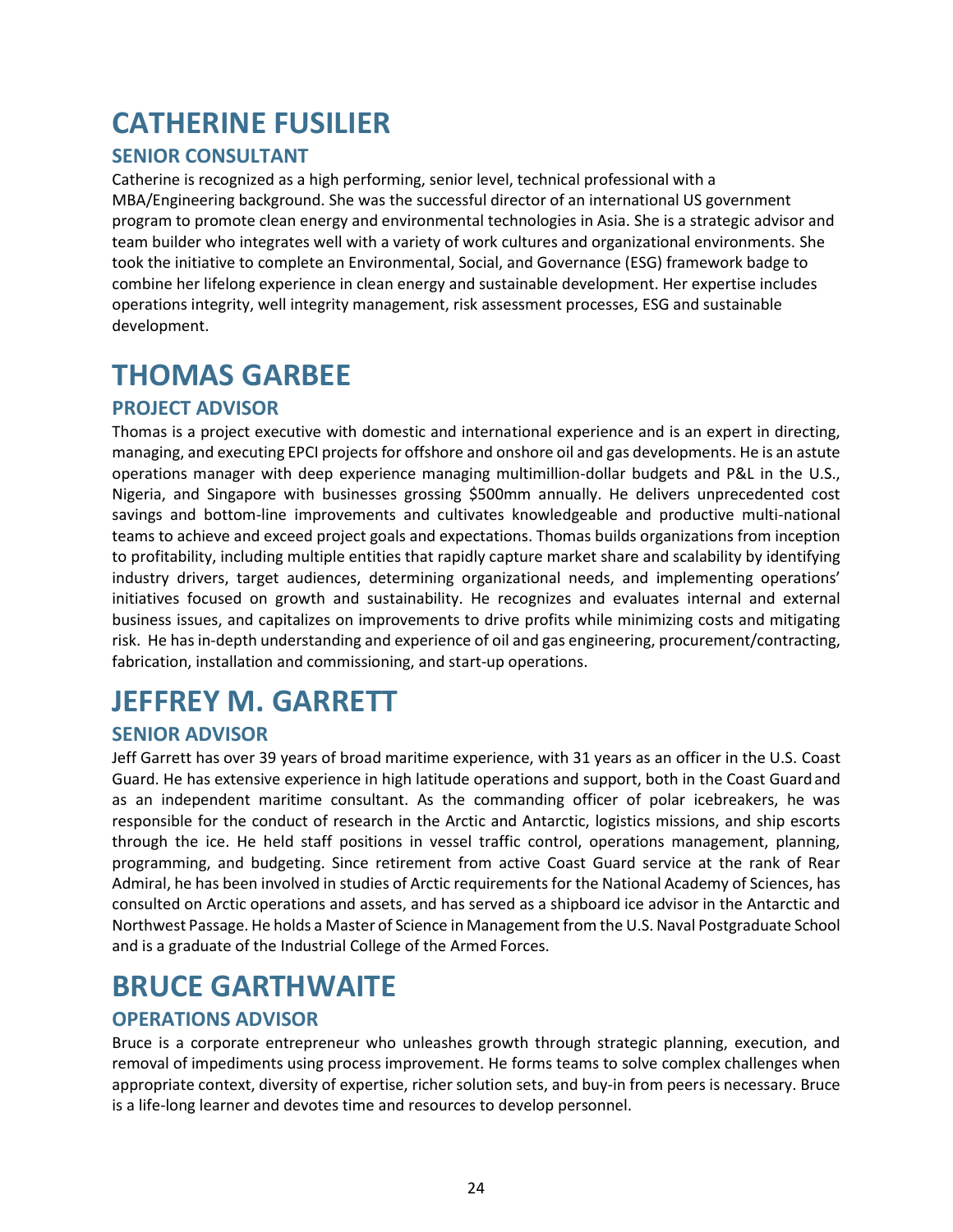### <span id="page-24-0"></span>**RICARDO GIAMATTEY**

#### **SENIOR CONSULTANT**

Ricardo has over 20 years of experience in Oil & Gas operating and service companies with vast experience in both upstream and downstream projects. His background in industrial engineering, finance and economics enables him to provide strong analysis and leadership in financial planning, risk management, due diligence and strategy at the corporate level as well as the project level. Ricardo has a deep understanding of all phases of upstream planning and decision-making processes. He was an Investment Relations officer at Petrobras for more than 5 years having participated in 25+ international conferences. He has worked on projects all over the world for Petrobras, McKinsey and Baker Hughes and has utilized his experience to develop and deliver finance, strategy and organization training programs focusing on energy projects.

### <span id="page-24-1"></span>**BRIAN GIBBS**

#### **TECHNICAL ADVISOR**

Brian Gibbs has focused on integrity management during his 40-year international career, ranging from major life extension projects for ageing floating offshore assets to inspection and cathodic protection retrofit of fixed platforms. He has led many major projects to obtain regulatory approval for continued service of ageing assets or to rehabilitate facilities that were extensively deteriorated through corrosion and fatigue. His focus has been in corrosion management, including development, design, inspection and assessment of many corrosion protection solutions. Brian has worked in the North Sea, Asia-Pacific, West Africa and the Gulf of Mexico. In addition to his offshore work, Brian has led onshore projects ranging from cathodic protection assessment of a critical gas pipeline to corrosion assessment of a major US bridge, and other major infrastructure. He is often called upon to prepare articles for technical journals, to speak at conferences, and to contribute to technical standards.

### <span id="page-24-2"></span>**DANIEL G. GODFREY**

### **SENIOR ADVISOR**

Daniel Godfrey has developed extensive and varied experience through a 36-year career with Shell Companies and 17 years of consulting for Shell, Williams, and Amni International. He has experience in General Management, Project Management, Engineering Management, Production Operations, Training and Coaching for Project Managers, Offshore Research, Structural Engineering, Operations Support, and Facility Life Extension. Daniel has demonstrated a proven ability to deliver large, complex, innovative Offshore Oil and Gas Development projects on time and on budget; to build engineering and project team organizations, to evaluate concepts and plan field development; and to create alignment between groups. Daniel has developed and instituted standardized project management work processes and project control systems. He has also developed effective relationships with suppliers, contractors, partners, and regulatory officials. He has demonstrated an aptitude for leveraging cultural diversity, developing project management learning events based on blended learning principles, and coaching and mentoring project managers. Daniel's significant international experience gained on North Sea, Brazil, and West Africa Projects has led to an appreciation for different ways of working, enhanced communications skills, and broadened problem-solving approaches. He was awarded a Bachelor of Science degree with High Honors and a Master of Science degree in Civil Engineering from Washington State University.

### <span id="page-24-3"></span>**PRAVIN K GOHIL**

#### **PROJECT ADVISOR**

Pravin has over 40 years' experience in the field of Petrochemicals, Refineries, onshore/offshore Oil & Gas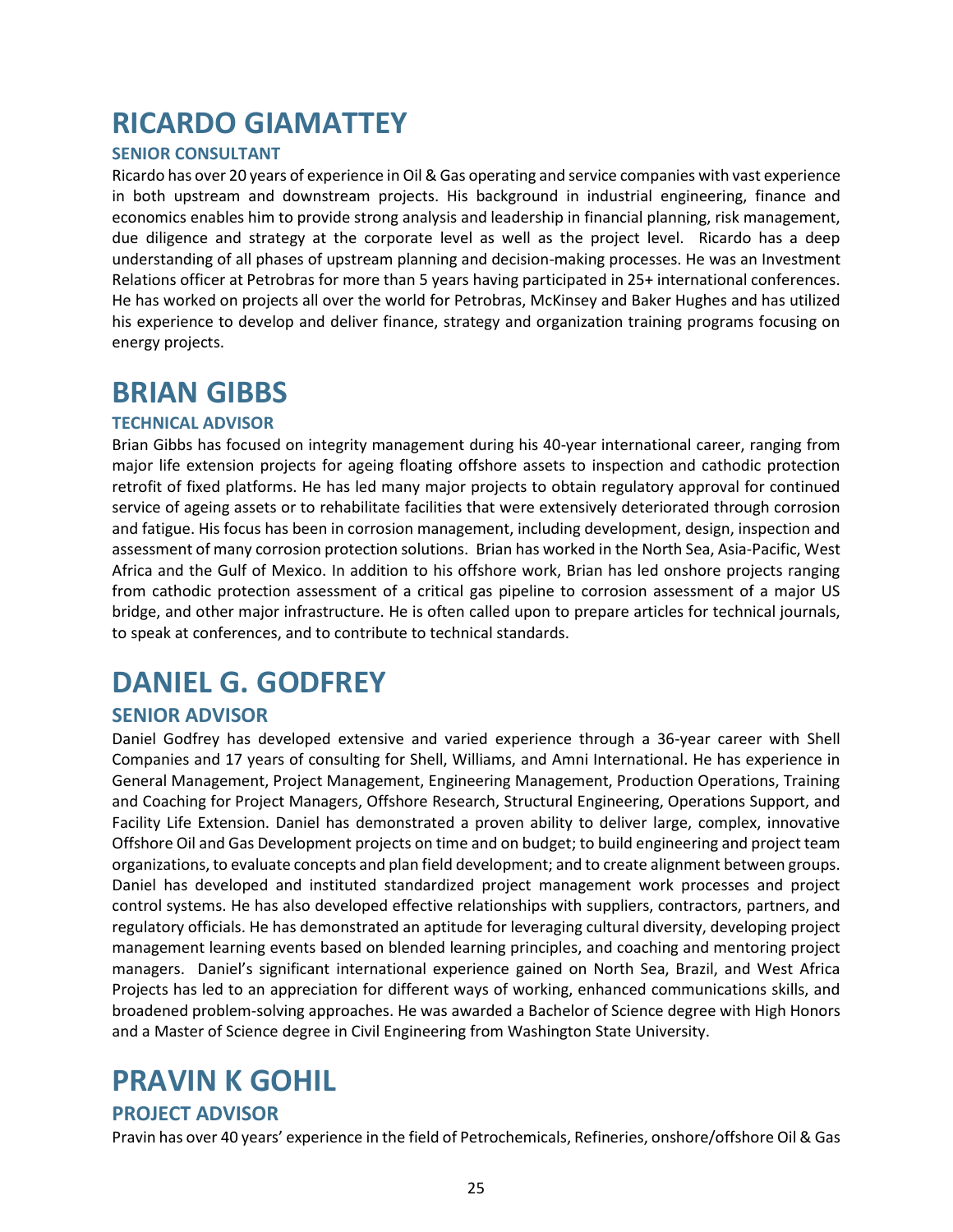facilities and Pipeline related Projects, of which, 25 years were with EPC organizations (in India & USA), 9 years with an Operating Company (in Abu Dhabi, UAE) and 7 years with offshore construction contracting organizations (in USA). Pravin has strong analytical abilities aided by a unique academic /professional background in Engineering, Management and Accounting. He gained a broad understanding of the industry/companies, while working on various projects and association with various consulting organizations globally. He is capable of multi-tasking and meeting stiff deadlines. He is a self-starter, selfmotivated and innovative and has effective oral and written communication skills.

### <span id="page-25-0"></span>**DAVID GRAY, MBA**

#### **DIRECTOR – ACCELERATING BUSINESS GROWTH**

David has over 35 years in upstream oil and gas. He has deep operational experience with over 20 years in executive management roles with oilfield service organizations – both large integrated companies and smaller, high‐growth companies. He has field and management experience in North America, Middle East and Asia. His technical expertise spans the oilfield life‐cycle – formation evaluation, drilling, completions, production and intervention. David held global leadership positions in operations, business development, strategic marketing and new product development. He has always focused his energy on driving strategic growth through implementation of innovative business processes and value‐adding technology. David participated in and led many strategic initiatives as an internal "change‐agent" and as an external consultant. He was instrumental is driving measurable improvement in the following areas: field operations management best practices, global strategic planning, new product development and commercialization, post‐acquisition organization integration, strategic account management, salesforce effectiveness, and strategic pricing. David has served as president of the Houston chapter of the Product Development & Management Association, is certified NPDP and has been a featured speaker on portfolio management and team dynamics. He earned his MBA from the University of Texas in Austin and a BS in Civil Engineering from the University of Alabama.

### <span id="page-25-1"></span>**WALT GREENE, PE**

#### **SENIOR CONSULTANT**

Walt Greene held various positions in Amoco / BP for operations, research and projects. The work was conducted at various worldwide locations. Walt was the BP CDP (Containment & Disposal Project) Manager of all Installation activities during the Macondo Oil Spill. Following the Spill containment, he established a global verification process and team to ensure offshore ships and vessels were fit for their purpose. Apart from work in Amoco and BP, Walt was President of Ellicott Engineering Inc. and held senior positions in Ellicott Machine Corporation, an international builder of dredges, dredge machinery and underwater mining equipment. He also managed the design and build/manufacture of structures and vessels in various, diverse industries. Walt has led a number of technology transfer initiatives and programs within companies and between government and businesses in China, Japan, Korea, USA and the Netherlands. He has served on the Board of Directors of Key School, an educationally progressive and successful secondary school. Walt has a B.S in Civil Engineering from Lehigh University, a Masters in Ocean Engineering from Texas A&M University and an MBA from Loyola University's Sellinger School of Business & Management. He is a registered Professional Engineer.

### <span id="page-25-2"></span>**JOHN GRIFFIN**

#### **SENIOR ADVISOR**

John Griffin provides leadership, management, and technical advisory services for strategy development,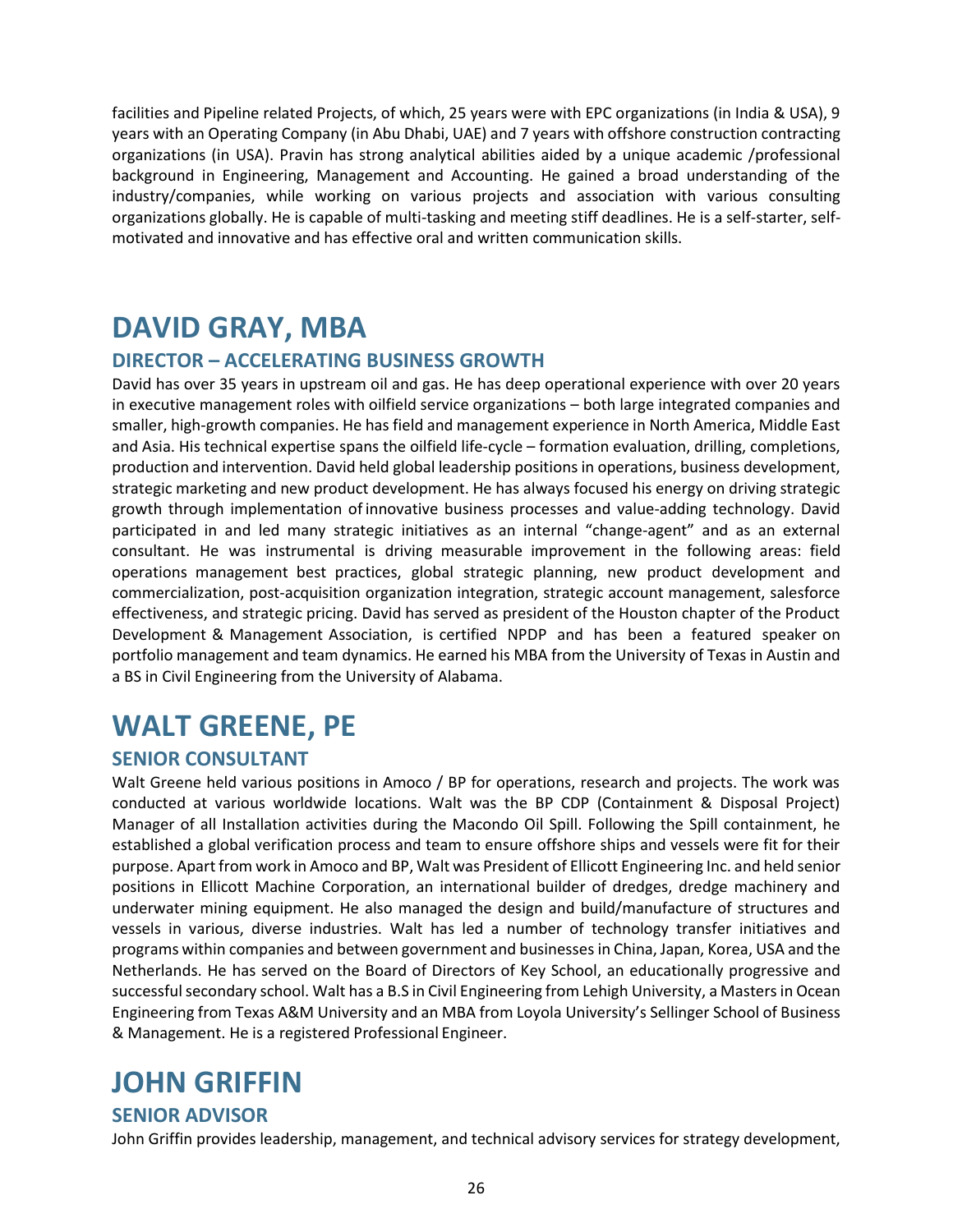operational excellence, and commercialization of new technologies and business models for the oil and gas industry, and related fields, such as offshore wind and subsea mining. Starting as a drilling and intervention systems engineer at FMC Technologies, John held various senior leadership roles in engineering, offshore operations, sales, and business development supporting global subsea services operations throughout the 2000s. John has led several new business start-ups, including serving as President of FTO Services, a deepwater vessel-based well intervention company, and, most recently, Vice President of ROV Services at TechnipFMC. He holds a Bachelor of Science in Mechanical Engineering from Texas A&M University, and continued education in Achieving Breakthrough Service and AI.

# <span id="page-26-0"></span>**DON GROGAN**

### **SENIOR ADVISOR**

Don Grogan is a highly regarded, well-qualified, dedicated, and seasoned Project Manager with extensive oil and gas project development experience with major operators. He has advanced expertise in deep‐ water and shelf project development and project delivery, offshore/onshore asset development, and international and domestic experience with increasing levels of authority and complexity. Adept at providing leadership to influence an organization tomake betterinvestment decisions and to better deliver those investments as valuable new assets. Collaborative communicator continually focused on building relationships and promoting synergy across the company. Areas of expertise include: project management, deepwater development, planning/engineering, relationship building, mentoring/team development, team leadership, project deliverables, regulatory planning, team leadership, business / commercial acumen, contracting strategy and management, and problem resolution. He holds a BS in Mechanical Engineering from Auburn University in Auburn, Alabama.

# <span id="page-26-1"></span>**Z. GEORGE GU, PH.D.**

### **TECHNICAL ADVISOR**

Dr. George Gu is a highly experienced and proven project, engineering, R&D and staff manager who can build, motivate and manage teams of professional engineers and deliver results. He is an experienced field and conceptual development engineer/manager with 28 years of industry experience. He is fluent in Chinese and English. He earned his Ph.D. in Ocean Engineering from University of Florida, and both his Master and Bachelor of Science in Offshore Engineering from Dalian University of Technology, Dalian, China. He holds a Project Management Professional (PMP) certification and is a member of Society of Naval Architects and Marine Engineers (SNAME). Dr. Gu is an inventor and coinventor of numerous patents for subsea and offshore innovations.

# <span id="page-26-2"></span>**JAMES E. HACHEN, JR. (JAY)**

### **SENIOR CONSULTANT**

Jay Hachen has over 40 years' experience managing onshore and offshore operations and projects, both domestically and internationally. He has deep experience in conceptual design and project strategy for deepwater projects aimed to optimize risk, cost, and schedule. Capabilities include the management of projects from concept development through start‐up. He is a qualified expert advisor for vendor qualification, specification, bidding, evaluation, and award of contract, in addition to contract negotiation and management. He has extensive hands‐on experience for full asset life cycle including decommissioning. He holds a Mechanical Engineering degree from Rensselaer PolytechnicInstitute.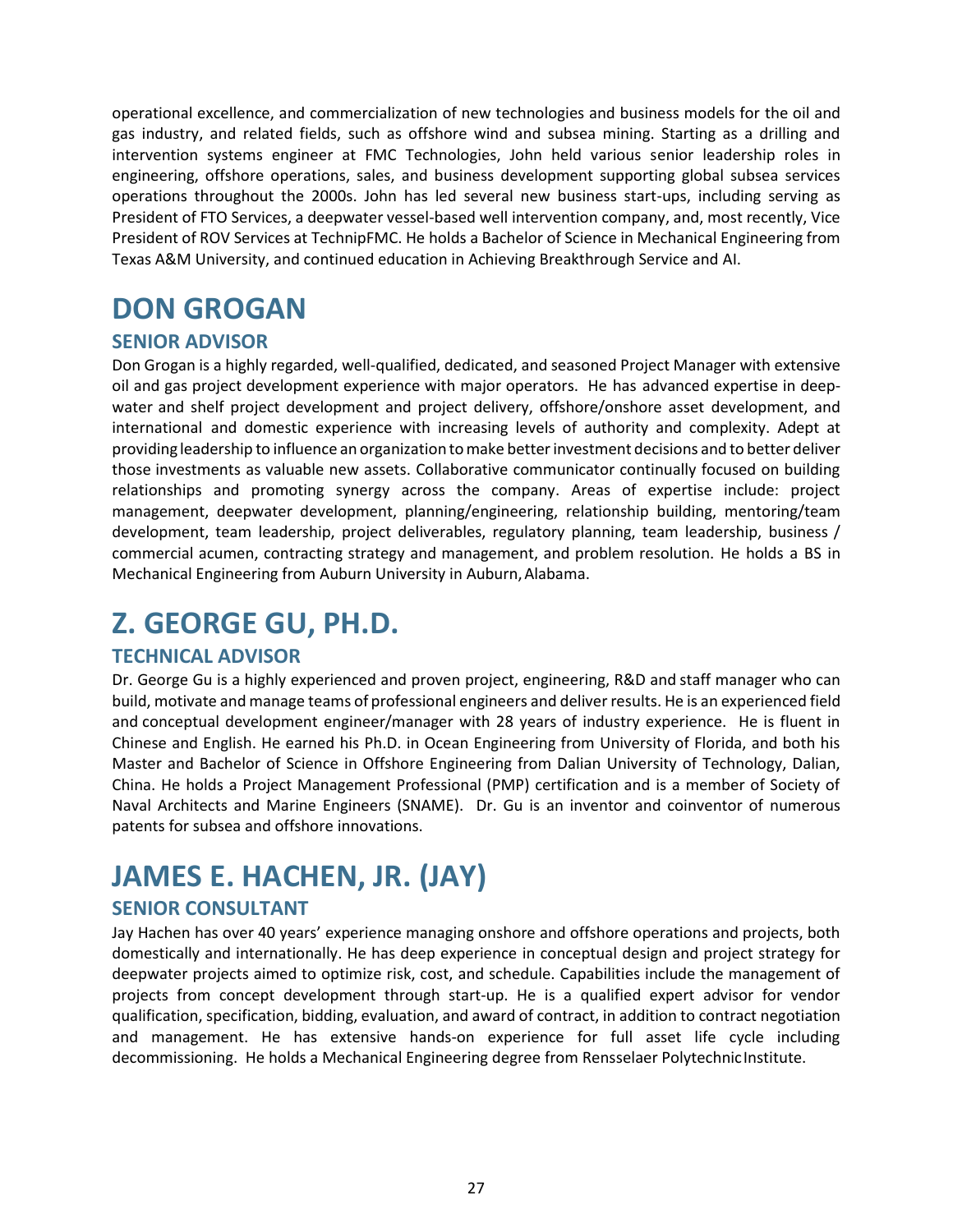# <span id="page-27-0"></span>**BJORN E. HALS**

### **SENIOR CONSULTANT**

Bjorn Hals has over 28 years' experience in the oil & gas industry specializing in Offshore, Subsea and Marine practices. He consults for several mid‐size companies in the US and Norway, mainly to help clients establish business connections through an established network of contacts in the offshore oil & gas sector. He worked for Oceaneering for 13 years based in Norway, USA, and the UK. Planning and execution of marine and subsea operations by remotely‐operated technology has been a common denominatorinmany of his past positions. He has also worked in the area of offshore field integrity, including maintenance and design of subsea infrastructure including umbilicals, risers, and flowlines (SURF). Since 2005, he has spent significant time working in West Africa. He is a Norwegian citizen.

### <span id="page-27-1"></span>**TROY HAMILTON**

### **PROJECT ADVISOR**

Troy has 30 years of experience in the offshore subsea construction industry covering shelf and deepwater projects with major and independent operators in the Gulf of Mexico, Europe and Africa. He has 20 years of experience as a Project Manager, Project Coordinator and Technical Advisor with direct management responsibility during FEED studies, engineering design, cost estimating, and critical path scheduling through the fabrication, construction, testing and Installation of subsea hardware for the Ceiba FPSO and Jubilee FPSO Developmentsin West Africa. He had direct responsibility for the delivery of rigid and flexible well jumpers(104 in West Africa and 30 in GOM), subsea multiphase pumps(3 in West Africa), and topside Infrastructure. He has international and strong multicultural exposure in countries including West Africa (Ghana, Gabon and Equatorial Guinea), East Africa (Mozambique and South Africa), and Europe (Norway, United Kingdom and Holland). Troy has worked closely with the Contracts & Procurement team on developing the bids, proposals and contracting negotiations during the execution of multiple contracts for onshore and offshore projects that maximize operational and financial performance for the Company, while reducing financial and business risk.

### <span id="page-27-2"></span>**MARK HAMMER**

### **TECHNICAL ADVISOR**

Mark has been instrumental in the use of digital information to improve Oil and Gas operations for over 30 years. Mark focuses on developing a business outcome(s) and how to transform data into information. Mark's experience includes operational technologies solution development, ERP integration, digital system upgrades and full-scale replacement for refineries and gas processing facilities. Other projects include large SCADA deployments and the development of IOT related technologies. Additional skills include the mapping of existing processes, the creation of "to-be" processes and the change management processes needed to realize the benefits of digital transformations. He holds a Masters in Management – Strategic Leadership, and Change Management from Colorado State University - Global Campus, Greenwood Village, Colorado and a Bachelor of Science – Mechanical Engineering from Colorado State University – Fort Collins, Colorado.

# <span id="page-27-3"></span>**D. RONALD (RON) HARRELL, PE**

### **EXECUTIVE CONSULTANT**

Ron Harrell is a Petroleum Engineering graduate of Louisiana Tech University and continues as Chairman Emeritus of Ryder Scott Company, Petroleum Consultants. He retired as Chairman in May 2006. Ron remains active in the industry as a licensed engineer in three states and serves on several Boards of Directors including corporations, universities, and not‐for‐profit organizations. He is a Senior Advisor to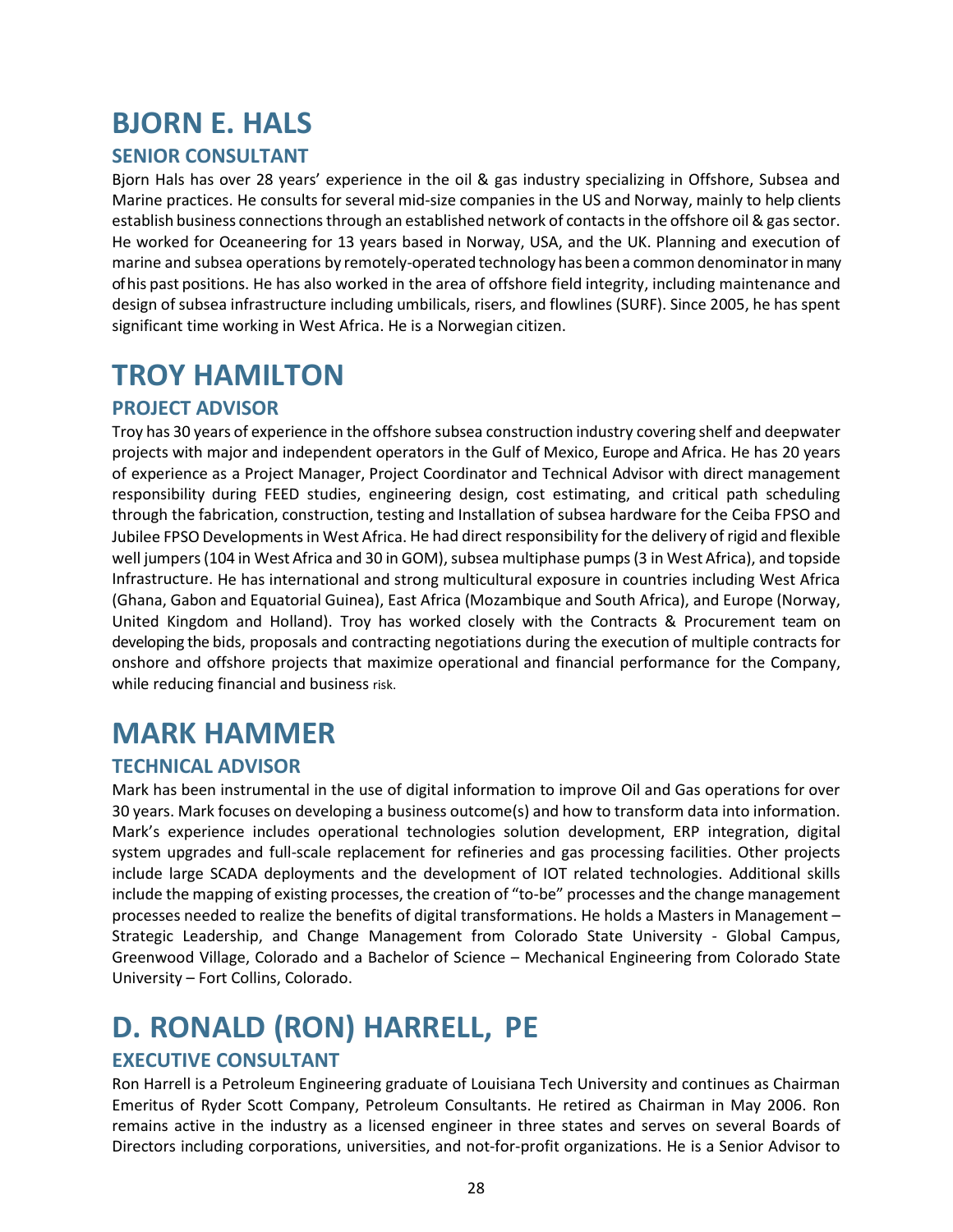RSK (UK) LTD, The Carlyle Group, and Morgan Stanley. Society of Petroleum Engineers (SPE) awards include: The Legion of Honor(2007), Gulf Coast Section Reservoir Description and Dynamics Award (2007), SPE Distinguished Member Award (2007), SPE – AIME Mineral Economics Award (2009) and the Gulf Coast Section Public Service Award (2012). He served as an SPE Distinguished Lecturer in 2007‐2008 delivering 34 lectures in 17 countries. He is also a founding member and continuing Chairman of the Petroleum Engineering Advisory Board for the University of Houston. He also serves on the Subsea Engineering Foundation Board at the University of Houston. He has provided testimony before several regulatory agencies in Washington D.C., Arkansas, Florida, Louisiana, Mississippi, and Texas, as well as US Federal Courts in Washington D.C., Alaska, California, Colorado, Louisiana, and Kentucky. He has testified before state courts in Alabama, California, Kansas, Louisiana, Mississippi, Oklahoma, Texas, and West Virginia. He has testified in International Chamber of Commerce arbitrations involving petroleum reserves and resources in North America, Italy, Jordan, and Turkmenistan.

# <span id="page-28-0"></span>**C. TRACY HARRIS**

### **SENIOR CONSULTANT**

Tracy has over 34 years of experience in the oil and gas projects arena. He joined Shell Offshore in 1983 and worked as a project engineer in New Orleans on a variety of projects including the Boxer platform as site fabrication engineer and as the Bourbon platform remediation lead. He transferred to Alaska in 1989 to lead the oil spill response program in support of exploration efforts in the Chukchi Sea, which received the first CARE award from the MMS. Tracy transferred to Shell's deepwater design group in 1991 and worked on a variety of deepwater projects including Auger Topsides re‐analysis, Mars Topsides Structural and Integration design lead, Salsa platform design lead, Spar to Catalog readiness team leader, single concept selection team leader for Bonga and Nakika Construction team leader. Tracy rejoined the Alaska effort in 2013, as the Engineering & Construction Manager for Arctic projects. He supported a number of efforts enabling Shell'sreturn to the Chukchi Sea in the summer of 2015, and safe demobilization following the 2015 drilling season. Tracy holds a Master of Ocean Engineering from University of California, Berkeley and a Bachelor in Mechanical Engineering from University of New Hampshire and is a registered professional civil engineer in California, Louisiana and Florida.

# <span id="page-28-1"></span>**JAMES C. HARRIS, JD**

### **EXECUTIVE CONSULTANT**

James Harris has more than 25 years' experience as a senior international oil and gas professional with extensive experience in international and domestic exploration and production, business development and market expansion and joint ventures and strategic alliances. James is a commercial negotiator and contract specialist experienced in international transactions. He is an international mediator for dispute resolution between industry and foreign governments. James has operational experience as country manager for a public company's North Africa operations with responsibilities for local staff, government relations and a multi-million-dollar E&P budget. He has a comprehensive knowledge of foreign governments, licensing, start-up policies and procedures. James has conducted extensive business in Europe, Middle East, South America, Indian subcontinent, Africa and the U.S. Gulf of Mexico. He is an effective communicator and presenter at both internal and external speaking opportunities, including the Middle East Oil and Gas Conference*.* James received his Doctorate of Jurisprudence in Oil and Gas Law, International and Transactional Law, and Real Estate Law from the University of Houston, Houston, Texas. He holds a Bachelor of Arts in Government, Cum Laude from Texas Tech University, Lubbock, Texas. He is a licensed attorney in the State of Texas and is a member of the State Bar of Texas: International Law Section; Oil, Gas and Mineral Resources Section; Real Estate Section; and the Dallas Bar Association. Additionally, he is a member of Association of International Petroleum Negotiators (AIPN); American Association of Professional Landmen and Member of Middle East, Mediterranean, and Africa Industry.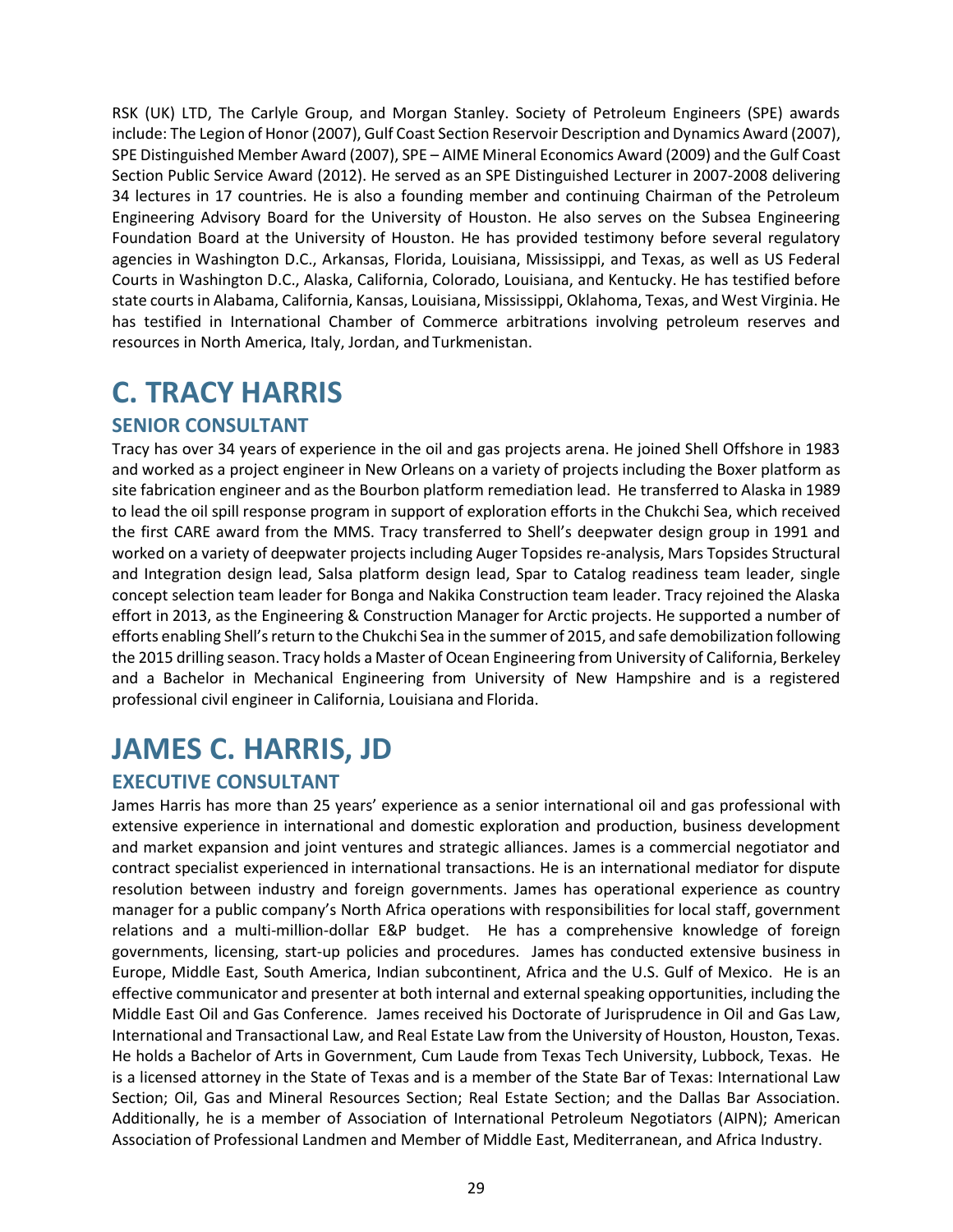# <span id="page-29-0"></span>**RICHARD C. HAUPTMANN, JR.**

### **PROJECT ADVISOR**

Richard Hauptmann has more than 25 years international experience as an EPC Project Manager / Director and Project Management Consultant who develops and manages profitable turnkey energy mining and infrastructure projects while focusing on project strategy development and execution. Diverse management experience includes: Vice‐President of a major Saudi Arabian contractor; Operations and Program / Project Manager and Director for major EPC contractors; and Capital Works Director for an Asian utility. Established recognition for the ability to analyze and rescue troubled projects. Mr. Hauptmann holds a Bachelor's Degree in Civil Engineering from Brooklyn Poly and a MBA from Duke University Fuqua School of Business.

### <span id="page-29-1"></span>**EMILY HAZELWOOD**

#### **ENVIRONMENTAL ADVISOR**

Mrs. Hazelwood has years of experience as a marine scientist specializing in ecological impact assessments, marine biological monitoring, offshore feasibility studies and subsea environmental assessments. She has worked in the field of environmental consulting for over 5 years and conducted both international and domestic environmental impact assessments for governmental agencies and private sector clients, her key industry of expertise is in offshore oil and gas development, decommissioning and Rigs to Reefs program implementation. She specializes in ecological evaluations of offshore resources, kelp forests and wetland restoration projects, and biodiversity baseline management studies. She has worked in the USA, the Netherlands, Thailand, and Malaysia. Mrs. Hazelwood has a strong background in public education, communication, and outreach initiatives critical to relating complex scientific concepts to a variety of audiences. She is a PADI certified Dive Master and an AAUS Scientific Diver with over 1000 hours of logged dives.

### <span id="page-29-2"></span>**ROBERT HEILMAN, CENG**

### **COMMISSIONING ADVISOR**

Robert Heilman has more than 27 years' engineering experience including 23 years in the design, manufacture and installation of subsea equipment and associated systems for subsea developments in the North Sea, South China Sea, India, Brazil and GOM. He has 20 years working with equipment manufacturers in roles starting with design, testing and manufacture, to project engineering through to FEED. His work as an Engineering Consultant has included roles such as the Lead Riser Fabrication and Installation Certified Verification Agent (CVA) for MMS/BOEMRE in the GOM on SCRs, the first TTRs and FSHRs. He received a Bachelor of Science in Mechanical Engineering from The Ohio State University, and is a Chartered Engineer, CEng, a Chartered Marine Engineer, and MIMarEST .

### <span id="page-29-3"></span>**BOB HELMKAMP, PE**

### **ADVISOR**

Bob Helmkamp has over 40 years' experience in the E&P business, developing oil and gas fields in a variety of environments. He has particular expertise in subsea developments. His far‐reaching project management experience includes various engineering management roles in subsea systems, overseeing subsea hardware, flow assurance, project delivery, subsea controls, and umbilicals groups. For several years, Bob was Shell's Global Subsea Engineering Discipline Leader. In this role, he was responsible for defining and building the subsea skill‐pool within the global organization. Bob also has experience in production, completions, and well surveillance in onshore fields. This includes experience working in stream‐flood projects in California, and oil and gas fields in midcontinent USA. For the past 13 years, Bob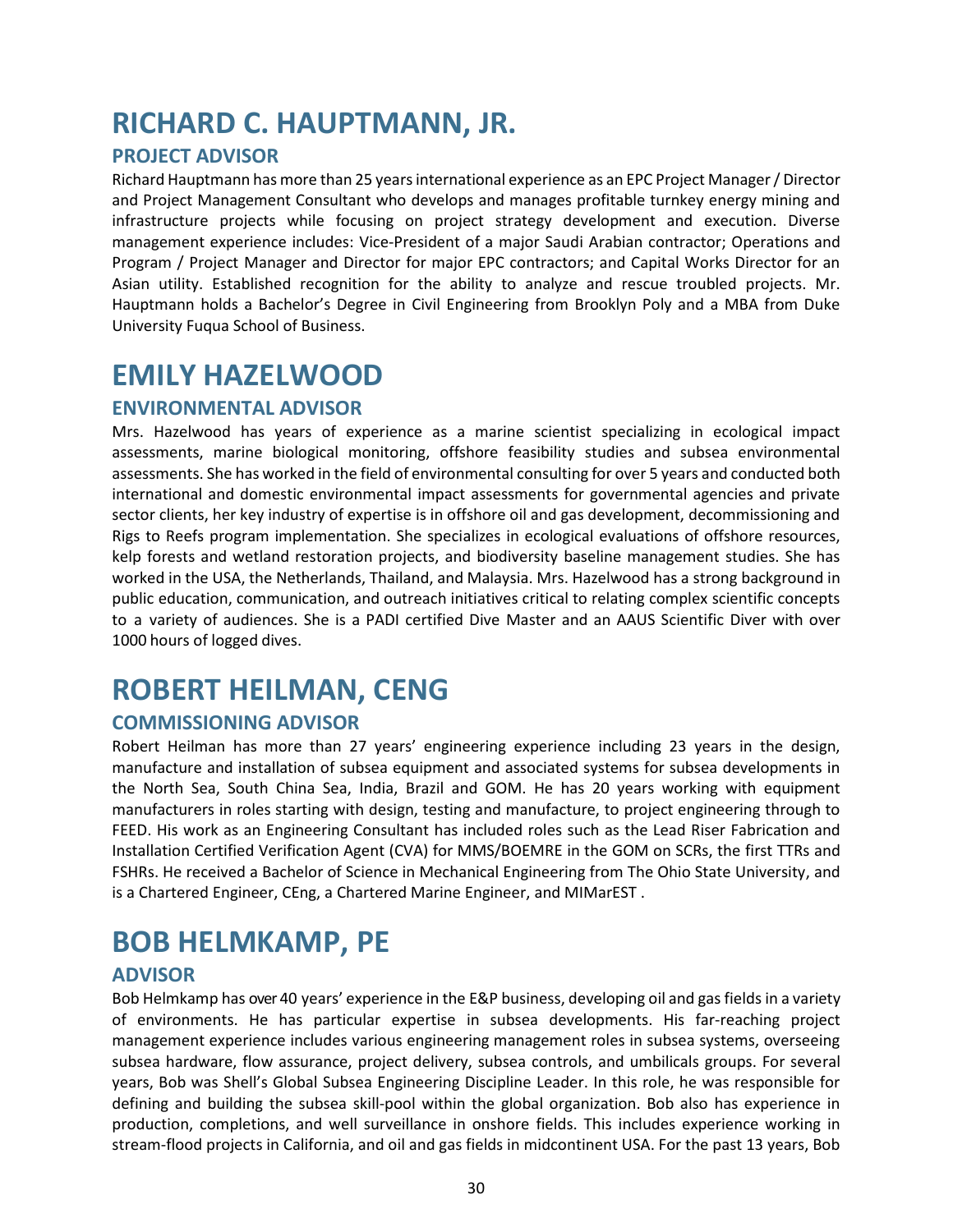has travelled extensively in support of projects and personnel outside of the United States. His primary areas of major project delivery include Nigeria, Malaysia, and Brazil.

# <span id="page-30-0"></span>**NIGEL HILL**

#### **SENIOR CONSULTANT**

Nigel is a UK-based project director who has led the safe and successful delivery of several world-class projects. With a strong technical background in FPSOs, pipelines and deep-water subsea systems, he has managed inter-national projects from conception through design, construction, installation and commissioning to handover and into operation. Nigel has worked with both multinationals and small independents and is an expert in early field development with a comprehensive knowledge of facilities engineering and the ability to confidently relate to subsurface, drilling, construction and operations personnel. He is familiar with stage gate processes and works well with investors, stakeholders and Government organizations. He has recent experience in valuing assets, in monetizing new developments, in improving operational efficiency of existing facilities and in decommissioning planning of Southern North Sea assets.

### <span id="page-30-1"></span>**RICK HILL**

#### **SENIOR CONSULTANT**

Rick Hill has over 30 years of experience in the offshore and onshore oil & gas industry. For the last 20 years, he has held senior management positions within the engineering, equipment, and service sectors of the industry. Rick has extensive experience in the international business arena having worked outside the USA for over 10 years. He has co‐authored over 75 technical articles covering the performance of oilfield equipment and pipeline materials, as well as market conditions influencing the manufacturing and service sectors.

### <span id="page-30-2"></span>**EDWARD A. HIRS, III**

#### **EXECUTIVE ADVISOR**

Ed Hirs is the BDO Fellow for Natural Resources and advises BDO on all aspects of energy markets and policy. Formerly, he was a Managing Director for Hillhouse Resources, LLC, an independent E&P company developing a portfolio of onshore conventional oil and gas prospects. Ed was CFO for an early leader in the Niobrara Shale where he completed equity fundings, bank financings, audits, and hedging. Previously, Ed managed Hirs and Company, the successor to Niven Associates, an investment banking firm in Houston. Ed founded and co-chairs an annual energy conference at Yale University. He has published articles on energy topics and corporate governance and he has been interviewed by multiple respected publications and broadcast entities. Ed is one of the inaugural University of Houston Energy Fellows where he teaches the undergraduate and graduate Energy Economics courses and has taught undergraduate and graduate economics courses since 1988. He has also taught at Rice University and Yale University. Ed holds the CFA designation. His degrees are from Yale University: BA with honors and Distinction in Economics, MA in Economics, and an MBA.

### <span id="page-30-3"></span>**JEFF HOCKE, PE, PMP, MBA**

#### **SENIOR CONSULTANT**

Jeff Hocke's 30 plus years of business operations and project experience have given him the proven successful knowledge and skill to engage with clients in support of performance improvement goals. He helps clients through his ability to diagnose and solve challenges, develop and guide system implementations, coach and advise staff at all levels, and energize teams. He supports clients with extensive experience in business and project leadership, strategic planning. financial control, EPC project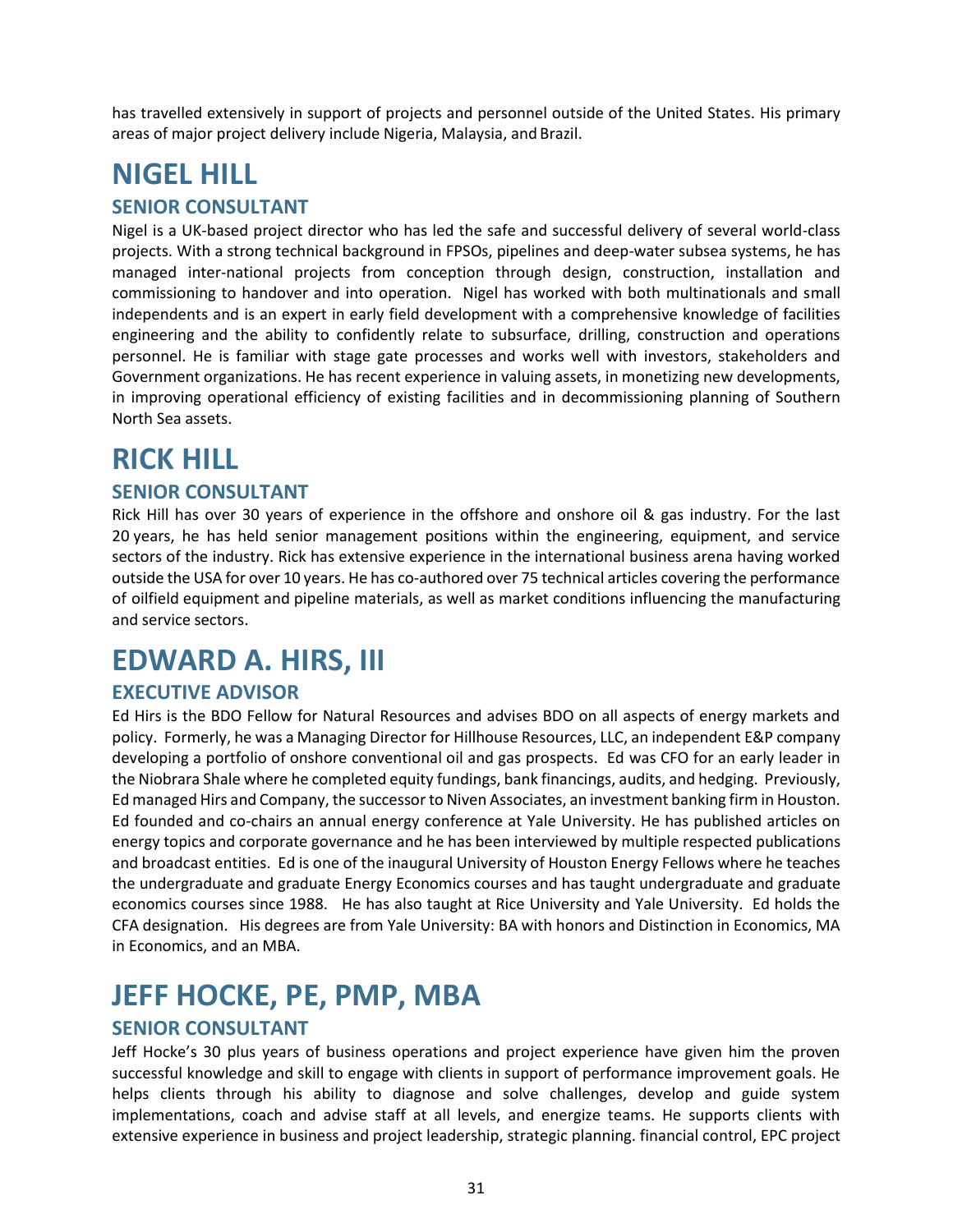management, outcome assurance, contract development, scope and change management, team building, work face planning, interface management, earned value systems, PDRI facilitation, risk identification and management, estimating, procurement, quality and safety. His involvement in industry groups such as Construction Industry Institute (CII) Research Teams has added to his wealth of project and systems knowledge. He is recognized for his ability to quickly process vast amounts of information and establish workable solutions and improvements. Jeff holds a MBA in Finance and a BS in Mechanical Engineering. He is licensed as a Professional Engineer (PE) and a Project Management Professional(PMP).

### <span id="page-31-0"></span>**MARK HOOD**

#### **SENIOR ADVISOR**

Mark Hood is an accomplished Supply Chain Executive with 40 years of experience in both industry and consulting within the Oil and Gas field. He has worked in upstream, downstream and oilfield service organizations and has significant experience in Supply Chain transformation, Supply Chain systems and strategic & global sourcing. Mark has detailed knowledge of operational buying, total cost of ownership (TCO) and supplier alliances and is current on leading developments and trends in the supply chain function. Mark has experience in legal dispute matters as a consultive and testifying expert.

# <span id="page-31-1"></span>**W. T. (BILL) HUGHES**

### **SENIOR CONSULTANT**

Bill Hughes is a highly motivated and versatile Manager with 37 years in leadership positions in the oil and gas industry, including 25 years international experience. He is highly skilled at leading diverse, multinational teams in establishing operations in international locations. He has excellent leadership, management, and partner interface skills. While Operations Manager for several international projects he was responsible for organizational development, startup and transition to normal operations with total budget responsibility of more than \$300 million. He has extensive experience in all areas of oil and gas engineering and operations, to include offshore and deep water. He has demonstrated commitment to safety through development and implementation of safety systems and procedures in several locations with a multi-national, multi-discipline workforce. Bill holds a MBA from Eastern Michigan University and completed his undergraduate degree at West Point, New York where he earned a Bachelor of Science from the United States Military Academy.

### <span id="page-31-2"></span>**ERICK F. JAIMES**

### **CONSULTANT**

Erick Jaimes is a highly experienced Business and Project Services Management Professional with a proven track record in international project development for operated and non-operated projects. Extensive global experience providing leadership and management to operated and non-operated assets, delivering excellent decision-making analysis, evaluation, optimization alternatives and strategic planning, to maximize resources and efficiency. Proficient in the analysis and monitoring of all the regulatory, financial, ethical, commercial, technical, and safety aspects of the company projects and investments. Proficient at diverse business applications of project management, auditing, strategic planning, data collection, benchmark analysis, operations and compliance assurance, delivering high value solutions to major oil and gas companies. Strong problem-solving abilities in a wide range of areas ensuring proper multidisciplinary alignment, coordination and facilitation of goal setting and project delivery, transparency, auditing, predictability and reporting standards. Proficient in contract, cost, change and risk/opportunity management, Fluent in Spanish and some Portuguese. He holds an MBA and Bachelors in Business Administration, magna cum laude, from LeTourneau University.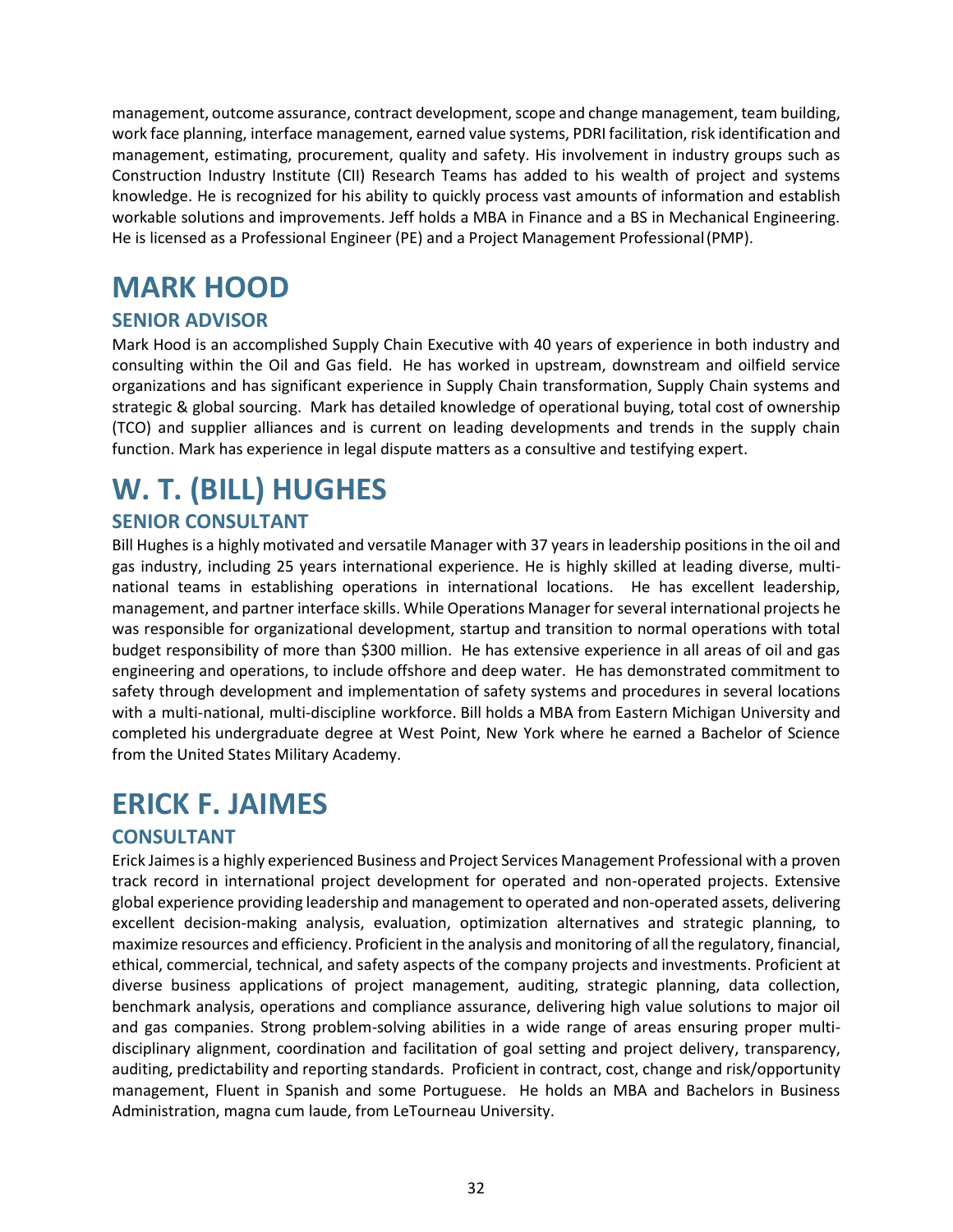# <span id="page-32-0"></span>**WILLIAM DOUGLAS JOHNSON**

### **ADVISOR**

Doug has over 38 years of oil & gas, dairy, financial services, and chemical industry experience in a variety of roles ranging from R&D, support, marketing, sales, and executive management. He has operations and supply-chain optimization experience for many large and small-scale companies in multiple industries as well as extensive experience in applied analytics. He has been instrumental in consulting, delivery, and program manager for world-wide multi-million dollar automation software deployments. And he has experience managing, developing, and installing automation, data-mining, and real-time optimization solutions. Doug has been part of executive management of a \$30 million company, with experience in operations, product delivery, mergers and acquisitions, and IP litigation. He has operations expertise in oil and gas exploration and development, polyolefins, and dairy production and he also has experience in engineering and consulting design and commissioning.

### <span id="page-32-1"></span>**TINA JOHNSON**

#### **OPERATIONS ADVISOR**

Tina Johnson has over 20 years experience in Flow Assurance, delivering improved asset potential in the oil and gas industry on R&D programs, projects and in operations. Tina has worked and managed teams in the US, UK, and Africa; thus, has a firm appreciation of varying complexities that have to be addressed to ensure profitability is achieved. She has developed and deployed technology to enhance production and improve integrity. In management roles, she has demonstrated the ability to remain focused on agreed priorities and timelines while progressing projects in an optimal direction with wise decisions and the use of innovative ideas. Her technical expertise has predominately been on deepwater projects in various phases including early stages of facility design through asset maturity to decline while interfacing with all petroleum engineering disciplines. Tina has one U.S. Patent filing and numerous industry publications. She holds a Bachelor of Science in Chemical Engineering from the University of Maryland, College Park and a BA in Physics from Washington and Jefferson College in Washington, Pennsylvania.

# <span id="page-32-2"></span>**JOHN J. JONDLE**

### **EXECUTIVE CONSULTANT**

John Jondle is a Senior Executive Leader with over 40 years' Oil & Gas experience and a proven track record of successfully managing Project, Operations and Maintenance Organizations delivering results across a broad range of assets and countries. He demonstrates strong, decisive Leadership skills and utilizes extensive cross functional knowledge and expertise in Project Management, Operations, Maintenance and Construction to make a strong contribution to corporate results. John has a proven track record of integrating complex technical, commercial, organizational and supplier issues to deliver successful results at the portfolio, program and project levels. He has a strong ability to integrate and align internal and external stakeholders towards a common goal. He has demonstrated a deep understanding of the organizational and business dynamics that drive strategic relationships between Operators and Contractors/Suppliers and how they can work together to achieve effective results. John earned his Bachelor of Science in Mechanical Engineering at Michigan State University and speaks German.

# <span id="page-32-3"></span>**JAMES R. (BOB) JONES**

#### **ADVISOR**

Bob Jones has more than 51 years of experience in the petrochemical, oil and gas industries. Domestic and foreign assignments included pre-commissioning, start up, operations and operator training. Over twenty years of experience in the oil and gas industry, including LNG production. Fifteen years in offshore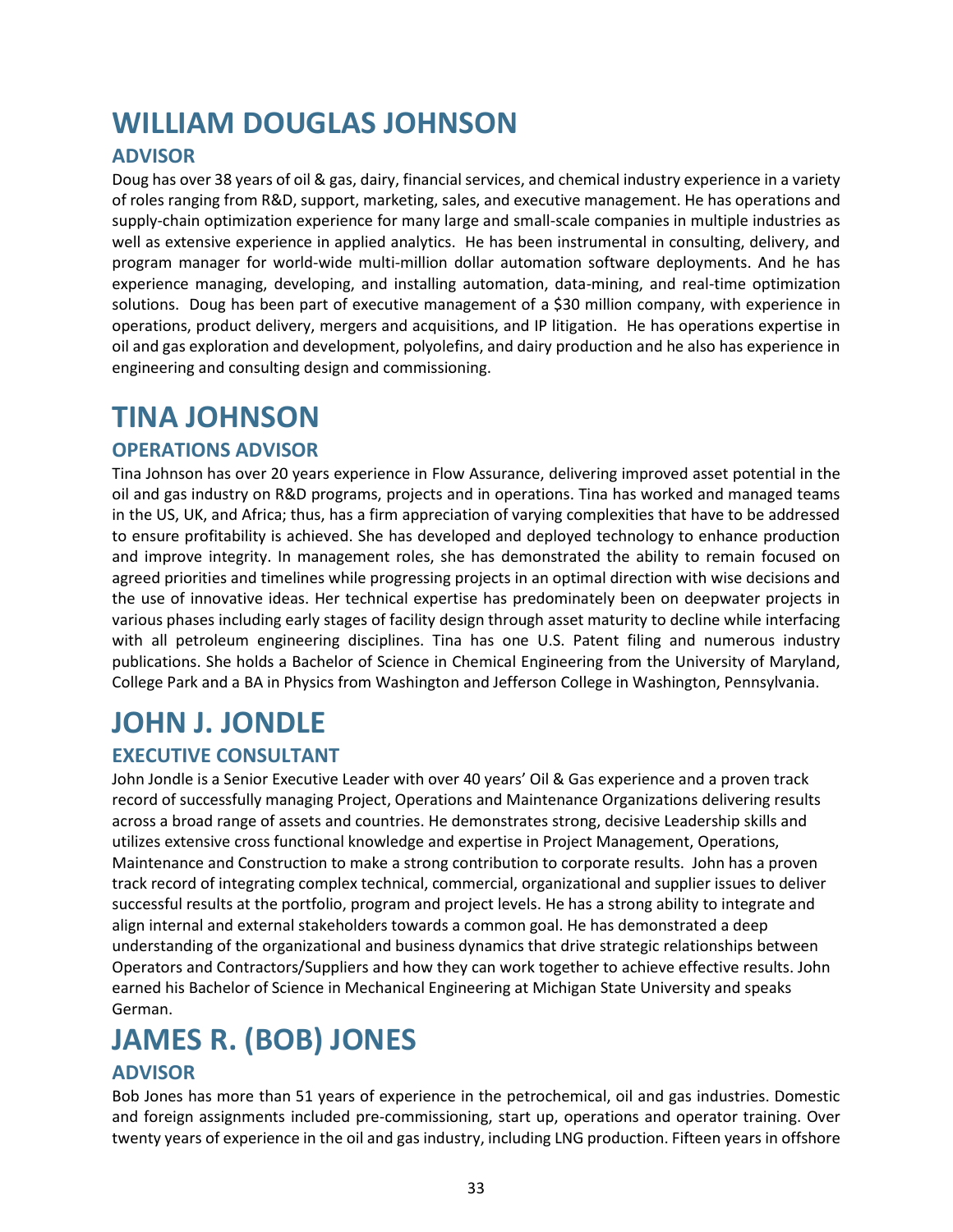facilities design including heavy oil treatment and handling. Additional experience in design of offshore oil and gas production facilities in the Gulf of Mexico, modification of existing platforms in Gulf of Mexico and Middle East. Participated in and led HAZOP evaluations, sized flare headers, performed radiation and dispersion calculations for flare releases, sized PSV and control valves, sized process and utility lines and evaluated pipelines. Checked out construction, pre-commissioned, and started up various facilities. Mr. Jones holds a Bachelor of Science, Chemical Engineering from Clemson University.

### <span id="page-33-0"></span>**SHARON JORDAN**

### **PROJECT PLANNNING ANALYTICS ADVISOR**

As a Master Planner, Sharon brings over 25 years of engineering and construction planning experience in schedule development and project execution, supporting projects with expert advice and knowledge that ensures best practices are implemented. Her hands on experience as a program planning lead with EPFC projects on a global stage enable her to provide risk analyses and quality assessments that promote schedule certainty. Over her career, Sharon has gained international experience related to offshore facilities including FPSO, FPU, MOPU, Gravity Based Platform, Fixed Leg Platforms, ship construction, Umbilical and Subsea Pipeline installation. In addition, Sharon has experience with downstream process facilities, methanol facilities, LNG technology and renewal of systems controls for the Alaska oil production and pipeline. Sharon provides hands on training and coaching to cost and planning engineers to develop process and procedural documents for data transformation, execution of standardized data and AI implementation.

### <span id="page-33-1"></span>**LEE ANN JUDD**

#### **TECHNICAL ADVISOR**

Lee Ann Judd has over 25 years' experience with multi-cultural and international business negotiations with demonstrated bottom line results in engineering, procurement, supply chain management, lean manufacturing, contracting, and operations. Her most recent experience has been with offshore vessels and related activities. She hasthe ability to analyze complex business challenges and develop appropriate solutions as well as structure innovative business deals. She is an articulate leader who negotiates win/win situations. Lee is an expert in business development and global supply chain. Her successes include building a global supply chain in Asia, Europe, North America, and MENA focusing on oil & gas, renewable energy, construction, global manufacturing, consulting, government, and real estate development.

### <span id="page-33-2"></span>**JENS KAALSTAD**

#### **SENIOR ADVISOR**

Jens Kaalstad has over 30 years' broad experience in the Oil and Gas, Shipping and Offshore Industry. Jens was President of APL Inc., the US Operation of mooring system company APL for 12 years and heavily involved in the worlds' first offshore LNG terminal (FSRU) and the first FPSO in GOM; BW Pioneer for Petrobras Cascade and Chinook development. He has a varied background in management, engineering, technology development, contracting, procurement, construction and installation. He has been responsible for marketing, identifying, developing, negotiating and closing of EPCI contracts in excess of \$100 million and involved in numerous design, fabrication and installation projects as well as development projects for various fixed and floating platform solutions. He graduated with a Master of Science inNaval Architecture from the Norwegian Institute of Technology after one year at MIT, Department of Ocean Engineering.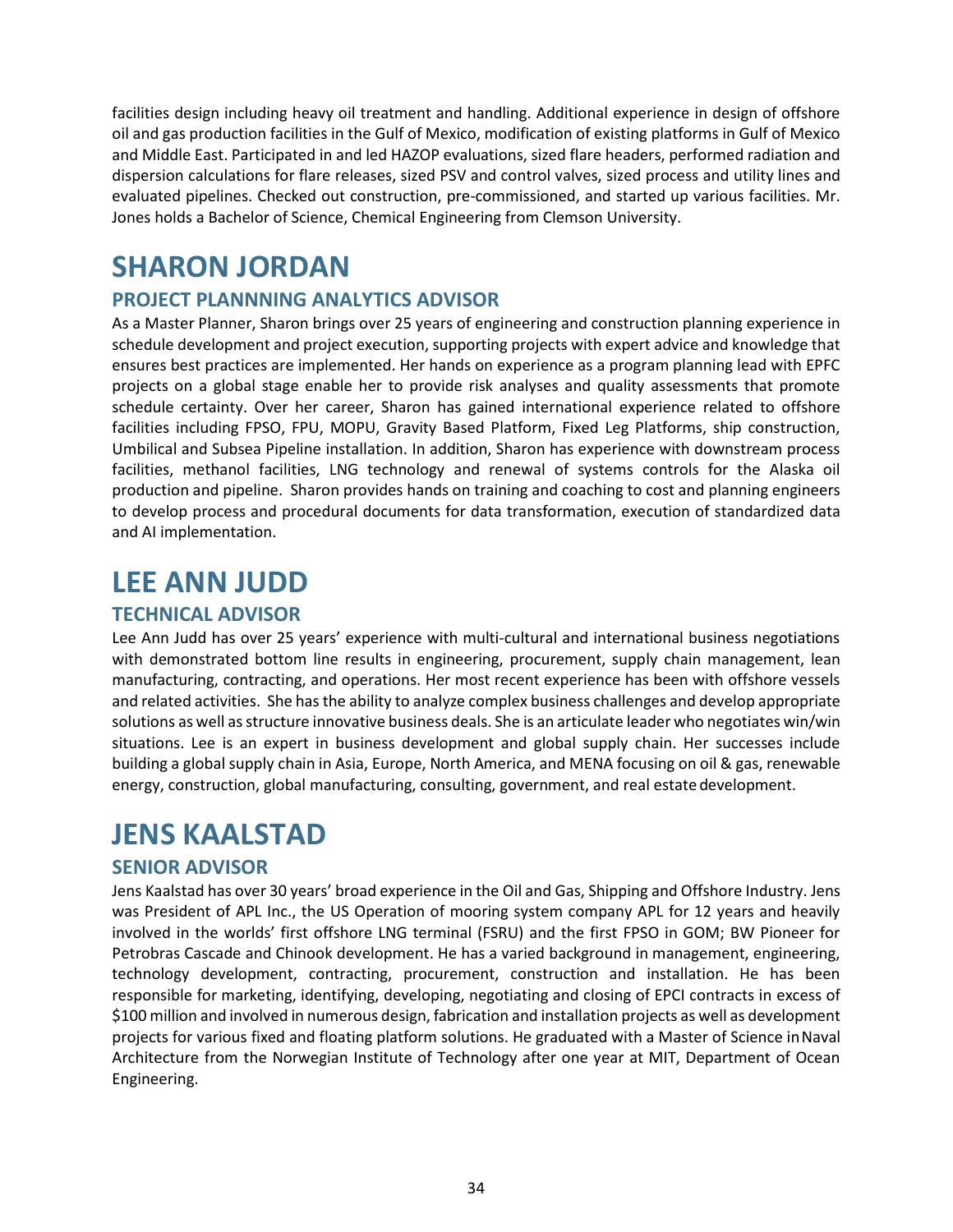# <span id="page-34-0"></span>**RICHIE KEIG**

### **ADVISOR**

Rich Keig is an Offshore Operations Consultant with solid engineering education underpinning 35 years of industry experience in vessel operations, subsea engineering, offshore construction of floating oil and gas plants including hookup, commissioning and plant startup; experience includes onshore supervision of the startup and producing operations of four (4) FPSOs and (1) TLP. Rich is fluent in Portuguese, with working ability in Spanish. He holds a Master of Science degree in Management from Rensselaer Polytechnic Institute and an undergraduate degree in Engineering from the U.S. Coast Guard Academy.

### <span id="page-34-1"></span>**JOSEPH E. KENNEDY**

### **SENIOR ADVISOR**

Joseph Kennedy is a result‐oriented Finance Executive with extensive global oil and gas experience in different and challenging environments with over 30 years' experience with BP in upstream oil & gas financial operations. His critical skills include: strategic planning, internal controls, financial analysis, capital budgeting, cost analysis, variance analysis, procedure optimization, management reports, key stakeholder interface, startup operation management, and implementation of financial systems. He played a key role representing British Petroleum and their various affiliates and joint ventures. His major accomplishments include: recovered over \$38,000,000 in Russian taxes, identified over \$500,000,000 in cash to be recovered from partners in joint operations, and developed a system to improve cash recovery having an annual benefit in excess of \$1,000,000.

### <span id="page-34-2"></span>**ANTHONY J. KING**

### **COMMISSIONING ADVISOR**

Tony King is experienced in project engineering and commissioning of instrument/control systems in facilities: onshore oil/gas facilities and offshore oil/gas platforms, refineries, oil & gas pipelines and compressor stations. His experience includes work assignments in office front‐end engineering and design, and numerous field engineering assignments. He has extensive experience with commissioning, construction, start‐up, modernization, green‐ and brown‐field projects domestically and internationally.

### <span id="page-34-3"></span>**GARY E. KIRSCH**

### **PROJECT ADVISOR**

Gary Kirsch has over 40 years of experience as a versatile leader/manager in continuous improvement, change management, and strategy deployment along with engineering, sales and international business development roles. He gets results and achieves success through a blend of conceptual, motivational, and persuasive skills with technical and analytical ability. He has proven expertise in organizing, focusing, and facilitating cross-functional teams to achieve goals. Gary has worked for National Oilwell Varco, Tech Power Controls, and Hydril Company. He holds a Bachelor of Science in Chemical Engineering from Purdue University.

### <span id="page-34-4"></span>**ALP A. KOCAMAN, PE**

### **ADVISOR**

Alp Kocaman has over 35 years of diversified experience in the offshore oil industry. He is a subject matter expert for worldwide offshore field development concepts, engineering design, construction and installation operations. Naval architecture is his discipline expertise including the design, construction and installation of offshore platforms(both fixed and floating) and the design of offshore construction vessels. He has managed projects and supervised on site construction and installation activities. He has provided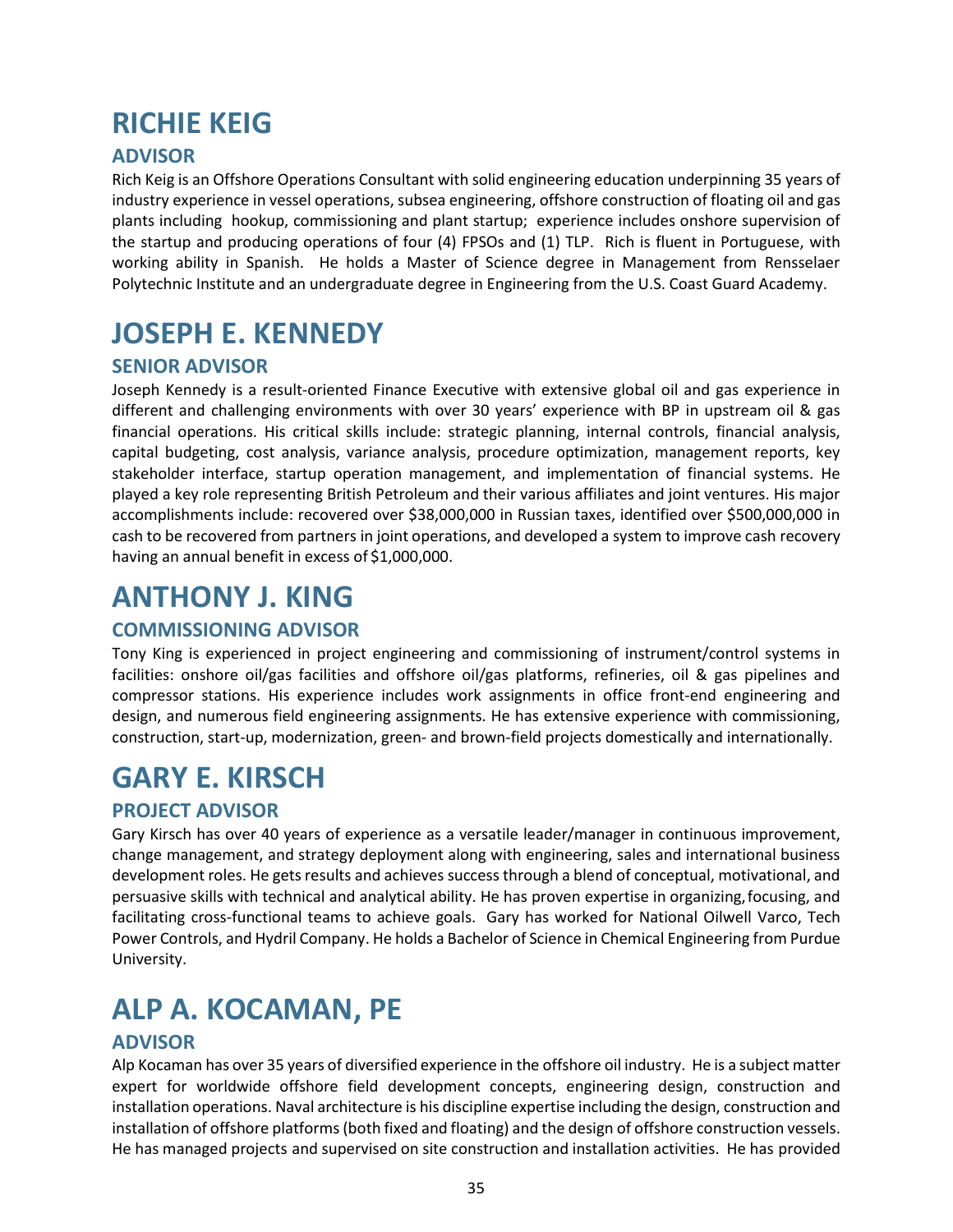facilities engineering support for oil and gas production operations. Alp holds a Master's of Science in Naval Architecture from University of California, Berkeley and both a Masters and Bachelors of Science in Mechanical Engineering from Orta Dogu Technical University, Turkey. He obtained three U.S. patents covering heavy deck float over and subsea intervention methods and has published numerous articles. Alp is a registered Professional Engineer in Texas and Alberta, Chartered Engineer in England with an EUR ING designation.

# <span id="page-35-0"></span>**ANASTASIS (IAN) KOKKINOS**

### **PROJECT ADVISOR**

Anastasis Kokkinos has 30 years' experience in the oil & gas industry with a focus on full field development and lifecycle costing. He has fulfilled roles in operations, design, construction, and consulting. His experience covers offshore and onshore as well as conventional and unconventional developments. During his experience as a concept development engineer, he worked closely with the full gamut of people in the industry from subsurface/reservoir teams and senior management. In this role, he managed the integration of the field development teams. He is also a technical expert of the IHS QUE\$TOR field development and costing software, and often runs QUE\$TOR training programs on behalf of IHS.

# <span id="page-35-1"></span>**G. GRAHAM LANCASTER III**

### **TECHNICAL ADVISOR**

Graham Lancaster has over 20 years' experience in the oil & gas business primarily in the offshore construction and pipeline services segments. While he specializes in offshore infrastructure construction, his diverse background allows him to communicate on a practical level with all team members on any offshore production system concept. He has been an integral part of the development teams for many first off equipment concepts utilized on deepwater projects. This included equipment utilized in mooring/station keeping on pipeline installations, deepwater pile handling for templates and even utilizing ROVs for pipeline services. Graham has traveled throughout the world, working in remote locations and on technically challenging projects. He has been involved in numerous operations calls, and been a key supporter on patent infringement cases, equipment failure investigations, and contract warranty issues. He has worked for J. Ray McDermott, Allseas, Valkyrie Commissioning Services, Marathon Oil and Universal Pegasus in roles ranging from a field/project engineer, to an estimator and then being a project manager/director through being a corporate officer.

### <span id="page-35-2"></span>**JOHN A. LANE, CENG**

### **ADVISOR**

John Lane is a top-performing engineer, project manager, and consultant with 40 years of industrial experience on domestic and international projects, both onshore & offshore. Within the oil and gas industry his expertise lies in floating production storage and offloading (FPSO) vessels addressing matters related to hull and topside engineering, electrical power engineering design, including risk and financial analysis. John is an accomplished leader in project development FEL1, 2 & 3, (Appraise, Select, Define) including HSEQ requirements from early conceptual designs through to Final Investment Decision (FID). Managed FEED Engineering, Procurement, Construction, Fabrication, Commissioning and Start-up Operations. He has conducted training and instruction on various energy-related topics throughout the U.S. while serving as expert witness and performing site surveys. Mr. Lane holds a Master of Science degree from Lancaster University, Lancaster, UK.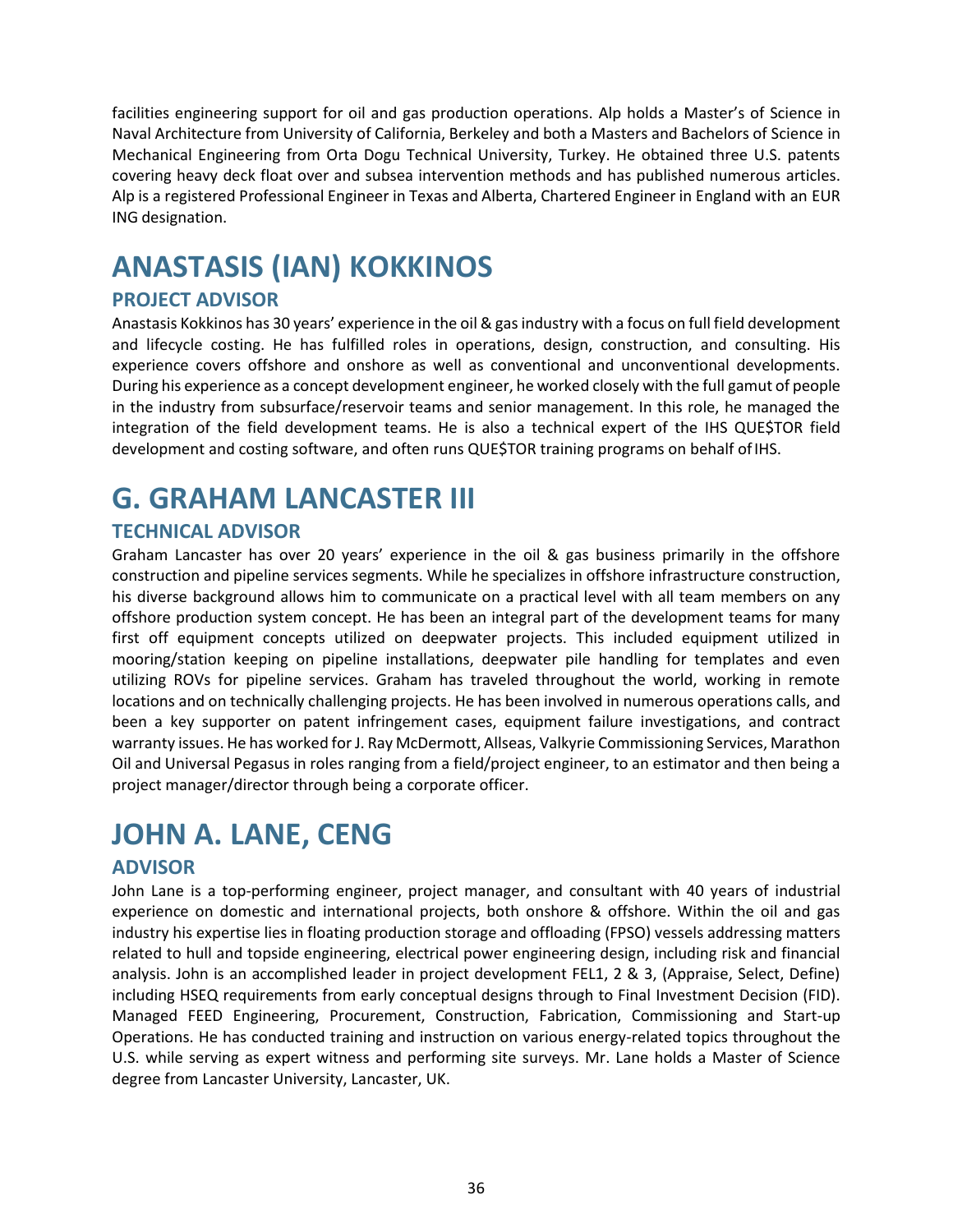# <span id="page-36-0"></span>**LAURN LARSON**

#### **ADVISOR**

Laurn Larson has over four decades of geologic and geophysical experience in the domestic and international oil and gas industry. Laurn has been involved in almost all technical aspects of the upstream oil and gas industry's geologic and geophysical programs. These include experience in clastic, carbonate, and evaporite geology and geophysics; extensional and compressional regimes; sequence stratigraphy and seismic stratigraphy; seismic acquisition and processing (2D and 3D); potential fields modeling and interpretation; geologic and geophysical data interpretation and prospecting (exploration and development); seismic 2D and 3D modeling; seismic fluid analysis, rock physics modeling, and interpretation (AVA/AVO); petrophysical analysis and interpretation; geochemical interpretation; play and prospect risking; 3D volume instruction and software problem solving; and well-site supervision of petrophysical and velocity data collection. He has upstream onshore and /or offshore work experience in Angola, Bangladesh, Brunei, Cambodia, China, Indonesia, Malaysia, Mexico, Nigeria, Philippines, Thailand, UK North Sea, USA, and Vietnam.

### <span id="page-36-1"></span>**W. RON LEDBETTER**

#### **SENIOR CONSULTANT**

Mr. Ledbetter has over 42 years of Oil and Gas Industry experience in the Subsea Engineering discipline. His extensive experience encompasses design engineering, manufacturing, engineering management, project management, and executive management. His technical expertise is in subsea systems and equipment for offshore field developments. He has a sound technical background developed over 10 years as a design engineer for subsea drilling, work over and production control systems. Ron's experience includes fifteen years of engineering and manufacturing experience gained with major industry equipment suppliers including nine years of technical and production management. During this time, he gained experience in systems engineering, interface management, construction/manufacturing, and system testing oversight. He has a broad understanding of subsea production systems, subsea equipment and all interfacing systems. His experience has gained him strong project management skills developed over more than ten years of project management responsibilities. Ron is an experienced technical manager and technical lead for large and small projects. His engineering consultation experience includes management of conceptual studies, preliminary engineering studies, front-end engineering design, detailed design, and construction oversight and installation coordination. Ron's experience and background provide him with expert understanding of subsea field developments from concept through execution. Mr. Ledbetter holds a Bachelor of Science in Engineering Technology from Texas A&M University in College Station, Texas.

### <span id="page-36-2"></span>**KAREN LEMKE**

#### **MARKET ANALYST**

Ms. Lemke has extensive experience in various management, document control and project administration positions in the oil and gas industry. Her experience includes support, project start-up, training and execution of document control in various EDMS systems. Her positions required strict attention to detail, motivated self-starter, ability to multi-task and problem solve, people oriented with focus on building teams through support and collaboration. Her areas of expertise include:

- Processing of Engineering and Contractor/Vendor Deliverables using EDMS system-Aconex, Encompass, InControl
- Leadership and coordination of Project Document Control Team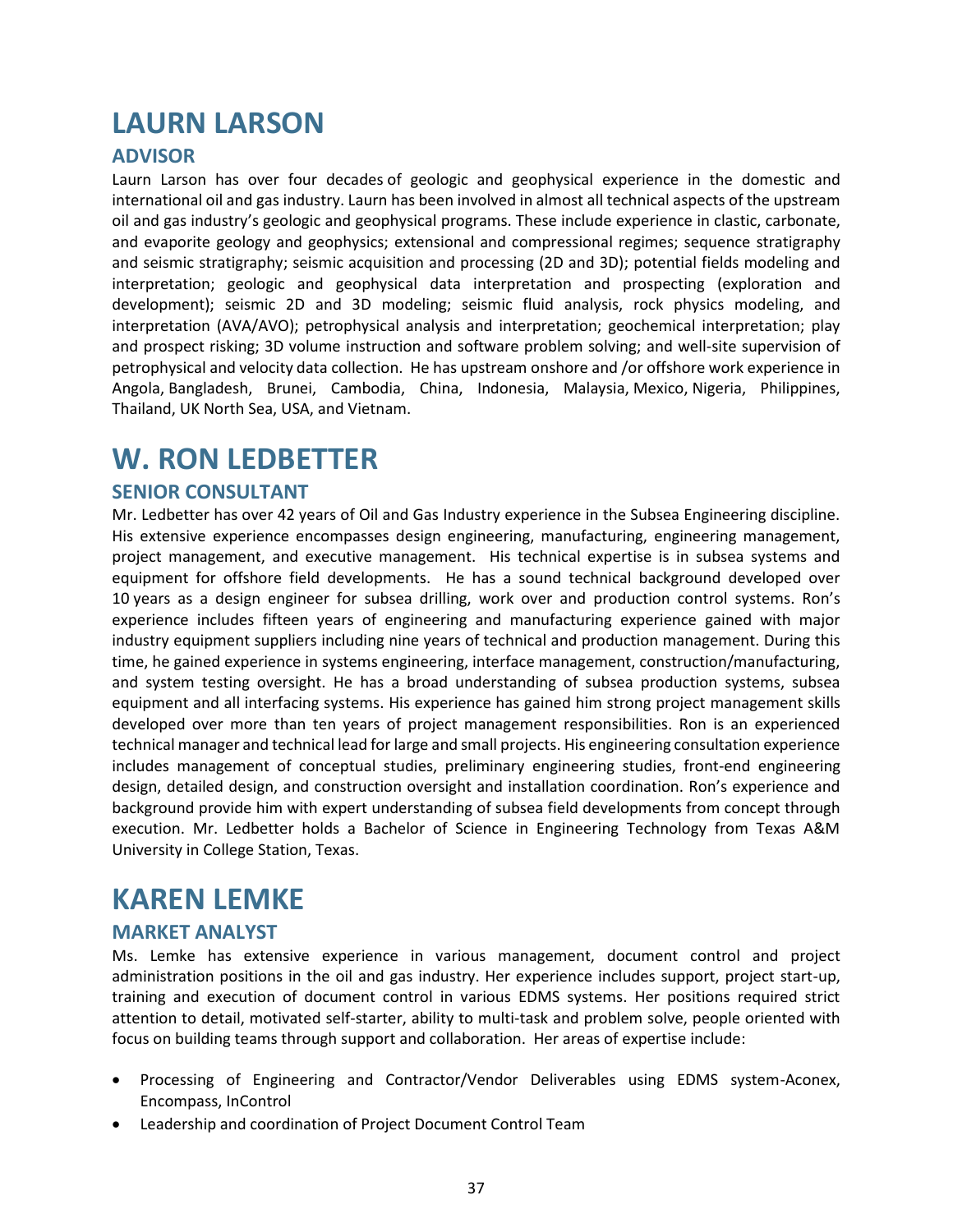- Encourage a team-based work environment that leverages the expertise and knowledge of team members
- Monitor all project document requirements as outlined by pre-set schedules to ensure deadlines are met. Expedite processes and documents per project requirements
- Assist with the improvement of the project document control processes and procedures
- Deliver quality services and demonstrate a commitment to meet customer turnover requirements

# <span id="page-37-0"></span>**ROGER E. LEWIS, PE**

### **ADVISOR**

Mr. Lewis has over 40 years of experience in the execution and management of numerous offshore engineering projects worldwide with construction values ranging to well over a billion dollars. He has had both direct and managerial responsibility for the design, analysis and review of fixed and compliant offshore structures, floating vessels, piers and waterfront facilities, bridges, foundations, and steel and timber buildings and structures. He has also directed a great number of preliminary design programs, feasibility studies, design evaluations, manpower and cost estimates and design proposals for a wide variety of projects. Much of his work has involved the design of structures for deep water, severe environments or remote locations such as Alaska's Cook Inlet, the North Sea, Australia, New Zealand, China, and Africa, as well asthe USA. He isthe author of two patents and several publications. He received his MSc, Structural Engineering and his Bachelor of Science, Civil Engineering from the University of California.

### <span id="page-37-1"></span>**JERRY LIEBERMAN, PHD**

#### **SENIOR ADVISOR**

Dr. Jerry Lieberman has assisted clients for more than 20 years making major strategic decisions and planning their implementation. Working in diverse industries, including oil & gas, IT, manufacturing, and automotive, he has helped leadership teams develop and implement strategies for oil field development, technology selection, cost reduction, new work processes, IT services, new product development, and new business models. Hisfocus has been to help clients make and implement major, high‐value decisions in spite of uncertainty and ambiguity. This includes facilitating clear structuring of the problem and alignment of the stakeholders, bringing strong analytical skills for development of a quantitative understanding of business value creation, developing the story and communication of business value to stakeholders, providing planning/strategic guidance for strategy value realization, managing the project team, and maintaining relationships and clear communications with senior level management. This results in integrating the value story with needed actions for implementation. His skill sets include probabilistic financial modeling, problem framing/structuring, facilitation, interviewing, and developing cogent presentations. His most recent work has been consulting in the oil & gas and IT industries, but he also has extensive prior marketing and planning experience at the Director level in the auto industry.

### <span id="page-37-2"></span>**IBSEN FLORES LIMA ADVISOR**

Ibsen is an upstream Oil & Gas executive with more than 40 years of experience in deepwater offshore operations. He has solid experience in production development, management of megaprojects, establishment of management systems and strategic management and he has provided leadership in production sharing contracts (PSC) at Pre-salt Polygon in Brazil. For three years, Ibsen was President of Presal Petróleo SA (PPSA). Prior to that he worked for Petrobras for 37 years where his last position was General Manager for Oil & Gas Processes and Facilities, responsible for all Petrobras' topside and subsea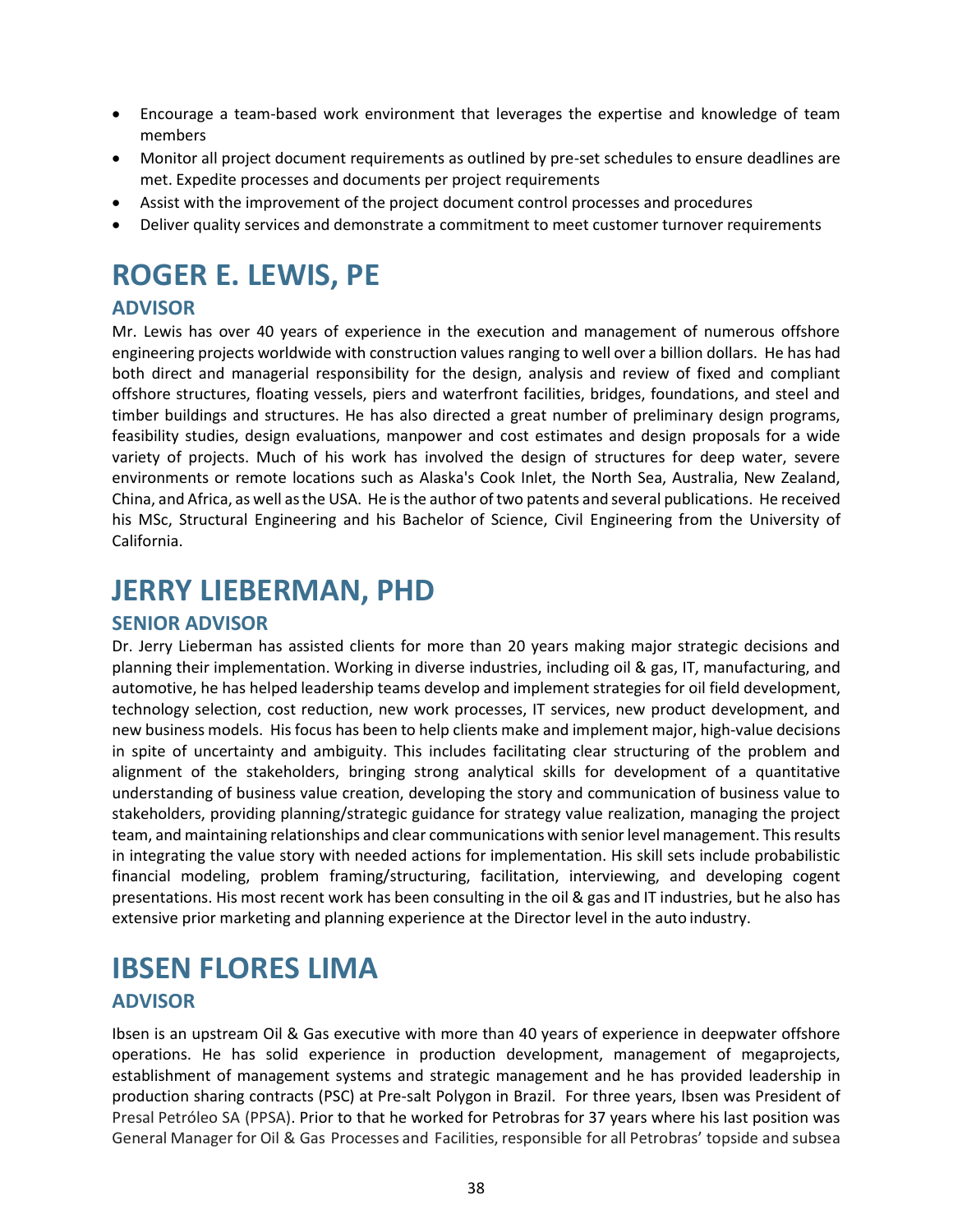facilities offshore Brazil, with a production of 2.5 million BOE per day.

# <span id="page-38-0"></span>**TERRY A. LINDSEY, PMP**

#### **OPERATIONS ADVISOR**

Terry Lindsey has 35 years' experience in the marine construction industry including field engineering, estimating, planning/scheduling, offshore hook up, mechanical completion, commissioning, and project management. His unique field experience throughout his career allows him to understand challenges that may occur during the execution of projects and mitigate risks, while taking advantages of opportunities. He retired from his Senior Project Manager position with McDermott in 2013 after serving in various positions around the world. This included living in remote locations in Scotland and the Middle East before settling in Louisiana. Terry has subsequently traveled on assignments to Trinidad, Middle East, and China.

### <span id="page-38-1"></span>**PATRICK LITTLE**

#### **SENIOR CONSULTANT**

Patrick Little specializes in strategic planning, marine transportation, and floating offshore energy system design, construction, certification, and regulatory compliance. He is an MIT educated executive with extensive experience in standards development and compliance verification for commercial vessels, including offshore energy exploration and production systems. Patrick is skilled in leading interdisciplinary teams to resolve national and international technical, strategic planning, and policy issues. He has proven results in critical leadership positions during the DEEPWATER HORIZON response. Patrick served continuously with the U.S. Coast Guard (USCG) service from 1986 through 2012, when he retired at the rank of Captain (O‐6).

### <span id="page-38-2"></span>**STEVE LOUIS, PE, MBA**

#### **PROJECT ADVISOR**

Steve Louis, P.E., MBA, has over 17 years' executive experience in the Energy sector having served as Vice President and Director for two leading international EPCI (Engineering, Procurement, Construction, Installation) oilfield service companies. Steve provides project management and executive level services to solve strategic, operational, technological, and management related challenges within the Energy industry. Steve earned his Bachelor of Science in Civil Engineering at the University of Texas at Austin, Cockrell School of Engineering and his Executive Master of Business Administration at Rice University, Jesse H. Jones Graduate School of Business.

# <span id="page-38-3"></span>**JESUS RODOLFO RODRÍGUEZ MACIAS**

#### **OPERATIONS ADVISOR**

Rodolfo Rodriguez is a proven oil field professional with 30 years' experience in Project Management, business development and Contract Management as well as operations support for FPSOs, oil and gas process facilities, and the LPG industry. He has an excellent knowledge of the Oil and Gas Industry in Mexico, which includes significant experience in communicating and negotiating with PEMEX. He has carried out process studies for gas and oil treatment and associated facilities, as well as leading HAZOP studies. Rodolfo has specific knowledge of the relevant National & International Standards and Codes for both the FPSO and LPG industry based on experience he gained in preparing and producing all necessary documentation for FPSO and LPG contracts in Mexico. He was part of the team who developed the conceptual design for the FPSO YUUM KAK NAAB, FPSO AYATSIL‐TEKEL AND FPSO EWT for Pemex Exploration and Production in Mexico. His experience includes consultancy on EPC and FPSO‐LPG projects, optimization of FPSO design for heavy and extra heavy crude oils, and evaluation of alternative configurations of equipment/process selections and operating parameters. He was responsible for the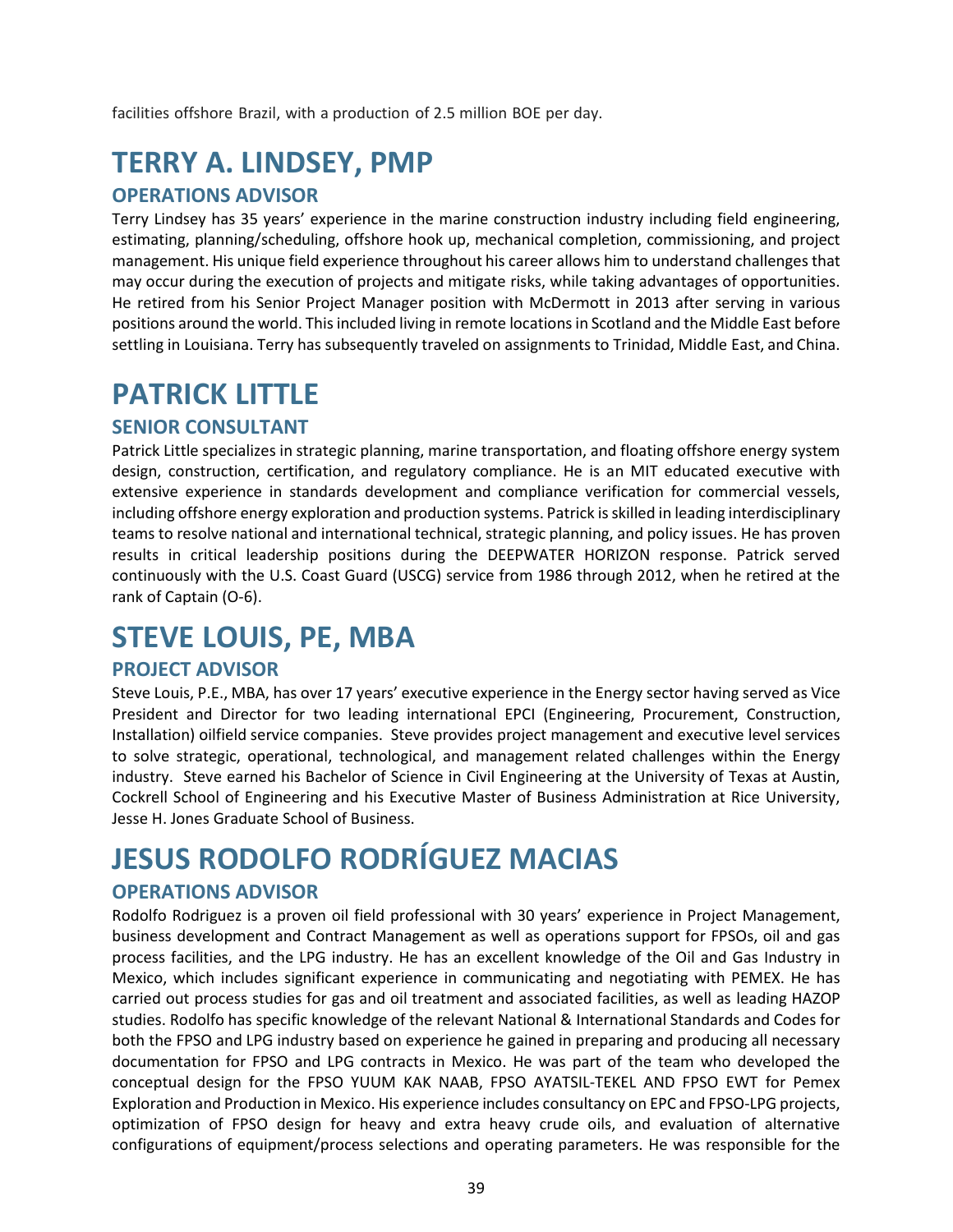design and execution of the business strategies to develop new FPSO and LPG contracts for the Oil and Gas Industry of Mexico.

# <span id="page-39-0"></span>**ANDREA MANGIAVACCHI**

#### **SENIOR CONSULTANT**

Andrea Mangiavacchi is a senior advisor, strong communicator, highly adaptable and flexible, with over 30 years of international experience in the business environment and technologies associated with the worldwide offshore oil & gas industry. He has proven familiarity with a wide range of solutions for deepwater offshore oil and gas field developments (fixed platforms, TLPs, compliant towers, floating systems, FPSO, and subsea infrastructures). He is experienced in business acquisition, project planning and execution, and in the management of multi-disciplinary, highly technical resources. He has demonstrated experience of mastering diverse technical and commercial skills, cultivating key customers, understanding their business drivers, and assisting them in strategic initiatives. He has a proven capability to transform organizational strategies into implementation plans and actions.

### <span id="page-39-1"></span>**JOHN MANNING**

#### **SENIOR ADVISOR**

John Manning is an experienced Naval Architect, Engineering and Project Manager with over 45 years' experience (>24 years' offshore oil & gas), having worked with national and independent (major and junior) oil & gas companies, major ship-owning, shipbuilding, ship design companies and ship model test facilities in Africa, Australia, Brazil, Canada, China, Europe, India, Middle East, New Zealand, Papau New Guinea, Russia, South East Asia, and USA. His qualifications include Ordinary and Higher National Certificates in Naval Architecture and Shipbuilding and a Degree in Ship Science, from the University of Southampton (UK). He is a Fellow of the Society of Naval Architects and Marine Engineers (USA), a Fellow of the Royal Institution of Naval Architects (UK), a Chartered Engineer (UK) and a European Engineer (France). He is based in Melbourne, Australia.

### <span id="page-39-2"></span>**JON W. MARSH**

#### **SENIOR ADVISOR**

Jon has over 40 years of experience in estimating, project controls, business management and materials control. He specializes in leading the development of capital cost estimates for EPC mega projects in the oil and gas sector such as upstream onshore and offshore; pipelines; refineries; petrochemical plants; and mining projects. Jon has held key roles such as Estimating Director, Business Manager, Department Manager, Lead Estimator, Lead Cost Engineer and as litigation Damage Expert. Jon's extensive estimating experience includes the full spectrum from managing groups to supervising and personally developing conceptual to detailed estimates for EPC company bids and also for supporting Client project gate and funding approval and as damage expert on major oil and gas project arbitrations. His roles have also included managing materials on domestic and international projects. He has extensive experience with pricing, payment and contract mechanisms commonly encountered in the engineering and construction industry including knowledge of lump sum, cost reimbursable, guaranteed maximum and unit price. His International project experience includes Canada, United Arab Emirates, Saudi Arabia, Venezuela, Russia, Singapore, Iraq, Australia, South Africa, China, Trinidad and Tobago, Kuwait, and Lithuania. He has held several senior positions at Fluor Corporation, Jacobs Engineering, Hudson Engineering, and John Brown managing assignments for owner/operator companies such as Shell, ExxonMobil, Enbridge, Aramco, GASCO, Santos, ConocoPhillips, Marathon, Citgo, BP, Petronet/Transnet, Singapore LNG, Petrxio, BP-Husky Refining, MMMS Consortium and the DOE.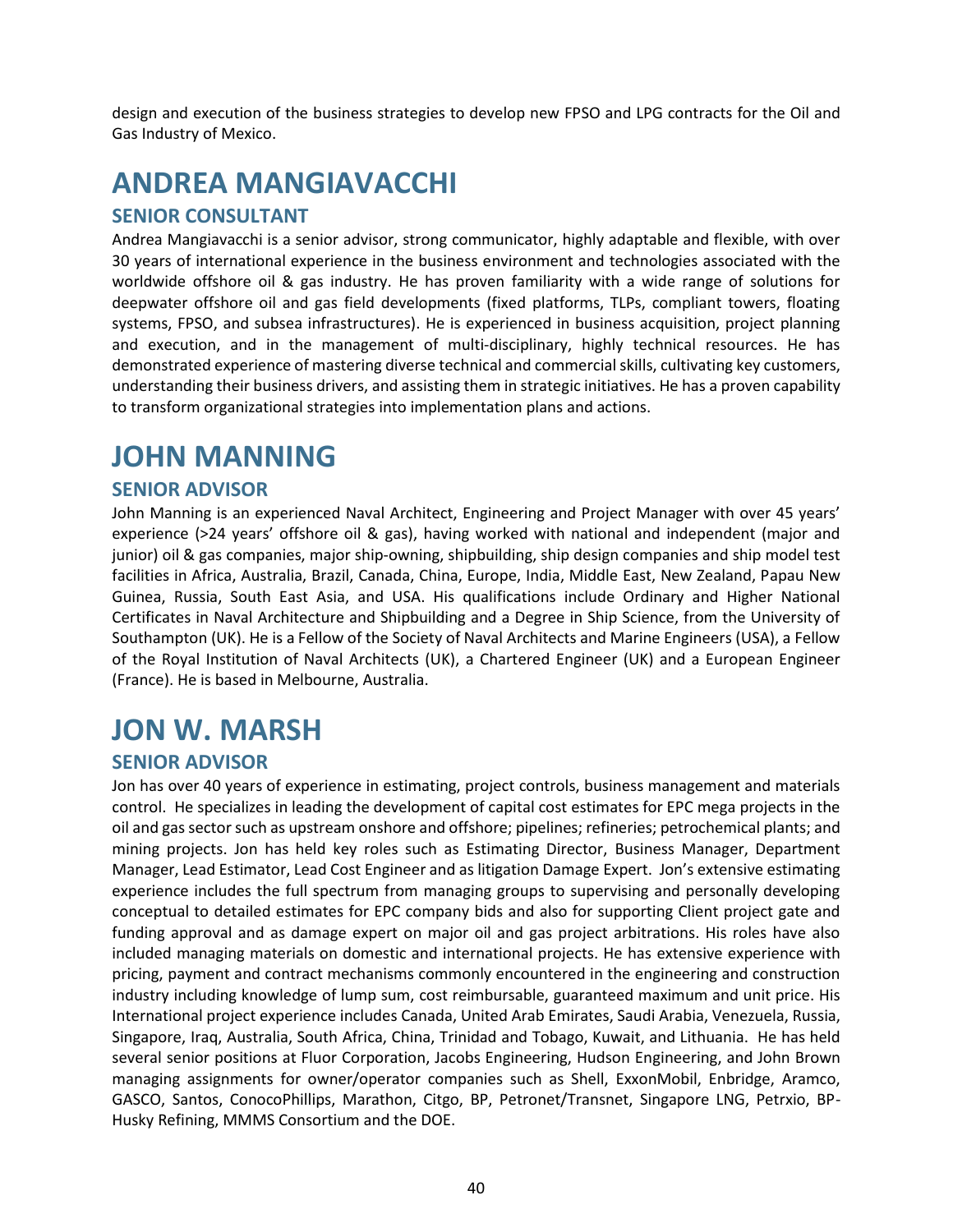### <span id="page-40-0"></span>**STUART MARTIN**

### **TECHNICAL ADVISOR**

**I**nternationally experienced operational and project professional with over 35 years' experience in the oil and gas industry (upstream & down-stream). Strong client relationship building and business development skills. Broad based technical and commercial knowledge in decommissioning, process, electrical and Instrumentation, mechanical, construction, maintenance, fabrication - subsea and topsides packages for both exploration and production facilities. Specialised insight into decommissioning sector in terms of drilling facilities re-activation projects and turnkey scopes across the work breakdown structures offshore specialised insight into decommissioning sector in terms of drilling facilities re-activation projects and turnkey scopes across the work breakdown structures offshore. Joint founder of industry JIP "Design for Decommissioning – D4D Committed to safety leadership. Member of Decom North Sea Leadership Group. Board member Marine Alliance for Science and Technology. Team member Oil and Gas Technology Centre product and innovation evaluation. Member of Oil and Gas UK Task Force on contracting strategies and supply chain.

### <span id="page-40-1"></span>**FRED T. MASON**

### **COMMISSIONING ADVISOR**

Fred Mason has 50 years combined experience in hands-on welding, field construction management, plant quality assurance management, project quality management, supplier auditing, supplier expediting, field inspection of construction and shop suppliers. In 1965, Fred Mason started his career welding in the shops, ship yards, new construction, nuclear test sites and other field welding jobs. He completed his hands‐on welding in 1975 with welding certifications in SMAW, SAW, GTAW and FCAW processes within ASME, API and AWS specifications. Fred has more than 36 years of quality assurance and management experience, with titles of Chief Inspector, Quality Assurance Manager, Quality Engineer, Certified Welding Inspector, Project Quality Manager, Project Quality Coordinator and Supplier Quality Assurance Inspector. These positions were in support of ASME pressure vessel fab and repair, field construction, design fabrication and installation of offshore E&P platforms and FPSO equipment and process modules. Some construction and fabrication specifications complied to are ASME Boiler & Pressure Vessel Codes, ASME Power Piping Code B31.3, AWS Structural Welding Code D1.1, API 1104 Piping Code, API 17D Purchasing Code, API 6A Spec. for Surface, Wellhead and Christmas Tree Equipment. Employers were J. Ray McDermott (now McDermott), Subsea7, Modec International, Modec Incorporated, Oil States Industries (OSI), International Systems & Controls, Black Sivalls and Bryson, Inc. and Flotec, Inc. consortium. He holds a B.S. in Business Administration from Central State University in Edmond, Oklahoma.

# <span id="page-40-2"></span>**J.R. (RIC) MASSIE, JR., PE, PMP**

### **PROJECT ADVISOR**

Ric Massie, is a senior consultant with over 40 years of experience in the U.S. and abroad in project management, operations management, project engineering & construction management, process/facilities engineering, process technology licensing, technical and contracts due diligence for mergers and acquisitions, plant operations, hydrocarbon processing facility commissioning and startup. His experience as a technical and business consultant has included work for owners, project developers, project lenders, EPC and EPCM firms, gasification, gas-to-liquids (GTL), coal-to-liquids (CTL), petroleum refining, petrochemical, power, cogeneration, hydropower, LNG, underground gas storage, biofuels and infrastructure projects worldwide. Mr. Massie is recognized as an expert in project risk management in upstream, midstream and downstream processing projects. His broad industry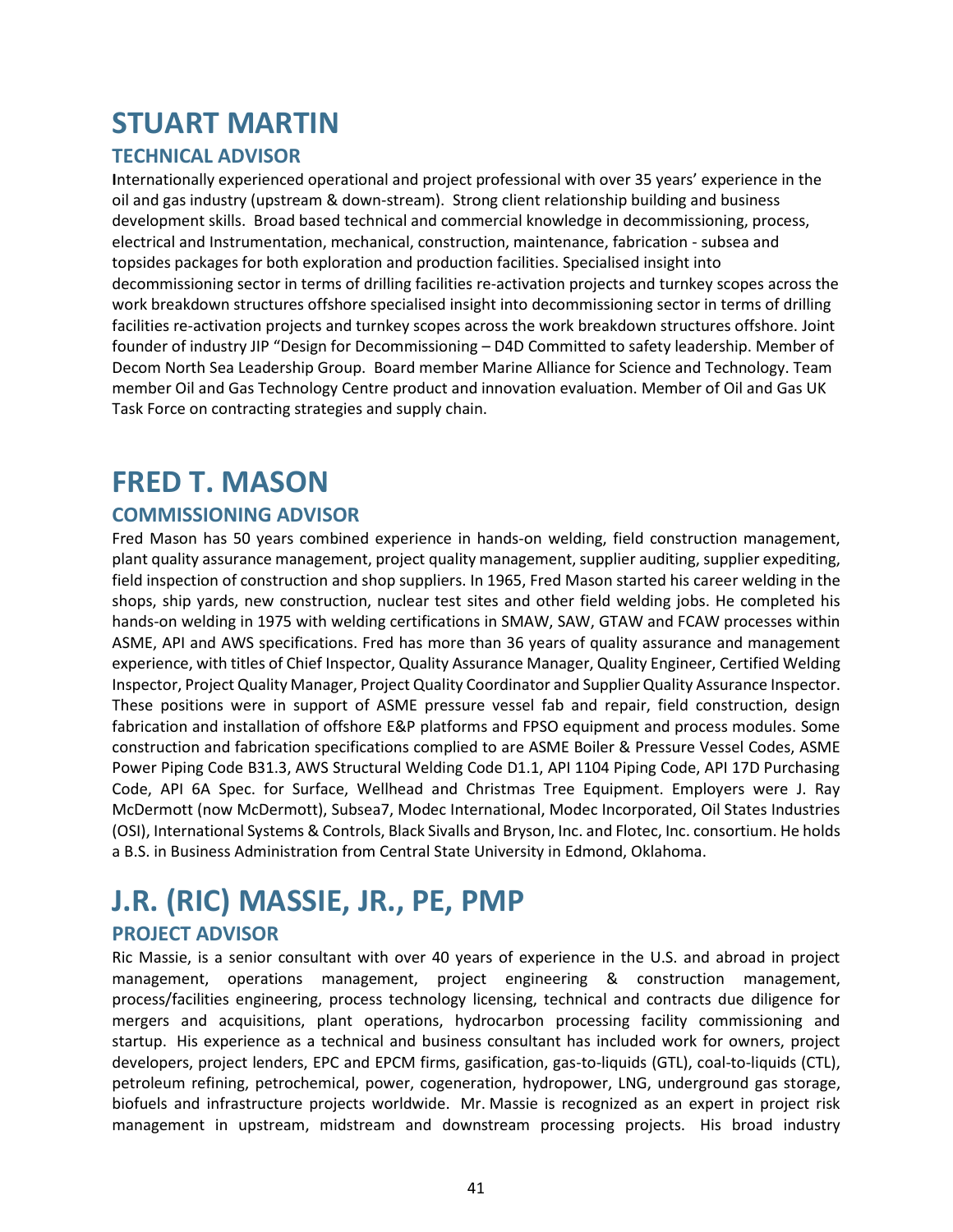knowledge and experience has been applied to forensic analysis of industrial processes and project performance in support of expert witnesses in several cases involving in the industrial arena.

### <span id="page-41-0"></span>**MARK MCDANIEL**

#### **SENIOR ADVISOR**

Mark is a Senior Executive in Supply Chain Management. He has 40 years of experience in the oil/gas industry. Mark's industry experience comes from Texaco, Chevron, Halliburton, ConocoPhillips and Talisman. Mark formed McDaniel & Cullen in 2013. For 13 years prior to this, Mark led global supply chain transformations focused on strategic sourcing, category management, major projects, low cost country sourcing, SAP implementation, contracts management, technology and supplier relationship management. His global CPO experience in Fortune 5, service companies and independent operators gives him a unique insight into building high performing Supply Chain organizations and processes. Mark's supply chain experience spans Upstream, Midstream and Downstream as well as Unconventional plays in N. America.

### <span id="page-41-1"></span>**JEFFREY MEASAMER**

#### **OPERATIONS ADVISOR**

Jeff Measamer has 25 years of experience in the oil and gas industry including quality systems, procurement, manufacturing, engineering and EPC project management. Jeff has managed engineering projects including concept development and FEED through to detailed design and installation engineering for projects from the US GoM to East Africa. Jeff has experience liaising with Certifying Authorities and Class Society's for offshore projects including the engineering, fabrication and execution phases. Jeff's previous experience includes 8 years with Aker Maritime and Technip offshore, and most recently was Engineering Director for Americas, Europe and Africa for McDermott. Jeff holds a Master of Science in Management from Troy State University, Troy, Alabama and a Bachelor of Science in Electronics from Chapman College, Orange, California. He has numerous technical publications.

# <span id="page-41-2"></span>**RONALD C. MERRICK**

### **PROJECT ADVISOR**

Ron has forty-five years of piping/valve materials engineering experience. He was a Fluor Senior Fellow specializing in piping and valve specification development and adaptation of client specifications for computerized specification systems. He participated in updates of clients' specifications, and provided engineering support for piping design, procurement, and inspection. He has been responsible for maintaining Fluor corporate master piping catalog and specifications and updating acceptable manufacturers list. He has led seminars and courses on materials engineering at Fluor, valve selection for ASME, valves for the Center for Professional Advancement (1997-2001) and a current member of the advisory board for Valve World publication since 1998. His industry project experience includes refining and petrochemical facilities, midstream facilities, offshore facilities, and production facilities on the Gulf Coast, Middle East, and Europe.

# <span id="page-41-3"></span>**PAUL D. MILLER**

### **OPERATIONS ADVISOR**

Paul Miller is an Engineer and Senior Project Manager with over 40 years of industry experience. Areas of expertise are field development architecture and planning, subsea and deepwater developments, reservoir engineering, drilling and completions with emphasis on hostile environments and performing technical and economic evaluations, including risk and probability analyses. He holds a Bachelor of Science in Mechanical Engineering and is a registered Professional Engineer in the state of Louisiana.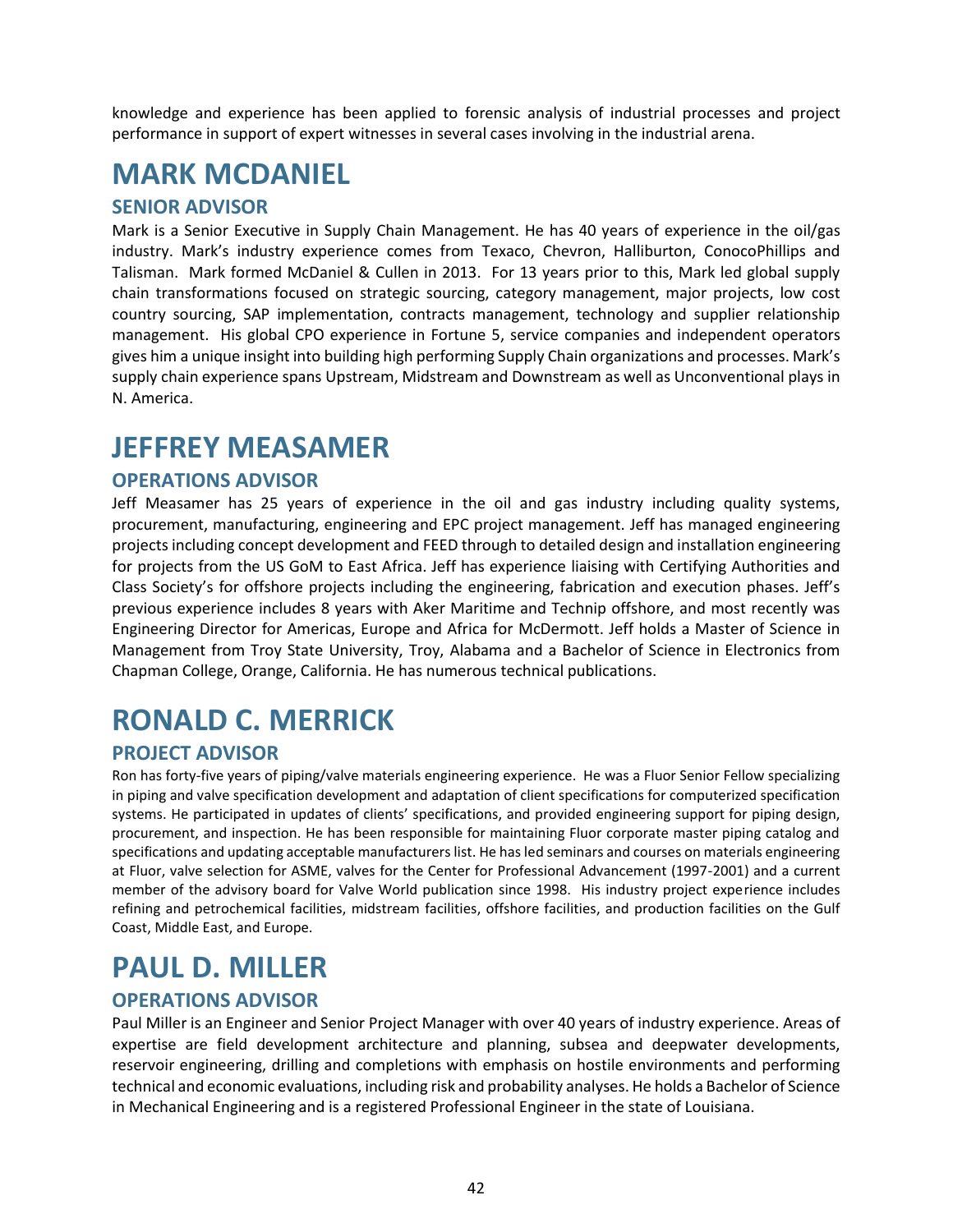# <span id="page-42-0"></span>**JACOB MIZE**

### **TECHNICAL ADVISOR**

Jacob is an Oil and gas professional with experience in both conventional and unconventional oil and gas fields. He has both domestic and international experience, and he has multiple leadership and staff positions with a focus on unconventional/shale plays. Jacob is an accomplished reservoir engineer with detailed knowledge of field development planning, production forecasting, capital budget creation and tracking, well spacing optimization, completion designs, and well performance. His business development experience includes leading projects ranging from 100 million to over 3 billion USD. Jacob holds a BS degree in Petroleum Engineering from the University of Texas.

### <span id="page-42-1"></span>**J. BLAKE MOORE**

### **SENIOR CONSULTANT**

Blake Moore worked for Shell for over 34 years in various capacities (predominately in Facilities and project execution) from California to Norway. He joined Shell's Deepwater projects group in 1997 and worked several deepwater facilities ranging from Subsea to beach, Semi's, TLP's and more recently FPSOs. Blake started his involvement with FPSOs in 2007 as the FPSO lead for Concept Selection and early FEED work for an FPSO Shell was planning to install in Brazil. He later joined the Stones project during concept selection in mid‐2010 and successfully completed the delivery of the Turritella FPSO to the Gulf of Mexico in September of 2016. He earned a Bachelor of Science, Chemical Engineering from Tulane University in New Orleans, Louisiana.

### <span id="page-42-2"></span>**CARLOS MOREIRA**

### **SENIOR CONSULTANT**

Carlos has more than thirty-nine years of experience in concept selection for offshore deepwater subsea field developments, project management, and general management, working on projects in Brazil, Gulf of Mexico and Africa. He is a passionate leader with a track record of success managing organizations and projects, engaging management and project teams to focus on the task. He has worked for an O&G operator and engineering company, as project engineer and project manager, for local and international projects. He has delivered complex projects such as BHP Trion Semi Pre-FEED, BHP Ruby Wellhead platform, Marine Well Containment System FEED and EPC, Chevron Jack and St. Malo Subsea FEED, Petrobras Roncador P52, P54 and P55 and other milestone projects. Carlos has also presented several papers in technical conferences and has been chairperson of the Offshore Technology Conference, Steel Catenary Riser Session for several years.

### <span id="page-42-3"></span>**LEE N. MORGENTHALER, PHD**

### **TECHNICAL ADVISOR**

Lee Morgenthaler is a chemist with over 35 years' experience with chemical applications in Exploration and Production operations. His technical scope includes well completion and matrix stimulation fluids, fracture acidizing, hydraulic fracturing fluids, scale management, conformance control chemistry, formation damage prediction and prevention, flow assurance, water flood chemistry and health safety and environmental chemical regulatory compliance. Dr. Morgenthaler hold seven U.S. patents and published numerous technical publications. He was a Post-Doctoral fellow, U.S. National Research Council at the USAF Geophysics Laboratory, Hanscom AFB, Massachusetts. Earned his PhD. In Physical Chemistry from University of Florida, Gainesville and his Bachelor of Science in Chemistry from Tufts University, Medford, Massachusetts.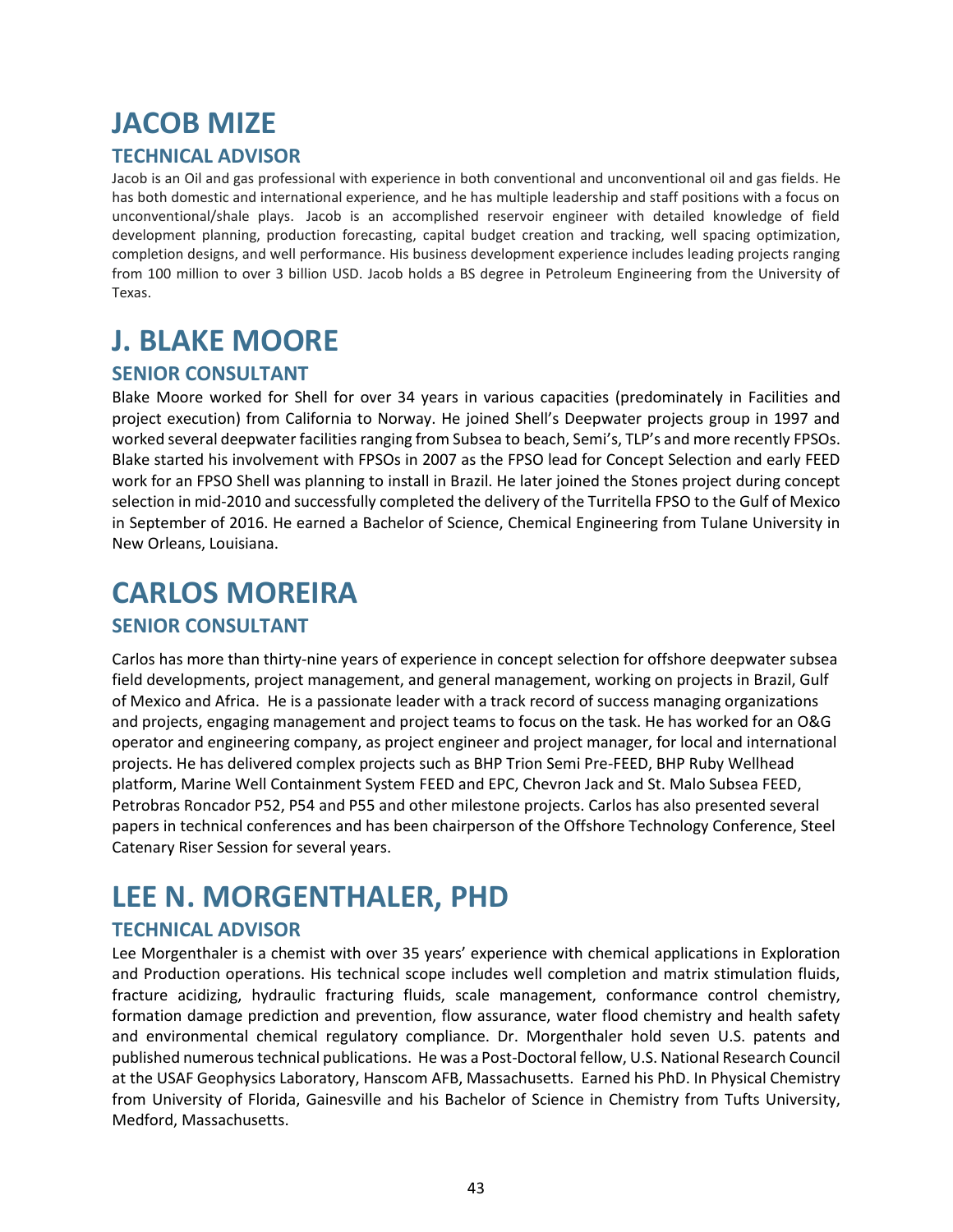### <span id="page-43-0"></span>**THANOS A. MOROS, PHD**

### **SENIOR ADVISOR**

Thanos Moros is a Professional Engineering Director and Fellow of IMechE, with over 30 years' experience and proven track record in the Energy Sector working for BP in a number of Senior Engineering and Project positions. He combines extensive expertise in Technical Developments, Major Project Execution, People Management and Organizational Structure. He has expertise in integrating and developing multidiscipline teams across multiple continents by management of large engineering teams in BP and has worked with government and health and safety organizations in different countries (US, UK, Africa). His technical expertise includes areas of: major projects, engineering management, floating systems and FPSOs, offshore and subsea developments, interaction with construction yards, technology management, concept development, risk and safety management, failure investigations and integrity management.He holds a PhD in Engineering Science and a Masters in Mechanical Engineering, both from University of Cambridge, United Kingdom. He is a Charter Engineer, Fellow of the Institution of Mechanical Engineers, UK and a member of American Society of Mechanical Engineers, USA.

### <span id="page-43-1"></span>**VIC MORRELL**

#### **SENIOR ADVISOR**

Vic Morrell is a Senior President and International Construction / Decommissioning Director with 25 years of international project delivery and associated subsea engineering management experience including full P&L responsibility for completion for international EPIC projects ranging from \$800,000 to \$1.8 billion including development / infrastructure and decommissioning project up to \$14 billion. His areas of expertise include government body interaction across subsea; marine oil field development, decommissioning / construction business management; business development, oil field design, enhanced oil recovery, marine vessels and FPSO construction; installation & subsequent offshore asset & subsea system decommissioning. He has also worked on major onshore power generation / renewable energy projects and infrastructure enhancement projects, including harbor build and LNG supply terminals on a global basis. He holds multiple qualifications in mechanical engineering, marine engineering, project construction management, along with a Masters of Business Administration, having trained in the marine construction & subsea oil field development industry for many years while working for many of the major oil field development companies over his 25-year plus career. He resides in Scotland.

### <span id="page-43-2"></span>**JEFFREY L. MUELLER**

#### **SENIOR CONSULTANT**

Jeffrey Mueller has over 35 years of global E&P experience, including: field development engineering evaluations supporting business development and exploration opportunity assessments; offshore and arctic production research; geotechnics/geohazards; design and construction of subsea, fixed, and floating drilling and production systems; FEL and permitting major gas infrastructure investments, including transnational pipelines and LNG regasification terminals; SAGD and heavy oil extraction/mining/upgrader FEL. Executed major projects for deepwater production, EOR, platform upgrades and slot additions, and marine production and export systems remediation. Holds patents for subsea well template, TLP mooring, and low-emission LNG gasification. Construction and E&P operations in Gulf of Mexico, North Sea, Persian Gulf, Indonesia, Singapore, Korea, China, Nigeria, Brazil, Scotland and Norway. Studies in West Africa, East Africa, Asian subcontinent, Southeast Asia, New Zealand, South America, Caribbean, Porcupine Basin, East Canada, and arctic Alaska and Canada.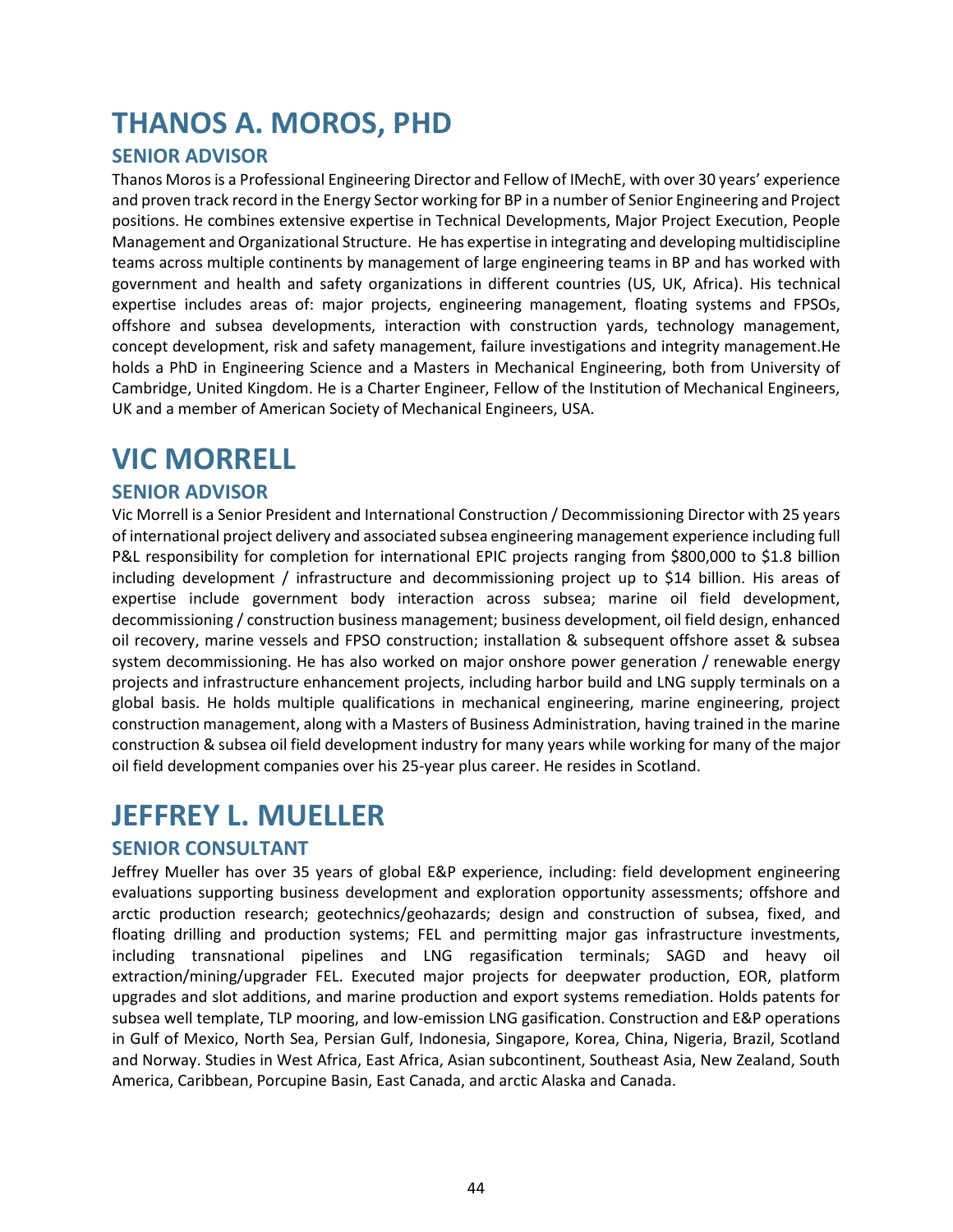### <span id="page-44-0"></span>**DR. DAVID MUIR**

#### **SENIOR CONSULTANT**

David Muir is notably experienced in the design and installation of subsea structures including manifolds, PLEMs, PLETs, SSIVs, WHPUs, umbilicals, flowlines, pipelines, manifolds, spool pieces, diver and ROV intervention. He has significant expertise in the manufacture, fabrication, and testing of umbilicals, flexible flowlines, pipelines, risers, and rigid riser systems. He also has technical and commercial management experience in project management, client liaison, and interfaces with technical and offshore personnel/third party certifying authorities. David has a comprehensive knowledge of computer software applications and analytical problem-solving techniques, coupled with excellent written and oral communication skills gained through the application of engineering solutions during a distinguished career spanning more than 30 years in subsea engineering.

### <span id="page-44-1"></span>**KARSTEN H. 0. MUNDT**

#### **SENIOR ADVISOR**

Karsten is an accomplished, entrepreneurial executive with 30 years of international oil and gas experience in Europe, North America, Middle East, Africa and Asia. He has a proven track record of managing complex, high value acquisitions and divestments (A&D), developing new business and market opportunities, and global LNG marketing. His visionary and innovative business approach leads to the creation and capture of high value business opportunities. He is effective in influencing and creating winning value propositions with multiple stakeholders. Karsten's proven leadership in managing global teams, creating an inclusive and creative environment, motivating and empowering teams to their full potential has created competitive advantage and success in the marketplace.

### <span id="page-44-2"></span>**EUGENE J. MURRAY**

#### **ADVISOR**

Gene Murray is a successful geoscience professional with broad based experience in numerous international basins for over 40 years. His geoscience experience spans from exploration through the appraisal stage of projects, as well as an operations geologist coordinating geological matters with drilling departments. As Chief of Geologist for six years in two foreign locations, the results were: in China, the discovery of KMG's Bohai Fields and in Pakistan, the results were discovery of Dhurnal Field. Gene is current on numerous G+G Interpretation tools including Geoframe (Geology Office and IESX), ArcMap, Petrel, EDIN and DAKS. He holds a Master of Science, Geology from Western Michigan University, Kalamazoo, Michigan and a BS - Earth Sciences from University of Massachusetts, Boston, Massachusetts.

### <span id="page-44-3"></span>**NELSON NARCISO**

### **EXECUTIVE CONSULTANT**

Nelson Narciso has over 20 years of solid experience working as General Director (P&L) at International Corporation subsidiary, overseeing the following areas in the Oil and Gas industry: Exploration, Production, Commercial, New Businesses, Operations, Engineering, Finance, Human Resources, Governmental Relations, After Sales and Legal. He has experience in technical‐commercial negotiations, development of technical transactions, high level negotiations, establishment of business units at unsettling environments, thus ensuring group cohesion and focus on optimal profitability. His senior experience includes start-ups involving planning, execution and implementation of new projects, from coaching of new talents to infrastructure, Management, Health, Safety and Environment and Quality of New Processes and Business Units in Brazil and abroad. He has vast knowledge of oil and natural gas regulation in Brazil and several African countries. He is fluent in English and Portuguese.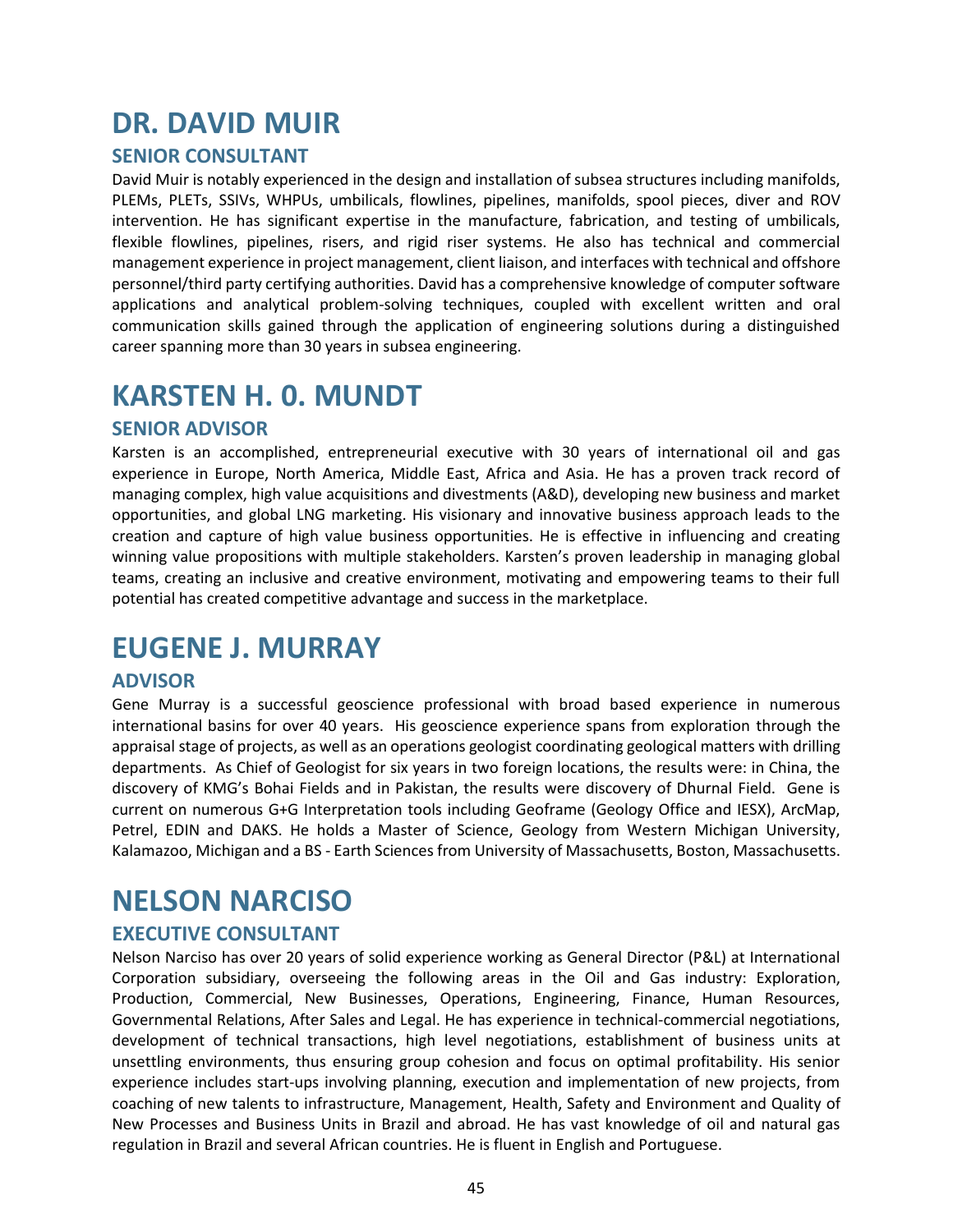# <span id="page-45-0"></span>**JAMES NOAKE**

### **TECHNICAL ADVISOR**

James Noake has more than 35 years in the fields of engineering, construction, and oilfield development as responsible engineer, project manager, senior manager, and consultant for the building of offshore platforms, submarine pipelines, and subsea installations. This includes project management; engineering management, design engineering, and direct control of operations for constructing offshore oil and gas facilities worldwide. Foreign experience includes operations in Egypt, Angola, Holland, New Zealand, Indonesia, Malaysia, Bahrain, and Nigeria.

### <span id="page-45-1"></span>**PETER G. NOBLE**

### **EXECUTIVE ADVISOR**

Peter Noble is naval architect and ocean engineer with a wide range of expertise and experience in the marine and offshore industries. His career has included positions with shipyards; with ship and offshore design consultants; with offshore and marine research and development companies; with major classification societies and as chief naval architect and chief arctic technologist with an international oil company. Peter's early career gave him insight into the Canadian marine and shipbuilding industries while he served in various roles in Vancouver, Ottawa, Dartmouth, and Calgary, and subsequently he has obtained unique experience in the international arena while employed as Vice President, Engineering with ABS, a leading ship classification society, and, as mentioned above, as Chief Naval Architect for a major international oil company. This work included ship design and construction projects in the US, Europe, South Korea, China and Singapore. These projects included involvement with the construction of 5 high specification tankers for the Alaska, North Slope trade in a US shipyard, 10 of the world's largest LNG ships and the construction of 3 high ice class 70,000-ton dwt. icebreaking tankers in Korea plus two icebreaking ships in Singapore, for year-round operation in the Russian Arctic. He undertakes consulting and advisory assignments internationally in the fields of offshore, marine and Arctic technology and engages in lecturing and supporting student and young professional activities on a global basis. He is an active member of a number of advisory boards at universities teaching naval architecture and ocean engineering. He has received multiple awards and distinguished recognition for his contributions and publications. Peter earned a Bachelor of Science in Naval Architecture from the University of Glasgow in Scotland, United Kingdom.

### <span id="page-45-2"></span>**AMERICO OLIVEIRA**

### **BUSINESS DEVELOPMENT ADVISOR**

Americo Oliveira was most recently the Business Development Manager and Brazil Country Manager for McDermott Inc., a leading EPCI Contractor focusing on Offshore Structures Fabrication and Subsea Installation. He has over 25 years of experience in the O&G Industry, large experience on leading multi discipline teams and experienced with contract negotiation as well with local and international regulation. He has held Project Management and Commercial roles with increasing responsibilities, topping with full legal and operational responsibilities for McDermott's operations in Brazil. He has large experience with contract negotiation as well with local and international regulations. He holds a Civil Engineering degree from a top Engineering University in Brazil (PUC‐RJ) and a Master in Business Administration (MBA) from Rio de Janeiro University (COPPE‐UFRJ). He is fluent in Portuguese and English, and with solid knowledge of Spanish and German.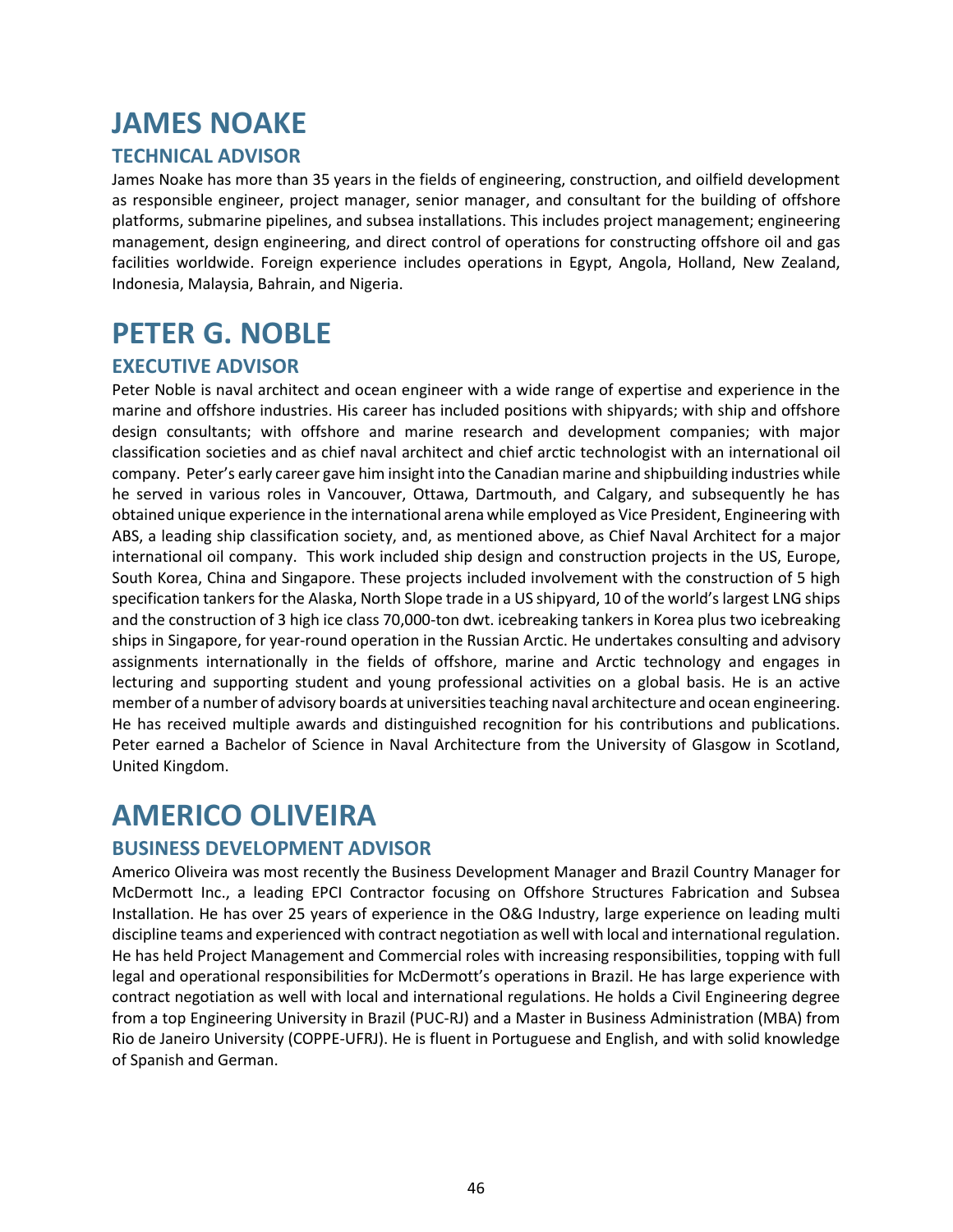# <span id="page-46-0"></span>**DANIEL K. OLIVER**

### **ADVISOR**

Daniel Oliver has over 34 years' experience in maritime industries. He retired from the USCG at the rank of Captain with broad experience in naval engineering ashore and afloat. His shipboard tours were aboard a variety of cutters, but predominately polar icebreakers in both Polar Regions where he has extensive experience with operational and logistic planning. His naval engineering tours were in acquisition support for numerous ship construction projects, fleet sustainment planning, and major overhaul projects. Since retiring from the USCG, he has been the Project Manager for the University of Alaska Fairbanks in charge of building an ice‐classed oceanographic research ship funded by the National Science Foundation. After delivery of the ship in early 2013, Daniel managed the ship's operations as part of the United States academic oceanographic research fleet.

### <span id="page-46-1"></span>**WENDELL G. OLIVIER**

### **SENIOR ADVISOR**

Wendell Olivier is an upstream technical advisor on exploration and asset development projects with emphasis on organizational capability, technical optimization, and project execution. Wendell has over 40 years of experience with Gulf/Chevron, Addax Petroleum, and Dripping Rock Oil and Gas Consulting in nearly all major producing regions around the world. His areas of upstream E&P expertise include the U.S., Middle East, Latin America, Far East, Africa and Europe. He held various technical and managerial positions with Gulf/Chevron for 27 years, followed by 5 years as a senior manager with Addax, and contuues to work as a Consultant**.** Wendell has broad oil and gas exploration and production experience including: global exploration and new venture evaluation, reservior management, conventional and unconventional resource evaluation, geological and gephysical evaluation, annual budget preparation, and reserves reporting. Nearly 20 years of experience in international exploration/production projects. Mr. Olivier holds a Master of Science in Geology from Idaho State University and a Bachelor of Science in Geology from Nicholls State University.

# <span id="page-46-2"></span>**MELIH ORAN**

### **SENIOR ADVISOR**

Melih Oran has over 32 years of project engineering and management experience in concept selection and development, project execution planning, design, fabrication, installation and start‐up of onshore and offshore oil and gas projects. Melih has held leading project management positions in multiple domestic and international deepwater developments with both major and independent operators. He has proven successes in the integration and alignment across project Facilities, Operations, Production Engineering, and Drilling Teams, as well as technical and commercial interface management between multiple EPCI contracts. He is continuously focused on providing big picture, best‐for‐project solutions while delivering safe, fit-for-purpose, and optimal value adding assets. His capabilities in decision framing, analysis, facilitation and support package preparation in stage gate project planning and development, coupled with his ability to bridge cultural and communication gaps, contribute to project success.

# <span id="page-46-3"></span>**JAMES G. OSBORN, PE**

#### **BUSINESS DEVELOPMENT ADVISOR**

Jim Osborn brings over 45 years' experience in the acquisition and execution of international engineering and construction projects for energy, commercial, industrial and institutional developments. Responsibilities progressed from management of increasingly larger and more complex projects to executive leadership of global business development for a large publicly held US offshore installation company and for international engineering and construction management companies. Extensive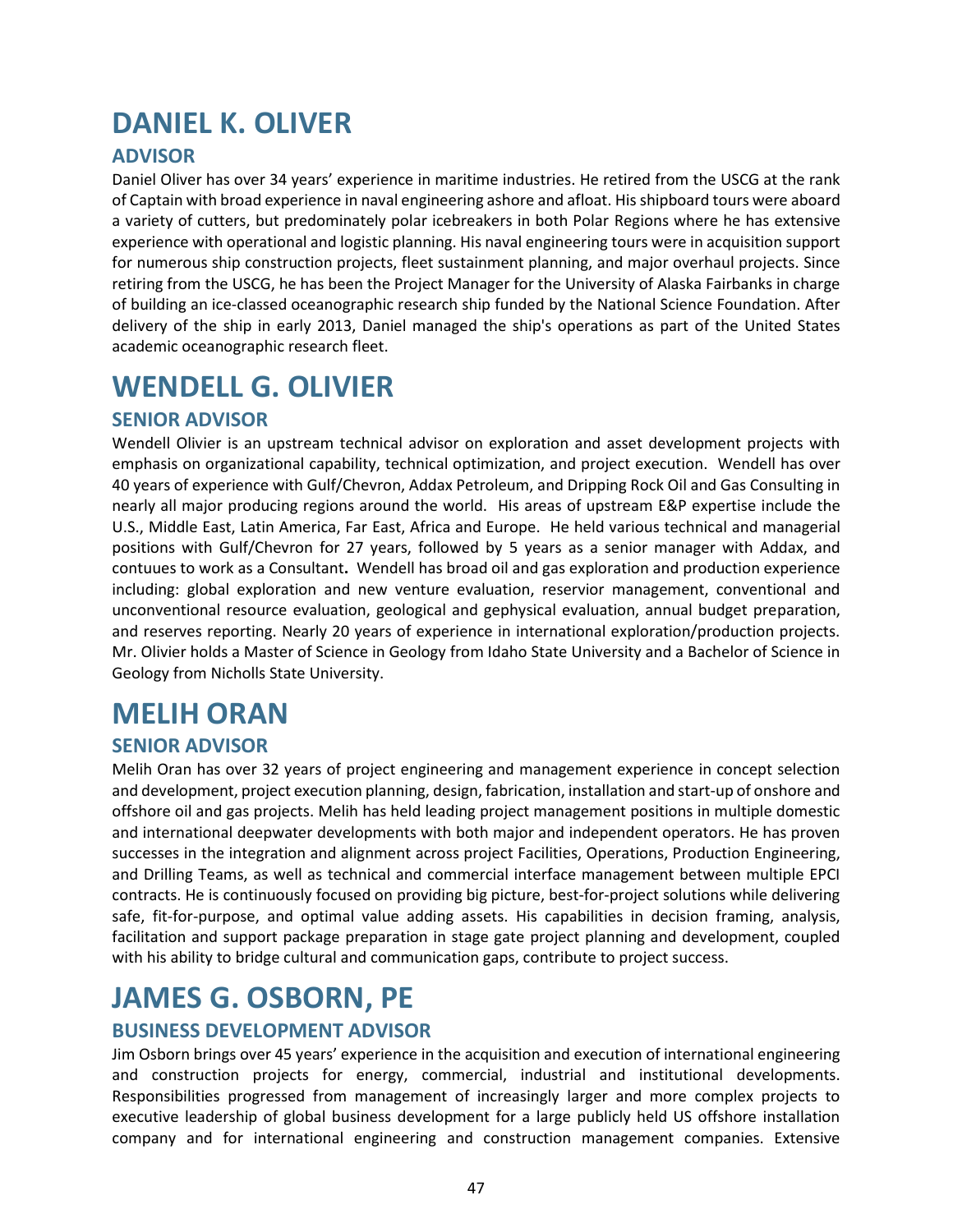relationships have been developed with both operators and national oil & gas companies worldwide with recent focus across Sub Saharan Africa. His experience includes multiple international postings in London and Aberdeen. Jim's academic credentials include CIVIL ENGINEER in Civil Engineering, MS in Civil Engineering, BS in Civil Engineering, and BS in Urban Studies - all from Massachusetts Institute of Technology.

# <span id="page-47-0"></span>**FRANK M. PASKEWICH, PE**

### **ADVISOR**

Frank Paskewich has over 30 years' experience with the United States Coast Guard and in the oil spill response industry. He oversaw oil recovery assets during the BP MC 252 oil spill in Gulf of Mexico. USCG duties Included: Captain of the Port and Federal On-Scene Coordinator for numerous oil spills, Incident Commander, Hurricane Katrina related cleanup of spilled oil product from 10 major spills (an estimated 8 million gallons in total), and salvage of more than 900 vessels. He retired from USCG at the Rank of Captain (O-6).

# <span id="page-47-1"></span>**STADIS "STAN" PATNIYOT**

#### **SENIOR CONSULTANT**

Stan Patniyot is a business-oriented petroleum geoscientist and expert Petrophysicist who has worked in the upstream sector of the oil and gas industry for more than 35 years. He has worked for major oil companies, national oil companies and service companies as a technical manager and consultant. He has guided numerous multi-disciplinary teams that serve the oil and gas companies to help them understand the reservoir characteristics, well performance and how to optimize the development of their oil and gas fields. His guidance helped minimize the inherent risks in identifying, acquiring and producing the commercial hydrocarbon accumulations and ultimately, adding to the company's bottom line. His worldwide experience includes North America (U.S. Gulf Coast offshore/onshore, Mid-Continent, Texas, Western U.S., Alaska, Canada and Mexico), South America, Far East, Middle East, India, North Africa, West Africa, Australia, Europe, North Sea and Russia. The most recent 6 years have been spent working primarily in the US, Mexico, and international locations, on un-conventional plays and brown fields. Stan has an excellent track record in business development, earning multi-million-dollar contracts for major service company E&P projects worldwide. One notable example is when he was an integral member of the core team which established a major service company's overseas operation, beginning in South America and expanding to West, North Africa, North Sea and beyond. The revenue growth in South America was meteoric in a relatively short time. Mr. Patniyot is a native English speaker, fluent in Spanish, Greek and has working knowledge of French and Russian. He earned a Bachelor of Science in Geophysics from the University of Melbourne, Australia.

### <span id="page-47-2"></span>**ROBERT L. PATRICK**

### **PROJECT ADVISOR**

Robert Patrick is an advisor with extensive experience in engineering and constructing marine‐ and land‐ based petroleum and industrial facilities. He has served as design engineer and manager, field and project engineer, project and area manager, and company officer with business development and operational profit/loss responsibility. He has practical knowledge in design, operations, technical and financial feasibility, and cost control. Robert brings on‐site project experience in North and South America, Europe, India, and West Africa.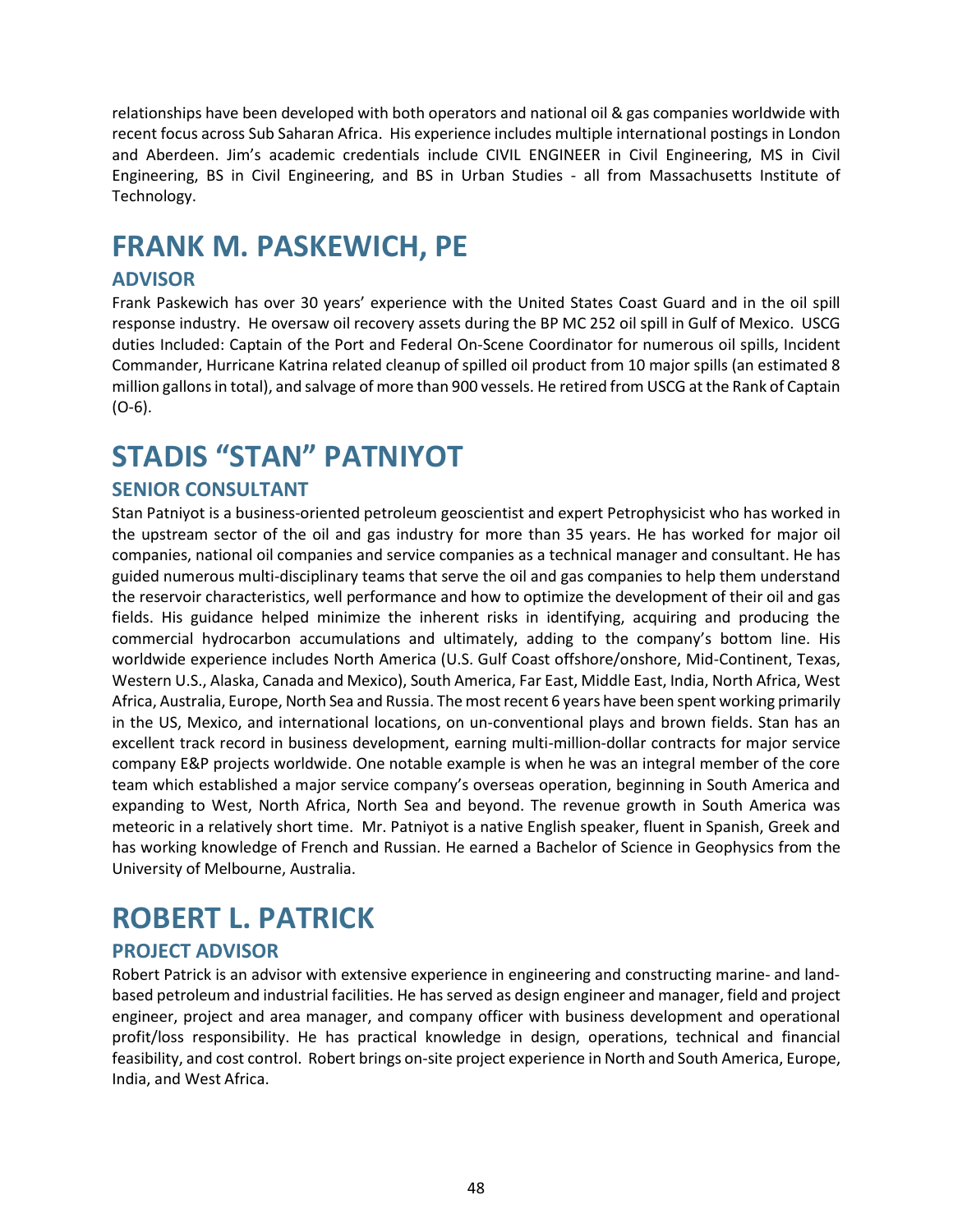# <span id="page-48-0"></span>**RENEE PERRY**

#### **CONSULTANT**

Supply Chain & Strategic Sourcing Leader with over 15 years of global experience leading corporate initiatives and providing procurement and contract support for the delivery of capital projects including advanced manufacturing, chemicals, energy, and DoD. Change agent effective at leading teams to execution excellence. Communicates value proposition across the organization and to customers. Renee has served in corporate and project execution leadership roles, and has been involved in a diverse array of projects in the energy & chemicals, power, mining & metals, U.S. government, and advanced manufacturing lines of business. She served as Procurement Director in the execution of capital investment mega-projects for The Dow Chemical Company and Procter & Gamble and skillfully utilized negotiation, creative sourcing strategies, workshare, and supplier agreements to maximize positive impact to the projects. Renee spent over nine years in the center-led strategic sourcing group at Fluor leading the supplier relationship agreement program, providing market intelligence, implementing innovative sourcing strategies, and driving cost and schedule certainty. Renee's ability to lead, communicate, mentor, innovate, and facilitate change enables her to effectively achieve team, project and company goals. At Fluor, she served on the Talent Development Team board for supply chain as well as the US Central region board. And she was one of the founding members and the first Houston Chapter President - and then Global Lead - for Fluor's Growing Representation & Opportunities for Women group.

### <span id="page-48-1"></span>**REGINALD P. PICOU**

#### **PROJECT ADVISOR**

Reggie Picou has over 40 years of professional experience directly related to the fabrication of fixed offshore platforms and floaters. Since October of 1986, he worked as a Consultant/Construction Manager/Inspector. His experience started as a fitter's helper and progressively worked up to Fabrication Yard Manager. Assignments include domestic projects for the Gulf of Mexico, foreign projects: in the United Kingdom for the North Sea, in the Middle East for the Arabian Gulf, in West Africa for Nigerian waters, and in India for the Indian Ocean. Experience includes onshore fabrication, vendor surveillance, offshore installation, and offshore hook‐up and pre‐commissioning. Projects include production platforms, jackets and decks and all support components such as pressure vessels, process piping, piling, and conductors. He has experience as supervisor, superintendent, manager or consultant on many major projects worldwide since 1965. Knowledge and working experience with the following welding processes: FCAW, GMAW, SMAW, SAW, and GTAW.

# <span id="page-48-2"></span>**MORRISON (MOE) PLAISANCE**

#### **SENIOR ADVISOR**

Moe Plaisance has over 50 years of drilling experience from hands on supervisory experience drilling and pushing tools to senior management positions working with operators on planning and execution of drilling and completions programs. He has over 45 years of experience in floating drilling operations with semi-submersibles and drillships in both moored and dynamic positioning modes. He is personally involved in drilling and subsea completions activities in water depths of over 7000 feet. The deepest water depth Turnkey well he participated in management to date is 7,208 feet of water. Moe started with Diamond Offshore (ODECO) predecessor company in 1970 after serving in the U.S. Army in Viet Nam. Awarded the Purple Heart Medal for wounds received in combat. His worldwide experience includes Gulf of Mexico, North Sea, Australia, Canadian East Coast, U.S. East and West Coasts, Norway, New Zealand, Atlantic and Mediterranean Spain, Brazil, Egypt, Chile, Gabon, Tunisia, West Africa, and Somalia.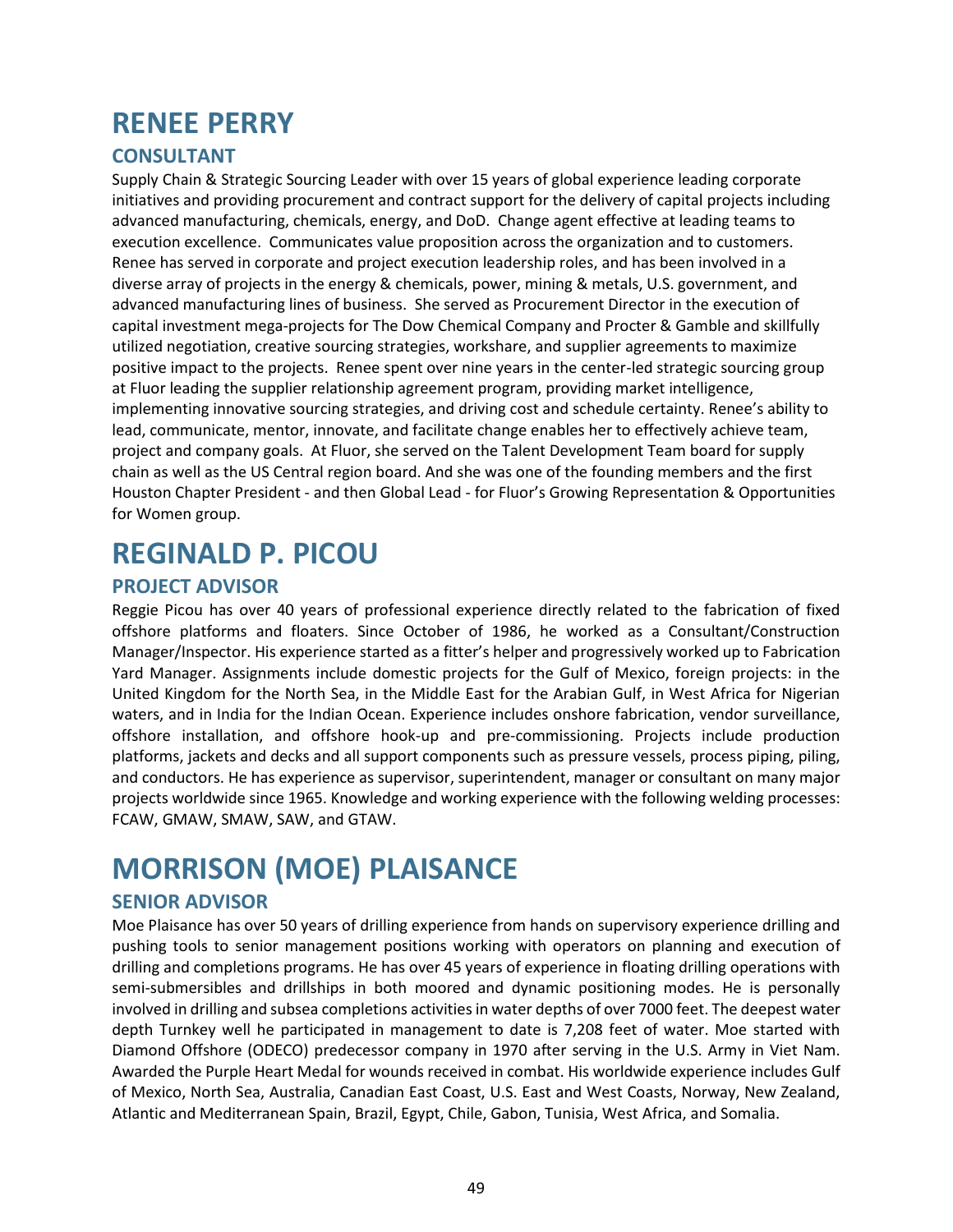# <span id="page-49-0"></span>**DONALD C. PORTEOUS, JR.**

#### **SENIOR CONSULTANT**

Donald is experienced in oil & gas property acquisitions and divestitures, both onshore and offshore. He is skilled at drafting legal documents and managing contracts related to oil & gas operations and related commercial undertakings. He is a resourceful and detail-oriented administrator of oil & gas exploration and production companies with broad legal, general, and international knowledge.

### <span id="page-49-1"></span>**JITENDRA PRASAD**

#### **SENIOR CONSULTANT**

Jitendra (JP) Prasad has over 40 years of experience in the offshore drilling industry. He specializes mostly in engineering, design, fabrication and project management of mobile offshore drilling units including Jack ups, Semi‐Submersibles, Drill ships, Lake Maracaibo Drilling Barges and Swamp Drilling Barges whether as new build or repair/upgrade. He has experience also in design of TLP, SPAR and Tender‐Assist Semi. JP has over 8 years of experience managing several startup companies, providing leadership role to young professionals and clients. He has extensive experience in designing, procurement, fabrication, contract negotiation for projects in Oil & Gas sector that require enhancement to existing rigs to an upgraded deckload/waterdepth capabilities. Additionally, he has vast experience in designing offshore jacket/platform, its transportation, launch/upending and in‐situ analysis including strength and fatigue. JP has performed numerous studies on floaters in hydrodynamics, riser and mooring system design. JP was part of the original team designing many semis (SEDCO 700 class, SEDCO 600 class and MSVs). He conceptualized to convert Noble's submersible rigs into ultra‐deepwater semi‐submersible rigs and lead the team during design, procurement, fabrication and commissioning. JP has worked for Earl & Wright, Sedco, Sedco-Forex, PMB/Bechtel Offshore and Noble Drilling as senior engineer, manager and vice president.

### <span id="page-49-2"></span>**IVAN R. PUCKETT**

#### **SENIOR ADVISOR**

Ivan Puckett is a results-driven E&P Project Engineering and Technical Design Manager with 38 years plus experience; 33 years (1981-2014) with Shell Exploration and Production Company. Provided integrated technical solutions and project management expertise to create surface or topsides infrastructure needed for profitable exploration/development growth. Change agent and strategist experienced in strengthening and aligning company requirements, internal and external capabilities with targeted project goals. Recognized as dedicated team player with exemplary work ethic and track record of meeting goals and objectives. Motivational, visionary leader skilled in building, developing, and inspiring highperformance teams toward success. Specialty areas include, but not limited to, Onshore Conventional and Unconventional Facilities Engineering (Surface Engineering), Offshore Facilities Engineering (Topsides), Operations Management, New Technology Evaluations, Field Development Planning, Strategic Urban Planning, EOR projects, Due Diligence Field Audits, Control Systems, Pre-FID Project Reviews, Post Completion Project Audits, Upstream and Midstream Asset Management, Vendor Factory Acceptance Testing (FAT), HPHT facilities design and operation. Mr. Puckett holds a Bachelor of Science – Mechanical Engineering, University of Cincinnati, Cincinnati, Ohio.

### <span id="page-49-3"></span>**DAVID QUEEN**

#### **ADVISOR**

David Queen has over 40 years' experience with Shell Oil and has proven competency in asset integrity, materials, corrosion engineering and process safety gained from roles in front line operations,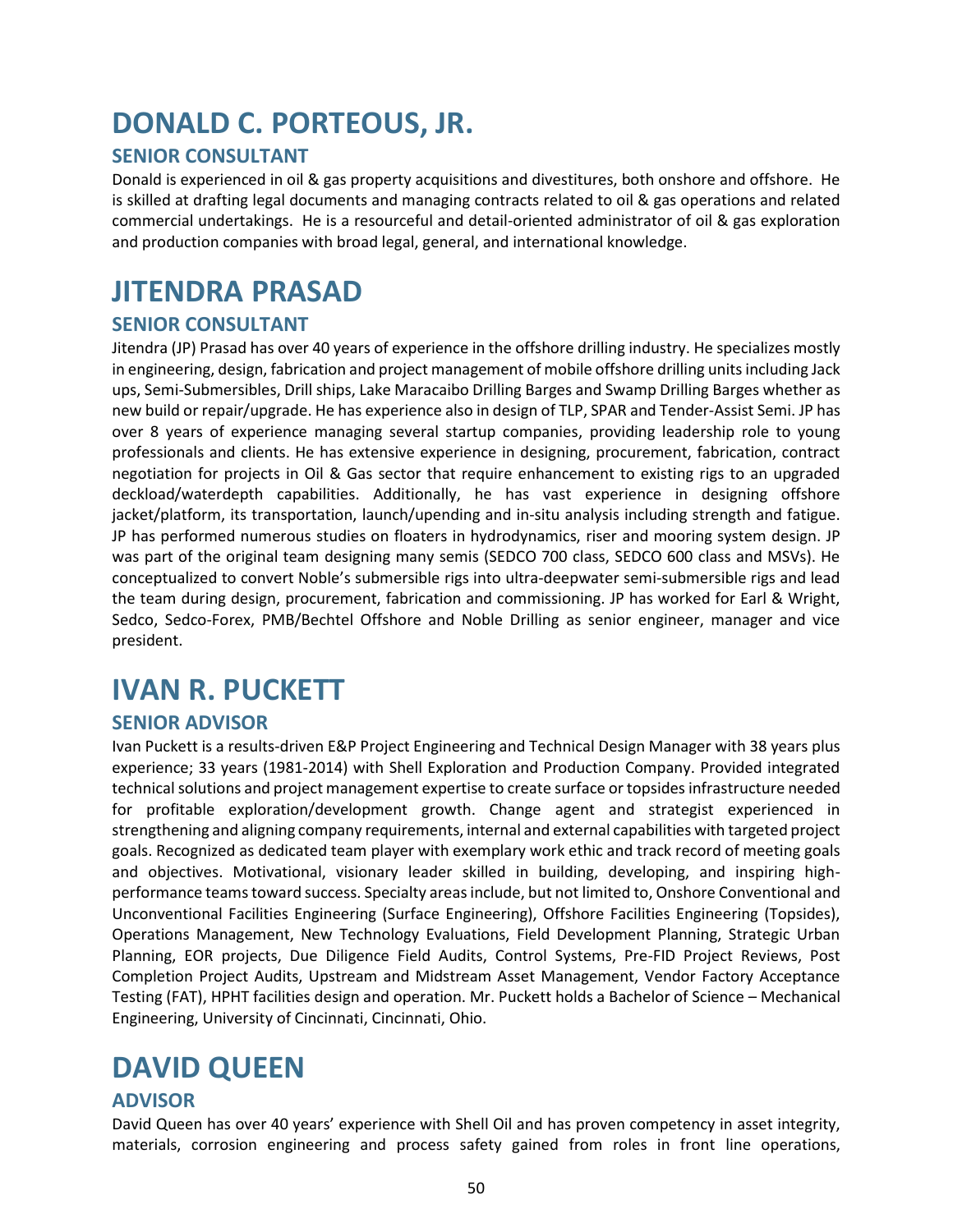maintenance support, project design and construction engineering. Major roles in Life Extension programs for the upstream oil and gas sector including the Program Lead for Shell's GoM deepwater Perdido, Ursa, and Mars Life Extension program as well as prior Head of Asset Integrity for the Shell / Petronas Enhanced Oil Recovery (EOR) JV tasked with extending the safe and commercial useful life of existing assets on and offshore Sarawak Malaysia. Can devise pragmatic strategies and explain / problem solve in a practical way for all stakeholder levels. Proven leader of multi‐national and multi‐discipline teams known for delivering high NPV results. Good interpersonal and coaching skills. Mr. Queen earned his degree in Civil Engineering from the United Kingdom Institute of Chartered Engineers.

# <span id="page-50-0"></span>**RON RADFORD**

### **SR. ADVISOR**

Ron has 25 years' experience in the oil and gas industry in the Americas, Australasia and Africa. His industry experience includes industrial and plant services, environmental remediation, environmental sampling-analysis, and chemical decontamination of hydrocarbon process systems. For much of the last 15 years his focus has been developing and providing solutions for environmental and process issues associated with mercury and other volatile toxic metals in hydrocarbon production and processing. This focus has led to the development of a holistic approach to managing mercury in hydrocarbon processing throughout the value chains. Solutions developed include advancements in mercury measurement systems for the accurate and precise quantification of mercury in natural gas, syngas and hydrocarbon process streams and advancements in mercury chemical decontamination of hydrocarbon processing equipment. These advancements contribute to an in depth understanding of mercury-in-steel and process streams for assessment, characterization and chemical decontamination of pipelines and process systems for reuse or in preparation for decommissioning. Ron has performed and managed numerous mercury measurements, research, and mercury chemical decontamination projects globally and published seven peer reviewed articles and technical papers for industry publications such as Hydrocarbon World, Hydrocarbon Processing, E&P and Elsevier (Fuel).

# <span id="page-50-1"></span>**AL REESE, JR.**

#### **SENIOR ADVISOR**

Al Reese has over 40 years' experience in public and private businesses – Board of Director positions for energy companies and commercial banks; Chief Financial Officer of a multi-billion dollar public energy company as well as private ventures; directed over 50 acquisitions and financings from as small as a few hundred thousand dollars to multibillion dollar transactions in both the domestic and international arenas; directed or participated in numerous due diligence examinations, both domestic and foreign; responsible for integrating the financing, accounting and managerial practices for acquisitions and dispositions in both domestic and foreign operations as well as public and private companies; serves as company and industry spokesman for government activities; owner and manager of a company offering senior level financial services, investor relations and capital market guidance to business clients.

# <span id="page-50-2"></span>**R. DAVID RHODES**

#### **SENIOR ADVISOR**

David Rhodes has over 38 years of Petroleum Engineering experience focused primarily in Management & Execution of Drilling, Completion and Production Operations. David has held various engineering and management positions of increasing responsibility with Getty Oil Co., TXO, and Marathon Oil Company, working extensively in the East Texas, Louisiana, and Mississippi Basins. As a consultant, David has worked for numerous clients including Anadarko, EnCana (formerly Tom Brown), C&J Oil and Gas, C. W. Resources, Plains Exploration, West Mountain Operating Company, Gastar Exploration, Equinor (formerly Statoil), and KJ Energy. David has stayed current with all the latest drilling, completion and production techniques, successfully applying many new and emerging technologies in his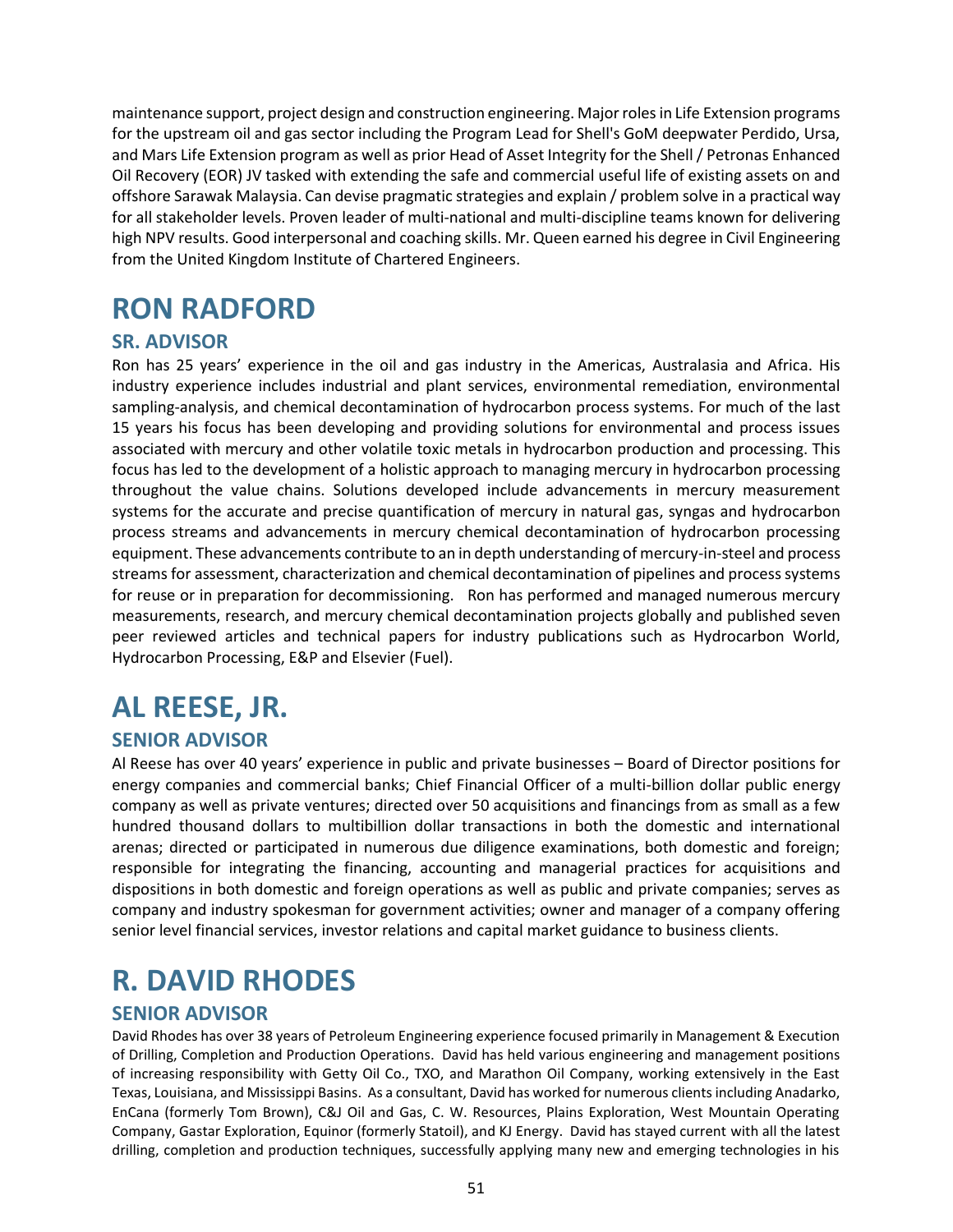consulting work. He has also, under contract, operated producing properties for smaller energy companies. David holds a B.S. degree in Petroleum Engineering from Louisiana Tech University, and a U.S. Patent for a down-hole injection system and process.

# <span id="page-51-0"></span>**ORLANDO J.S. RIBERIO**

### **SENIOR ADVISOR**

Orlando is a seasoned professional, with more than 35 years of experience in developing and deploying innovative technology in Brazil and in the US Gulf of Mexico in several hallmark projects in deepwater. His areas of expertise include Technology Innovation Development and Deployment, Technology Strategy, Field Development Concept Selection, Deepwater Project Management and Execution, New Ventures, and Operations Management. His last position was Petrobras CTO and before that he was responsible for the design, contracting and operations in the subsea, drilling & completion, topsides & marine and logistics areas for the Libra project in Brazil. He was Project Manager for the Cascade and Chinook Developments, as well as interests in other Walker Ridge non-Operated Assets such as Jack and St Malo and Stones. Cascade & Chinook project installed the first FPSO in the US Gulf of Mexico. He was also responsible for international and domestic acquisition of Natural Gas and LNG for supplying the Brazilian market, introducing the use in Brazil of Floating Regas ships in lieu of land based terminals, a solution that is still used today.

### <span id="page-51-1"></span>**TIMOTHY E. RITZ**

#### **OPERATIONS ADVISOR**

Tim Ritz has over 30 years' maritime experience spanning six of the seven seas, including 15 years at sea, and 20+ years ashore in various leadership positions. From 1987 to 2000, Tim was employed by Alcoa Steamship Company, the marine transportation arm of Alcoa, lastly as Manager of Bulk Trades. From 2001 to 2005 Tim was employed by BP Shipping (USA) initially as a Chartering Specialist and in 2003 he was named Regional Marine Superintendent Americas responsible for tanker operations and crisis management in the Western Hemisphere. In 2005 he managed the first Gulf of Mexico shuttle tanker operations. From 2006 to 2010 Tim was employed by BP North America in various operational assurance and commercial marine roles including Marine Operations Manager and Marine Performance Manager for the Gulf of Mexico Exploration and Production business unit and Marine Authority for BP Canada. Additionally, Tim acted as the Vessel Demobilization Program Manager for the Macondo Incident response fleet on behalf of BP in 2010. Since 2011 Tim has been actively representing Oil Majors managing offshore contractor HSSE for marine seismic exploration worldwide. Tim has extensive upstream and downstream experience in marine operations, chartering and risk management, both foreign and domestic. He holds a Bachelor of Science in Marine Transportation Management from the State University of New York, is a graduate of the George Washington School of Business (Project Management) and maintains multiple USCG Licenses including Master and First Class Pilot Any Gross Tons.

### <span id="page-51-2"></span>**R. DAVID RHODES SENIOR ADVISOR**

David Rhodes has over 38 years of Petroleum Engineering experience focused primarily in the Management & Execution of Drilling, Completion and Production Operations. David has held various engineering and management positions of increasing responsibility with Getty Oil Co., TXO, and Marathon Oil Company, working extensively in the East Texas, Louisiana, and Mississippi Basins. As a consultant, David has worked for numerous clients including Anadarko, EnCana (formerly Tom Brown), C&J Oil and Gas, C. W. Resources, Plains Exploration, West Mountain Operating Company, Gastar Exploration, Equinor (formerly Statoil), and KJ Energy. David has stayed current with all the latest drilling, completion and production techniques,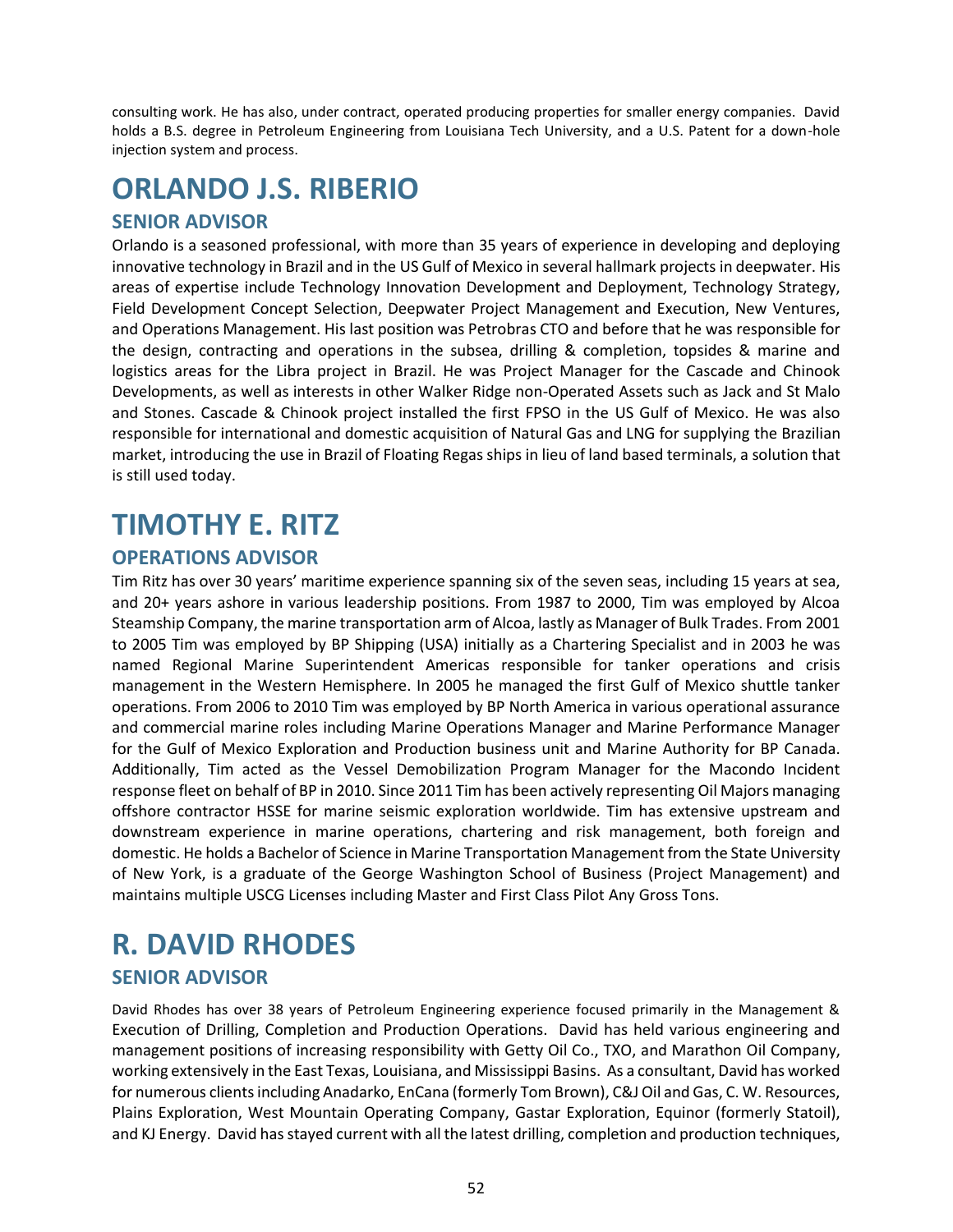successfully applying many new and emerging technologies in his consulting work. He has also, under contract, operated producing properties for smaller energy companies. David holds a B.S. degree in Petroleum Engineering from Louisiana Tech University, and a U.S. Patent for a down-hole injection system and process.

# <span id="page-52-0"></span>**GEORGE RODENBUSCH, PHD, PE**

### **SENIOR ADVISOR**

George Rodenbusch is a multifunctional professional with more than 40 years of experience in offshore oil and gas activities, including basic research in the analysis and design of floating systems and extensive experience evaluating, selecting, and delivering field development solutions for deepwater basins around the world. George's industry experience includes over 30 years with Shell. As Global Discipline Head for Offshore Engineering he was responsible for developing and maintaining the worldwide health of the offshore engineering disciplines in Shell including offshore structures, subsea systems, pipelines, metocean criteria, and coastal and onshore civil. He developed a benchmarking system for use in making deepwater production subsystem costs visible with the aim of driving down costs. He holds a PhD in Oceanographic Engineering from MIT and a Bachelor of Science and Masters in Mechanical Engineering from Rice University.

### <span id="page-52-1"></span>**JIM RODGERS**

### **ADVISOR**

Jim as over 35 years of experience in engineering with responsibilities ranging from detailed design to project management, engineering management, and business organization management. His diversified background in subsea drilling and production systems includes systems and controls engineering for trees, manifolds, flowline systems, controls systems, and equipment interfaces. He has been responsible for supporting multiple offshore field development projects and has international experience ranging from Africa to the Gulf of Mexico from concept to start up. His management experience includes VP Offshore Operations worldwide for a local subsea engineering consulting firm. Since early 2006, he has been responsible for all Anadarko work at the Marco Polo fields for subsea assets. This includes work as a consultant from another company and a consultant directly at Anadarko

# <span id="page-52-2"></span>**LAWRENCE ROGERS**

### **SENIOR ADVISOR**

Lawrence Rogers has over 43 years of experience of well logging experience, both for onshore and offshore operations. This includes conducting field logging operations, managing logging operations, interpretation of both open hole and cased hole logging results, both domestically and internationally, consulting with operators in the design of proper logging programs for evaluation, completion, and workover operations. He has been involved in developing applications for logging services, developing interpretation models for open and cased hole logs, and assisted in designing better field techniques and procedures, especially for pulsed neutron and cement evaluation services. He is also experienced in computer aided interpretations and has taught in the Schlumberger learning centers. Lawrence worked for Schlumberger for over 41 years before becoming a consultant. He received his Bachelor of Science in Mechanical Engineering from Lamar University in 1972 and has co- authored three SPWLA technical papers.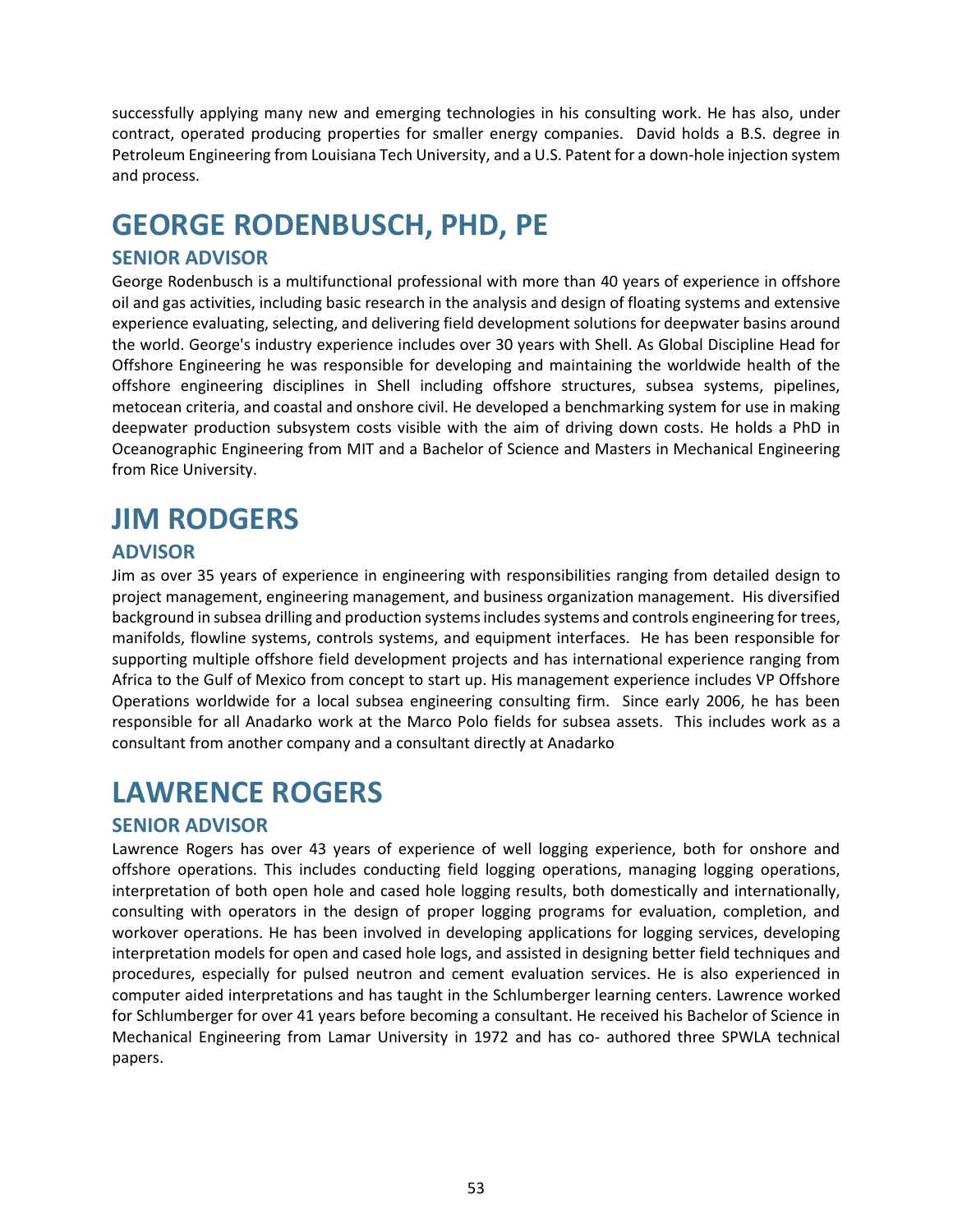# <span id="page-53-0"></span>**JOHN ROUSE**

### **PROJECT ADVISOR**

John Rouse has over 35 years' experience in the offshore drilling industry. He specializes in engineering management and project management. His additional areas of expertise include technical services management, construction projects(new construction, conversions, repairs, and upgrades), contracts and technical specifications, harsh environment/deepwater drill rig design, rules and regulations, cost estimates and budgets, shipyard evaluations, rig condition evaluations, bid proposals, vessel commissioning, and rig mobilizations. His previous industry experience includes seven years with Transocean and 18 years with Sonat Offshore Drilling.

### <span id="page-53-1"></span>**ARTIE RUDERMAN**

#### **BUSINESS DEVELOPMENT ADVISOR**

Artie Ruderman provides Business Development for Endeavor Management. Artie has a relatively short, but successful career in the offshore industry; most notably, he was responsible for developing \$1.5bn for Jurong Shipyard. Prior to entering the offshore industry, Artie owned and operated a design and manufacturing company that produced in‐store signage to major retailers and brands. Artie credits the retail industry where the competitive drive and style of innovation necessary for developing brand awareness for enhancing his ability for developing business and securing contracts in the Offshore industry.

### <span id="page-53-2"></span>**FRANCESCO SANTORO**

#### **SENIOR ADVISOR**

Francesco Santoro has 42 years of experience in the oil industry including technical and managerial positions with Petrobras and consulting activities for the Brazilian Petroleum Agency (ANP) and the Brazilian Ministry of Planning. Brazil. During his career he managed onshore facilities projects as well as engineering management of multi discipline projects. His capabilities include general management, technical marketing, business development, contract administration, preparation of bid documentation, evaluations, negotiations and country management for expat companies. Santoro taught "Industrial Piping Design" for over 31 years for corporate and university training programs. He is fluent in Portuguese, Italian and English and has a working knowledge of Spanish.

### <span id="page-53-3"></span>**VICTOR SCHMIDT**

### **CONSULTANT**

Victor Schmidt has over 35 years' experience in the Oil & Gas Industry. He is a people‐oriented, energy‐ industry technical specialist with recognized thought leadership and communication skills. He has written and edited for Offshore, World Oil, and OE magazines, tracking and reporting on global business trends, technology advances, and project development. His geoscience experience includes 16 years with Getty Oil, Texaco, and several smaller firms. His engineering technology knowledge, editing, writing, and marketing capabilities combine to deliver an expert skill set, focused on business development in the global upstream industry. He earned a BS in Geology from the University of Florida and an MBA from the University of Houston.

# <span id="page-53-4"></span>**ANDREW SCOTT**

#### **ADVISOR**

Andrew Scott is a Senior International Executive with 30 years global business operations and technology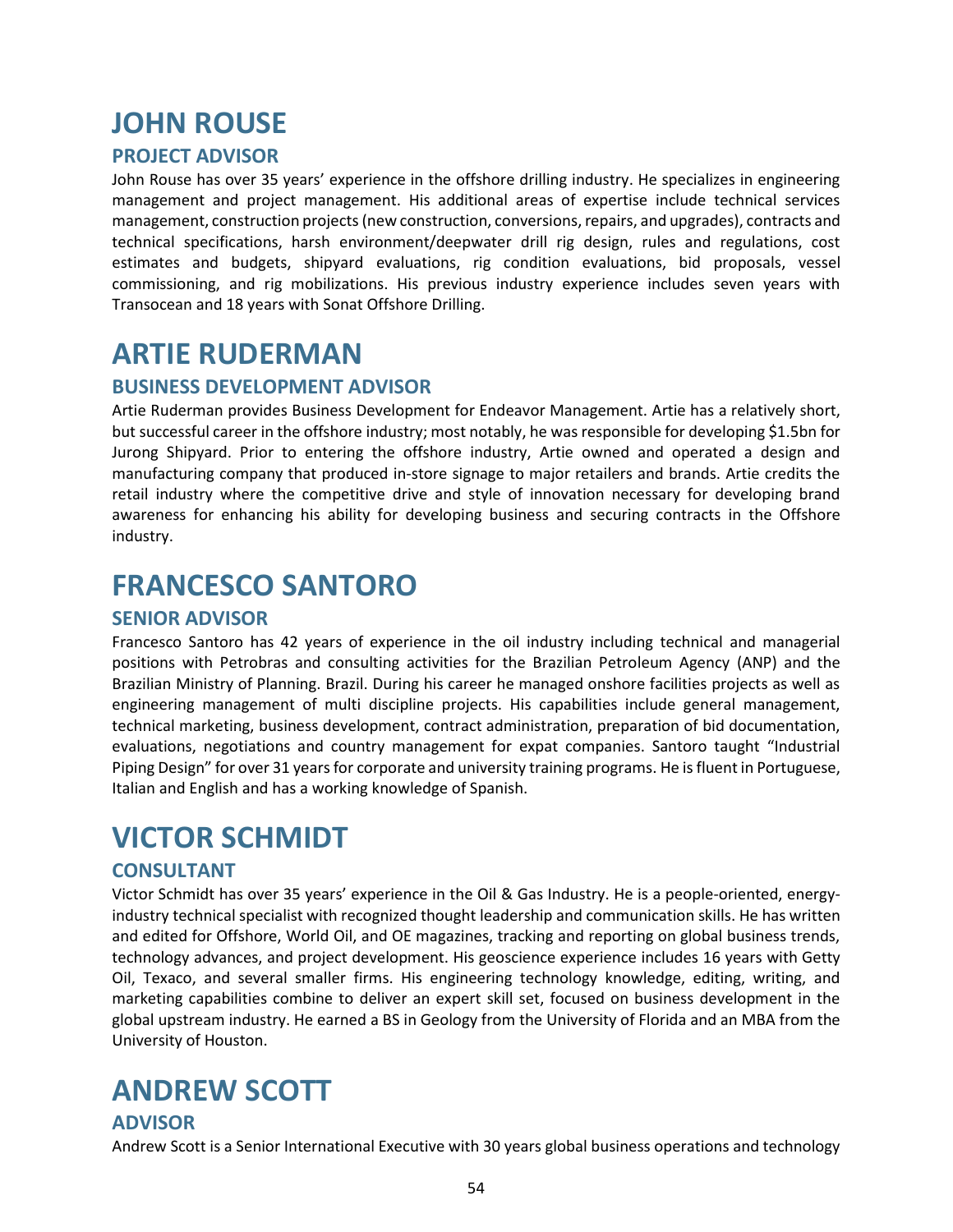leadership experience across a wide range of sectors and disciplines. Proven ability to deliver business growth, build and empower high performing teams, lead M&A integration and drive business performance improvement through the adoption of data digital transformation strategies. Mr. Scott graduated with distinction from Park Lane College – Leeds, UK, in Business & Technical Education Council - Business and Finance.

### <span id="page-54-0"></span>**GORDON SHAHIN JR.**

#### **EXECUTIVE ADVISOR**

Gordon is an implementation-focused, creative engineer with deep experience in ORP, Well Surveillance, Reservoir Engineering/Modeling, and Enhanced Oil Recovery Processes. His fields of specialization include Deep Water Reservoir Engineering, Chemical, Miscible and Thermal Reservoir Engineering, Unconventional Shale Oil Pilot implementation and data analysis, Pressure Transient Analysis, laboratory procedures (SCAL, PVT, Miscible, polymer, chemical flooding design), and mathematical modeling of transport processes. Gordon was Team Leader/ Manager for Shell's IOR/EOR engineering group and laboratory supervisor for over 14 years. He was the Shell Training Center Instructor for advanced reservoir engineering processes (last 6 years). Gordon grew the Houston EOR /IOR lab to 12 staff, with an annual (NON GSF) budget of 10MM dollars over a 6-year period. All staff members were over 85% billable from 2012-2017. He has a keen eye for creating / identifying and implementing technologies that add value and are implemented or shut-down in a timely (1-5 year) time frame. He has broad experience in design and implementing pilots within Shell and actively participated in 12 EOR pilots. He has extensive experience in EOR forecasting, pilot design, supervising pilot operations and field deployment and was operational supervisor in many of these projects. Gordon is a Chemical Flooding Principal Technical Expert, a Thermal Flooding Subject Matter Expert and was a Global Technical Consultant. Gordon was awarded "SPE Distinguished Lecture" 2007-2008 for landmark paper on Steam Injection in Fractured Carbonates. He holds 60 patents and has 11 SPE publications in Reservoir Engineering, EOR, and related Surveillance Technologies.

### <span id="page-54-1"></span>**MALCOLM SHARPLES, PHD**

### **EXECUTIVE CONSULTANT**

Malcolm Sharples has over 45 years of experience in consulting on offshore projects from a technical risk perspective; building and managing the industry leading company consulting for Lloyd's and other insurers on offshore risk; re-establishing the strategy and Standards development leadership offshore business for a major classification society (ABS) followed by making those plans a reality. Consulted on MODU failures in hurricanes for BSEE both for structural damage to jackups and mooring damages for floaters. Dr. Sharples received the Blakely Smith Medal 2015 (Society of Naval Architects) for outstanding accomplishments in risk analysis in ocean engineering. Dr. Sharples holds a Bachelor of Engineering Science from University of Western Ontario*,* Ontario, Canada and his Ph.D. in Structural Engineering from University of Cambridge*,* Cambridge, England.

### <span id="page-54-2"></span>**MICKEY W. SHAW, PE**

#### **PROJECT ADVISOR**

Mickey Shaw is a Seasoned Operations Executive with over 30 years of successful experience leading upstream energy operations for onshore and offshore projects. He has expertise managing lifecycle Production Operations including Construction, Facilities, Drilling and Completions. Mickey has demonstrated a proven ability to utilize first‐hand knowledge of the business to effectively build and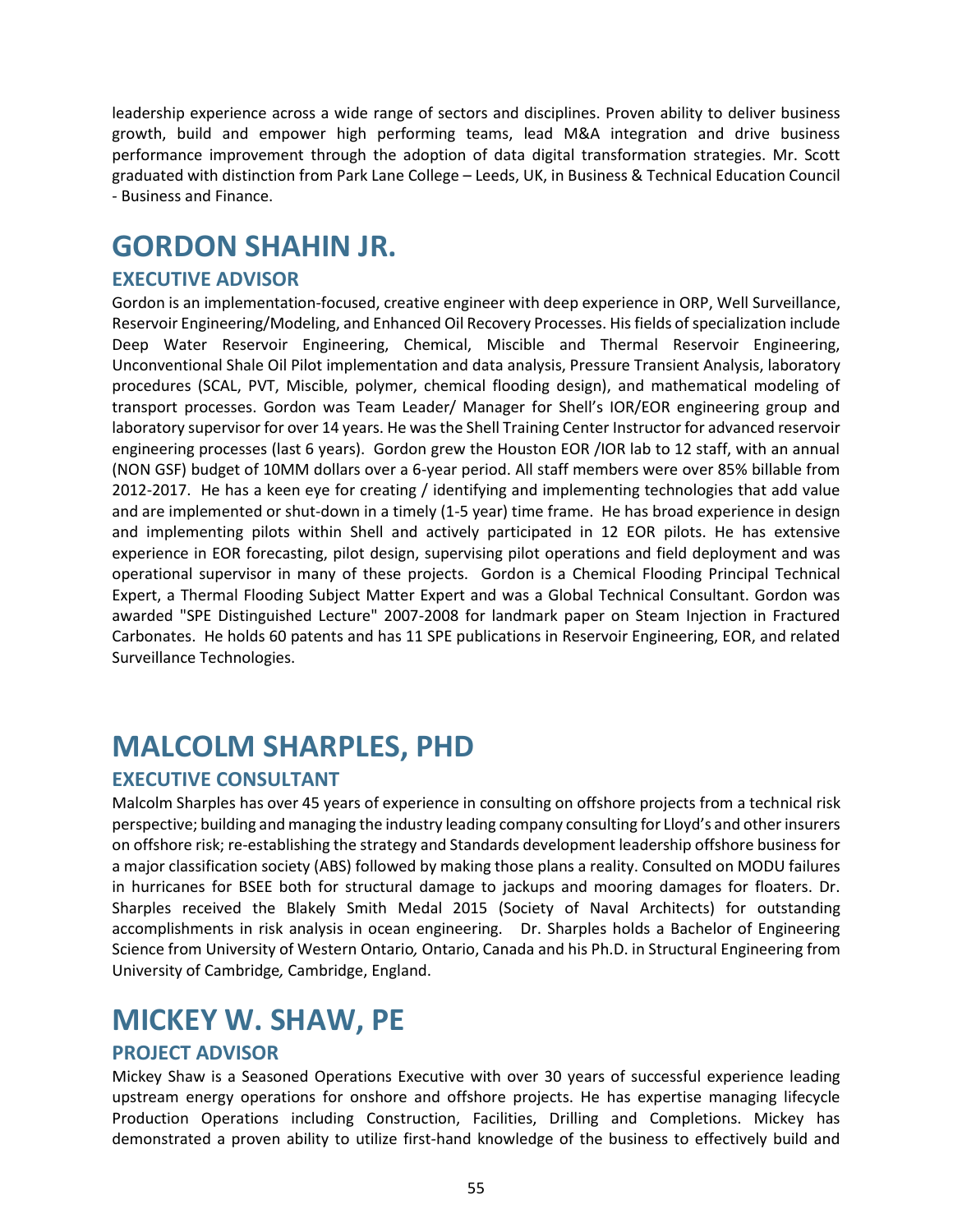manage teams in planning and executing processes and projects. He is a flexible manager who navigates changing operational requirements through business growth, acquisition, restructuring and change scenarios. Mickey has also been nominated for multiple safety awards.

### <span id="page-55-0"></span>**MICHAEL SHOOK**

### **EXECUTIVE VICE PRESIDENT**

Michael is an experienced executive coach, change management consultant, and business strategy consultant. Prior to joining Endeavor, Michael worked at Shell Oil for 20 years in various Exploration and Production assignments, based on developing and implementing business and marketplace strategy and leading new technology commercialization. Michael leads Endeavor's leadership development and coaching practices. He has worked in leadership and strategy development, coaching and alliance creation with many oil and gas operators and major service companies. Michael holds a Master's Degree in Business Administration from the University of Houston. Michael also holds a BBA in Management from Texas Tech University. He is a certified Executive Coach, and he is certified in the Birkman Assessment.

### <span id="page-55-1"></span>**MARIO SIDRIM**

### **CONSULTANT**

Mario Sidrim has over 35 years of experience in project management, infrastructure construction management, mechanical installations, facilities management, industrial assembly, logistics, cargo transport and storage operation, and intermodal transport operation. He has strong skills in leadership, great communication across all levels, flexibility, motivation, and orientation for results and objectivity. His major work has been centered in the oil and gas services and supply chain. He was the Project Manager for the building of four shipyards that involved construction management, facilities and equipment management, infrastructure, procurement of diverse materials, and the overall startup of 1500 employees. He received a MBA in Business Management from the Rio de Janeiro Federal University and a Bachelor of Science in Mechanical Engineering from Gama Filho University. He is fluent in Portuguese and English with notions of French and Spanish.

### <span id="page-55-2"></span>**AJAY SINGH**

### **SENIOR CONSULTANT**

Ajay Singh is a versatile, results oriented Executive with over 40 years of broad based experience in major Oil and Gas and Power Station Projects. Proven track record in the development, design, construction and commissioning of complex fast track international projects. Recognized for strong interpersonal communication and negotiation skills used to build consensus and resolve difficult issues. Dedicated team player and leader with the ability to motivate high levels of performance from others. Work experience on major projects in Australia, USA, Canada, China, Singapore, Nigeria and India. He is a citizen of Australia and holds a Bachelor of Civil Engineering from the University of Roorkee in Roorkee, India.

### <span id="page-55-3"></span>**JASON SKUFCA**

### **PROJECT ADVISOR**

Jason Skufca has 20 years of experience in well intervention working for both Baker Hughes and ConocoPhillips. His expertise in coiled tubing spans conventional and unconventional completions, deepwater, and drilling. His global work experience includes projects in the US, Canada, Argentina, Brazil, Australia, Venezuela, Mexico, UK, Norway, Indonesia and Poland. Jason is well respected in the coiled tubing community, having served as Senior Chairman of the international board of directors for the Intervention and Coiled Tubing Association, ICoTA. Additionally, Jason serves on the SPE committee for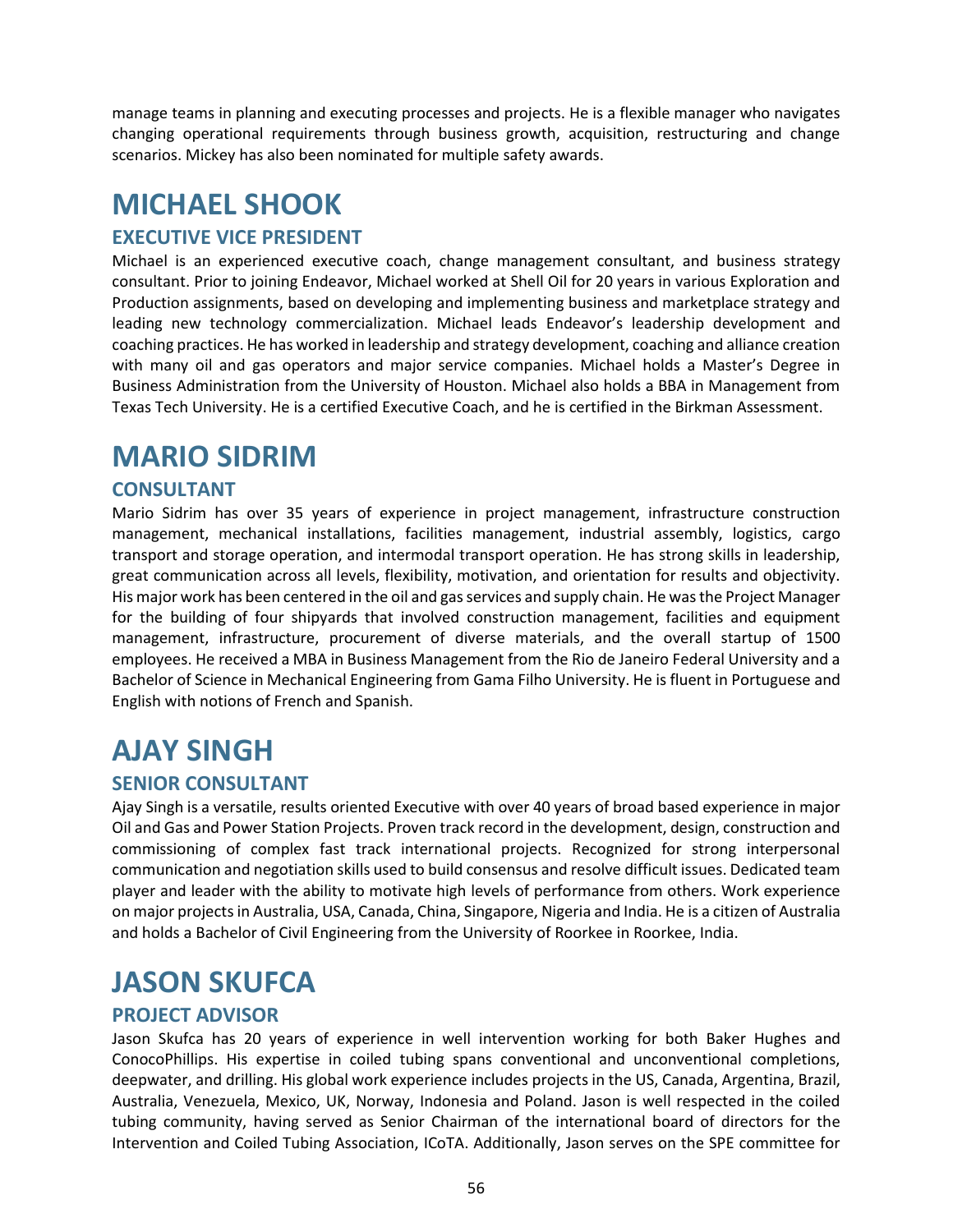the national ICoTA conference held annually in Houston.

### <span id="page-56-0"></span>**JEFFEREY G. SOUTHWICK**

#### **SENIOR ADVISOR**

Jeff recently retired from Shell with 40 years' experience. He worked in both Downstream and Upstream research and most recently worked at the Shell Research and Technology Center Amsterdam. In Upstream Research his focus was on Chemical Flooding, including Alkaline-Surfactant-Polymer, Surfactant Polymer, and Polymer Flooding. Particular focus was devoted to designing chemical formulations for specific oilfield conditions including offshore operations. During his years in Shell Research he obtained more than 30 patents and published more than 20 technical articles.

### <span id="page-56-1"></span>**AMBER SPARKS**

#### **ENVIRONMENTAL ADVISOR**

Amber has extensive experience as an oceanographer specializing in subsea environmental assessments, offshore feasibility studies, and habitat restoration through the Rigs to Reefs program, re‐purposing offshore oil and gas platforms as artificial reefs. She also has experience as a marine research analyst for small to medium sized habitat restoration projects where she designed, implemented and conducted site assessments and field work analysis for reef restoration internationally. Her previous work centered around ecological, socio‐economic, regulatory, and policy issues surrounding the implementation of Rigs to Reefs programming. Amber holds a Master's degree in Marine Biodiversity and Conservation from the Scripps Institute of Oceanography and a Bachelor degree in Marine Science from University of California, Berkeley.

### <span id="page-56-2"></span>**GLEN L. STAGGS, PE**

#### **SENIOR ADVISOR**

Glen Staggs is a Senior Advisor, Consultant, Project Director with 40+ years' experience leading and developing large capital projects across the world, including 10+ years as Owner representative. He has demonstrated expertise and skills for successful planning, organizing, developing, executing major capital projects with higher predictability outcomes. His core strengths and attributes include *Core Project Methodology and Governance (*project execution strategies & plans, practices & procedures, stage-gate assessment & readiness, project management systems integration; project organization & leadership, team roles & accountabilities), and *Front-End-Loading (*planning, governance roadmaps, Supply Chain Strategies, CII Best Practices & Value Assurance processes, establish clear path of construction early; effective stakeholder alignment & communications; risk and interface management; global dispersed project execution, & remote teams management; Advanced Work Planning (AWP) & implementation. Glen utilizes effective methods / tools to monitor, control and predict EPC execution performance (KPIs).

### <span id="page-56-3"></span>**BARBARA STEWART**

### **DIRECTOR, LEADERSHIP DEVELOPMENT AND EXECUTIVE COACHING**

Barbara Stewart is an experienced Executive Coach, focused on Leadership Development, Team Facilitation and Workshops, Employee Engagement and Professional Development. Prior to joining Endeavor Management, she founded and led Accelus Partners as an Executive Coach for nine years before it merged with Endeavor. Combined with her coaching experience are 20 years serving as a financial and business advisor to C-Suite executives and business owners across multiple industries. Barbara is a Professional Certified Coach (PCC) through the International Coach Federation (ICF) and a Gallup-Certified Strengths Coach.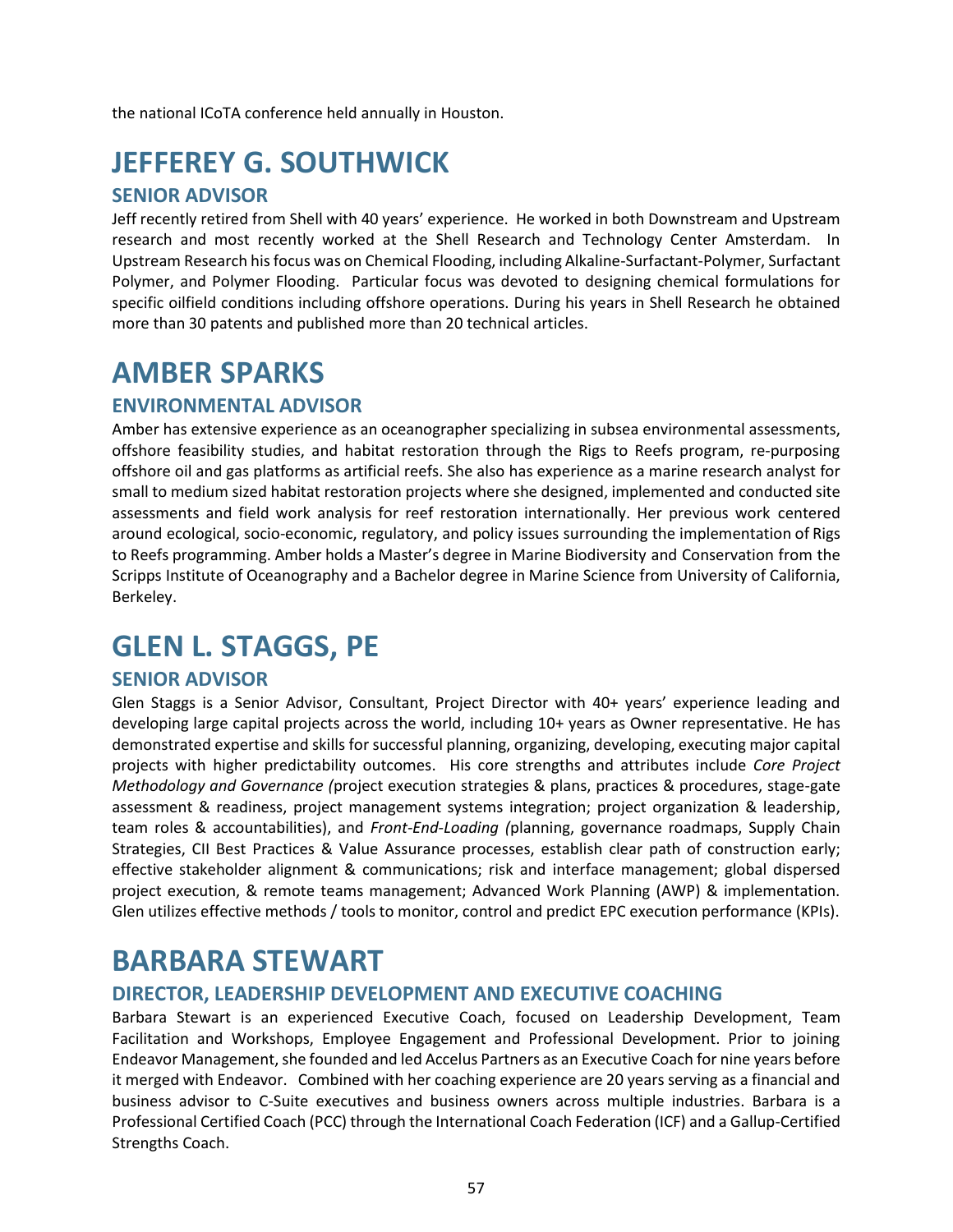# <span id="page-57-0"></span>**TOM STROUD**

### **SENIOR ADVISOR**

Tom Stroud has over 30 years of drilling and management experience in both the international and domestic oil and gas arena. His extensive global background includes the successful execution and management of drilling projects in Mexico, Venezuela, United Kingdom, Netherlands, Middle East, Southeast Asia, Africa, Canada, New Zealand and the Gulf of Mexico (deepwater). Tom was previously Vice President at Halliburton with responsibility for Directional Drilling and Logging While Drilling (LWD/MWD) products and services, a business that Tom was instrumental in spinning off from Halliburton as PathFinder Energy Services. Tom served as the first President of PathFinder. Tom holds a Bachelor of Science in Petroleum Engineering from the Louisiana State University, (1977) and is a member of Society of Petroleum Engineers and American Association of Drilling Engineers.

### <span id="page-57-1"></span>**DR P. SUNDARARAMAN, PHD**

#### **ADVISOR**

Dr. P. Sundararman has over 30 years of experience in the oil and gas industry as a geochemist and as a petrophysicist. He worked for 28 years with the international energy company, Chevron, and continues to consult with them and other national oil companies such as KOC and Pemex on projects in the United States, Canada, Nigeria, Angola, Kuwait and Mexico. His petrophysical experience is both in clastics and carbonate reservoirs. His expertise includes providing petrophysical input to reservoir model, putting together cost-effective logging programs and negotiating logging contracts. As a geochemist his expertise includes application of geochemistry in exploration and production problems. He is an experienced multidisciplinary team member and has proven strengths in creative problem solving, communication and training. Dr. Sundararaman holds a Ph.D. in Organic Chemistry from Florida State University.

### <span id="page-57-2"></span>**TIM SWENK**

### **ADVISOR – PROJECT MANAGEMENT**

Tim Swenk has over 35 years of comprehensive experience in the engineering and construction industry with many years of experience with both McDermott and Fluor. He held significant project management and business leadership roles in companies leading Oil and Gas industry capital projects in a variety of international locations. As executive leader, he was instrumental in developing and implementing key business and project strategies directly contributing to margin growth. His active engagement in client and partner relationships led to successful achievement of project goals. As a member of multi‐cultural teams, Tim has a keen appreciation of development of organizations and people through active involvement in the enterprise project management work process implementation and talent growth globally. Tim completed the Thunderbird Executive Management program. He holds Bachelors of Science in both Structural and Civil Engineering from Cornell University in Ithaca, New York.

### <span id="page-57-3"></span>**SIAVASH TARKHAN**

### **TECHNOLOGY DEVELOPMENT ADVISOR**

Siavash Tarkhan has more than 17 years' experience as a geophysicist working with different of oil and gas producers and service companies with a Master's degree in Geophysics. Deep understanding of 3D volume interpretation, prospect generation, seismic sequence stratigraphy, attribute analysis, mapping, AVO analysis and pre/post stack inversion, rock and fluid physics properties estimation from seismic and good knowledge of rock azimuthal anisotropy, newly developed depth migration techniques, seismic imaging OBN, Dual Coil, WAZ and VSP interpretation. Experienced in building 3D reservoir model using Petrel. Interpretation skills in regional and development assets in US Onshore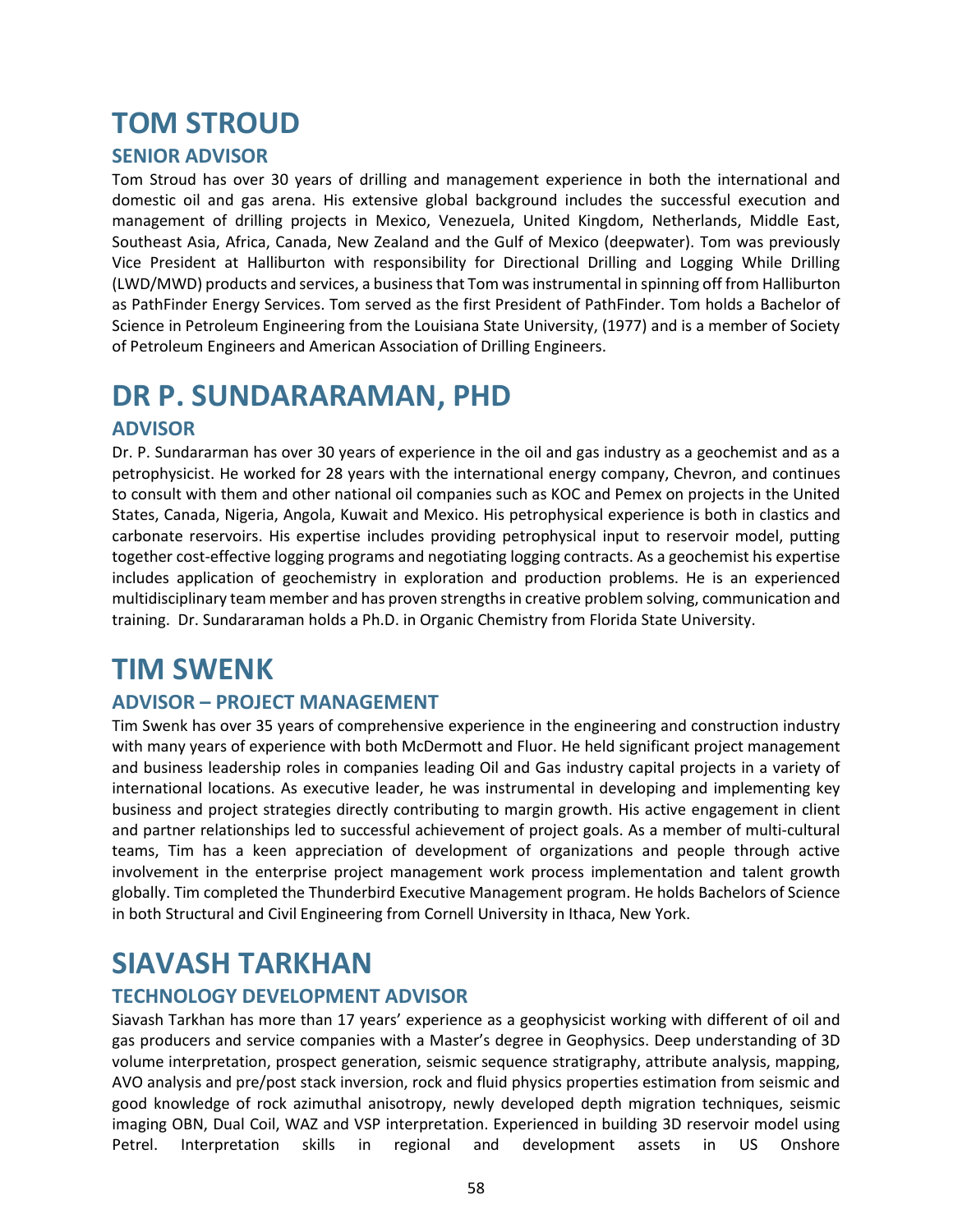(Conventional/Unconventional) GOM and North Sea/Middle East. Involved in designing and placements of more than 60 well locations on operated and non-operated fields.

# <span id="page-58-0"></span>**LAWRENCE TEBBOTH**

#### **SENIOR CONSULTANT**

Lawrence Tebboth is an Engineer with 40 years of all-round international pipeline and facilities experience in the Oil and Gas industry. Capable of leading multidiscipline teams to produce engineering designs for major pipeline projects, or individually undertaking small studies. Particular skill in flow assurance modeling and application to pipeline system design. Has delivered conceptual design, feasibility studies, front end & detailed engineering, commissioning, integrity, operation, component development and renewal projects for onshore, and offshore shallow and deepwater, oil and gas pipelines in the UK, Europe, USA, Middle & Far East, North Africa, and Caspian. Familiar with major international pipeline codes and standards, together with specific country and "owner" regulations. Able to grasp and analyze issues rapidly, formulate action plans, deliver and implement solutions. Combines practical engineering skills with theory and team leadership. Mr. Tebboth holds a Master of Chemical Engineering / Natural Sciences – United Kingdom.

### <span id="page-58-1"></span>**DANNIE R. TEEL, PE**

### **OPERATIONS ADVISOR**

Dannie Teel has over 35 years of both hands-on and management experience in projects, operations manufacturing and engineering within the Offshore Oil & Gas industry. He generates positive delivery and financial results in challenging environments while focusing on teamwork, direct communications and improving customer satisfaction, both internally and externally. He is an assertive business leader with proven track record as collaborative problem solver who uses project management strengths, financial assessment skills, manufacturing experience and engineering judgment to achieve desired results. His project engineering and management skills include subsea equipment, hydraulics, cost analysis and control, forecasting, mentoring, team building and strategic and operational planning. In addition to his B.S. in Mechanical Engineering from Texas A&M University, he has attained professional development in Six Sigma Black Belt Training and Certification, Lean Manufacturing, and various Leadership and Project Management advanced certifications.

### <span id="page-58-2"></span>**ADRIEN TERRANY**

### **CONSTRUCTION ADVISOR**

Adrien Terrany has more than 25 years of experience in the Offshore Petroleum Industry with expertise in the following areas: Research and Development, Engineering (Structures, Pipelines and soil), Methods/Installations, Onshore and Offshore Operations, Deep water installations, Subcontract Management, Engineering Management and Project Management. He has worked for GSP Offshore, EMAS AMC, McDermott International, Flour, SBM‐Imodco, and Stolt Offshore in various projects worldwide. This has included conceptual studies, Pre‐FEED, Detailed Engineering, Construction, Installation, and Hook Up/Commissioning for FPSOs, FSOs, Buoys, Fixed Platforms, Jetties, Offshore Wind Farms, Pipelines, Emissaries, Subsea Cables, Umbilicals and Subsea Equipment, Rigid Reel lay, and Reel Pipe Lay system fabrication. He holds a Master of Science in Steel Construction from the Centre des Hautes Etudes de la Construction in Paris, France. He holds a Bachelor of Physics in Solid Materials from the University of Jussieu in Paris, France. Adrien is fluent in English and French.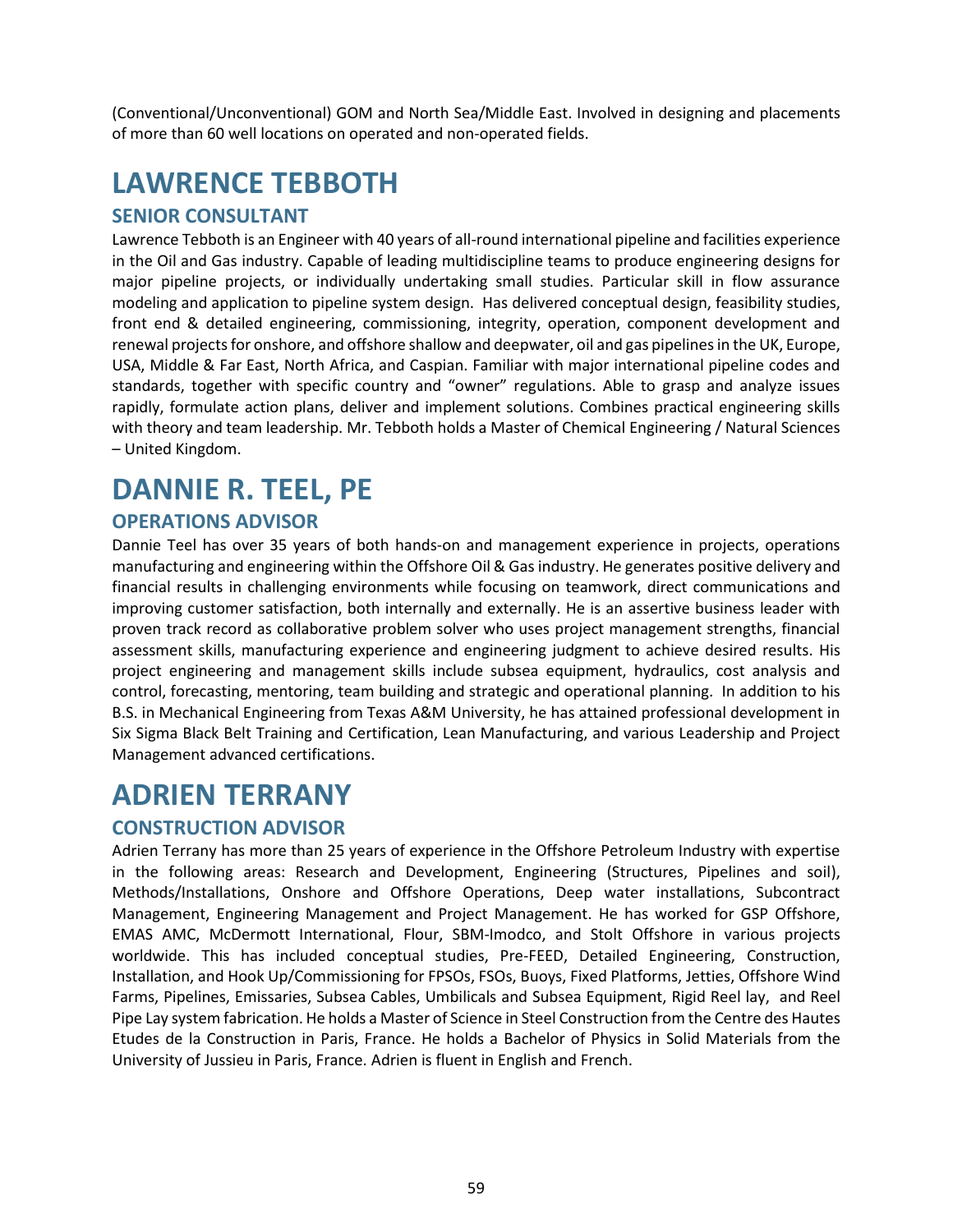### <span id="page-59-0"></span>**JAN P. TESTARMATA**

#### **SENIOR CONSULTANT**

Jan Testarmata is a dynamic cross-functional executive with a unique global pedigree. This multilingual and culturally competent senior leader gained early global exposure through her expatriate ARAMCO childhood in Saudi Arabia. She is repeatedly sought after as a change agent capable of driving high-profile transformations impacting operations in over 50 countries. At Sun Microsystems, Jan spearheaded 3 organizational redesigns that strengthened performance for 12 straight quarters, averted the loss of \$29 Billion in sales, and generated \$400 Million in revenue in 3 years. As a systems thinker and complex problem-solver adept in creating global operational models, Jan Testarmata is a decisive, direct, and engaging leader and diversity champion. As an independent consultant, Jan has worked on a diverse set of technology company engagements that span the maturity and complexity range from a 10-employee start up to major public companies. She has basic working fluency in French and Italian as well as limited familiarity with Arabic. Jan began her career as a Structural Engineer at Rockwell International's Space Systems Division. She holds an MBA from Marshall School of Business, University of Southern California, Los Angeles, California. She earned a Master and Bachelor of Engineering in Structural Engineering from Cornell University, Ithaca, New York.

### <span id="page-59-1"></span>**RICHARD THOMPSON**

#### **ADVISOR**

Richard Thompson has over 30 years' experience in both onshore and offshore management positions. These roles included a significant amount of experience in reservoir engineering which included reserve determination and evaluation for heavy oil fields in Alberta, miscible gas flooding in Alberta and West Texas, and recoverable reserves for oil fields in Russia. He also has significant experience in production engineering that included the operation and optimization of gas plants in Alberta and West Texas. His roles also included design and construction of FPSOs as well as significant experience with the management and operation of floating production units in West Africa, Western Australia, South East Asia and Gulf of Mexico. He also has experience with the marketing and manufacture of specialized ROV tooling and subsea equipment to support flow assurance of deepwater pipelines and facilities. He joined Endeavor in 2013 and has consulted on multiple FPSO projects for Pemex. He holds a Master of Business Administration in Finance from the University of Houston and two Bachelor degrees from the University of Saskatchewan, in Geological Engineering and Geology.

### <span id="page-59-2"></span>**STEVE TOMLINSON**

#### **SENIOR ADVISOR**

Steve is a manufacturing & operations executive with broad domestic and international experience in all aspects of capital equipment production, plant operations, global supply chain & logistics, health safety & environmental (HSE) management and business process management. He is skilled in the planning and execution of cost effective quality-based heavy machining and fabrication operations and has a demonstrated record of leveraging technology and scale to achieve promised results. Steve is a process oriented leader and team player with a demonstrated ability to effectively develop and rally talent, manage for results in performance driven cultures and lead both traditional and matrix organizations through the communication of clear expectations and interconnected goals.

### <span id="page-59-3"></span>**RONALD N. TUCKER**

#### **TECHNOLOGY DEVELOPMENT ADVISOR**

Mr. Tucker is a Specialist in Product and Business Development spanning the oil and gas (ultra-deepwater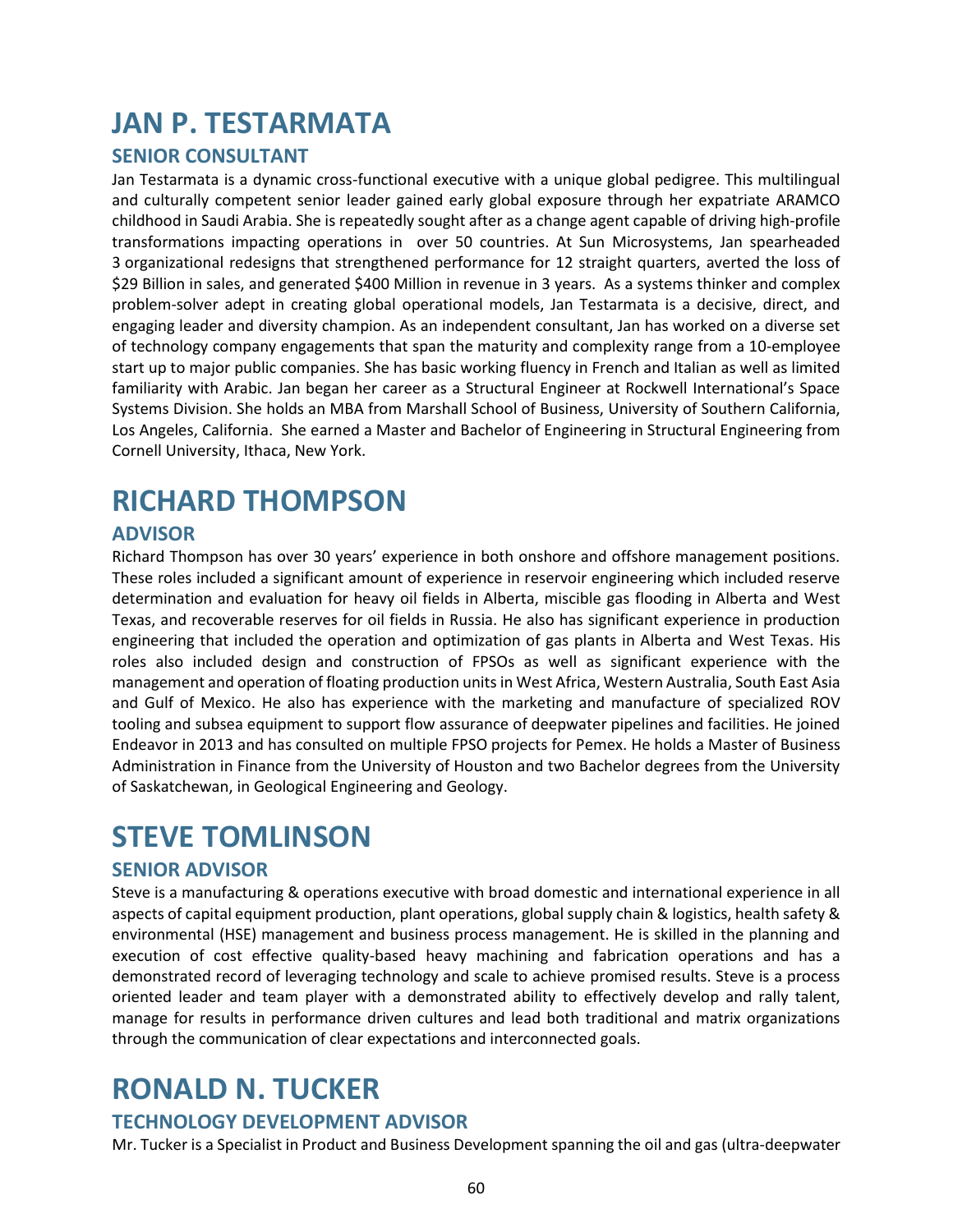pipelines and subsea), nanotechnology, and consumer product industries. For over 20 years, he has specialized in development of new products and processes that significantly increase value to his customers. Mr. Tucker has built successful relationships with clients by commercializing innovations that understand the customer's technical, quality, and commercial expectations. He earned a Master in Business Administration with Honors from the University of Nyenrode in Breukelen, The Netherlands and a MBA from University of Rochester, in Rochester, New York. He earned a Bachelor's in Mechanical Engineering from Michigan State University in East Lansing, Michigan.

# <span id="page-60-0"></span>**CHARLES (CHARLIE) R. URSELL, III**

### **CONSTRUCTION ADVISOR**

Charlie Ursell is a professional in the project environment with over 40 years domestic and international experience in home office and field cost and schedule control and reporting, planning, scheduling, earned value progress measurement, cost and schedule risk assessment, project administration and contract compliance including analysis, reporting and results presentation for major capital projects. He is experienced in litigation claim support for both owner/partners and EPCI companies in post project cost close out. He has worked on LNG Liquefaction facilities, LNG receiving terminals, offshore platforms, FPSOs, subsea installations, hydrocarbon pipelines, oil and gas process plant engineering and construction from both owner's and contractor's perspective from pre-FEED and FEED, sanctioning through fabrication, installation, commissioning, start-up and close-out. Mr. Ursell holds a MBA in Management and Marketing and a BS in Mechanical Engineering, both from Texas A&M University, College Station, Texas.

# <span id="page-60-1"></span>**JOHN E. VAN METER**

### **PROJECT ADVISOR**

John has more than forty years of experience managing and directing onshore and offshore projects as both operator and consultant. Projects include fixed and floating structures from 16' to 4700' water depth and included drilling, production, oil and gas facilities, pipelines and subsea aspects of the project. Project management duties included supervising engineers, system development, safety analysis, quality control and human factors engineering as well as budget, scheduling and contract administration. Follow-up support activities included regulatory compliance, training, operational support, and problem solving.

# <span id="page-60-2"></span>**ANDRÉ BAREND VAN NIEKERK**

### **SENIOR CONSULTANT**

André has over 35 years' experience in offshore drilling and production activities. He has been involved in most aspects of oil field technology and operations, primarily in management positions. This includes significant experience in evaluating and providing field development solutions, based on floating production systems and subsea production equipment. As a member of South Africa's first oil production project team, he investigated the acquisition of a suitable platform for conversion to a floating production facility and helped develop the concept of storing crude in the footings of a converted semisubmersible drilling rig—the world's first. André is experienced in the areas of strategy development, organizational change/development, decision analysis, and in technical areas such as field development planning and operational improvement. He has broad management experiences including being CEO of a Nigerian logistics base for offshore oil and gas operations. André received a Bachelor of Science and Bachelor of Engineering in Civil Engineering from the University of Stellenbosch, South Africa. Further, he received a Bachelor of Science with Honors in Energy Studies from Rand Afrikaans University, South Africa.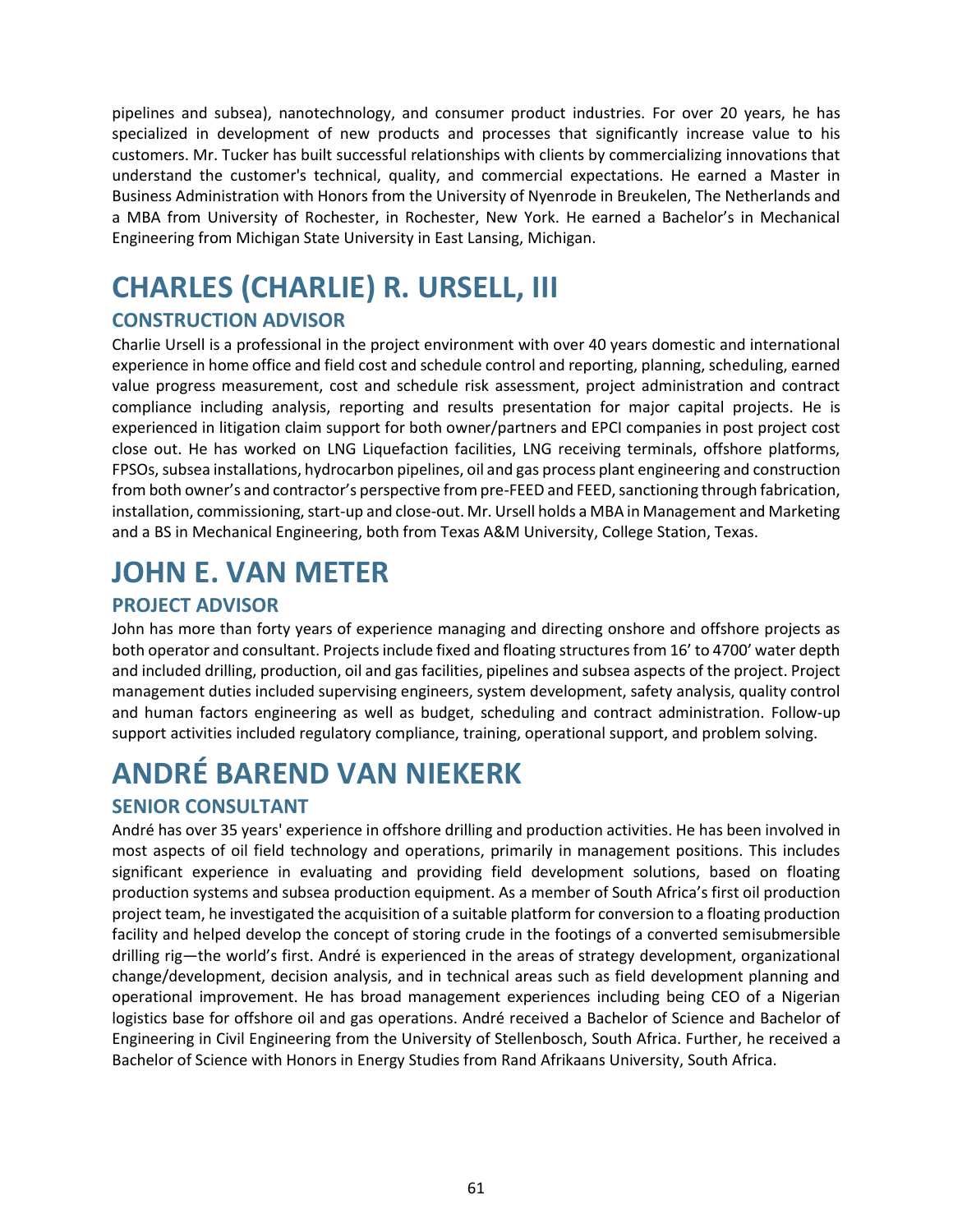### <span id="page-61-0"></span>**MARTIN J. VAN SICKELS**

#### **SENIOR ADVISOR**

Martin Van Sickels is an accomplished professional with over 50 years' experience in the engineering and construction industry. He is a hands-on manager with strong bottom line focus. He maintains strong customer focus and excellent negotiating and listening skills. Martin has extensive experience in the management, marketing, and evaluation, development and sale of all aspects of technology and engineering services. His high-level experiences include project executive sponsor, strategic and business plan development, accomplished mentoring skills with good instincts for identifying top talent, ability to attract and retain talented people with diversified backgrounds. Martin maintains high personal standards and leads by example.

### <span id="page-61-1"></span>**MILTON VASQUEZ**

#### **SENIOR ADVISOR**

Milton Vasquez is a highly motivated deepwater drilling engineer with broad experience in the planning and execution of complex HTHP wells in a variety of drilling environments, specifically in ultra‐deepwater Gulf of Mexico. He has over 35 years of experience in the planning and design engineering work, budgeting, forecasting, and executing of exploratory and development wells for four major Operators in the USA. His experience covers platform, jack‐up, semi‐submersible (anchored and DP), and drillship drilling rigs: Gulf of Mexico, Mediterranean Sea, Gulf of Benin (W. Africa), South China Sea (Con Son Basin), and land operations in the drilling and completion of horizontal wells in multi‐well pad locations in Venezuela and an extensive well program in Chad, Central Africa. He has strong engineering and project management skills, is an effective Team player involving supporting disciplines i.e. Land, exploration, reservoir, production, regulatory. He has demonstrated ability to work under high time demands while seeking consensus to solve technical and meeting operational challenges. He is very safety and cost conscious and strives to deliver the best value possible at all times. Mr. Vasquez earned a Master of Science in Petroleum Engineering and a Bachelor of Science in Mechanical Engineering from the University of Tulsa.

### <span id="page-61-2"></span>**EARL VERDIN**

### **CONSTRUCTION ADVISOR**

Earl Verdin has over 30 years' experience in the Oil & Gas Industry. His experience ranges from land surveying, estimating, fabrication yard facilities engineering, project engineering and project management. He has been part of and led teams involving fixed and floating structures (SPAR and Mindoc SPARs) with expertise in Steel Wire and Synthetic Mooring. He has also been involved with various heavy lifts and pipelines. He has worked on salvages on the US GOM Shelf and also been involved with a FEED Study to salvage the NW Hutton Platform in the North Sea. Earl has executed projects and studies located on the California Coast, Tunisia, North Sea, Mexico and US GOM. He is also an OTC paper Co‐Author for the Oryx Neptune SPAR Installation. He holds a BS in Petroleum Engineering Technology from Nicholls State University.

### <span id="page-61-3"></span>**LUMAY VILORIA**

#### **ADVISOR**

Lumay has over 30 years of leadership and technical experience in Exploration & Production, including Field Development and full life cycle project management. Lumay is well versed in upstream asset management, training and development of technical staff, technology development and reserves planning and reporting. She has been involved in the development of processes and technologies to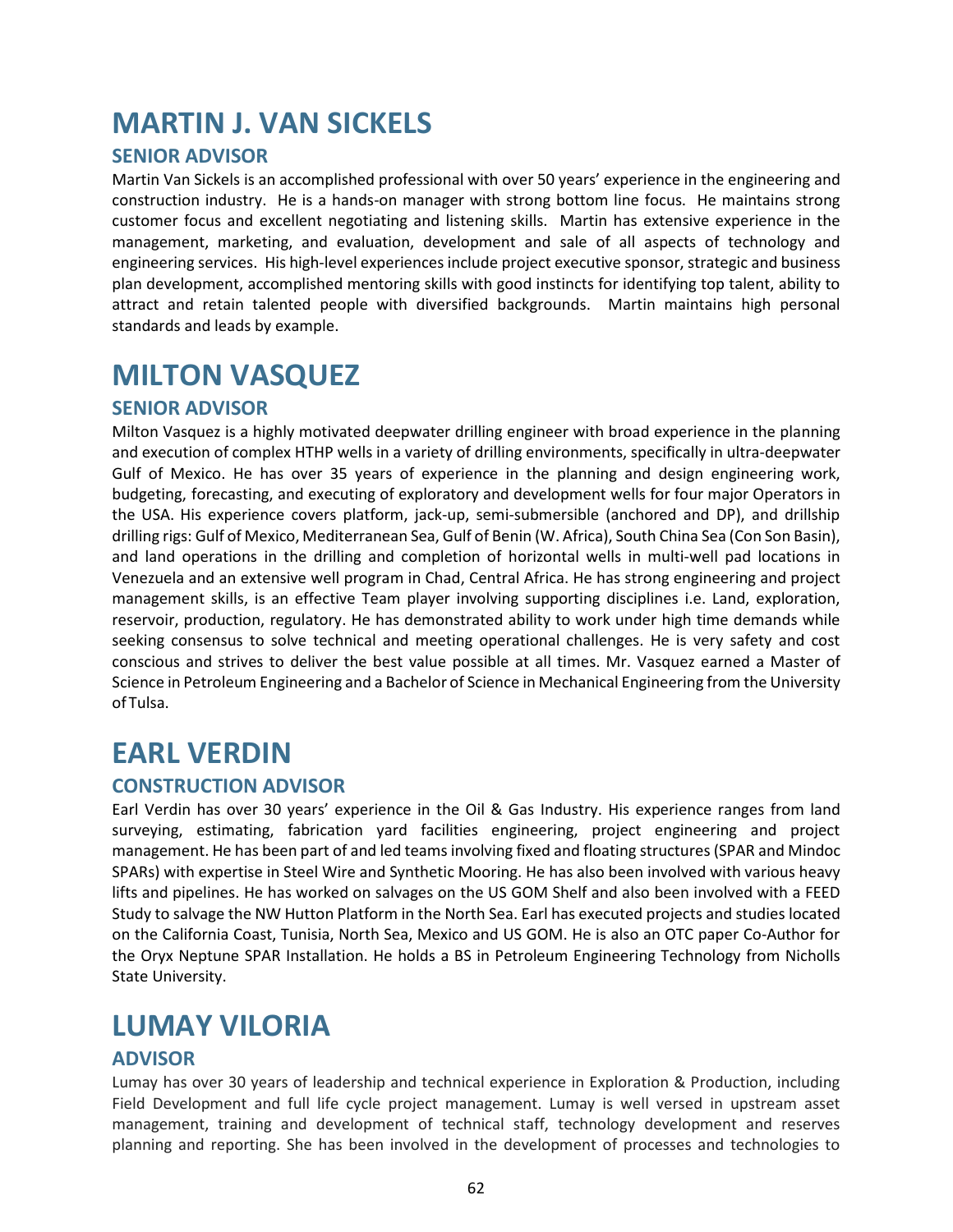ensure proper exploration and exploitation of Oil and Gas fields in Conventional and Unconventional reservoirs. Lumay has extensive experience in leading consulting organizations with deliverables to National Oil Companies, International Oil Companies, and Independents at global and regional level. She has been dedicated to field development and reserves evaluation in field assets in the USA, Canada, México, Colombia, Ecuador, Venezuela, Brazil, Argentina, Europe, Malaysia, and China. Lumay is currently serving on the advisory board in two Universities in Houston, Texas and is a long-term and active member of the Society of Petroleum Engineers, leading the introduction of the Petroleum Resources Management System 2018 in Latin America. As an executive coach, Lumay is focused on the development of new generations, knowledge transfer processes and systems to enhance autonomy and productivity of teams and individuals in a motivated environment.

### <span id="page-62-0"></span>**SHAWN E. VINCENT**

#### **SENIOR ADVISOR**

Shawn Vincent has 25 years of drilling experience in both the international and domestic oil and gas industry with significant deepwater experience in the Gulf of Mexico. Shawn has been involved in all aspects of drilling engineering and well operations– designing, planning and execution on multiple types of drilling rigs, including Land, Jack‐up, Semisubmersibles, Drillships, TLPs and Spars in up to 2,400 m of water. Shawn has successfully conducted drilling projects in the Gulf of Mexico Deepwater, USA Land, Mexico, Trinidad, Brazil, Angola, Cameroon, Gabon, Sierra Leone, Mozambique, Suriname and Kurdistan. Shawn has also served as a drilling advisor on various drilling, decommissioning and organization restructuring projects in Asia, Africa, North and South America. Shawn has worked in engineering and operations supervisory positions on land, shelf and deep water projects for majors (BP, Shell), independents (Addax, Anadarko, Genel), state-owned operators (Staatsolie) and service companies (Triton Engineering). He holds a Bachelor of Science in Mechanical Engineering from the University of Texas at Austin.

### <span id="page-62-1"></span>**JAMES P. WAKEFIELD**

### **SENIOR ADVISOR**

Jim Wakefield has over 35 years' experience in the oil and gas industry. He brings senior level expertise to projects including strategic planning, offshore subsea development, engineering and operational support, production management, and project evaluation. Operations engaged range from well completion/workovers, normal and abnormal pressure frac‐packs, HPHT completions, subsea completions and international drilling. He has worked on rigs such as land, platform, semisubmersibles and drillships in water depths up to 2800 m. Jim's vast international involvement has been in Algeria, Australia, Columbia, Cote d'Ivore, Gulf of Mexico ‐ United States, Kurdistan, Malaysia, New Zealand, Nigeria, and Tunisia. Mr. Wakefield is a registered Professional Engineer in Louisiana and received a Bachelor of Science in Petroleum Engineering from the Colorado School of Mines.

### <span id="page-62-2"></span>**CRAIG R. WATEL**

#### **TECHNICAL ADVISOR**

Craig Watel is an operations Executive with 40 years of oil industry experience and recognized as an industry reference in oil trading operations management and optimization, midstream logistics, contracts and downstream trade compliance. Focus on achieving operational excellence within lean organizations. Technical advisor for a major oil company on EPA motor fuels consent agreement. Technical advisor and expert witness on MTBE groundwater and benzene contamination cases. Subject matter expert on refined product terminalling and throughput contracting and optimization. Currently advising midstream service providers such as marine expeditors and refuelers on market expansion, supply optimization and organizational efficiencies.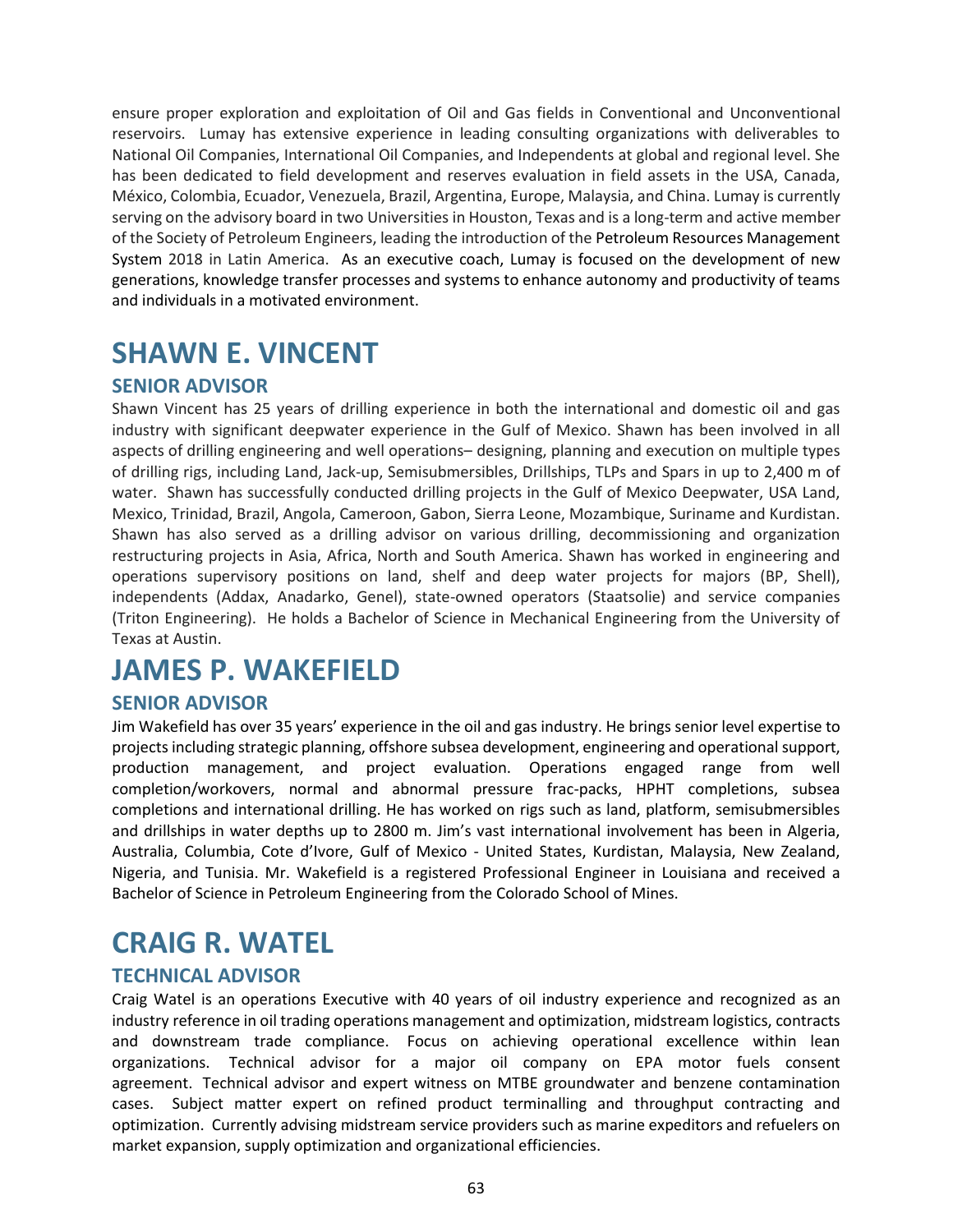### <span id="page-63-0"></span>**ELIZABETH ANN WATKINS**

### **OPERATIONS ADVISOR**

Elizabeth has over 20 years of broad international and domestic experience as an O&G field developer and is also a Petrel expert. She is proficient at collaborating with others and using leading computer software to increase oil and gas field production, evaluate shelf and deep water exploration plays, create 3D geology models and generate producing well locations. She has developed many trends including the Mesozoic and Wilcox in Texas and Louisiana, the Eocene through Pleistocene in Gulf of Mexico, sandstones and fractured carbonates in Mexico and Colombia, and deep water sandstones in offshore Mauritania and Senegal, Africa.

### <span id="page-63-1"></span>**CARL MICHAEL WEBB III**

#### **PROJECT ADVISOR**

Carl Webb has over 40 years' experience in the offshore engineering industry. His direct experience on numerous ultra-deep water mega-projects spans the concept development, front-end engineering, detailed design and fabrication, installation, and commissioning phases. Specific project experience over the last 28 years includes this concept‐through‐commissioning role over several years each on four TLPs, one Spar, and three FPSO projects. The most recent FPSO project was the Stones disconnectable FPSO, where Carl held the position of Mooring, Turret, and Installation Lead for Shell. As a consultant, Carl's primary focus has been the technical aspects of deep water projects, more specifically related to tendon and mooring systems, installation engineering and execution, turret systems, and offshore coordination team lead. He is fluent in Portuguese and is semi‐fluent in Spanish and French. Carl holds both a Master and Bachelor of Science in Mechanical Engineering from the University of Houston.

### <span id="page-63-2"></span>**NICK WELCH**

#### **SENIOR CONSULTANT**

Nick has extensive international experience supporting new business development, exploration, projects and operations through the management of political, environmental, social and stakeholder issues and risks. He is adept at defining problems and solutions for non-technical issues in ambiguous, rapidly changing contexts. As portfolios, policy and issues evolve, he has a well-honed ability to rapidly develop and tap new networks to inform and underpin analysis, solutions and action. To address competing stakeholder needs, Nick deploys his expertise in navigating differing national, local and corporate cultures, and his ability to view organizations and challenges from differing external perspectives. Nick has managed project creation and roll out of a global climate change strategy for a leading multinational energy company. He has driven organizational change and developed and implemented policies and practices to better equip companies to succeed in the face of growing stakeholder interest and the intersection of financial and societal interests in the ESG arena. Nick has spearheaded numerous ground-breaking strategic external relations and communications programs to achieve policy and business goals related to company projects, operations and interests across the globe. Nick's career has included a series of senior internationally focused roles with Royal Dutch Shell, Noble Energy, the United Kingdom government and as a consultant.

### <span id="page-63-3"></span>**JOSEPH WHITE**

#### **PROJECT ADVISOR**

Joe White has over 30 years of hands‐on technical support and engineering design experience, obtained while serving on the technical staff of vessel owners and operators. This has included modifying and upgrading existing vessels for ever‐increasing water depths and challenging environments to maintain and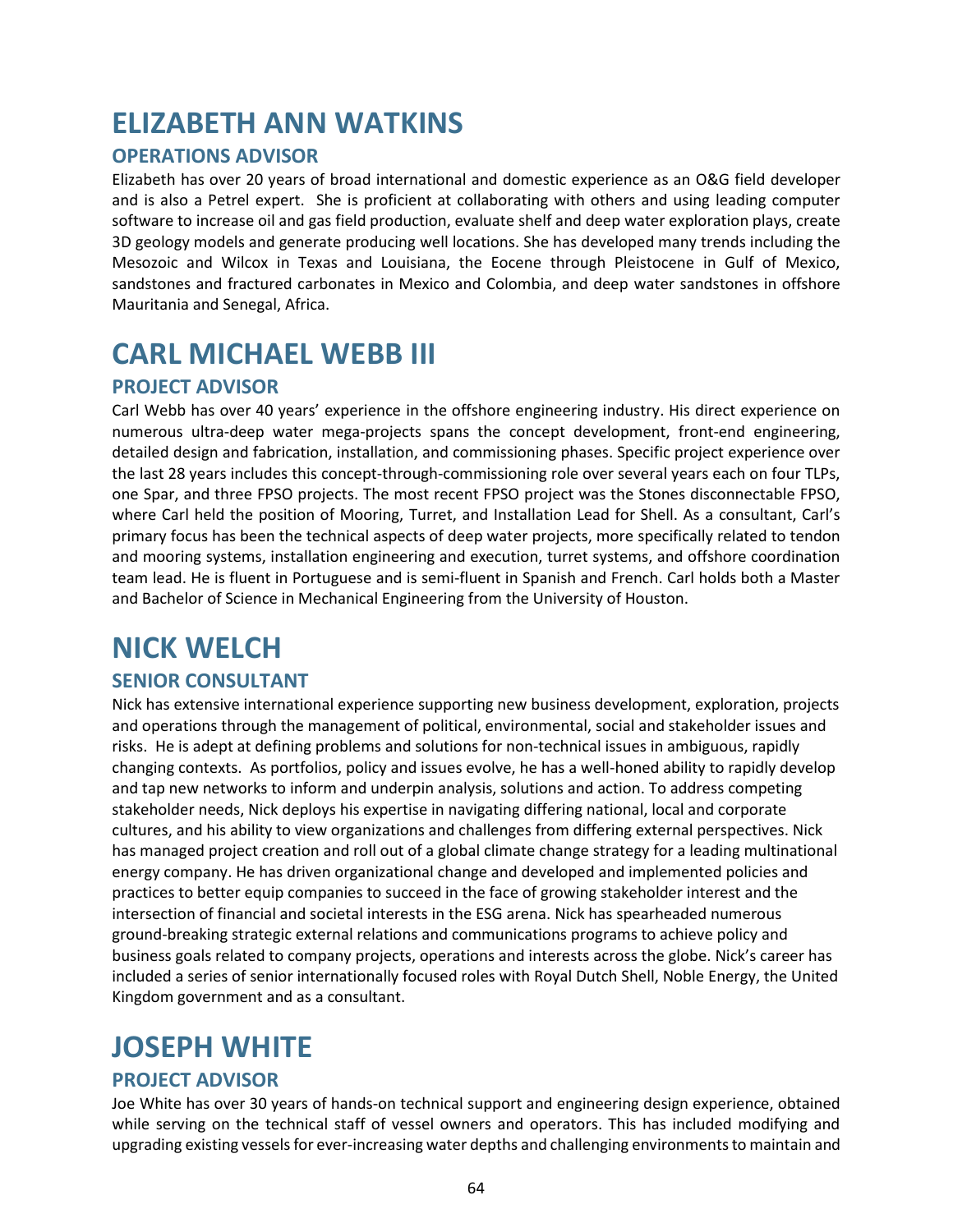continue offshore oil & gas drilling and production operations. Joe also participated in new design and construction programs, modifying vessels for utilization in production operations, and maintaining regulatory compliance approval for a fleet of vessels.

### <span id="page-64-0"></span>**MICHAEL WILEMS**

### **SR. ADVISOR**

Michael has extensive experience in the oil & gas industry with proven skills in operations leadership, emergency response, business development, commercial development, and project management. His ability to identify customer needs and present appropriate business solutions gains stakeholder trust and, with exceptional follow-up, leads to increased asset value. He has an enviable track record of business opportunity development and implementation, increasing business opportunity portfolio.

# <span id="page-64-1"></span>**DAVID R. WILKINSON**

### **SENIOR ADVISOR**

**I**nternationally experienced operational and project professional with over 40 years of experience in the upstream oil and gas industry (both offshore and onshore). Experienced team lead, capable of managing widely disparate groups of personnel, in short timeframes, to deliver to expectations – such as during multi-Operator, project reviews. Main areas of expertise include systems engineering and project management of subsea projects, including implementation of new technologies, such as subsea compression. Globally recognised authority on subsea production facilities, including design, fabrication, installation, operation and decommissioning thereof. Involved (on a voluntary basis) for over 20 years, in the development of subsea standards – currently the Task Group Lead for the development of the  $6<sup>th</sup>$ edition of API RP17A on the "Design and Operation of Subsea Production Systems".

# <span id="page-64-2"></span>**DR. ANDREW J. WOLFORD**

### **SENIOR ADVISOR**

Dr. Andrew Wolford is an accomplished risk analyst, having worked in the field of industrial risk assessment for over 30 years. He specializes in risk‐informed approaches to technology issues in the production, energy and power industries. He has directed risk applications on a diverse range of engineered systemsincluding offshore and onshore oil and gasinstallations, mobile offshore drilling units, marine and land‐ based transportation systems, chemical and nuclear fuel processing plants, nuclear power and test reactors, and the Space Shuttle. He is known for his facilitation skills and his ability to communicate risk concepts in clear and understandable terms in his consultancy with BP, Chevron, Department of Energy and Shell International, to name a few. He holds a Doctor of Science in Nuclear Engineering from Massachusetts Institute of Technology (MIT), a Bachelor of Nuclear Engineering from Georgia Institute of Technology, and a Bachelor of Physics from Wittenberg University.

### <span id="page-64-3"></span>**PETER WORMAN**

### **SENIOR CONSULTANT**

Pete Worman has thirty six years of engineering, management, and operations experience in the upstream oil & gas, light industrial and aeronautical industries, of which 22 years were direct oil industry experience and 14 years were in U.S. Government service. His most recent experience has been as a manager of projects for an independent international oil and gas E&P Operator. He has also served as a Senior Vice President of SURF for a global engineering consulting company as well as General Manager for an offshore construction company, responsible for a large team with numerous projects and clients. Additionally, he has been: the Vice President of Engineering for a major oil field products and services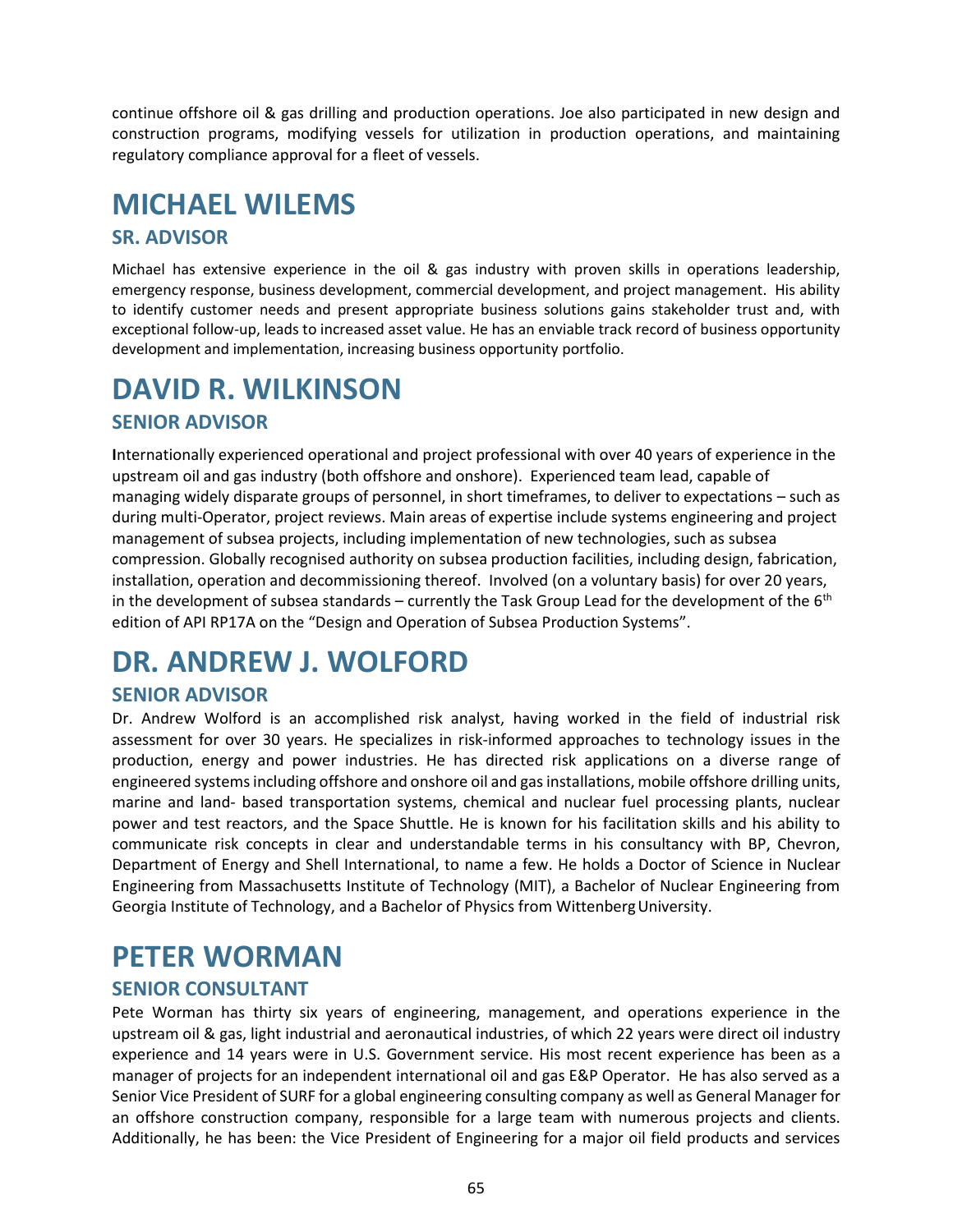company with plants in the US, UK and Brazil; the leader of a worldwide specialized group of Subsea engineers for Chevron; the Subsea Project Manager for a \$650 million major capital project for Chevron; and Subsea Controls System Engineer and Project Manager for a record breaking deepwater Gulf of Mexico development for BP.

### <span id="page-65-0"></span>**DOUGLAS WRIGHT**

### **SENIOR ADVISOR**

Doug is an experienced manager with a proven track record of results-driven, innovative solutions within operating and manufacturing facilities including: routine operations, shutdowns, turnarounds, and construction. He is skilled in communicating with multiple tiers of the organization from senior executives to front-line technicians. He has broad experience across a number of functionalities: In the area of EHSS, he has led and managed all aspects of environmental compliance, industrial hygiene, Process Safety Management (PSM), behavioral & worksite safety, regulatory training, emergency response, and security. In the area of quality assurance, he has had full responsibility for product quality through analytical services and manufacturing specifications management. In the area of logistics, he has provided leadership for all shipping and receiving functions with responsibilities for over 6000 inbound & outbound shipments annually. This unique and diverse experience has been combined with a dedication to professional standards of ethics, safety, service and quality through personal integrity.

### <span id="page-65-1"></span>**TARIK YEMNI**

### **PROJECT ADVISOR**

Tarik Yemni has more than 40 years of experience in leadership positions in major EPC Companies covering Project Management, Engineering Management, Modularization, Process Design, Commissioning, Startup and Plant Operations in the Refining, Petrochemicals, and Chemicals industries, supported by a strong technology background. Diversified experience covering Crude Refining, Vacuum Unit, Distillate Hydrotreater, Hydro Processing, Ethylene Cracker, Polyethylene, Polypropylene, Pyrolysis Gasoline, Aromatics Extraction, Polyacrylonitrile, Catalyst Manufacturing, Tank Farms and Utilities Projects. Extensive International exposure in Mega Projects, including the following locations: Asia (Manila, Singapore, Batangas, Beijing, Nanjing, Hiroshima, Turkey); Saudi Arabia (Al-Khobar and Riyadh); Europe (Milton Keynes, Camberley, Haarlem, Asturias); and Canada (Sarnia, Nanticoke, Montreal, Toronto and Vancouver).

### <span id="page-65-2"></span>**JANE ZHANG**

#### **ADVISOR**

Jane has over 30 years of energy sector experience as integrated business/technology leader - holding a wide range of positions from R&D, operation, capital projects, and technology investment and commercialization. She was the General Manager Deepwater Technology at Shell and was responsible for the development and implementation of cutting-edge technologies for Shell's global deepwater business in US GoM, Nigeria, Norway, and Malaysia. She then became the General Manager for Shell Technology Brazil based in Rio de Janeiro, overseeing the investment of USD\$500mln in research, technology development, and innovation for upstream and renewable/new energies business. Jane has operational experience in downstream manufacturing, refining and chemical plant including turnaround/plant maintenance, inspection, and incident investigations; international deepwater capital project execution (GoM, Nigeria) and front-end development (Nakika, Bonga Southwest, Perdido, GoM Ultradeep urban planning) experience; and technology development and commercialization experience through collaboration with internal / external parties – business units, universities, start-ups, service companies, and IOCs/NOCs